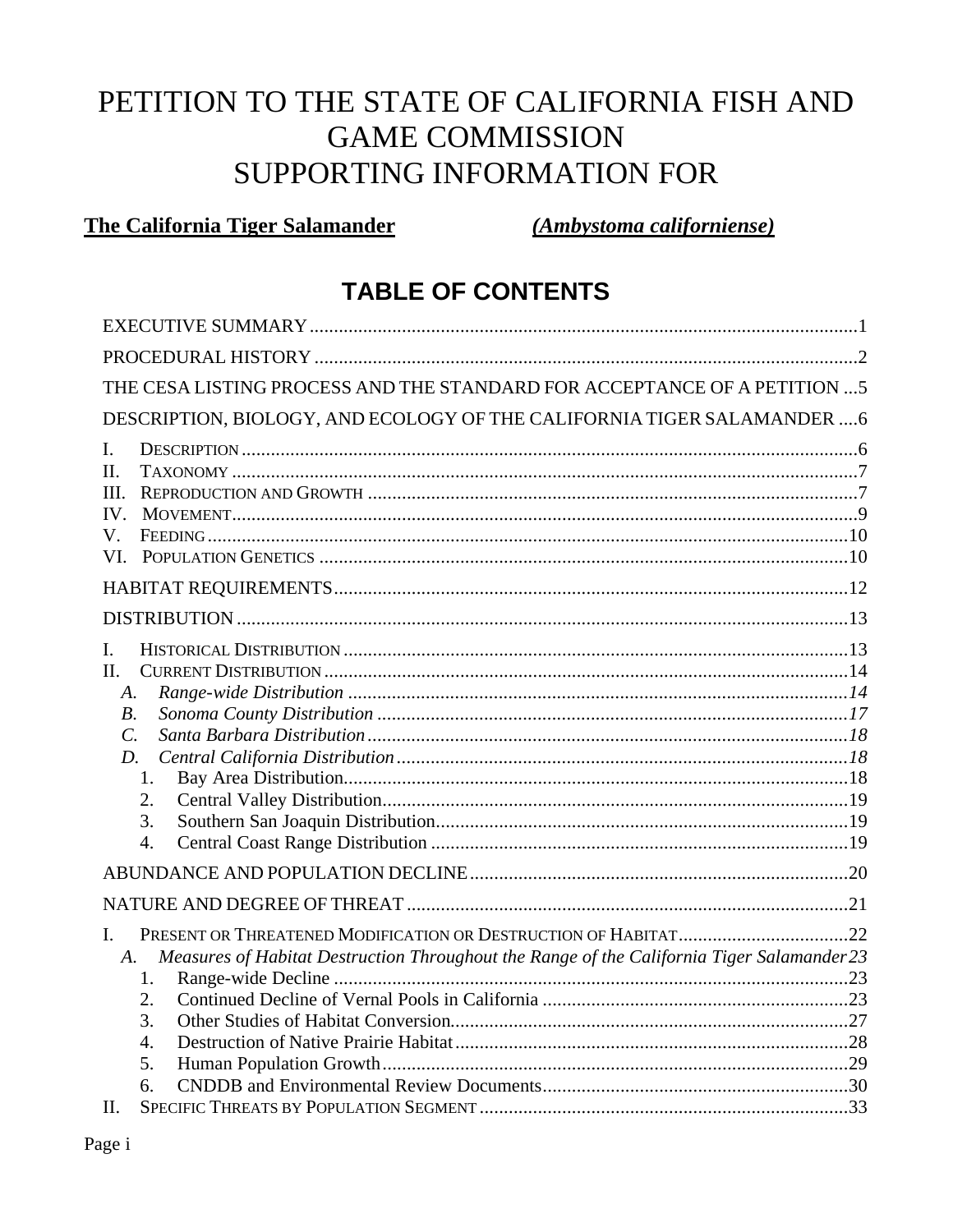| A.                                                                                               |  |
|--------------------------------------------------------------------------------------------------|--|
| 1.                                                                                               |  |
| 2.                                                                                               |  |
| $B_{\cdot}$                                                                                      |  |
| Specific Threats to the Santa Barbara County Population of the California Tiger Salamander<br>1. |  |
|                                                                                                  |  |
| $C_{\cdot}$<br>1.                                                                                |  |
|                                                                                                  |  |
| $\mathbf{i}$ .                                                                                   |  |
| ii.                                                                                              |  |
| 111.                                                                                             |  |
| iv.                                                                                              |  |
| $\mathbf{b}$ .                                                                                   |  |
| i.                                                                                               |  |
| ii.                                                                                              |  |
| 111.                                                                                             |  |
| iv.                                                                                              |  |
| V.                                                                                               |  |
| vi.                                                                                              |  |
| $C_{\bullet}$                                                                                    |  |
| d.                                                                                               |  |
| $\mathbf{i}$ .<br>ii.                                                                            |  |
| REMAINING HABITAT ON EXISTING PROTECTED AND PUBLIC LAND IS INADEQUATE TO ENSURE<br>III.          |  |
|                                                                                                  |  |
|                                                                                                  |  |
|                                                                                                  |  |
|                                                                                                  |  |
|                                                                                                  |  |
|                                                                                                  |  |
|                                                                                                  |  |
|                                                                                                  |  |
|                                                                                                  |  |
|                                                                                                  |  |
| I.<br>Π.                                                                                         |  |
|                                                                                                  |  |
| A.<br><i>B</i> .                                                                                 |  |
| $\mathcal{C}$ .                                                                                  |  |
| $\mathcal{C}$ .                                                                                  |  |
| $D$ .                                                                                            |  |
|                                                                                                  |  |
| A.                                                                                               |  |
| <i>B</i> .                                                                                       |  |
| Ш.<br>IV.<br>$\mathcal{C}$ .                                                                     |  |
| D.                                                                                               |  |
| E.<br>V.                                                                                         |  |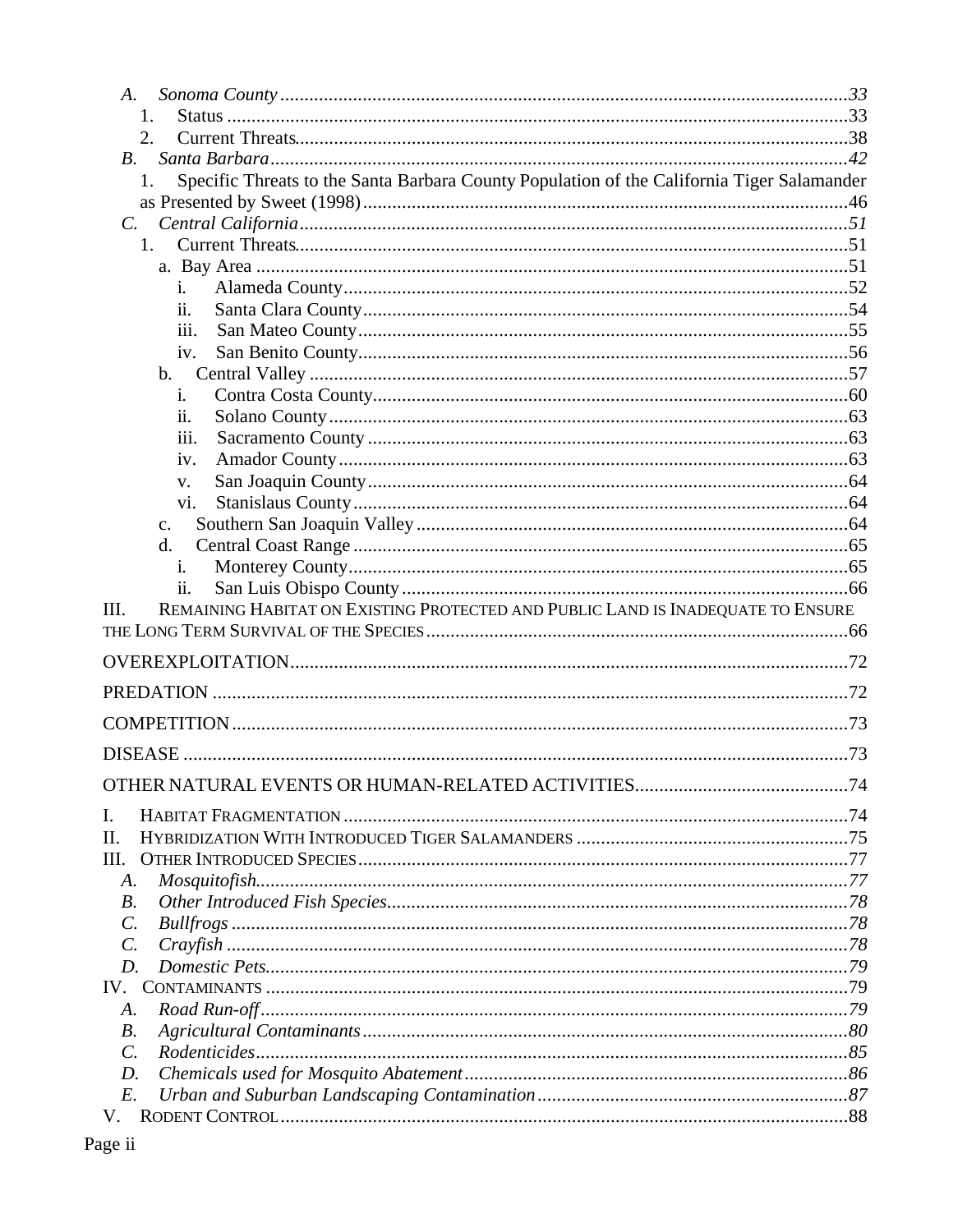| IX.                                                                                                         |  |
|-------------------------------------------------------------------------------------------------------------|--|
| Х.                                                                                                          |  |
|                                                                                                             |  |
| I.                                                                                                          |  |
| Proposed Listing as Threatened under the Federal ESA Provides Inadequate Protection for<br>A.               |  |
|                                                                                                             |  |
| Final Listing as Federally Threatened Would Provide Inadequate Protection for the Species<br>$B$ .          |  |
| Final Listing as Federally Endangered Does Not Remove the Need for Listing Under CESA.98<br>$\mathcal{C}$ . |  |
| Federal Listing of Other Species Within the Range of the California Tiger Salamander<br>D.                  |  |
|                                                                                                             |  |
| Section 404 of the Clean Water Act Does Not Provide Adequate Protection 99<br>E.                            |  |
| II.                                                                                                         |  |
|                                                                                                             |  |
| PRESERVE, PROTECT, AND RESTORE AQUATIC AND TERRESTRIAL HABITAT  104<br>L                                    |  |
| PROVIDE FOR MONITORING AND POTENTIALLY MOVING INDIVIDUALS BETWEEN APPROPRIATE<br>II.                        |  |
|                                                                                                             |  |
|                                                                                                             |  |
|                                                                                                             |  |
| $\mathbf{I}$                                                                                                |  |
| II.                                                                                                         |  |
| III.                                                                                                        |  |
| FIGURE 1: DISTRIBUTION MAP OF THE CALIFORNIA TIGER SALAMANDER                                               |  |
| EICHDE 2. MAD OF HISTORIC AND DECENT CALIEODNIA TICED SAL AMANDED                                           |  |

FIGURE 2: MAP OF HISTORIC AND RECENT CALIFORNIA TIGER SALAMANDER OCCURRENCES FROM CNDDB, AUGUST 2003

FIGURE 3: MAP OF HISTORIC AND CURRENT RANGE OF THE CALIFORNIA TIGER SALAMANDER WITHIN SONOMA COUNTY, EXCLUDING SOUTHERN SONOMA VALLEY

FIGURE 4: MAP OF SOUTHWEST SANTA ROSA AREA PLAN PROJECT LOCATIONS

APPENDIX A: ANALYSIS OF FISH AND GAME COMMISSION FINDINGS REJECTING THE FIRST PETITION TO LIST THE CTS LIST OF PROJECTS WITH KNOWN IMPACTS TO THE CTS

APPENDIX B: TABLE OF CNDDB CTS LOCALITY ENTRIES

APPENDIX C: TABLE OF PROJECTS WITHIN THE RANGE OF THE CTS

APPENDIX D: LIST OF PROJECTS WITH KNOWN IMPACTS TO THE CTS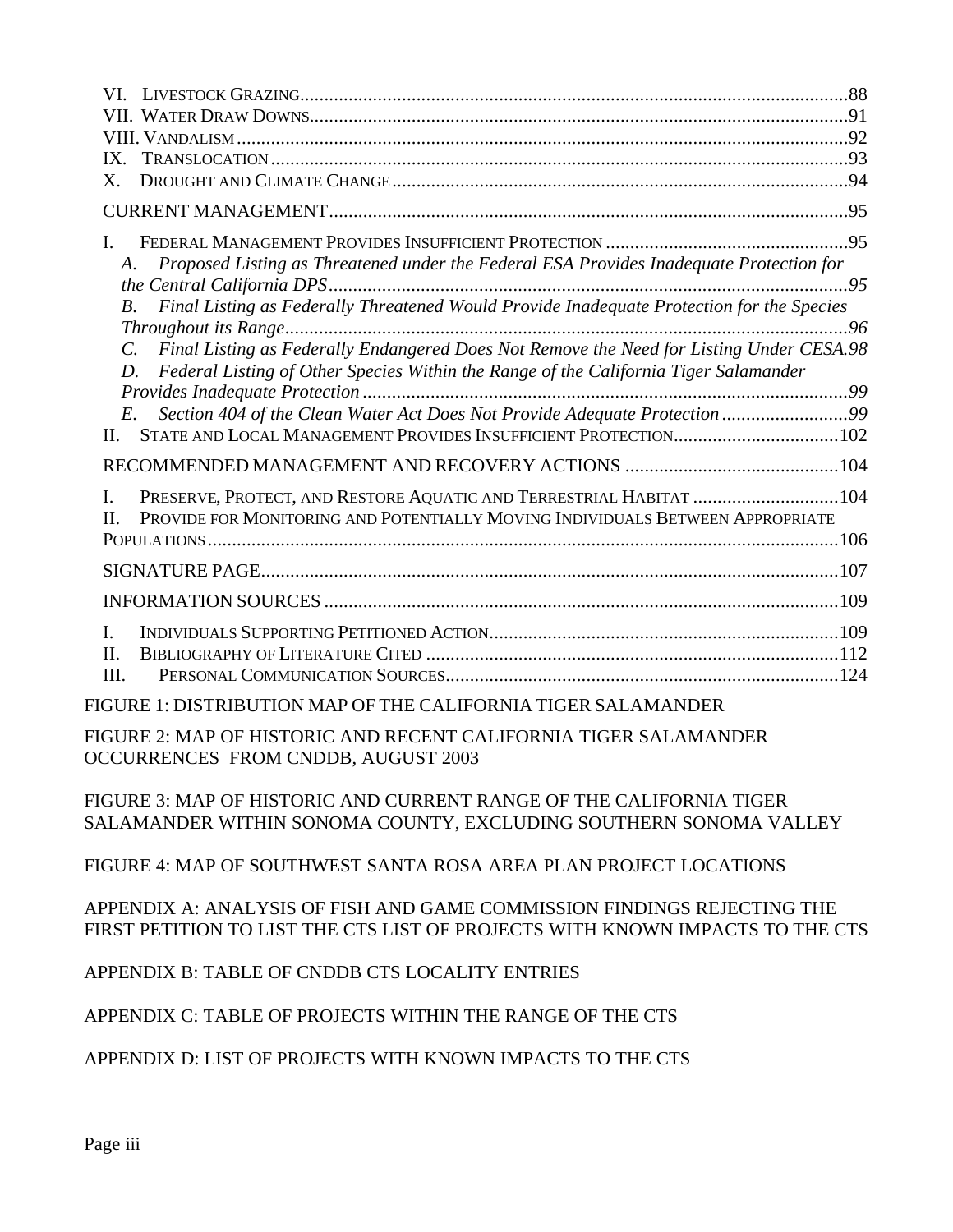# **EXECUTIVE SUMMARY**

Petitioners Center for Biological Diversity, Environmental Defense Center, Defenders of Wildlife, VernalPools.Org, Butte Environmental Center, Sierra Club Sonoma Group, Citizens for a Sustainable Cotati, Ohlone Audubon Society, and the Citizen's Committee to Complete the Refuge submit this petition to list the California tiger salamander (*Ambystoma californiense*, "CTS") as an endangered species under the California Endangered Species Act ("CESA") pursuant to the California Fish and Game Code §§ 2070 et seq. This petition demonstrates that the CTS clearly warrants listing under CESA based on the factors specified in the statute.

The CTS is an amphibian native to the vernal pools, sag ponds, grasslands, and oak woodlands of California. The CTS spends the majority of its life cycle underground, usually in small mammal burrows. These salamanders emerge from their burrows during the winter rainy season to breed and lay their eggs in vernal pools, or seasonal wetlands. The CTS larvae maturation period of approximately 9 to 13 weeks corresponds to the natural ponding duration of California's vernal pools and sag ponds. While CTS are relatively long-lived (20+ years in captivity), scientists believe that most breed only once or twice in their lifetime (7–10 years), and usually not before reaching 4–6 years of age.

The CTS once occurred in many areas throughout the grasslands and oak woodlands of the Santa Rosa Plain in Sonoma County, Santa Barbara County, eastern Bay Area, Central Valley, southern San Joaquin Valley, and the foothills of the Coast Ranges. The species is generally thought to occur below 1,500 feet in elevation, although CTS have been found at elevations up to 3,600 feet in the San Francisco Bay Area. The U.S. Fish and Wildlife Service has divided the CTS into three "distinct population segments" based on geographical, genetic, and morphological separation: Sonoma County, Santa Barbara County, and Central California. Based on information indicating additional geographical and genetic separation within the Central California population segment, we discuss its status and threats with reference to four subpopulations: the Bay Area, Central Valley, Southern San Joaquin, and Central Coast Range subpopulations.

Some or all of the population segments and subpopulations may ultimately be described as separate species or subspecies. Because formal subdivision into species or subspecies has not yet taken place, Petitioners request listing as endangered for the full species, *Ambystoma californiense*, including all populations statewide.

The historic range and habitat of the CTS comprised some of the most desirable land in California for agriculture and urban development. The species had been eliminated from significant portions of its former range well before the passage of the federal or California Endangered Species Acts. As early as 1966, Dr. Robert Stebbins recommended that the CTS be included on the first federal endangered species list. Protection has been slow in coming. The California Department of Fish and Game first proposed some degree of bag limit protections for CTS in 1972 as part of its nongame program. These limited California Department of Fish and Game protections became more restrictive throughout the 1980s with protections given to native amphibians and reptiles in sport fishing regulations. Later, CTS were formerly categorized as a State Species of Special Concern in 1994 and additional steps were taken during the 1990s to curb the introduction of live, non-native tiger salamander (*Ambystoma tigrinum* spp.) larvae as fish bait within the native range of CTS. Such limited regulations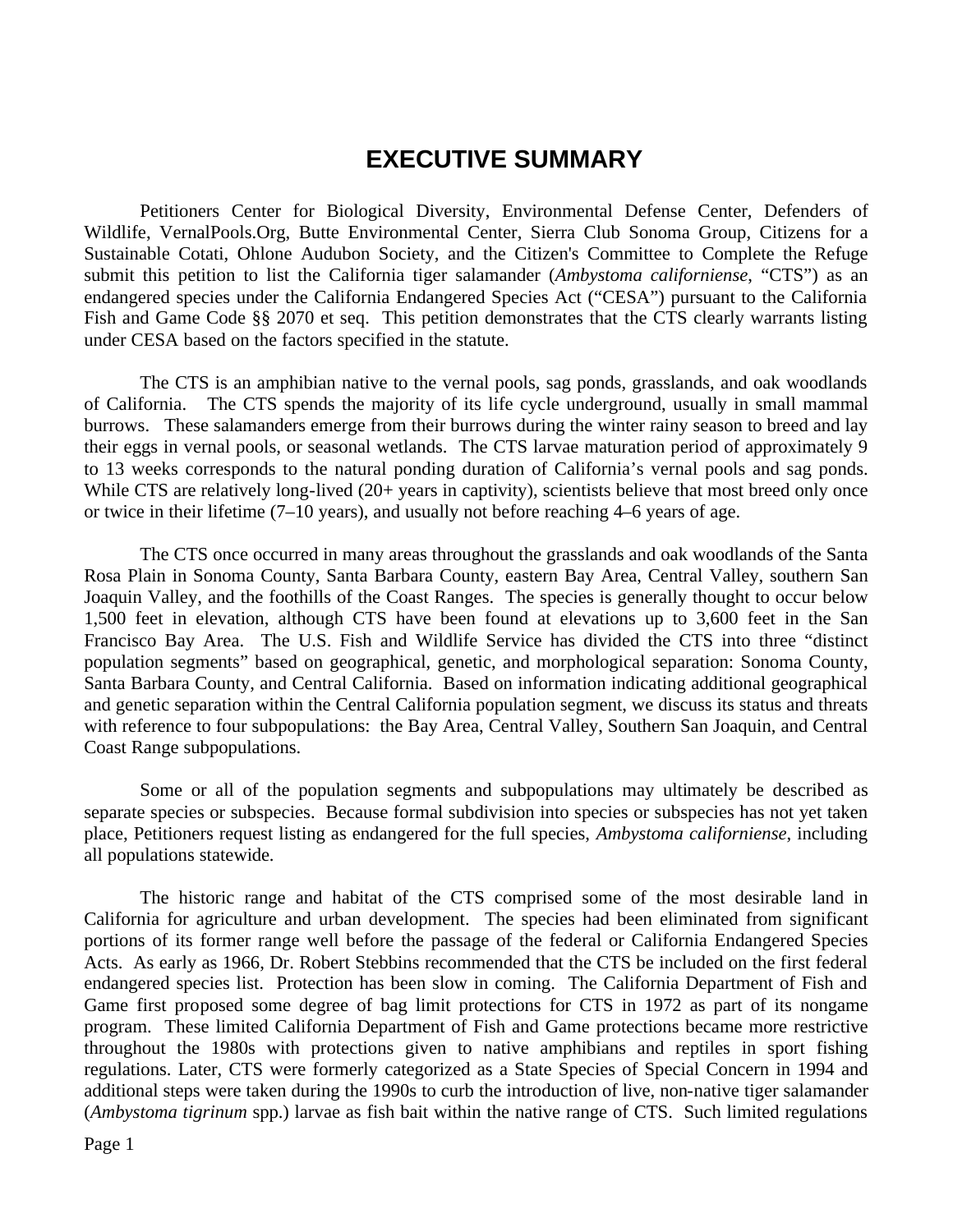proved inadequate for the protection of this species, and the Santa Barbara and Sonoma County population segments received emergency protection from the U.S. Fish and Wildlife Service under the federal Endangered Species Act in 2000 and 2002, respectively, and are currently listed as endangered. The U.S. Fish and Wildlife Service has proposed to list the Central California population as threatened, and is scheduled to make a final listing determination by May 15, 2004.

Because of its biology and life history, the CTS is extremely vulnerable to habitat destruction, modification, and fragmentation by human activities. All CTS subpopulations statewide face a high to extreme degree of threat from the physical elimination of habitat primarily due to urban and agricultural development. The species is also threatened by a number of other factors including habitat fragmentation, hybridization with non-native tiger salamanders, introduced diseases, and predation by other non-native introduced species.

The species' plight in Sonoma County is particularly extreme, where it has been extirpated from a significant amount of its historic range. The remaining breeding sites all occur in an area 5 miles long by 4 miles wide in southwestern portion of the City of Santa Rosa, as well as parts of Rohnert Park and Cotati, which are experiencing explosive growth. None of the small existing preserves within the known range of this subpopulation contain sufficient breeding or upland habitat to support a viable population. More than 95 percent of the remaining sites are threatened either directly or indirectly by urban development and growth. Despite the federal protection, CTS habitat continues to be lost.

The Santa Barbara population is also on the verge of extinction, though it has enjoyed protection under the Endangered Species Act since September 21, 2000 when it was listed as endangered as a distinct population segment. Only six populations remain, and each faces threats from habitat fragmentation, vineyard expansion, introduced species, and agricultural contaminants.

In Central California, each of the four subpopulations face varying degrees of threat from a combination of urbanization, conversion of habitat to intensive agriculture, hybridization, other introduced species, habitat fragmentation, and introduced diseases. The Bay Area subpopulation faces extreme urbanization in pressure, and also the spread of hybrid salamander populations. The Central Valley subpopulation faces high urbanization pressure, especially in Contra Costa County. Hybrid salamanders have recently been discovered in eastern Merced County, where some of the largest remaining of expanses of habitat are located. In addition, urbanization is increasing in this area. The Southern San Joaquin Valley subpopulation faces less urbanization pressure than in other areas, and hybrid salamanders have not yet been discovered. However, an enormous percentage of historic habitat has already been lost to intensive agriculture, and remaining populations face threats from non-native predators, water development projects, and roadway construction. In the Central Coast Range, hybridization poses the largest threat, as hybrid populations are the most widespread in this area. Conversion of historic habitat to vineyards and the introduction of non-native aquatic predators are also important factors within this region. The factors that threaten the CTS with extinction statewide are documented in detail below.

# **PROCEDURAL HISTORY**

Decades have elapsed since scientists first alerted management agencies to the plight of the CTS. In 1966, Dr. Robert Stebbins suggested that the species be included on the first federal endangered species list (Barry and Shaffer 1994). Decades have elapsed since scientists first alerted management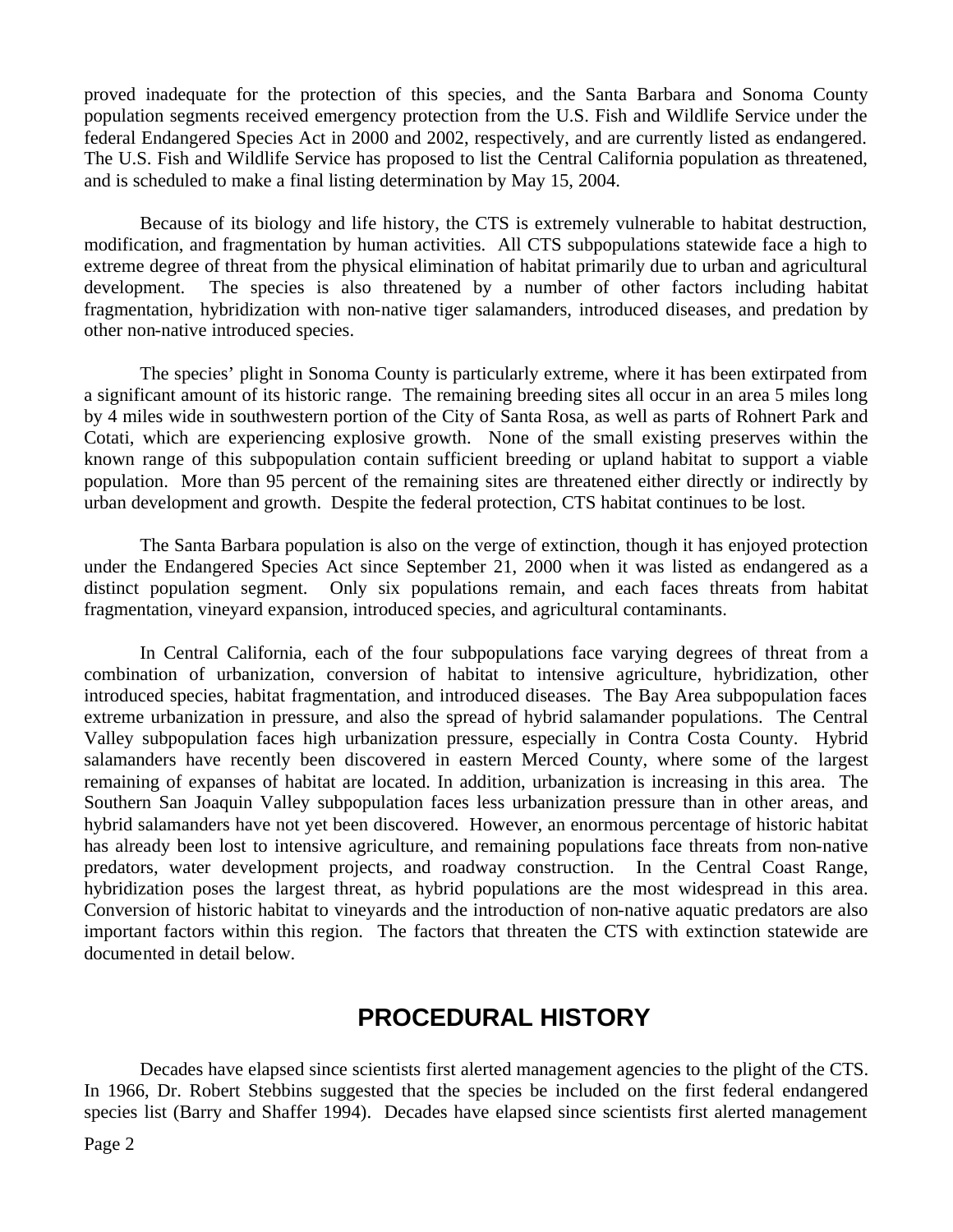agencies to the plight of the CTS. In 1966, Dr. Robert Stebbins suggested that the species be included on the first federal endangered species list (Barry and Shaffer 1994). The California Department of Fish and Game first proposed limited bag limit protections for CTS in 1972 as a part of its nongame program (Bury 1972). These limited California Department of Fish and Game protections became more restrictive throughout the 1980s with protections given to native amphibians and reptiles on sport fishing regulations (Mallette and Nicola 1980). Later, CTS were formerly categorized as a State Species of Special Concern in 1994 (Jennings and Hayes 1994) and additional steps were taken during the 1990s to curb the introduction of live, non-native, tiger salamander (*Ambystoma tigrinum* spp.) larvae as fish bait within the native range of CTS. However, such limited California Department of Fish and Game regulations were felt to be inadequate for the projection of this species. Thus, at the federal level, the species has gradually received greater protection as illustrated in the timeline below.

#### Federal Protection Timeline

- September 18, 1985-- USFWS designates the CTS as a category 2 candidate species<sup>1</sup> (USFWS 2000a, b).
- February 21, 1992 -- Dr. H. Bradley Shaffer petitions the USFWS to list the CTS an endangered species throughout its range (USFWS 2000a, b).
- November 19, 1992 -- the USFWS publishes a positive 90-Day finding on the petition concluding that the petition presented substantial information indicating that listing may be warranted.
- August 13, 1993 -- Dr. H. Bradley Shaffer petitions the USFWS for emergency listing of the Sonoma County and Santa Barbara County populations of the CTS.
- April 18, 1994 -- the USFWS publishes a 12-month finding concluding that listing of the California tiger salamander is warranted but precluded by higher priority listing actions (USFWS 1994). The USFWS states, "Most of the remaining range of the California tiger salamander is imminently threatened by urban development, conversion of natural habitat to agriculture, introduction of exotic predatory animals, and/or other anthropogenic factors (e.g., rodent control programs, vehicular- related mortality)," and designates the CTS as a Candidate 1 species (USFWS 1994).
- January 19, 2000 -- the USFWS lists the Santa Barbara County CTS as an endangered species on an emergency basis.
- September 21, 2000 -- the USFWS lists the Santa Barbara County CTS as endangered on a permanent basis (USFWS 2000b).
- June 11, 2001 the Center and Citizens for a Sustainable Cotati petition the USFWS for emergency listing of the Sonoma County CTS.
- October 31, 2001 the USFWS finds that listing of the CTS throughout its remaining range is still "warranted but precluded."
- January 31, 2002 the Center files suit in U.S. District Court against the USFWS for failing to respond to the emergency petition and for unlawfully concluding that listing of the CTS throughout its remaining range was still "warranted but precluded." (Center for Biological Diversity v. U.S. Fish & Wildlife Service, C-02-0558 WHA).
- June 11, 2002 Settlement agreement and consent decree filed in the above litigation which requires the USFWS to make a determination on the emergency listing of the Sonoma County

 $\overline{a}$ 

<sup>&</sup>lt;sup>1</sup> The category 2 designation was for taxa for which the USFWS had information indicating that listing might be appropriate but for which additional data were needed to support a listing proposal. The category 2 designation has since been eliminated.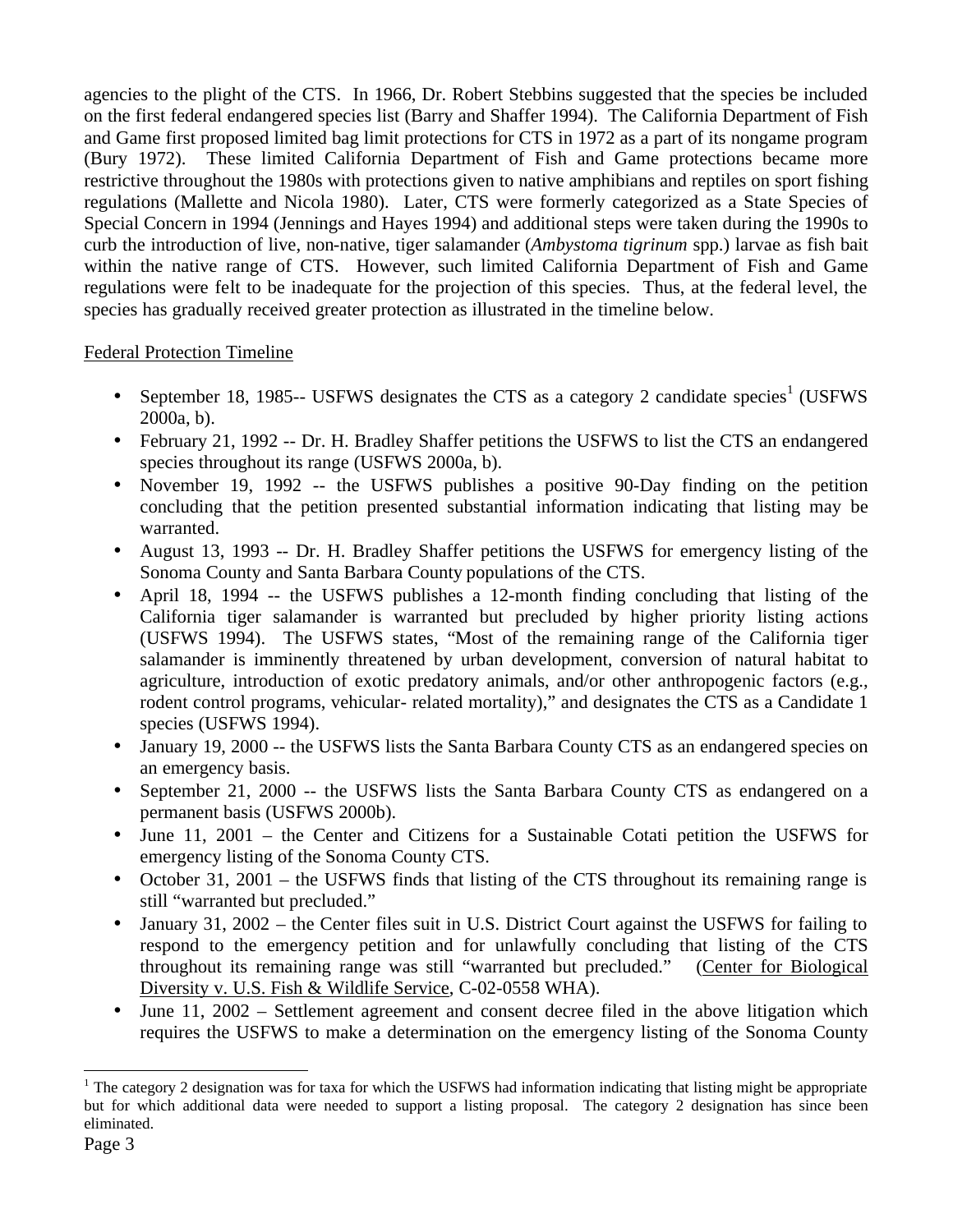CTS by July 15, 2002, to propose the CTS for listing throughout its remaining range by May 15, 2003, and to make a final determination on such proposal by May 15, 2004.

- July 22, 2002 the USFWS lists the Sonoma County CTS on an emergency basis (USFWS) 2002a).
- March 19, 2003 the USFWS lists the Sonoma County CTS as an endangered species on a permanent basis (USFWS 2003a).
- May 23, 2003 the USFWS issues proposed rule to list the CTS as threatened throughout its range. The proposed rule includes a proposal to downlist the Sonoma County and Santa Barbara distinct population segments to threatened and promulgate a special 4(d) rule to exempt "routine ranching activities."
- May 15, 2004 Court ordered deadline for the USFWS to issue a final listing determination for the CTS throughout its remaining range in California.

The California Fish & Game Commission ("Commission") has not yet protected the CTS under the California Endangered Species Act. On July 6, 2001, the Center for Biological Diversity ("Center") petitioned the Commission for state listing of the CTS throughout its range on an emergency basis (CBD 2001). On August 3, 2001, the Commission considered the request for emergency listing and declined to take emergency action to protect the CTS. On October 3, 2001, the California Department of Fish and Game ("Department"), in a 24-page report, concurred with the petition in every major regard and recommended that the Commission accept the petition and designate the CTS as a candidate species under CESA. At least thirteen independent scientists supported listing of the CTS under CESA and further recommended that the Commission utilize its emergency listing authority to protect the species.

On December 7, 2001, the Commission considered the petition to list the CTS. The Department testified that the petition should be accepted and the CTS designated a candidate. Four independent scientific experts also testified that listing of the CTS was warranted. The Commission voted 2-1 to reject the petition to list the CTS. On February 8, 2002, the Commission adopted written findings rejecting the petition. The findings stated that the Commission rejected the petition because the Commission found that the petition had presented insufficient information in three areas: (1) Population trend, (2) Population abundance, and (3) The degree and immediacy of threat. The findings stated that the Commission encouraged the Center to resubmit the petition with additional information in these three areas.

While the Center believes the Commission's December 7, 2001 decision and February 8, 2002 findings were without scientific merit, the Center submits this renewed petition for listing of the CTS in the hopes of obtaining protection for the CTS without the need for legal action. An analysis of the Commission's first decision is attached as Appendix A. The information contained in this renewed petition, in combination with the information in the original petition, Department report and testimony, and the written and oral testimony of many scientific experts familiar with the species clearly provides more than sufficient information indicating that listing of the CTS "may be warranted." Petitioners urge the Commission to accept the petition, designate the CTS as a candidate species, and direct the Department to initiate a status review for the species.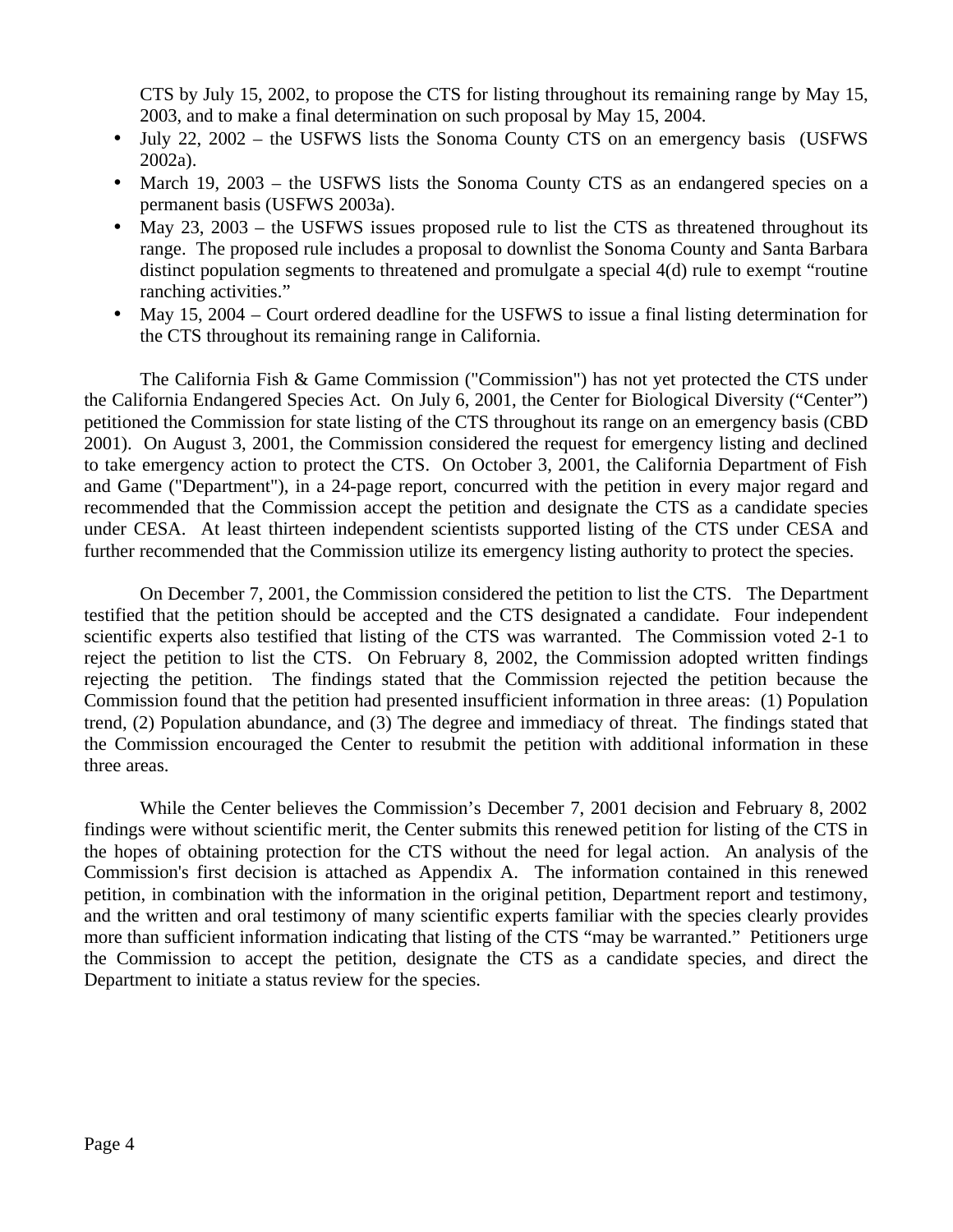# **THE CESA LISTING PROCESS AND THE STANDARD FOR ACCEPTANCE OF A PETITION**

Recognizing that certain species of plants and animals have become extinct "as a consequence of man's activities, untempered by adequate concern for conservation," (Fish & G. Code § 2051 (a)) that other species are in danger of extinction, and that "[t]hese species of fish, wildlife, and plants are of ecological, educational, historical, recreational, esthetic, economic, and scientific value to the people of this state, and the conservation, protection, and enhancement of these species and their habitat is of statewide concern." (Fish & G. Code § 2051 (c)) the California Legislature enacted the California Endangered Species Act ("CESA").

The purpose of CESA is to "conserve, protect, restore, and enhance any endangered species or any threatened species and its habitat...." Fish & G. Code § 2052. To this end, CESA provides for the listing of species as "threatened<sup>1</sup>" and "endangered<sup>2</sup>." The Commission is the administrative body that makes all final decisions as to which species shall be listed under CESA, while the Department is the expert agency that makes recommendations as to which species warrant listing. The listing process may be set in motion in two ways: "any person" may petition the Commission to list a species, or the Department may on its own initiative put forward a species for consideration. In the case of a citizen proposal, CESA sets forth a process for listing that contains several discrete steps.

Upon receipt of a petition to list a species, a 90-day review period ensues during which the Commission refers the petition to the Department, as the relevant expert agency, to prepare a detailed report. The Department's report must determine whether the petition, along with other relevant information possessed or received by the Department, contains sufficient information indicating that listing may be warranted. Fish & G. Code § 2073.5.

During this period interested persons are notified of the petition and public comments are accepted by the Commission. Fish & G. Code § 2073.3. After receipt of the Department's report, the Commission considers the petition at a public hearing. Fish & G. Code  $\S$  2074. At this time the Commission is charged with its first substantive decision: determining whether the Petition, together with the Department's written report, and comments and testimony received, present sufficient information to indicate that listing of the species "may be warranted." Fish & G. Code § 2074.2. This standard has been interpreted by as the amount of information sufficient to "lead a reasonable person to conclude there is a substantial possibility the requested listing could occur." *Natural Resources Defense Council v. California Fish and Game Comm*. 28 Cal.App.4th at 1125, 1129. If the petition, together with the Department's report and comments received, indicates that listing "may be warranted," then the

 $\overline{a}$ 

<sup>&</sup>lt;sup>1</sup>"Threatened species" means a native species or subspecies of a bird, mammal, fish, amphibian, reptile, or plant that, although not presently threatened with extinction, is likely to become an endangered species in the foreseeable future in the absence of the special protection and management efforts required by this chapter. Fish & G. Code § 2067.

 $2^{2}$ "Endangered species" means a native species or subspecies of a bird, mammal, fish, amphibian, reptile, or plant which is in serious danger of becoming extinct throughout all, or a significant portion, of its range due to one or more causes, including loss of habitat, change in habitat, overexploitation, predation, competition, or disease." Fish & G. Code § 2062.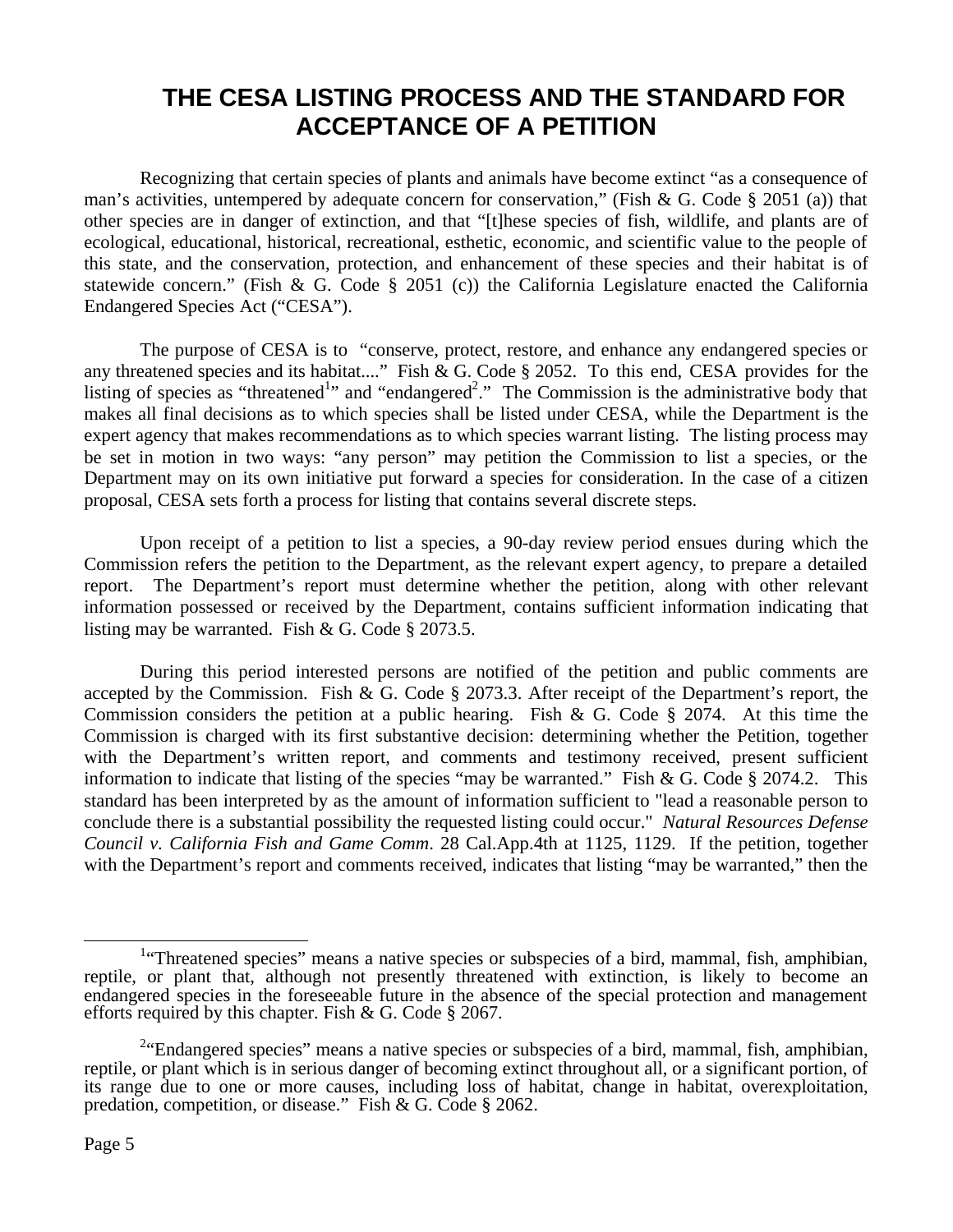Commission must accept the petition and designate the species as a "candidate species<sup>3</sup>." Fish & G. Code § 2074.2.

Once the petition is accepted by the Commission, then a more exacting level of review commences. The Department has twelve months from the date of the petition's acceptance to complete a full status review of the species and recommend whether such listing "is warranted." Following receipt of the Departments status review, the Commission holds an additional public hearing and determines whether listing of the species "is warranted." If the Commission finds that the species is faced with extinction throughout all or a significant portion of its range, it must list the species as endangered. Fish & G. Code  $\S$  2062. If the Commission finds that the species is likely to become an endangered species in the foreseeable future, it must list the species as threatened. Fish & G. Code  $\S$ 2067.

Notwithstanding these listing procedures, the Commission may adopt a regulation that adds a species to the list of threatened or endangered species at any time if the Commission finds that there is any emergency posing a significant threat to the continued existence of the species. Fish & G. Code  $\S$ 2076.5.

# **DESCRIPTION, BIOLOGY, AND ECOLOGY OF THE CALIFORNIA TIGER SALAMANDER**

#### **I. Description**

The California tiger salamander is a large, stocky, terrestrial salamander with a broad, rounded snout (Stebbins 2003). Adults may reach a total length of 207 millimeters (mm) (8.2 inches (in)), with males generally averaging about 200 mm (8 in) in total length and females averaging about 170 mm (6.8 in) in total length (Stebbins 2003). For both sexes, the average snout to vent length is approximately 90 mm (3.6 in). The small eyes have black irises and protrude from the head (Jennings and Hays 1994). Coloration consists of white or pale yellow spots or bars on a black background on the back and sides (Jennings and Hays 1994). The belly varies from almost uniform white or pale yellow to a variegated pattern of white or pale yellow and black. Males can be distinguished from females, especially during the breeding season, by their swollen cloacae (a common chamber into which the intestinal, urinary, and reproductive canals discharge), more developed tail fins, and larger overall size (Stebbins 1951; Loredo and Van Vuren 1996).

 $\overline{a}$ 

 $3$ . Candidate species" means a native species or subspecies of a bird, mammal, fish, amphibian, reptile, or plant that the commission has formally noticed as being under review by the department for addition to either the list of endangered species or the list of threatened species, or a species for which the commission has published a notice of proposed regulation to add the species to either list." Fish & G. Code § 2068.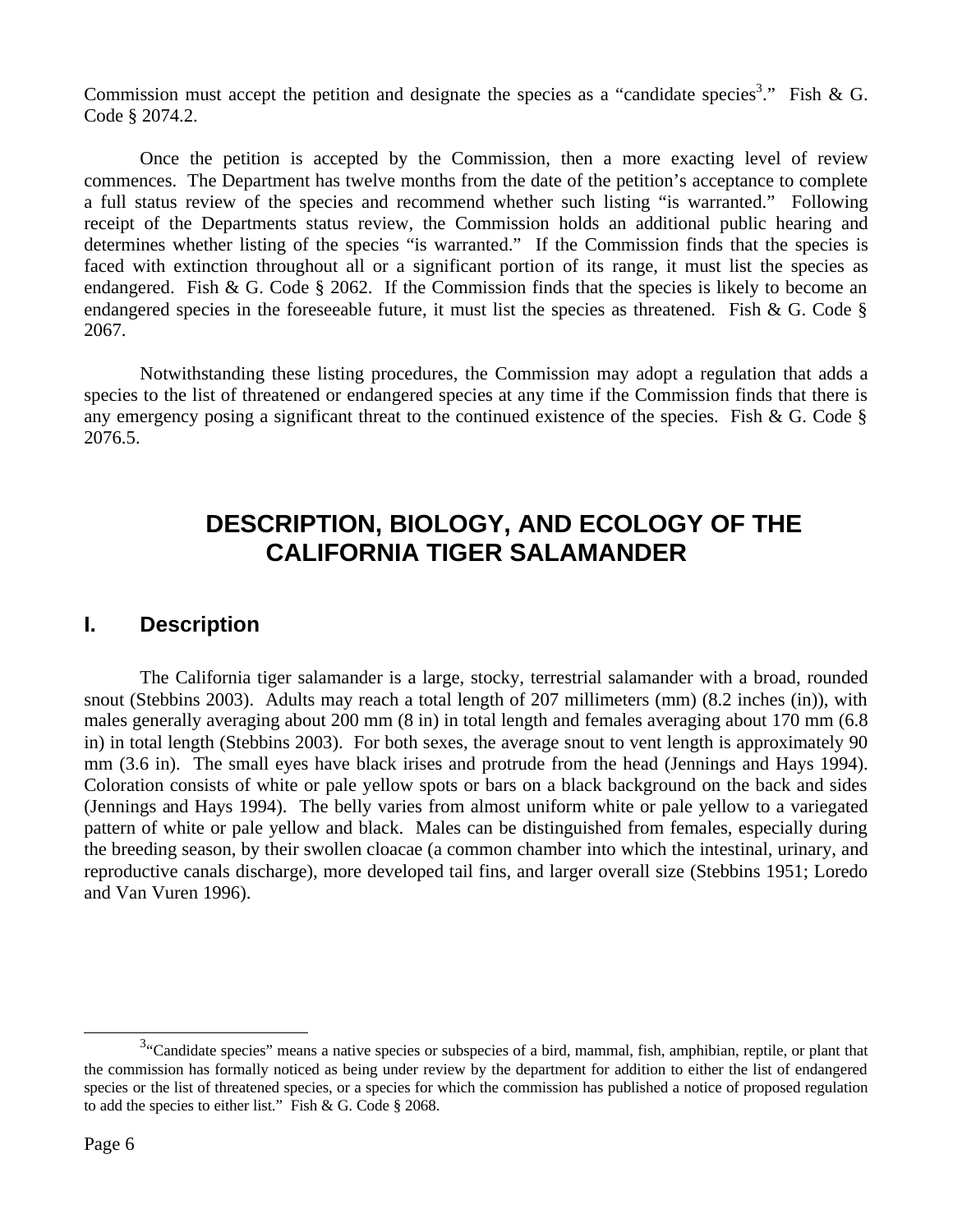### **II. Taxonomy**

The CTS was first described as a distinct species, *Ambystoma californiense*, by Gray in 1853 from specimens collected in Monterey (Grinnell and Camp 1917). Storer (1925) and Bishop (1943) likewise considered the California tiger salamander as a distinct species. However, Dunn (1940), Gehlbach (1967), and Frost (1985) considered the CTS a subspecies (*Ambystoma tigrinum californiense*) that belonged within the *A*. *tigrinum* complex. Based on recent morphological and genetic work, geographic isolation, and ecological differences among the members of the *A*. *tigrinum* complex, the California tiger salamander is considered to be a distinct species (Shaffer and Stanley 1991; Shaffer and McKnight 1996; Irschick and Shaffer 1997).

Mitochondrial DNA (mtDNA) sequence results (Shaffer and Trenham 2002) support the recognition of at least six distinct genetic units of CTS as follows: Sonoma County, Santa Barbara County, Bay Area, Central Valley, Southern San Joaquin, and Central Coast Range. The USFWS (2003b), in its proposed rule for listing the California tiger salamander throughout its entire range, groups the CTS into three Distinct Population Segments<sup>2</sup> ("DPSs"): Sonoma County, Santa Barbara County, and the Central California (which includes the Bay Area, Central Valley, Southern San Joaquin, and Central Coast Range DPSs identified in Shaffer and Trenham (2002)). Based on extensive allozyme and mtDNA sequence analysis of populations of California tiger salamanders from across their existing range, Shaffer et al. (1993) found that the two most genetically divergent populations of California tiger salamanders are those in Sonoma County and Santa Barbara County. These populations are clearly distinct genetically from other populations of California tiger salamanders. There may be justification for recognizing these populations as separate species, and they may be recognized as such when they are formally described. However, because they have not yet been formally described as such, this Petition requests listing as endangered under the California Endangered Species Act for the full species, *Ambystoma californiense*, including all populations statewide.

### **III. Reproduction and Growth**

Based on research from Monterey County, CTS are often 6 years old before breeding for the first time (Trenham et al. 2000). Fewer than fifty percent of California tiger salamanders breed more than once in their lifetime (Trenham et al. 2000). Migration to breeding ponds is concentrated during a few rainy nights early in the winter, with males migrating before females (Twitty 1941; Shaffer et al. 1993; Loredo and Van Vuren 1996; Trenham 1998; Trenham et al. 2000). Males usually remain in the ponds for an average of 6 to 8 weeks, while females stay for approximately 1 to 2 weeks. In dry years, both sexes may stay for shorter periods (Loredo and Van Vuren 1996; Trenham 1998). In years where rainfall begins late in the season, females may forego breeding altogether (Loredo and Van Vuren 1996; Trenham et al. 2000). In years where rainfall is insufficient for creating suitable breeding habitat, both males and females will forego breeding for that year and each year thereafter fro which breeding ponds do not fill with water (Jennings 2000).

Female CTS mate and lay their eggs singly or in small groups (Twitty 1941; Shaffer et al. 1993). The number of eggs laid by a single female ranges from typically less than 350 eggs (M. Jennings, pers. comm.) to approximately 400–1,300 per breeding season (Trenham 1998; Trenham et al. 2000). The

 $\frac{1}{2}$  A DPS of any vertebrate animal may be listed separately under the federal ESA if it is both discrete and significant. See, e.g. USFWS 2003a. CESA does not specifically provide for the listing of a DPS.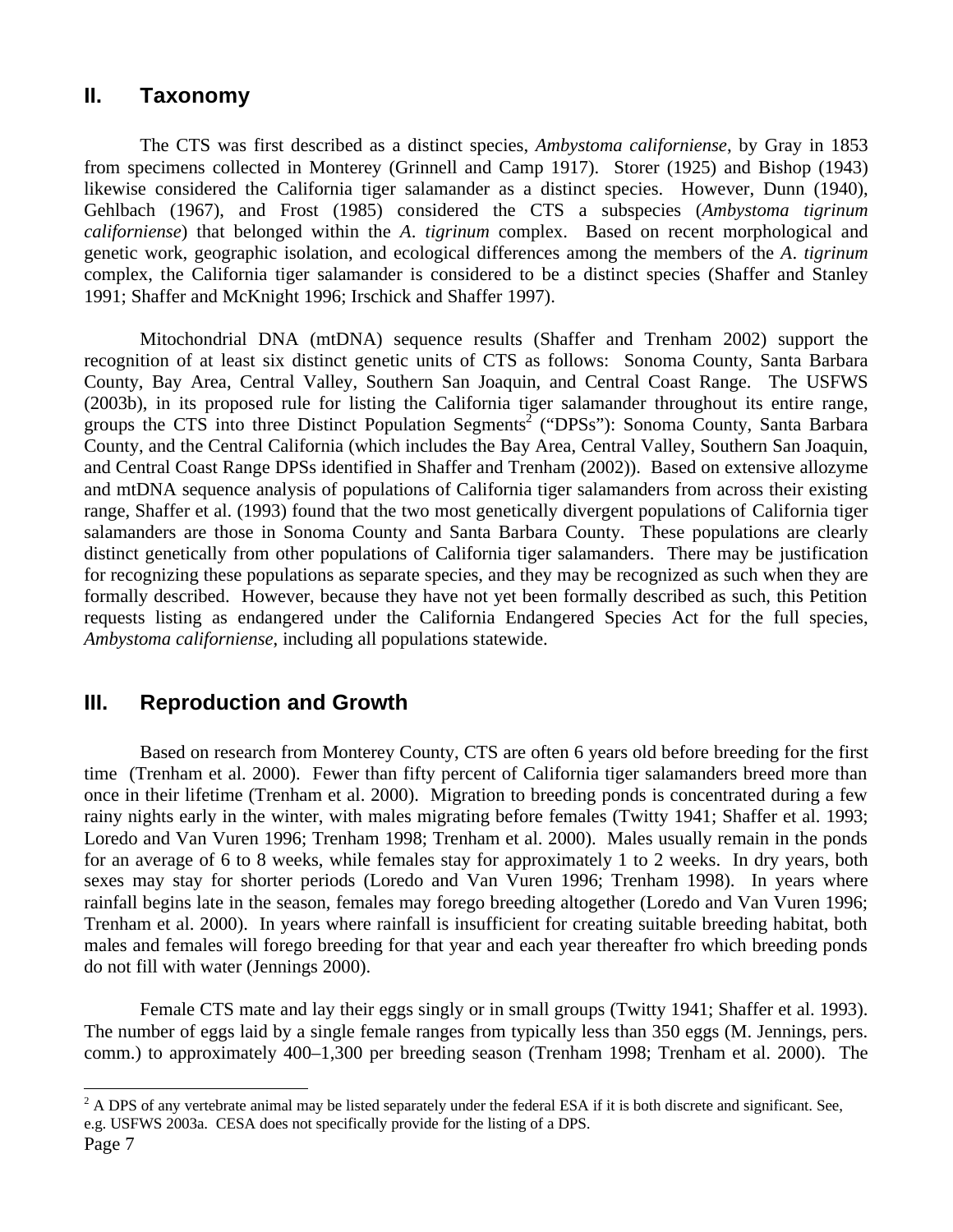eggs typically are attached to vegetation near the edge of the breeding pond (Storer 1925; Twitty 1941), but in ponds with no or limited vegetation, they may be attached to objects (rocks, boards, etc.) on the bottom (Jennings and Hayes 1994). After breeding, adults leave the pond and typically return to small mammal burrows (Loredo et al. 1996), although they may continue to come out nightly for approximately the next 2 weeks to feed (Shaffer et al. 1993).

Eggs hatch in 10 to 14 days with newly hatched larvae ranging from 11.5 to 14.2 mm (0.45 to 0.56 in) in total length (Storer 1925). Larvae feed on algae, small crustaceans, and mosquito larvae for about 6 weeks after hatching, when they switch to larger prey (P.R. Anderson 1968). Larger larvae will consume smaller tadpoles of Pacific treefrogs (*Hyla regilla*), California red-legged frogs (*Rana aurora draytonii*), western toads (*Bufo boreas*), and western spadefoots (*Scaphiopus hammondii*), as well as many aquatic insects and other aquatic invertebrates (J.D. Anderson 1968; P.R. Anderson 1968). The larvae also will eat each other under certain conditions (H.B. Shaffer and S. Sweet cited in Collins, *in litt*. 2000a). Captive salamanders appear to locate food by vision and smell (J.D. Anderson 1968).

Amphibian larvae must grow to a critical minimum body size before they can metamorphose (change into a different physical form) to the terrestrial stage (Wilbur and Collins 1973). Feaver (1971) found that CTS larvae metamorphosed and left the breeding ponds 60 to 94 days after the eggs had been laid, with larvae developing faster in smaller, more rapidly drying ponds. In general, the longer the ponding duration, the larger the larvae and metamorphosed juveniles are able to grow. The larger juvenile amphibians grow, the more likely they are to survive and reproduce (Semlitsch et al. 1988; Morey 1998).

In the late spring or early summer, before the ponds dry completely, metamorphosed juveniles leave the ponds and enter small mammal burrows after spending up to a few days in mud cracks or tunnels in moist soil near the water (Zeiner et al. 1988; Shaffer et al. 1993; Loredo et al. 1996). Like the adults, juveniles may emerge from these retreats to feed during nights of high relative humidity (Storer 1925; Shaffer et al. 1993) before settling in their selected estivation sites for the dry summer months. Newly metamorphosed juveniles range in size from 41 to 78 mm (1.6 to 3.1 in) snout-vent length (Trenham et al. 2000).

Adult female CTS cannot discriminate between suitable and detrimental aquatic habitats in which to lay their eggs (M. Jennings, pers. comm.). Thus, many of the pools in which CTS lay eggs do not hold water long enough for successful metamorphosis. Generally, a minimum of 10 weeks is required to allow sufficient time to metamorphose. The larvae will desiccate (dry out and perish) if a site dries before larvae complete metamorphosis (P.R. Anderson 1968; Feaver 1971). Pechmann et al. (1988) found a strong positive correlation with ponding duration and total number of metamorphosing juveniles in five salamander species. In one study (Feaver 1971), successful metamorphosis of California tiger salamanders occurred only in larger pools with longer ponding durations, which is typical range-wide (Jennings and Hayes 1994). Even though there is little difference in the number of pools used by salamanders between wet and dry years, pool duration is the most important factor to consider in relation to persistence and survival (Feaver 1971; Shaffer et al. 1993; Seymour and Westphal 1994, 1995).

After systematically surveying more than 275 freshwater ponds and documenting CTS breeding in 61 distinct ponds, the East Bay Regional Park District ("EBRPD") concluded that CTS are most reproductively successful in ponds with relatively low aquatic biodiversity (Bobzien 2003). Overall,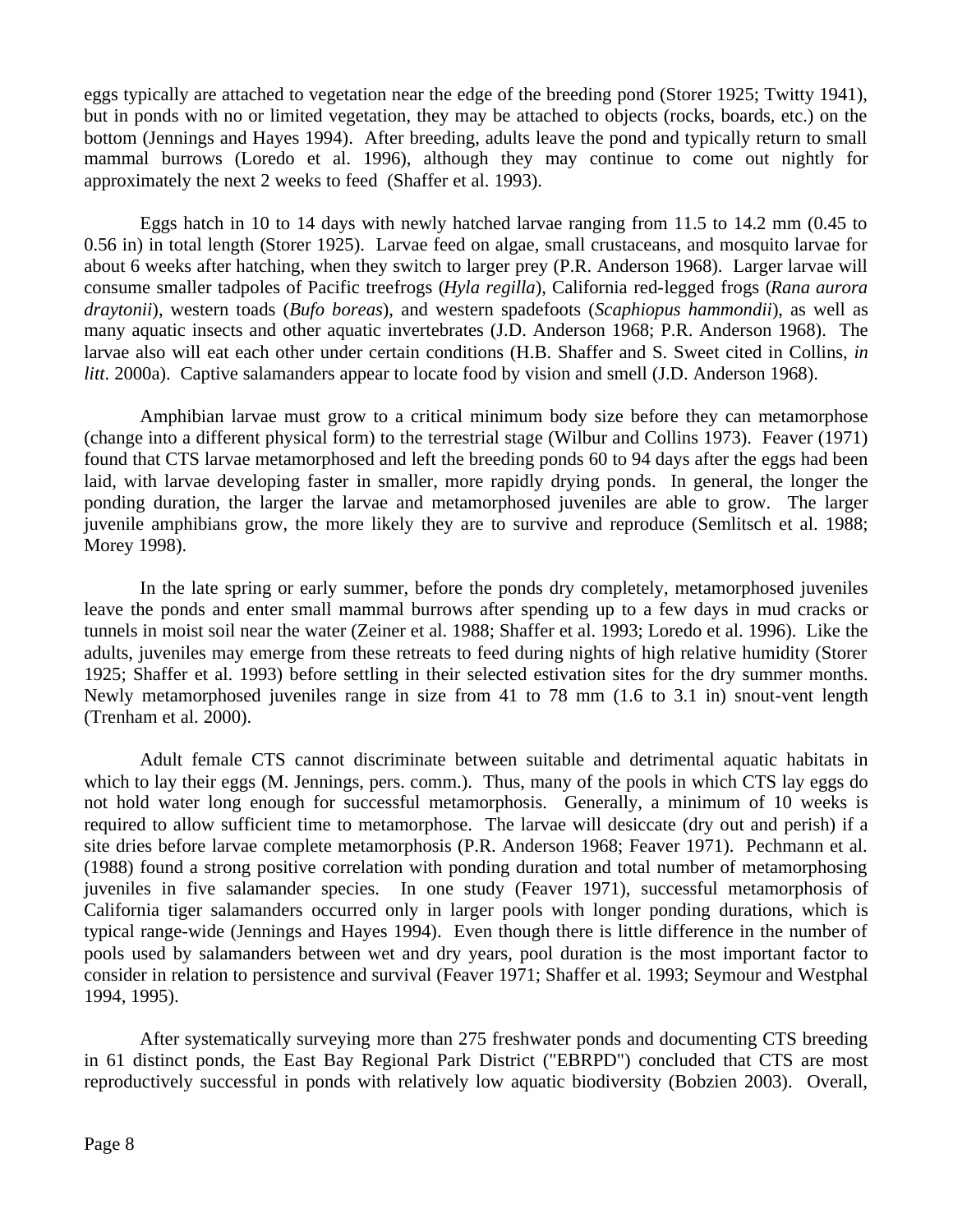these ponds tended to have no or very little emerged or submerged vegetation, and they supported few invertebrates and vertebrate species (Bobzien 2003).

Lifetime reproductive success for other tiger salamanders is typically low, with fewer than 30 metamorphic juveniles per breeding female. Trenham et al. (2000) found even lower numbers for CTS in Monterey County, with roughly 12 lifetime metamorphic offspring per breeding female. In part, this is due to the extended length of time it takes for California tiger salamanders to reach sexual maturity, as most do not breed until 4 to 6 years of age (Trenham et al. 2000). While individuals may survive for more than 10 years, fewer than 50 percent breed more than once (Trenham et al. 2000).

Combined with low survivorship of metamorphs (in some populations, less than 5 percent of marked juveniles survive to become breeding adults; Trenham 1998), reproductive output in most years is not sufficient to maintain populations. This suggests that the species requires occasional "boom" breeding events to prevent extirpation (temporary or permanent loss of the species from a particular habitat) or extinction (Trenham et al. 2000). With such low recruitment, isolated subpopulations can decline due to unusual, randomly occurring natural events as well as from human-caused factors that reduce breeding success and individual survival. Factors that repeatedly lower breeding success in isolated ponds, which are ponds that are too far from other ponds for immigrating individuals to replenish the population, can quickly drive a local population to extinction.

#### **IV. Movement**

The salamanders breeding in and living around a pool or seasonal pond, or a local complex of pools or seasonal ponds, constitute a local subpopulation. The rate of natural movement of salamanders among subpopulations depends on the distance between the ponds or complexes and on the intervening habitat (e.g., salamanders may move more quickly through sparsely covered and more open grassland versus more densely vegetated scrublands).

Subadult and adult CTS spend almost all of their lives in small mammal burrows found in the upland component of their habitat, particularly those of California ground squirrels (*Spermophilus beecheyi*) and Botta's pocket gophers (*Thomomys bottae*) (Jennings and Hays 1994; Loredo and Van Vuren 1996) at depths ranging from 20 centimeters (cm) (7.9 in) to 1.36 m (4.5 ft) beneath the ground surface (M. Jennings, pers. comm.). California tiger salamanders use both occupied and unoccupied small mammal burrows but, since burrows collapse within 18 months if not maintained, an active population of burrowing mammals is necessary to sustain sufficient underground refugia for the species (Loredo et al. 1996). California tiger salamanders may remain active underground into summer, moving small distances within burrow systems, and occasionally moving over land to other burrows during the spring (M. Jennings, pers. comm.).

During estivation (a state of dormancy or inactivity in response to hot, dry weather), CTS remain underground and likely feed on various arthropods (LSA 2001; Sweet 2003). Once fall and winter rains begin, they emerge from these retreats on nights of high relative humidity and during rains to feed aboveground and to migrate to the breeding ponds (Stebbins 1989, 2003; Shaffer et al. 1993). Studies in Santa Barbara County found few or no sub-adults emerging in winter, and feces of adult and subadult CTS encountered on the surface during rainy weather contained exoskeletal remains of various arthropods, indicating that CTS -- at least in Santa Barbara -- do the majority of their foraging underground during estivation (Sweet 2003). Sub-adults do not appear to make regular seasonal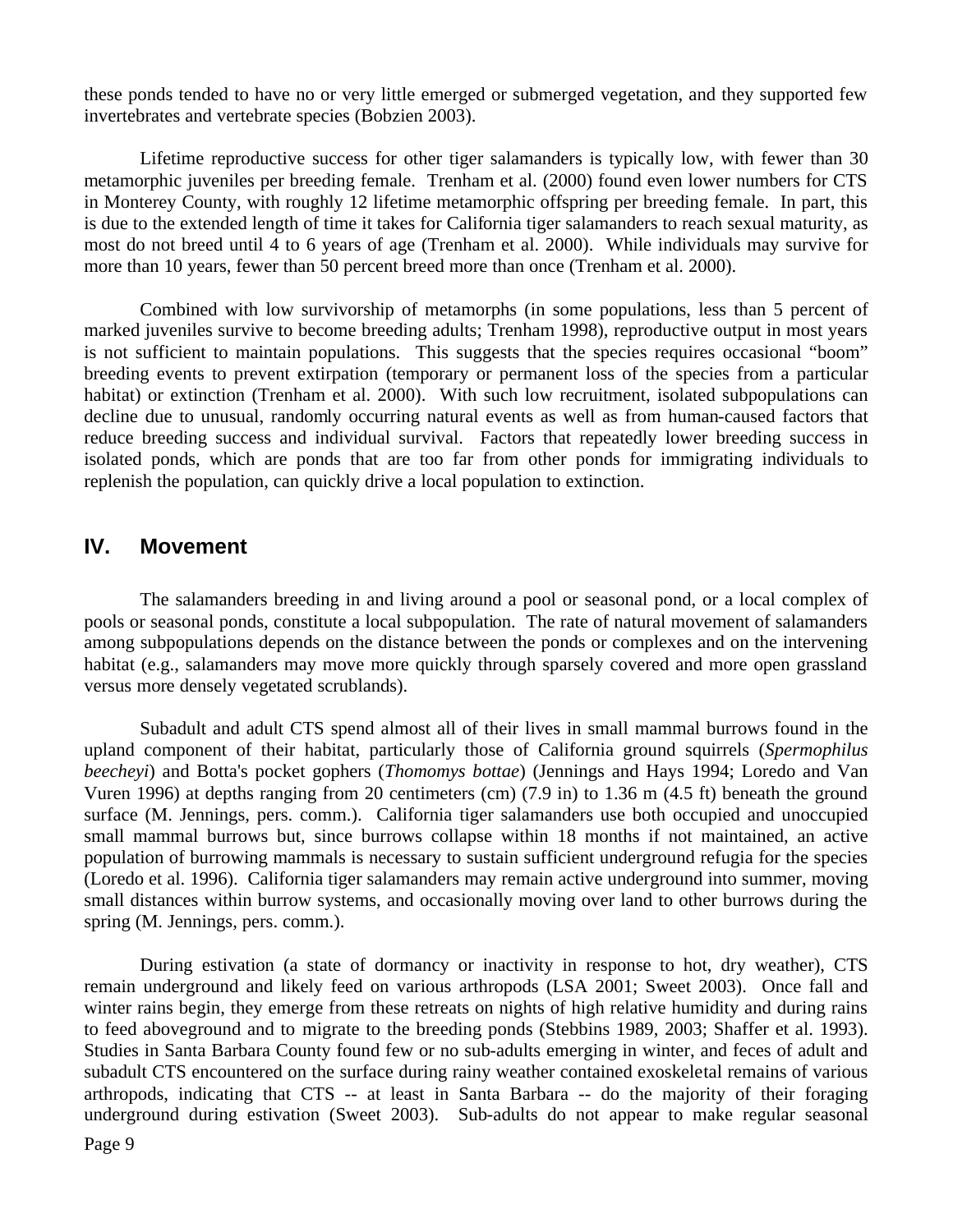migrations, as evidenced by that fact that they are rarely captured at or near breeding ponds (Shaffer and Trenham 2003). However, juvenile and subadults have been captured near breeding ponds in the Bay Area, probably due to the sufficient estivation habitat being close to the breeding ponds and that juveniles and subadults move about on the surface during wet periods in the winter and spring (M. Jennings, pers. comm.) Movement in relation to weather conditions varies by geographical location. Adults may migrate long distances between summering and breeding sites. The distance from breeding sites may depend on local topography and vegetation, the distribution of ground squirrel or other rodent burrows, and climatic conditions (Hunt *in litt*. 1998; Stebbins 2003).

Dispersing juvenile CTS have been trapped more than 360 m (1,200 ft) from their natal (birth) pond (Ted Mullen, Science Applications International Corporation (SAIC), pers. comm., 1998, as cited in USFWS 2000b), and adults have been found along roads more than 2 km (1.2 mi) from any known breeding ponds (Sweet 1998). Although most marked salamanders have been recaptured at the pond where they were initially captured, in one study approximately 20 percent of California tiger salamanders hatched in one pond traveled to ponds a minimum of 580 m (1,900 ft) away to breed (Trenham 1998). Non-dispersing CTS, however, tend to stay closer to breeding ponds; 95 percent of CTS at a study site in Monterey County stayed within 173 m (568 ft) of the pond in which they bred (USFWS 2000b).

Once established in underground burrows, CTS may move short distances within burrows or overland to other burrows, generally during wet weather. Dispersal distance is closely tied to precipitation; California tiger salamanders are able to travel further in years with more precipitation. During drought years, adults, especially females, migrate in low numbers (Shaffer and Trenham 2003). As with migration distances, the number of ponds used by an individual over its lifetime will be dependent on landscape features.

#### **V. Feeding**

Adults apparently forage on various arthropods while underground, which provides energy needed for continued growth, locomotion, and egg production (LSA 2001; Sweet 2003). Adults feed heavily on terrestrial invertebrates after emergence. After returning to burrows following breeding, adults may continue to come out nightly for approximately 2 weeks to feed (Shaffer et al. 1993). Larvae feed on algae, small crustaceans, and mosquito larvae for about 6 weeks after hatching, when they switch to larger prey (P.R. Anderson 1968). Larger larvae will consume smaller tadpoles of Pacific treefrogs, California red-legged frogs, western toad, and western spadefoots, as well as many aquatic insects and other aquatic invertebrates (J.D. Anderson 1968; P.R. Anderson 1968). The larvae also will eat each other under certain conditions (H.B. Shaffer and S. Sweet cited in Collins, *in litt*. 2000a). Captive salamanders appear to locate food by vision and smell (J.D. Anderson 1968).

#### **VI. Population Genetics**

Page 10 Using what is perhaps one of the largest genetic data sets for a non-human vertebrate (USFWS 2000b), Dr. H. Bradley Shaffer has analyzed the population genetics of the CTS (Shaffer et al. 1993; Irschick and Shaffer 1997; McKnight and Shaffer 1997; Shaffer and Trenham 2002). These studies used both allozyme and mitochondrial (mt) DNA sequence analyses. These data are used for two distinct purposes. First, these two types of genetic data allow an examination of areas of genetic differentiation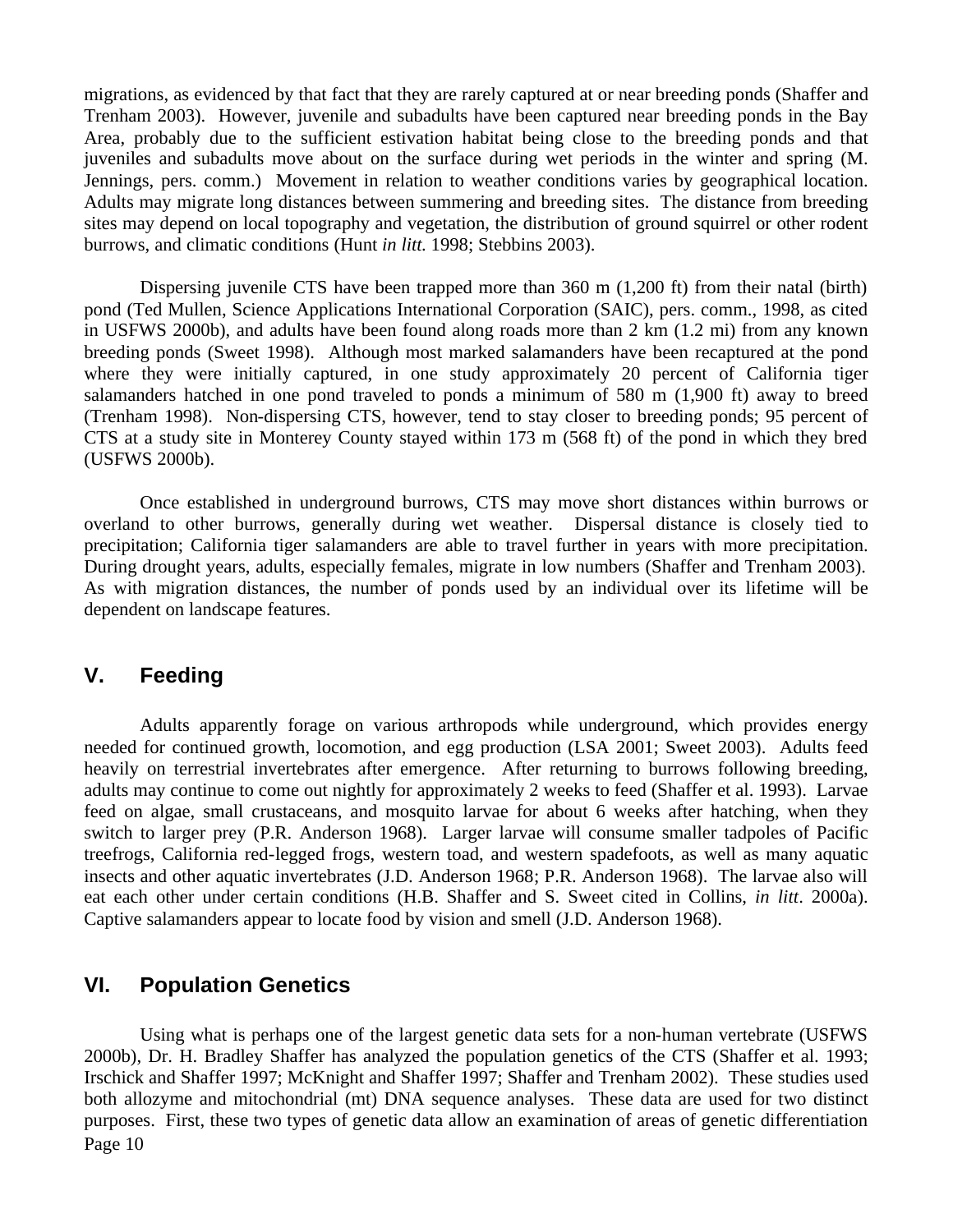and endemism, and the amount of genetic variation across the CTS (Shaffer et al. 1993). In this way, the level of divergence among populations, and the extent to which the most variable populations are in danger of extirpation, can be evaluated. Second, the genetic data allow an estimation of the amount of migration, or gene flow, among populations (Shaffer et al. 1993). Conclusions from the extensive study of CTS genetics are summarized below.

First, the most recent mtDNA sequence results (Shaffer and Trenham 2002; USFWS 2003b) support the recognition of at least six distinct genetic units of CTS. These are: Sonoma County; Santa Barbara County; the Bay Area (inner coast range, from extreme southwestern San Joaquin and most of Alameda counties, west into San Mateo County, and all of Santa Clara and most of San Benito counties); Central Valley (Dunnigan to northern Madera County on the east and western Merced County on the west sides of the Central Valley, southern border is Fresno River), Southern San Joaquin Coast Range (Fresno River south to the end of the range along the eastern edge of the Central Valley), and Central Coast Range (Monterey County, west of and including the San Andreas rift zone that forms the border with San Benito County, south to the inner coast range in San Luis Obispo County) (Shaffer and Trenham 2002). The USFWS (2003b) has recognized three distinct population segments, including Sonoma and Santa Barbara counties and the Central California segment, which includes the Bay Area, Central Valley, Southern San Joaquin, and Central Coast distinct population segments. Where appropriate throughout this petition, for example when discussing habitat loss, the statewide population will be discussed by addressing each of these genetic entities in turn.

Second, populations, or sets of populations, of the CTS are genetically isolated from each other (Shaffer and Trenham 2002). This implies that when populations are lost, there is little chance of recolonization from other areas (Shaffer and Trenham 2002). It also means that further isolation may have serious repercussions in reducing populations below minimum viable sizes (Shaffer and Trenham 2002).

Third, populations from the San Francisco Bay Area and Sacramento region are most variable, and are thus particularly important in terms of retaining genetic diversity within a single area (Shaffer and Trenham 2002). This also suggests that this area has maintained the largest populations historically, and can correctly be viewed as the "core" of the CTS distribution, as proposed by Stebbins in 1989 (Shaffer and Trenham 2002).

Fourth, there is a separation of populations from the east and west sides of the Central Valley (Shaffer and Trenham 2002). Each of these is clearly a separate genetic entity requiring consideration and protection (Shaffer and Trenham 2002).

Fifth, the populations from Sonoma and Santa Barbara counties live in isolated patches of habitat, and are clearly separate genetic entities from the remaining CTS (Shaffer et al. 1993). Populations of California tiger salamanders from near Santa Rosa, Sonoma County, are differentiated at a 2% or greater level from virtually all other statewide samples, and clearly constitute a highly differentiated group that has been long isolated from all other CTS (Shaffer et al. 1993). In comparison, the Santa Barbara County DPS of California tiger salamanders, which was emergency listed as an endangered species on September 21, 2000 (Federal Register, Vol. 65, No. 184), is divergent on an order of 1.8%. These are levels that justify separate species recognition in other members of this species complex, and may warrant separate taxonomic recognition and subdivision within the CTS as well (Shaffer et al. 1993).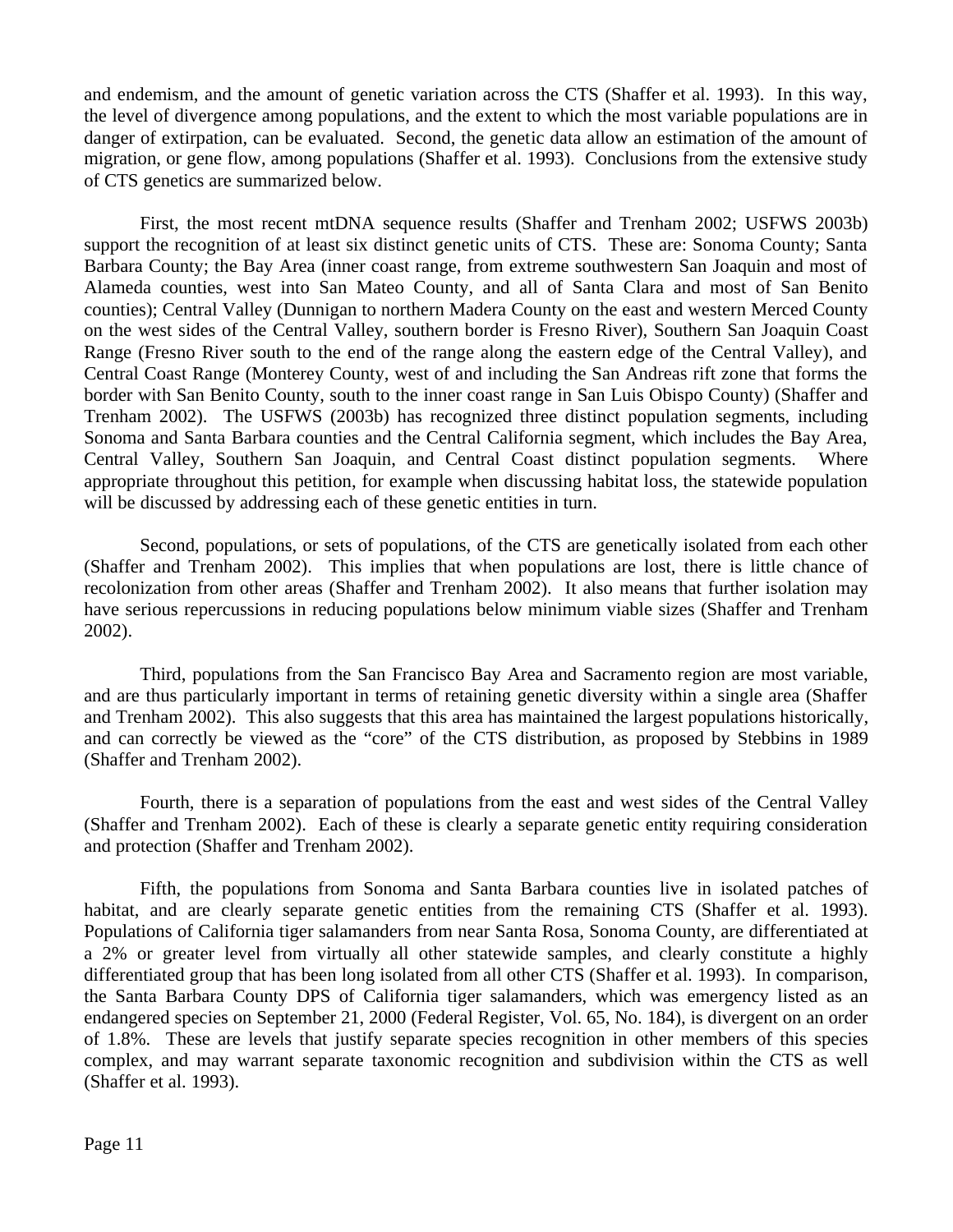Sixth, there is sufficient genetic information to consider the following as separate genetic entities, in addition to the Sonoma and Santa Barbara populations, discussed above: the Bay Area, Central Valley, Southern San Joaquin, and Central Coast Range (Shaffer and Trenham 2002).

In general, such high levels of genetic differentiation may lead to two possible interpretations. First, it may be that populations are extremely small, and genetic drift has led to high levels of diversification even with reasonable levels of migration. Alternatively, it may be that levels of migration are very, very low, leading to highly differentiated local populations (Shaffer et al. 1993). It appears that in this case the high levels of genetic differentiation are due primarily to extremely low migration rates (Shaffer et al. 1993). This conclusion is supported by the fact that even small ponds, under the right circumstances, can harbor large numbers of individuals. Further support is found in the high level of philopatricity in the species (i.e. most adults return to breed in the pond in which they hatched) (Shaffer et al. 1993).

# **HABITAT REQUIREMENTS**

The CTS is endemic to the San Joaquin-Sacramento river valleys, bordering foothills, and coastal valleys of central California (Barry and Shaffer 1994; Jennings and Hays 1994; Shaffer et al. 1993; Storer 1925; Stebbins 2003). The species' range historically followed the low-elevation grassland-oak woodland plant and coastal sage scrub communities of the valleys and foothills from at least Butte County south to Santa Barbara and Tulare counties (Shaffer et al. 1993; Jennings and Hays 1994; USFWS 2000b). Within this large area, CTS occur only where their habitat requirements are met. Optimal habitat for the CTS can be succinctly described as low elevation vernal pools surrounded by upland habitat containing rodent burrows or other suitable dry-season refugia.

The CTS is generally restricted to low elevations, typically below 427 m (1,400 ft) (Shaffer et al. 1993). The precise reason for this low elevation habitat is unknown, however, the species is generally found below about 1,500 ft in elevation (Shaffer et al. 1993). However, the EBRPD has documented the species at up to 3,600 feet in the Sunol-Ohlone wilderness areas (Bobzien 2003).

For breeding, the CTS requires long lasting rain-filled pools. Although CTS are adapted to natural vernal pools and sag ponds, manmade or modified ephemeral and permanent pools are now frequently used (Fisher and Shaffer 1996). The species is currently presumed to be capable of successful breeding in temporary pools (Jennings and Hayes 1994). Permanent lowland aquatic sites can be used for breeding (Zeiner et al. 1988; P. Moyle pers. comm., as cited in Jennings and Hayes 1994; Stebbins 2003) but persistence at such sites is unlikely if they contain fish predators (Shaffer and Stanley 1992; Shaffer et al. 1993). Shaffer et al. (1993) found a statistically significant negative correlation between non-native, introduced fish and CTS in ponds surveyed throughout the state. They concluded, "it is very clear from our results that fish, bullfrogs, and mosquito fish are all biological indicators of ponds that have been sufficiently disturbed so as to exclude CTS as well as most other native vernal pool species." (Shaffer et al. 1993 at 14 (emphasis in original)). This conclusion was confirmed in subsequent studies by Seymour and Westphal (1994) and Fisher and Shaffer (1996).

Adults spend most of their lives underground, typically in burrows of ground squirrels, badgers, gophers, and other animals (CH2M Hill 1995). Dry-season refuge sites within 1 mile (1.6 km) of breeding sites (Austin and Shaffer 1992) are presumed to be a necessary habitat requirement, since the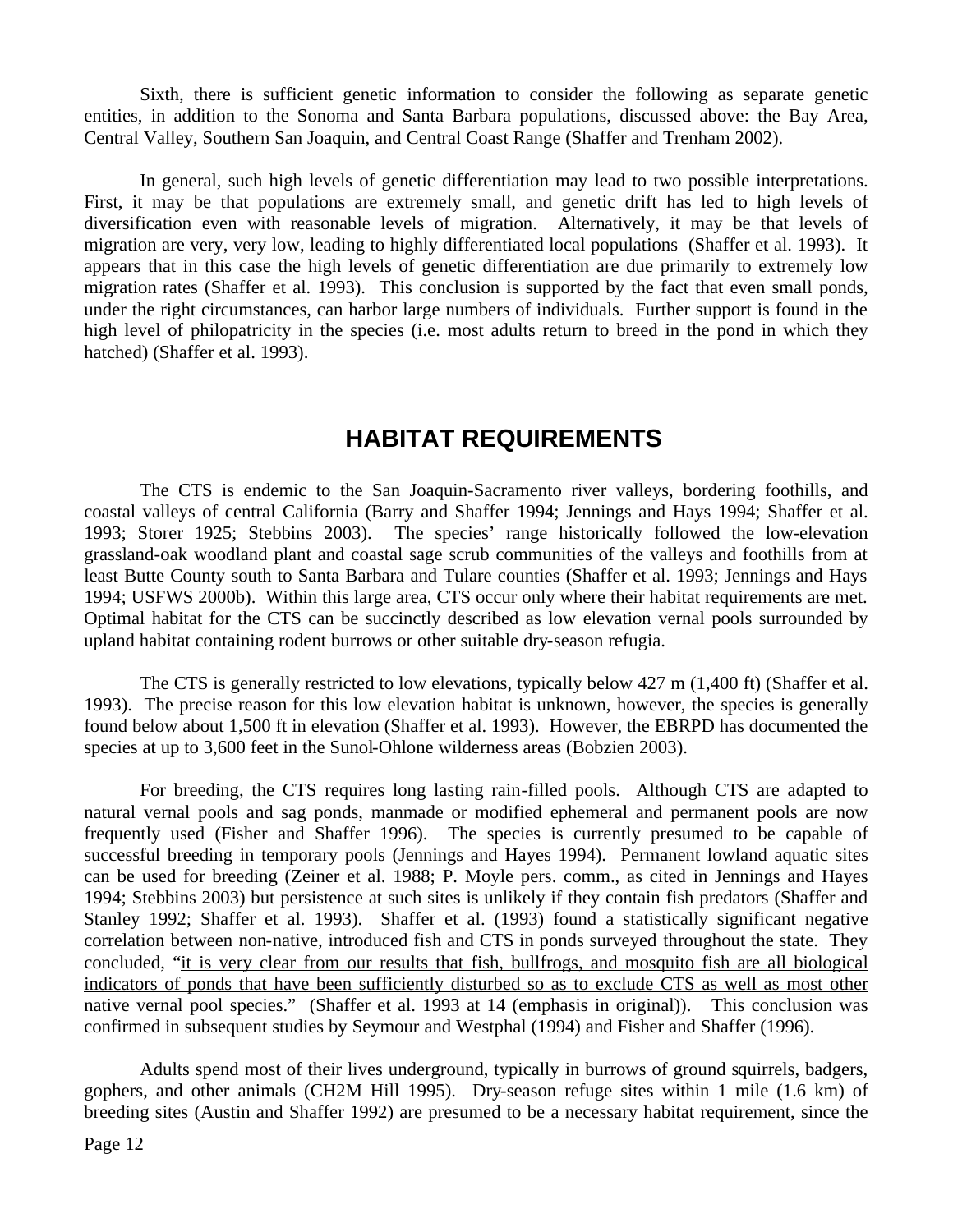species is absent from sites with potentially suitable breeding habitat where surrounding hardpan soils lack small mammal burrows (Jennings and Hays 1994). The burrow density required to support viable populations of CTS in an area is not known. Occasionally, CTS have been found in locations with very few ground squirrel or gopher burrows (LSA 2001), but rodent control programs have been blamed for the lack or low density of CTS in some areas, such as Altamont Pass (Shaffer et al. 1993). The burrowing ability of CTS is presumed to be poor (Jennings and Hayes 1994), similar to that of eastern species of the same genus (Semlitsch 1983). Burrows of the California ground squirrel may be favored in some areas (Shaffer et al. 1993; J. Medeiros and S. Morey, pers. comm., as cited in Jennings and Hayes 1994). Burrows of the Botta's pocket gopher are known to be used (Shaffer et al. 1993; Barry and Shaffer 1994), as are certain man-made structures, such as wet basements, underground pipes, and septic tank drains (Zeiner et al. 1988; Myers undated; S. Sweet, UCSB, pers. comm., Jennings and Hayes, pers. observ., as cited in Jennings and Hayes 1994). CTS seem to prefer open grasslands to areas of continuous or dense woody vegetation.

Because CTS may migrate long distances from underground burrows to breeding pools, sufficient migration corridors are also required (USFWS 1992).

# **DISTRIBUTION**

#### **I. Historical Distribution**

Historically, the CTS was found throughout large portions of the Central Valley of California from the southern San Joaquin Valley into the southern Sacramento Valley north of the Sacramento River Delta (Shaffer et al. 1993; Jennings and Hays 1994). The species was also found in the lower foothills along the eastern side of the Central Valley and in the foothills of the Coast Range (Shaffer et al. 1993). Although the historical distribution is not known in detail, current distribution and genetic data suggest that they were continuously distributed in the vernal pool/grassland habitat that dominated much of the Central Valley from Tulare and San Luis Obispo counties in the south, to Sacramento and Solano Counties in the north (Shaffer and Trenham 2003). The species' historic range followed the lowelevation grassland-oak woodland plant communities of the valleys and foothills. Shaffer et al. (1993) identified historic localities in twenty four counties: Alameda, Butte, Calaveras, Contra Costa, Fresno, Kern, Kings, Madera, Merced, Maripos, Monterey, Sacramento, San Benito, San Joaquin, San Luis Obisbo, San Mateo, Santa Barbara, Santa Clara, Santa Cruz, Solano, Sonoma, Stanislaus, Tulare, and Yolo. There is currently no evidence to support the occurrence of CTS in any other counties except Glenn County and some additional Bay Area locations (Jennings and Hays 1994; Jennings 1996, 2000).

Within this very large area, it is presumed that CTS generally occurred wherever suitable habitat was present, with some limited exceptions. For example, the CTS was probably never abundant in the San Joaquin saltbush community of the southern San Joaquin valley, (and they are absent from this area now), and the species was probably distributed only intermittently in the Tule Marsh floodplain surrounding the major rivers, since these marshes probably supported fish, at least in wet years (Shaffer et al 1993). The species was probably historically uncommon in the southernmost San Joaquin valley and foothills (Shaffer et al 1993). The California Natural Diversity Database contains an historical record from the north-facing slopes of the Tehachapi range, but this is likely to be an erroneous record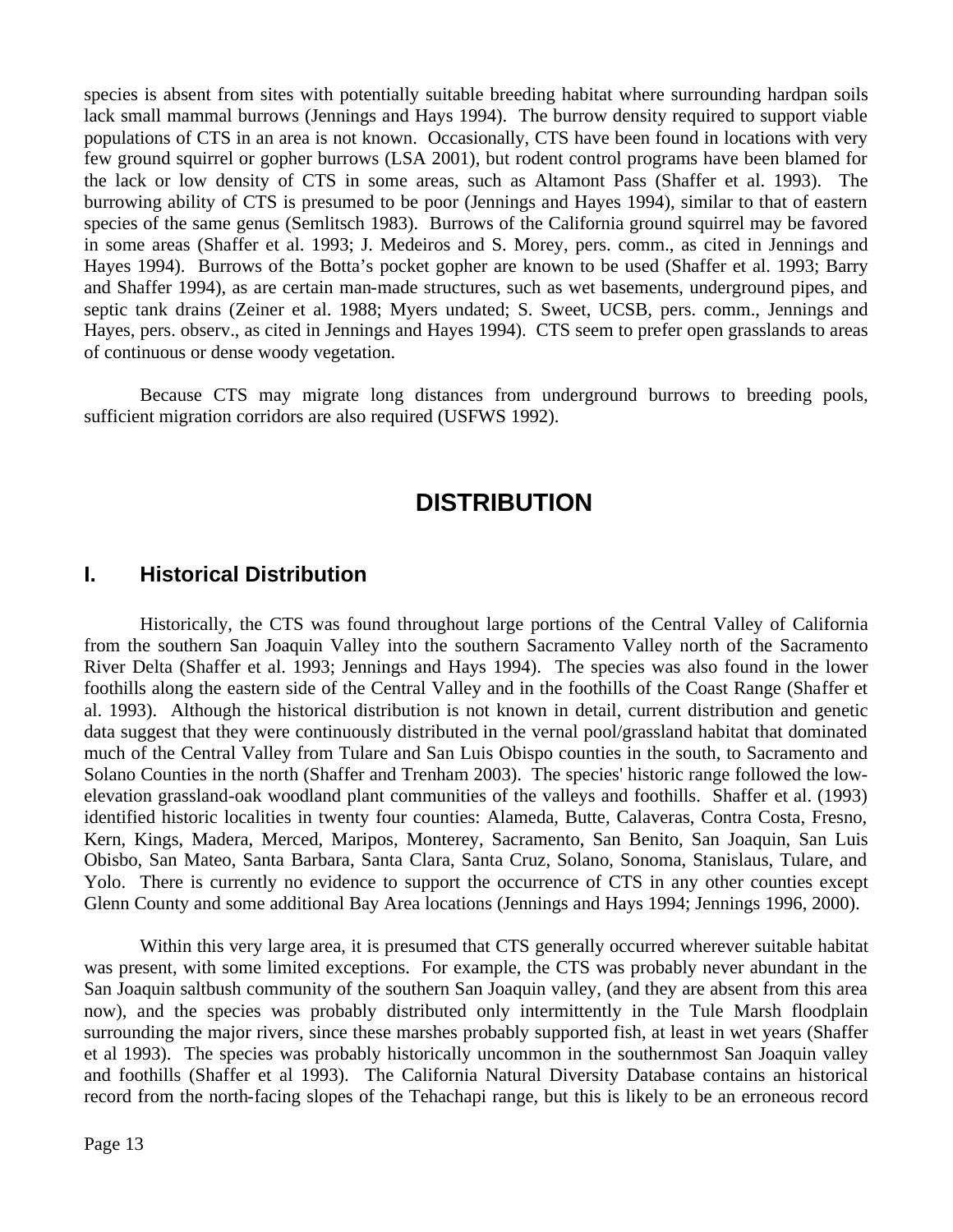(M. Jennings, pers. comm.). In addition, the central and southern inner coast range has likely always been marginal habitat for salamanders (Shaffer 1992).

Subject to these exceptions, however, the CTS was probably present in much of the 13.72 million hectares of prairie calculated by Heady (1977). Shaffer et al. (1993 at 3) concluded, "there is every reason to expect that they [California tiger salamanders] were continuously distributed in the California Prairie, Valley Oak savanna, and the lower reaches of the Blue Oak-Digger Pine communities up to about 1500 ft elevation..." Therefore, the historical range of the California tiger salamander can be described as all suitable habitat within the Central Valley, bordering foothills, and coastal valleys from at least Sonoma and Butte counties south through Santa Barbara and Tulare counties.

### **II. Current Distribution**

#### **A. Range-wide Distribution**

A distribution map of the California tiger salamander is shown in Figure 1. Historic and recent (i.e., 1990 to 2003) CTS occurrences from the California Natural Diversity Database ("CNDDB") are presented in Figure 2.

The CTS has been extirpated from much of its historic range, and is very limited in its remaining habitat. Shaffer et al. (1993) reached this conclusion over a decade ago, and since that time much more habitat has been lost. In general, the species has been eliminated from lowland habitats on the floor of the Central Valley. In some areas, such as the San Joaquin Valley, suitable habitat has been virtually eliminated. Shaffer et al. (1993) stated, "our field work indicates that it is virtually impossible to find habitat in the flat grassland of the original San Joaquin Prairie, because the prairie has been converted to either intensive agricultural uses or urban development." In other areas, suitable habitat exists but CTS are absent (Shaffer et al. 1993). A statistical analysis comparing the results of the extensive surveys conducted by Shaffer et al. between 1990-1992 and museum records have confirmed this observation. The average elevation of localities containing CTS in 1990-1992 was 922 feet, while the average elevation of localities surveyed without CTS was 639 feet, and the average elevation with historical localities that contained CTS was 510 feet (Shaffer et al. 1993). The authors noted that although they were sampling the ponds at lower elevations, they were only finding salamanders on average at higher elevations. These results confirm the observation that CTS have generally been eliminated from low elevation habitat.

The current distribution of the species can also be inferred from a county-by-county analysis conducted by Shaffer et al. (1993). This analysis grouped specific sites into general localities in order to be able to compare historic localities, which often have only vague locality information, with the much more specific information collected in this study. The results, shown in Table 1, demonstrate that in most cases the recent study documented a 50 percent to 100 percent loss of historic habitat.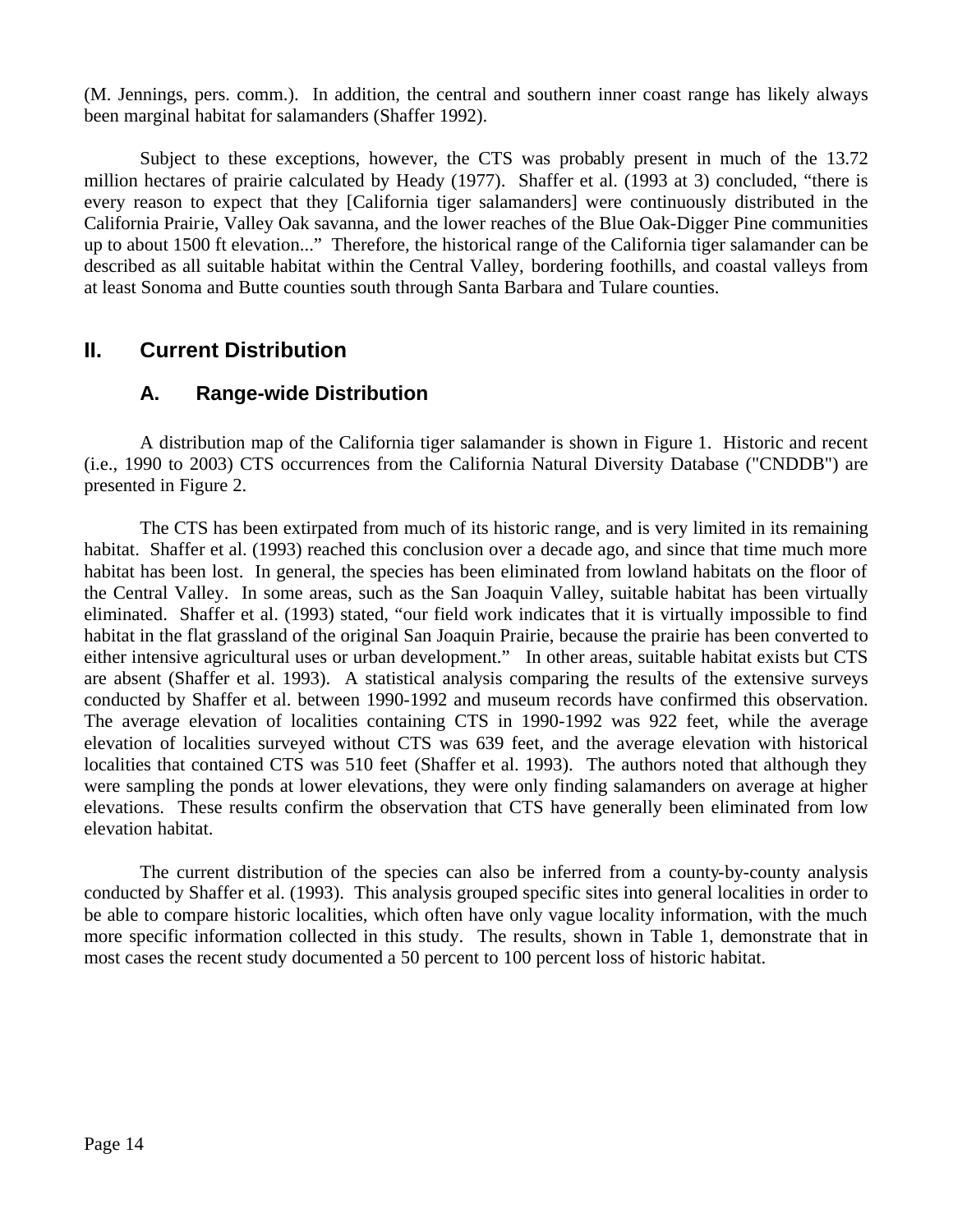|                 | <b>Shaffer et al. 1993</b> ) | <b>Table 1. Instance and Frescht Locanties (1990-1994) for CTS by County (1100</b> |                                                                 |                                                      |  |
|-----------------|------------------------------|------------------------------------------------------------------------------------|-----------------------------------------------------------------|------------------------------------------------------|--|
| Number   County |                              | <b>Number of Historic</b><br>localities <sup>3</sup>                               | <b>Historic localities</b><br>verified during<br>$1990 - 19924$ | <b>Percent loss of</b><br><b>Historic localities</b> |  |

|                             |  | Table 1: Historic and Present Localities (1990-1992) for CTS by County (from |  |  |  |
|-----------------------------|--|------------------------------------------------------------------------------|--|--|--|
| <b>Shaffer et al. 1993)</b> |  |                                                                              |  |  |  |

|                 |                       |                  | rencu uuring<br>1990-1992 <sup>4</sup> | motoric localities |
|-----------------|-----------------------|------------------|----------------------------------------|--------------------|
| 1               | <b>Butte</b>          | $\mathbf{1}$     | $\Omega$                               | 100%               |
| $\overline{2}$  | Kings                 | $\mathbf{1}$     | $\overline{0}$                         | 100%               |
| $\overline{3}$  | Mariposa              | $\mathbf{1}$     | $\mathbf{0}$                           | 100%               |
| $\overline{4}$  | Merced                | $\overline{4}$   | 0(0p, 2a)                              | 100%               |
| $\overline{5}$  | San Mateo             | 1                | $\Omega$                               | 100%               |
| $\overline{6}$  | San Joaquin           | $\overline{9}$   | $1$ (1p, 1a)                           | 89%                |
| $\overline{7}$  | Fresno                | $\overline{7}$   | $1$ (1p, 2a)                           | 86%                |
| $\overline{8}$  | Santa Clara           | 9                | 3(3p, 6a)                              | 66%                |
| $\overline{9}$  | Monterey              | $\overline{5}$   | 2(6p, 2a)                              | 60%                |
| 10              | Madera                | $\overline{7}$   | 3(3p, 13a)                             | 57%                |
| $\overline{11}$ | Sacramento            | $\overline{2}$   | 1(2p, 3a)                              | 50%                |
| 12              | San Luis Obispo       | $\overline{2}$   | $1$ (1p, 2a)                           | 50%                |
| 13              | Solano                | $\overline{2}$   | 1(5p, 2a)                              | 50%                |
| 14              | Sonoma                | $\overline{2}$   | 1(2p, 10a)                             | 50%                |
| 15              | Tulare                | $\overline{2}$   | $1$ (1p, 1a)                           | 50%                |
| 16              | Alameda               | $\overline{7}$   | $\overline{4(5p, 3a)}$                 | 43%                |
| 17              | Stanislaus            | 5                | 3 (3p, 6a)                             | 40%                |
| 18              | Contra Costa          | $\overline{8}$   | 5(11p, 6a)                             | 37%                |
| 19              | San Benito            | $\overline{3}$   | $\overline{2}$ (2p, 3a)                | 33%                |
| 20              | Calaveras             | $\overline{2}$   | 2(2p, 0a)                              | $\overline{0\%}$   |
| $\overline{21}$ | Kern                  | 1                | $0$ (1a (dry))                         | $\overline{0\%}$   |
| $\overline{22}$ | Santa Barbara         | 3                | 3(4p, 5a)                              | 0%                 |
| 23              | Santa Cruz            | 1                | $1$ -sent to us 92                     | $\overline{0\%}$   |
| $\overline{24}$ | Yolo                  | 1                | 1(1p)                                  | $\overline{0\%}$   |
| 25              | Colusa                | $\overline{0}$   | $\boldsymbol{0}$                       | NA <sup>5</sup>    |
| 26              | $G$ lenn <sup>6</sup> | $\overline{0}$   | $\overline{0}$                         | $\overline{NA}$    |
| 27              | Napa                  | $\boldsymbol{0}$ | $\mathbf{0}$                           | <b>NA</b>          |
| 28              | Placer                | $\overline{0}$   | $\overline{0}$                         | $\overline{NA}$    |
| 29              | Sutter                | $\overline{0}$   | $\overline{0}$                         | $\overline{NA}$    |
| 30              | Tehama                | $\overline{0}$   | $\overline{0}$                         | NA                 |
| 31              | Tuolumne              | $\overline{0}$   | $\boldsymbol{0}$                       | NA                 |
| $\overline{32}$ | Yuba                  | $\mathbf{0}$     | $\overline{0}$                         | NA                 |

Another useful data set for estimating the current range of the species is the presence and absence of CTS in non-historic localities as reported by Shaffer et al. (1993). This table presents information on new potential breeding sites that were not reported in previous literature or in museum localities (Shaffer et al. 1993). Although the survey was not based on random sampling of potential sites but rather on site accessibility, the vast majority of these sites lacked CTS despite the fact that they

<sup>&</sup>lt;sup>3</sup> A locality as used here refers to a general region, such as "Jepson Prairie" or "Livermore Valley," <u>not</u> a specific pond or site.

<sup>&</sup>lt;sup>4</sup> For each entry Shaffer et al. (1993) presented the number of historic localities where they found CTS, followed by (in parentheses) the total number of ponds from those viable localities where CTS were present (p) or absent (a). Thus, for Alameda County, there are 7 historical localities, 4 of which still harbor CTS. Of the 8 sites the authors visited in those 4 locations, 5 contained CTS and 3 did not.

<sup>&</sup>lt;sup>5</sup> NA indicates that these counties have no historic CTS localities, and Shaffer et al. were unable to locate any.

<sup>&</sup>lt;sup>6</sup> There is 1 historic location in Glenn County that is not reported in Shaffer et al. (Mark Jennings, pers. comm.).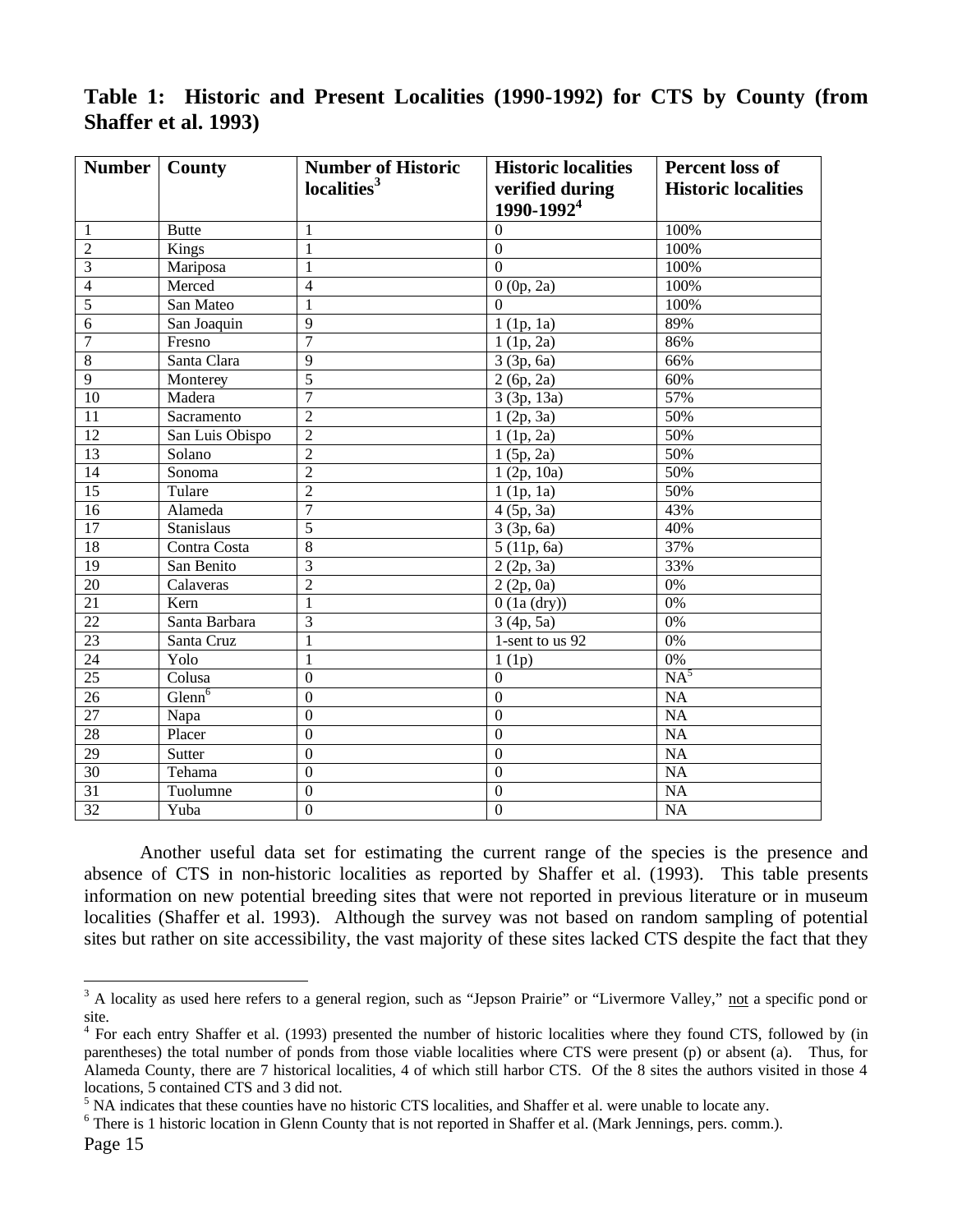all appeared to be excellent potential habitat. The results are shown in Table 2. These dramatic figures provide further evidence that the CTS has been eliminated from much of its former range.

| <b>Number</b>   | <b>County</b>   | Non-historic        | Non-historic             | Percent of non-     |
|-----------------|-----------------|---------------------|--------------------------|---------------------|
|                 |                 | localities with CTS | localities with CTS      | historic localities |
|                 |                 | present             | absent                   | lacking CTS         |
| 1               | <b>Butte</b>    | $\Omega$            | 6                        | 100%                |
| $\overline{2}$  | Colusa          | $\mathbf{0}$        | $\overline{9}$           | 100%                |
| $\overline{3}$  | Contra Costa    | $\mathbf{0}$        | $\overline{3}$           | 100%                |
| $\overline{4}$  | Glenn           | $\overline{0}$      | 5                        | 100%                |
| 5               | Kern            | $\overline{0}$      | 8                        | 100%                |
| 6               | Napa            | $\boldsymbol{0}$    | $\overline{2}$           | 100%                |
| $\overline{7}$  | Placer          | $\mathbf{0}$        | $\overline{\mathcal{L}}$ | 100%                |
| $\overline{8}$  | San Joaquin     | $\mathbf{0}$        | $\overline{4}$           | 100%                |
| 9               | Santa Barbara   | $\overline{0}$      | $\overline{2}$           | 100%                |
| 10              | Santa Clara     | $\boldsymbol{0}$    | $\overline{3}$           | 100%                |
| 12              | Solano          | $\mathbf{0}$        | 20                       | 100%                |
| 13              | Sonoma          | $\mathbf{0}$        | $\overline{3}$           | 100%                |
| 14              | Stanislaus      | $\Omega$            | 1                        | 100%                |
| $\overline{15}$ | <b>Sutter</b>   | $\overline{0}$      | $\overline{4}$           | 100%                |
| 16              | Tehama          | $\theta$            | 11                       | 100%                |
| 17              | Tulare          | $\mathbf{0}$        | $\overline{5}$           | 100%                |
| 18              | Tuolumne        | $\theta$            | $\mathbf{1}$             | 100%                |
| 19              | Yolo            | $\overline{0}$      | $\overline{8}$           | 100%                |
| $\overline{20}$ | Yuba            | $\boldsymbol{0}$    | $\overline{8}$           | 100%                |
| 21              | Sacramento      | $\mathbf{1}$        | $\overline{6}$           | 86%                 |
| $22\,$          | San Luis Obispo | $\overline{2}$      | 12                       | 86%                 |
| 23              | Monterey        | $\overline{4}$      | 17                       | 81%                 |
| 24              | Merced          | $\mathbf{1}$        | $\overline{4}$           | 80%                 |
| $\overline{25}$ | San Benito      | 3                   | $\overline{9}$           | 75%                 |
| 26              | Alameda         | $\overline{4}$      | 6                        | 60%                 |

**Table 2: Presence and absence of California Tiger Salamanders in Non-historic Localities (1990-1992) from Shaffer et al. (1993).**

 The remaining habitat for the CTS can best be described as rapidly shrinking islands. The CTS is being squeezed into an increasingly narrow fringe of habitat surrounding low-lying valleys, as reported by both Shaffer et al. (1993) and Holland (1998b). Holland (1998b) stated: "both maps [1972 and 1997 maps of Central Valley vernal pool distribution produced by Holland] portray a similar picture: a bath tub ring of habitat around the Great Valley's perimeter, together with a swath in the basin lands along the valley trough." Shaffer et al. (1993) stated: "this trend implies that the salamanders are being squeezed into an increasingly narrow fringe of habitat surrounding the low-lying valleys. If this continues, they will eventually be squeezed out; it must stop if the species is to be kept from extinction." Because the CTS is generally found below approximately 1,500 feet in elevation, although it has been documented at elevations up to 3,600 feet in the Bay Area (Bobzien 2003), its historic range, while large, is clearly limited by this factor. Because lowland and foothill areas have disproportionately been converted to intensive agriculture and development, the CTS has been eliminated from most of its former range.

The East Bay, Livermore Valley population has been recognized as the "core" population by both Stebbins (1989) and Shaffer et al. (1993). Shaffer et al. (1993) wrote the following: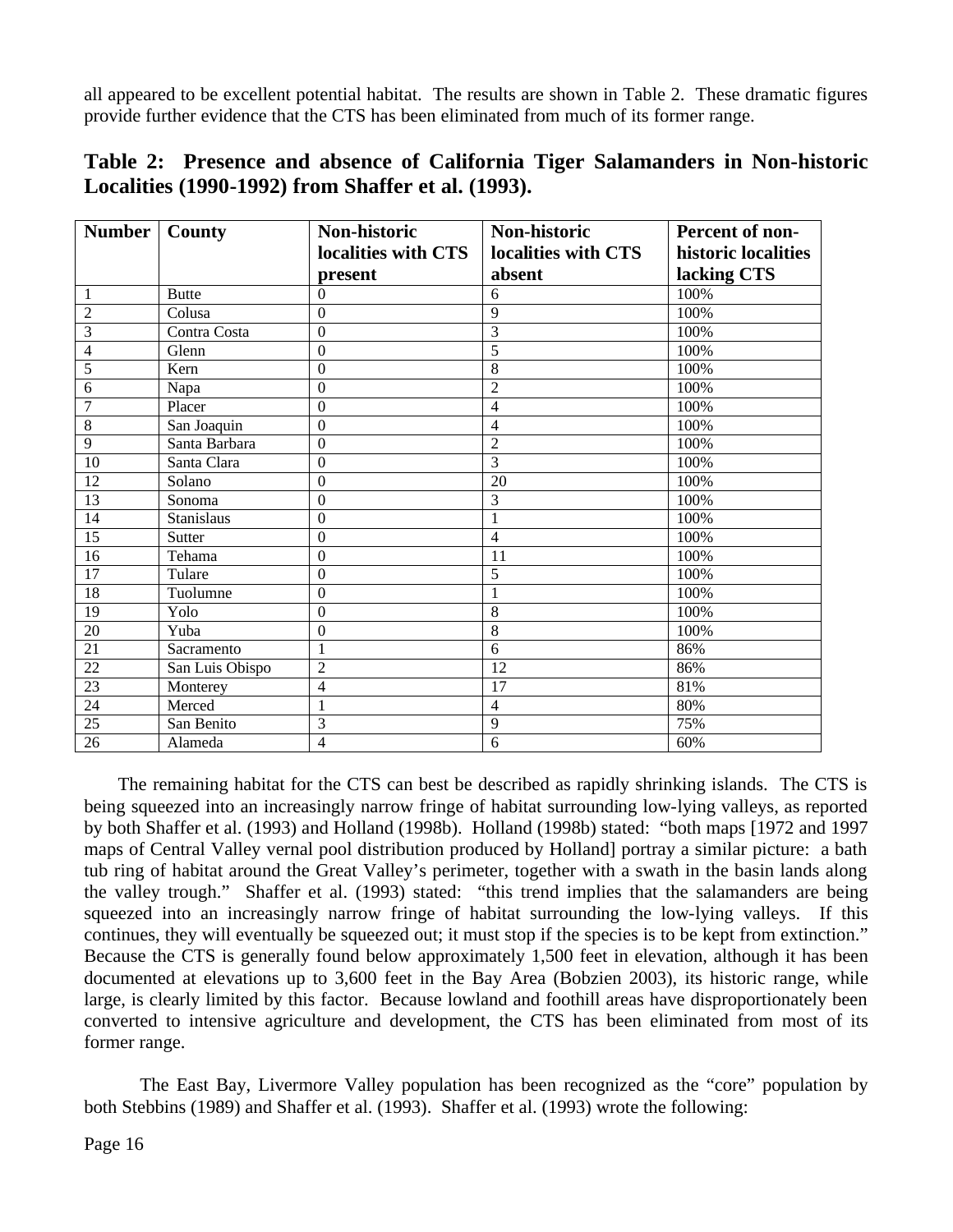Regions that clearly support the greatest concentrations of CTS are the East Bay counties of Alameda and Contra Costa (especially the Livermore Valley region), the general region around Sacramento, and parts of the inner Coast range from Santa Clara to San Luis Obispo Counties. Stebbins, in his 1989 report on the decline of the CTS, recognized a central "core area" in the East Bay/Livermore Valley region as well. In general, we find that as one proceeds away from this core region, the abundance of CTS decreases until they finally reach their distributional limits.

It is important to note that the current configuration of CTS habitat is a narrow strip fringing the Central Valley, making the isolation of populations from each other much more likely than was previously the case. This is especially true as urban centers like Fresno, Madera, and Sacramento expand off of the valley floor and into the Sierra foothills, cutting off sections of grassland habitat to the north and south. As this continues to occur, once continuous sections of habitat will be even further isolated and subdivided, and increasingly subject to environmental catastrophes and local extirpation. And under these conditions of isolation, recolonization from other areas becomes increasingly difficult or impossible.

#### **B. Sonoma County Distribution**

The Sonoma County population of the CTS historically occurred in suitable habitat throughout the Santa Rosa Plain, a relatively flat valley with low gradient watersheds extending approximately from the Santa Rosa Flood Control Channel in the north, south to Rohnert Park and Cotati, and including the western portions of Santa Rosa, west to near Sebastopol (Cook and Northen 2001; CH2M Hill 1995; Zeiner et al. 1988; Stebbins 2003; M. Jennings, pers. comm.). The historic range of the species may also have included the lowlands of the Petaluma River watershed, possibly as far south as the current city of Petaluma (Cook and Northen 2001). There is one historic report of a California tiger salamander in the vicinity of Petaluma from the spring of 1856 (Borland 1857). Some authors also include southern Marin and Napa counties within the historical range of the species (Zeiner et al. 1988; Stebbins 2003), but no evidence to support this conclusion has been found, despite active searching by a number of herpetologists over the past 20 years. The historic range of the Sonoma County population of the CTS within Sonoma County is shown in Figure 3.

Cook and Northen (2001) summarized the current distribution of the Sonoma County Population of the CTS as follows:

Presumed extant locations of CTS are distributed west of the cities of Santa Rosa, Rohnert Park, and Cotati, as well as south of Cotati. These cities are located in central Santa Rosa Plain. CTS reports appear to be clustered in four areas: west Santa Rosa area, south Santa Rosa area, west Cotati area, and south Cotati area. The latter area is the only cluster located in the Petaluma watershed, the other areas are located on the Santa Rosa Plain. It is reasonable to conclude that urbanized portions of all of these areas were once occupied by CTS and that this species is currently restricted to four small areas located on the western fringe of the Santa Rosa Plain and a small portion of the upper Petaluma River watershed (Cook and Northen 2001).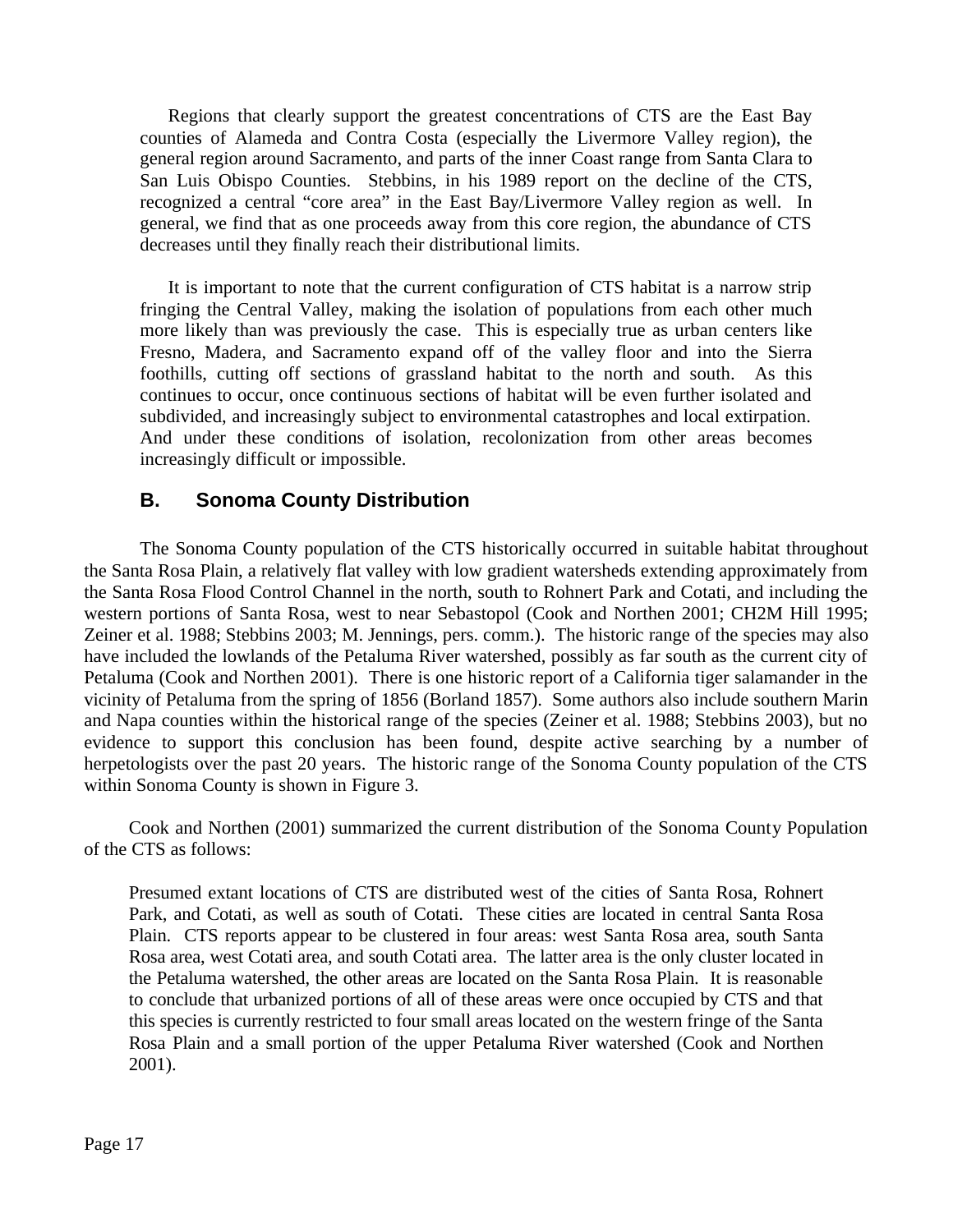The current distribution of the Sonoma County population of the CTS is shown in Figure 3. For earlier reports of Sonoma County distribution, see Shaffer et al. (1993) (searched two historic localities in Sonoma County and found CTS present at one locality, a 50% loss of historic localities), Jennings and Hayes (1994) (found CTS to be extirpated from 2 of 4 known historical localities in Sonoma County), and Seymour and Westphal (1995) (sampled 13 sites in Sonoma County in 1995 and found 5 salamander localities, concentrated within a few miles of each other around the old Santa Rosa Air Center). Currently, there are 64 known locality records and 36 known breeding sites for the County, based on the California Natural Diversity Data Base records as of August 2003 and confirmed in a letter to the CTS Fund II by Mark Jennings and Gretchen Padgett-Flohr in October 2003. CTS habitat continues to shrink in the County because of recent urban developments and proposed infrastructure associated with these developments.

#### **C. Santa Barbara Distribution**

The Santa Barbara population of the CTS is separated by the Coast Ranges, particularly the La Panza and Sierra Madre Ranges, and the Carrizo Plain from the closest other population (Shaffer et al. 1993; USFWS 2000b). Historically, the species ranged throughout suitable habitat in Santa Barbara County, and probably into southern San Luis Obispo County as well (USFWS 2000b). No CTS have been found during more recent survey efforts in appropriate habitat in southern San Luis Obispo County, however (USFWS 2000b). Any CTS found in southern San Luis Obispo County would probably be part of the Santa Barbara population, although genetic testing would need to be conducted to verify this (USFWS 2000b).

Only six CTS metapopulations remain in Santa Barbara County. These occur in 6 discrete regions: southwestern and southeastern Santa Maria Valley, west Solomon Hills/north Los Alamos Valley, east Los Alamos Valley, Purisima Hills and Santa Rita Valley (USFWS 2000b). These metapopulations are defined less by natural barriers than by recent (i.e., past 150 years) agricultural conversion and urbanization (S. Sweet, UCSB, pers. comm.). Quite a few of the remaining breeding sites are stockponds. There may be some connectivity between the Los Alamos Hills and Santa Rita Valley provided by ponds and upland habitats on the crest of the Purisima Hills (USFWS 2000b). Extensive searches in other areas within Santa Barbara County with apparently suitable habitat have not identified additional occupied areas or subpopulations (USFWS 2000b). Forty-eight breeding ponds are currently known in Santa Barbara County (S. Sweet, UCSB, pers. comm.).

### **D. Central California Distribution**

#### **1. Bay Area Distribution**

The Bay Area population occurs within the Central Western California Jepson ecological zone (Hickman and Jepson 1993). It is bounded in the north by the ecological transition into the Great Central Valley Jepson Ecological Zone, and meets the boundaries of the Central Valley population segment's range in Alameda County (Shaffer and Trenham 2002). All sites in the Bay Area population in Alameda County are in the Jepson Central Western California ecological zone rather than the Great Central Valley ecological zone. The Bay Area population occurs in the southern half of Alameda County, most of Santa Clara and San Benito Counties, the southwestern tip of San Joaquin county, western edges of Stanislaus and Merced counties, and eastern edge of San Mateo county.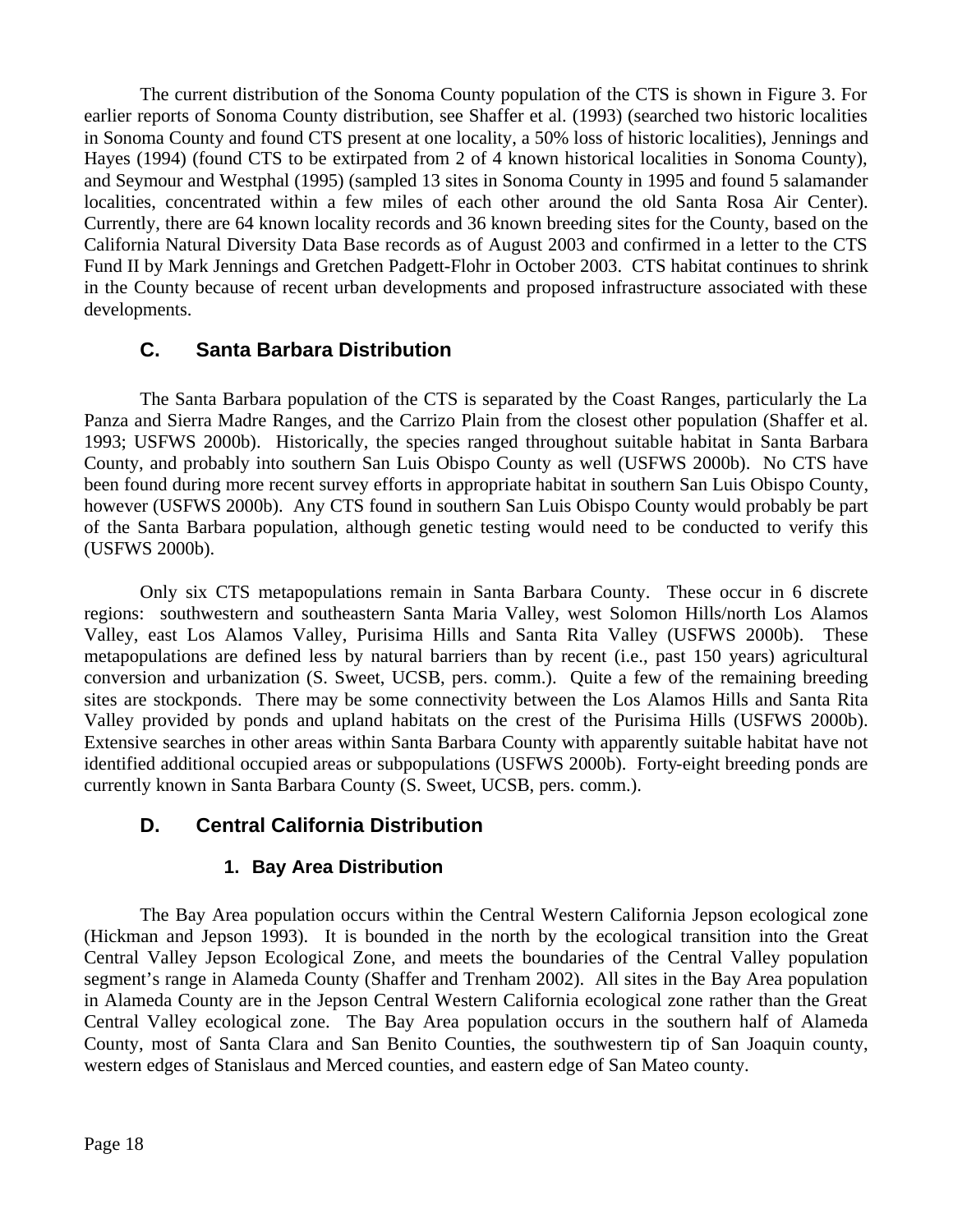The boundary between the range of the Bay Area population and that of the Central Valley population is complex. While there are some shared haplotypes near the border between Alameda and Contra Costa counties, the region of shared haplotypes does not extend far beyond the assigned boundary (Shaffer and Trenham 2002). Thirty-two percent (194 of 608 known sites up to 2002) of Central California records are in this population, most of them in eastern Alameda and Santa Clara counties, and 49 of the records in the Bay Area population are considered extirpated (USFWS 2003b).

#### **2. Central Valley Distribution**

The Central Valley population includes many of the known and historically documented CTS sites. The range of this population extends through the Central Valley from east to west, and extends from Dunnigan in Yolo County in the north, to northern Madera County (Shaffer and Trenham 2002). There were isolated outposts in Butte and Glenn counties (Jennings and Hays 1994). The range of the Central Valley population includes the northeastern part of Yolo County most of Sacramento, Solano, San Joaquin, and Merced counties, as well as approximately the eastern half of Contra Costa County, northeastern corner of Alameda County, and the northern half of Madera County. The USFWS (2003b) analyzed the 608 CTS localities in the CNDDB from Central California and found that forty-seven percent (286 of 608 known sites up to 2002) occurred in the Central Valley population (USFWS 2003b). The USFWS considers populations at 37 of these locations to be extirpated (USFWS 2003b).

As discussed above, CTS habitat has been eliminated from most of the Central Valley lowlands, and remaining CTS localities are largely clustered in a ring around the Central Valley foothills. A dense cluster of CTS localities occurs in the eastern half of Contra Costa County and northeastern corner of Alameda County. These localities, along with those from the southern half of Alameda County which are part of the Bay Area population comprise the East Bay "core" CTS population.

The largest block of intact vernal pool and grassland habitat remaining in the state is located in Eastern Merced County (Vollmar 2001b). Recent surveys in this area have found CTS distributed throughout a large portion of the eastern third of Merced County, with the highest density of CTS found south of Highway 140 (Vollmar 2001b).

#### **3. Southern San Joaquin Distribution**

The Southern San Joaquin population occurs on the eastern edge of the Jepson Great Central Valley ecological zone (Hickman and Jepson 1993; Shaffer and Trenham 2002). CTS localities are distributed from the Fresno river south to the southern end of the range of the CTS along the eastern edge of the Great Central Valley ecological zone adjacent to the lower elevation portions of the Sierra Nevada ecological zone (Shaffer and Trenham 2002). The Southern San Joaquin population's range includes approximately the central portions of Madera and Fresno counties, northeastern tip of Kings County, and the northern part of Tulare County. Nine percent (56 of the 608 known sites as of 2002) of Central California CTS localities occur in this population (USFWS 2003b). Populations at 18 of recorded locations in the Southern San Joaquin Valley are considered extirpated (USFWS 2003b).

#### **4. Central Coast Range Distribution**

Like the Bay Area population, the Central Coast Range population is within the Central Western California Jepson Ecological Zone (Shaffer and Trenham 2002). It is distributed throughout Monterey County, west of and including the San Andreas rift zone that forms the border with San Benito County,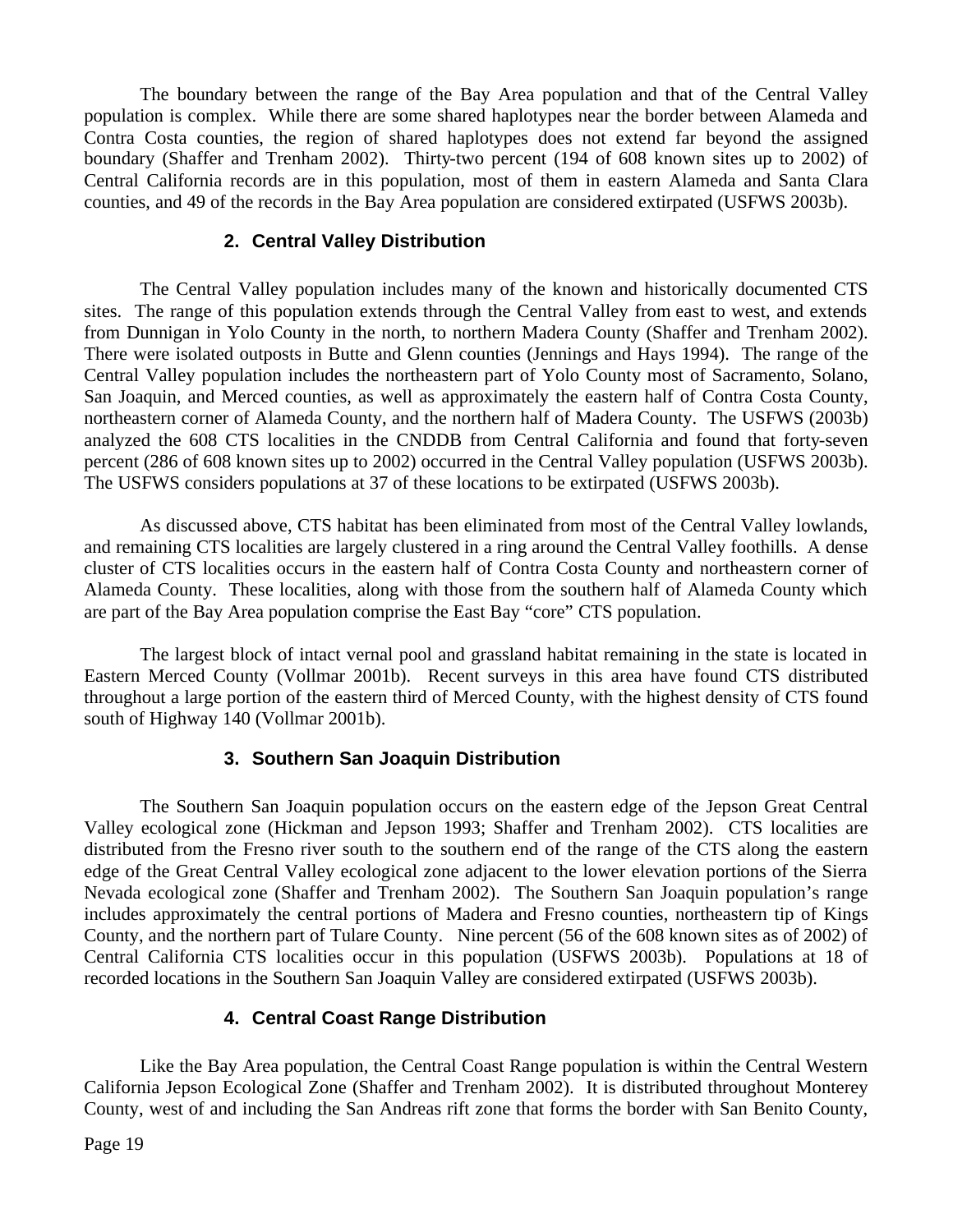and south to the inner coast range in San Luis Obispo County. In this area, CTS are known from Fort Ord, the Hastings Reserve site, and possibly on Fort Hunter Liggett (Shaffer et al. 1993). CTS genotypes from Fort Hunter Liggett in southern Monterey County are presumed to be part of the Central Coast Range population but this has not yet been confirmed. Twelve percent (72 of the 608 known localities as of 2002) of CTS records occur in the Central Coast Range population: nineteen of these sites are considered extirpated (USFWS 2003b).

# **ABUNDANCE AND POPULATION DECLINE**

The dramatic decline of the CTS has been documented by multiple researchers. Landmark studies by Shaffer et al. 1993, Jennings and Hayes 1994, and Davidson et al. 2002 are discussed below.

Shaffer et al. (1993) surveyed over 300 total sites representing 86 historic localities and found that the CTS had been extirpated from over half (56%) of historic localities. Opponents to the listing of the CTS have questioned the accuracy of this work, but these objections are scientifically unfounded. The sampling methods used by Shaffer et al. (1993) followed widely accepted protocols, and were designed to assess the current distribution of the CTS and its proportional loss from historic habitat. Despite efforts to cast doubt on the results of Shaffer et al. (1993), in no case did the opponents return to locations surveyed by Shaffer et al. (1993) and find CTS where the original study failed to do so. Opponents also raised the issue of false absences, or the possibility of not detecting CTS during surveys when, in fact, the species might occupy the site. While it is true that multi-year resurveys for amphibians have been shown to yield smaller estimates of decline than single-year resurveys (Skelly et al. 2003), Shaffer et al. (1993) minimized false absences by surveying the largest pools in each area, and by using minnow seines rather than dipnets and other methods. Shaffer et al. (1993) failed to find CTS at 57% of 86 historic sites; even a false absence rate of approximately 10% would instead indicate a loss of approximately 51% of historically occupied sites. In addition, because Shaffer et al. (1993) only surveyed historical localities where ponds still occurred (i.e., they did not include extinct urbanized CTS sites identified in the CNDDB), their results actually underestimated the loss of historic sites. Finally, opponents have suggested that the drought during the 1990 and 1992 survey seasons increased the probability of false absences. However, these were not extreme drought years (Fisher and Shaffer 1996), and even in drier years some CTS breed and larvae are detectable, particularly in the larger, deeper pools. Also, the rate of false absences in 1990 and 1991 was similar to 1992, indicating that the below-average rainfall had no demonstrable impact on CTS detection in the Shaffer et al. (1993) study. Thus, even accounting for false absences, the evidence is overwhelming that CTS have declined significantly throughout their range, since over half of historic localities no longer contain CTS.

Jennings and Hayes (1994) also documented the decline of the CTS, using 383 locations from 769 museum records and 158 records from other sources. Based on their review of the status of the species, Jennings and Hayes (1994) concluded that the CTS should be classified as threatened. As discussed herein, since 1994 large areas of habitat have been lost and the species now should be classified as endangered.

Davidson et al. (2002) conducted a comprehensive study documenting the connection between urbanization and the decline of the CTS. Analyzing the CTS as one of 8 amphibian species known to be declining, Davidson et al. (2002) used the maps produced by Jennings and Hayes (1994), and measured the percentage of urban and agricultural land use in a 5-km radius surrounding each site based on USGS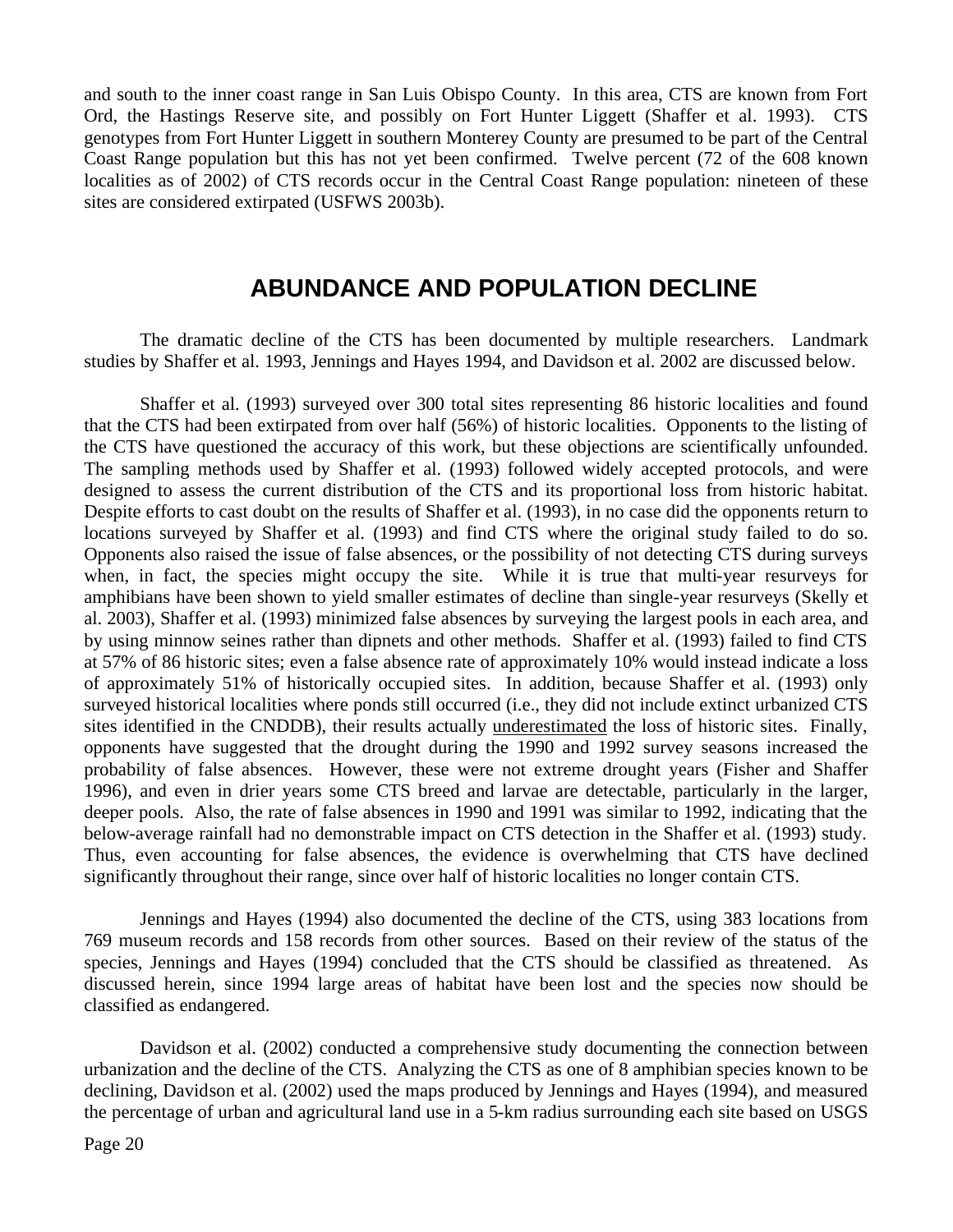digital land use/land cover maps. The authors performed several analyses to assess the accuracy of the maps and the sensitivity of their results to possible errors in both site spatial location and population status. Davidson et al. (2002) found that the percentage of all formerly occupied sites where the CTS is now absent was high: 33%. Davidson et al. (2002) also confirmed the finding of Shaffer et al. (1993) that CTS declines have been concentrated at lower elevations. The authors concluded that urbanization was a significant negative variable for occurrence of the CTS. That is, sites where CTS occurred historically but were no longer present had three times more urbanization than sites where the CTS persists.

The decline of the CTS should also be inferred from the documented contraction in its range and the documented loss of its habitat. Population counts for amphibian species such as the CTS are notoriously difficult to obtain for a variety of reasons including the cryptic nature of adults and the large natural fluctuations in population size. There is no existing historical abundance estimate.

The decision to accept a petition to list a species under CESA, and the ultimate decision to list must be based on an assessment of the degree of threat to the species. While documented population declines or low population counts can certainly help demonstrate a high degree of threat, a lack of such information does not demonstrate a lack of threat. As the USFWS acknowledged in the final rule listing the Santa Barbara population as endangered under the Federal Endangered Species Act, knowledge of the number of extant individuals is simply not necessary in order to conclude that protection is warranted (USFWS 2000b). Even a small pool may contain a large number of individuals in some years; however, the number of individuals is not an accurate indicator of the likelihood that the population will persist at a site, nor is it an accurate indicator of the degree of threat faced by the species. In this particular case, due to the interplay between the natural history of the CTS and the various threats, such as habitat destruction and the introduction of non-native predators, population counts are not particularly useful data in determining the risk of extinction faced by the species.

This Petition and the literature clearly document the decline of the CTS. The Petition has also presented the best available information on population abundance for the species. Most importantly, however, this Petition below documents the extreme and immediate factors that threaten the continued survival of the CTS. These are the factors demonstrating that the Commission has an obligation to accept the Petition and protect the CTS as a candidate species.

# **NATURE AND DEGREE OF THREAT**

The CTS merits immediate listing as endangered throughout its range in California under the California Endangered Species Act. The nature and degree of the threats faced by the species are documented in detail below.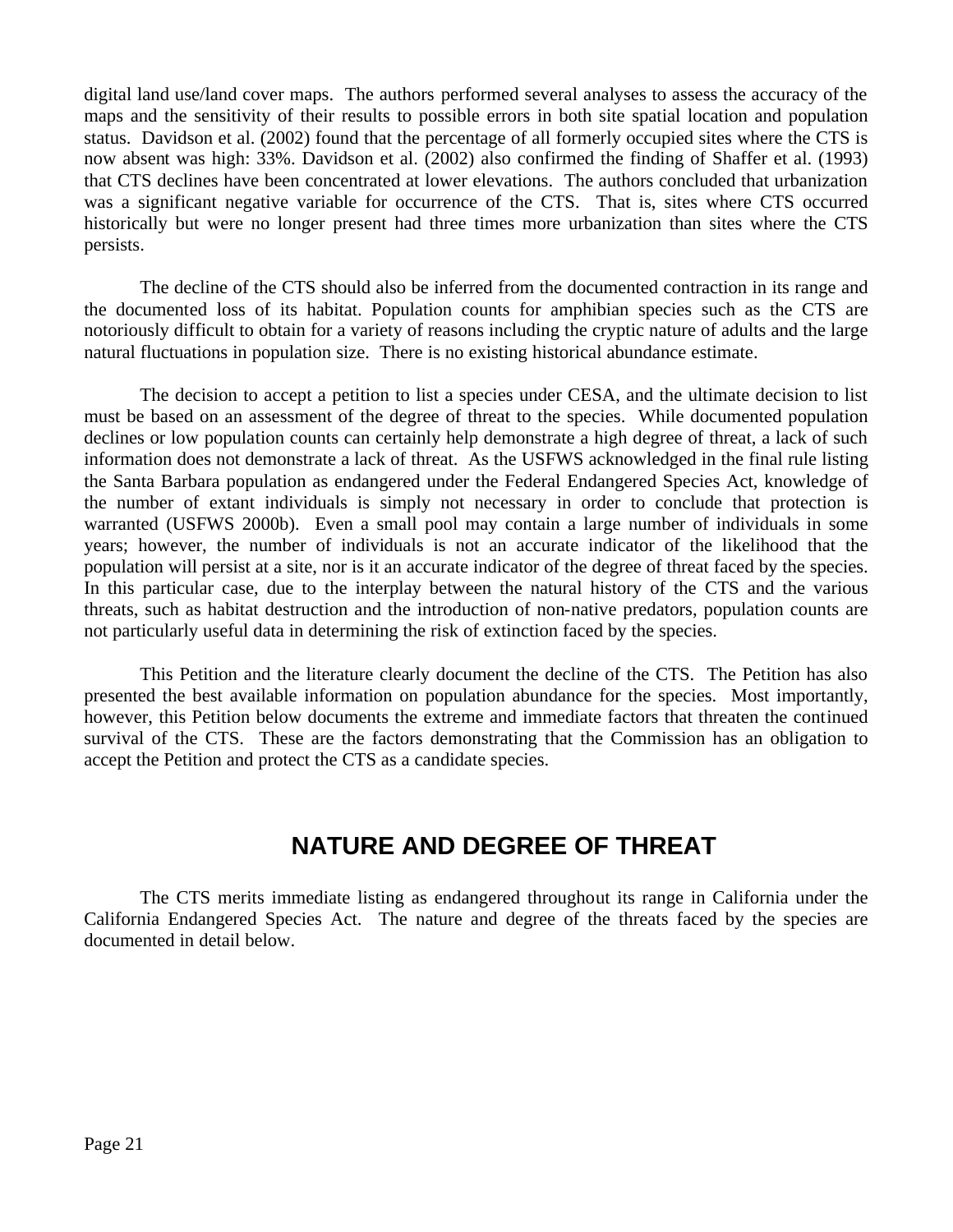# **I. Present or Threatened Modification or Destruction of Habitat<sup>7</sup>**

One of the most serious threats to the continued survival of the CTS is habitat destruction and modification, primarily due to conversion of land to urban and agricultural uses. The broad categories of urbanization and agriculture conversion of course encompass a broad range of intensity and type of use. The impact of land conversion on the CTS will vary with the intensity and type of use, but even relatively subtle land use changes can have a devastating impact on the species.

Urbanization eliminates CTS and their habitat. Earthmoving operations and cultivation in upland habitat directly and indirectly kill and injure CTS in burrows or on the surface by crushing or trapping them (USFWS 2003b). Construction activities also render surviving salamanders vulnerable to unfavorable environmental conditions such as increased predation, high temperatures, and low humidity (USFWS 2003b). These activities alter surface hydrology of vernal pools and destroy California ground squirrel and other small mammal burrows, thus impacting the suitability of breeding sites and upland habitat (USFWS 2003b). Even in the rare instance where some habitat is preserved in an urban setting, the resultant habitat fragmentation and isolation have extremely deleterious effects on the species. As discussed above, the CTS has low reproductive output and requires occasional years of unusually high recruitment, and/or recolonization from other areas in order to avoid extirpation. Because of this biological characteristic, isolation and fragmentation of habitat is highly likely to lead to local extirpations of the species, even if small patches of otherwise suitable habitat are preserved. Even relatively minor habitat modifications, such as construction of roads, pipelines, fences, and berms that traverse the area between breeding and refuge sites, can increase habitat fragmentation, impede or prevent breeding migrations, and result in direct and indirect mortality for CTS (Mader 1984; Sweet 1998; Findlay and Houlahan 1996; Launer and Fee 1996; Gibbs 1998). Roads also greatly increase adult mortality through road kill. The more traffic on the road, the higher the resulting mortality.

The effect on the CTS of the conversion of native habitats to agricultural uses varies depending on the type of land use. Intensive agriculture results in the alteration of natural vernal pools and seasonal ponds, as well as the loss of upland habitat used for estivation and migration. Of particular concern is the process of deep-ripping (or "deep slip plowing"), a process that uses a four to seven foot plow to break up the hardpan (the layer of dense soil that prevents water percolation and leads to the formation of vernal pools; Jennings and Hays 1994). Deep ripping, along with repeated discing and repeated plowing techniques, will permanently alter the hydrology of the area and eliminate suitable habitat for CTS. Of course, these practices also kill adult CTS in their burrows. Vineyards generally require deep-ripping of the soil prior to planting. Because wine grapes are a high value crop, the development of new vineyards and vineyard expansion will continue in California. Irrigation practices also eliminate suitable CTS habitat when seasonal ponds are drained, lands leveled, and hydrological patterns altered.

Low intensity agricultural uses, such as some livestock grazing and/or low-intensity farming, while still degrading the quality of the natural habitat for CTS, are more compatible with the continued survival of the species. In the Santa Rosa Plain, for example, virtually all natural habitat has been altered by human activity and the best remaining habitat tends to be in areas of very low intensity

1

 $<sup>7</sup>$  This section focuses on the factors that result in or contribute to the physical elimination of suitable CTS habitat. Other</sup> impacts that render existing habitat unsuitable for CTS, such as the introduction of non-native species, are discussed under OTHER NATURAL EVENTS OR HUMAN-RELATED ACTIVITIES, *supra*.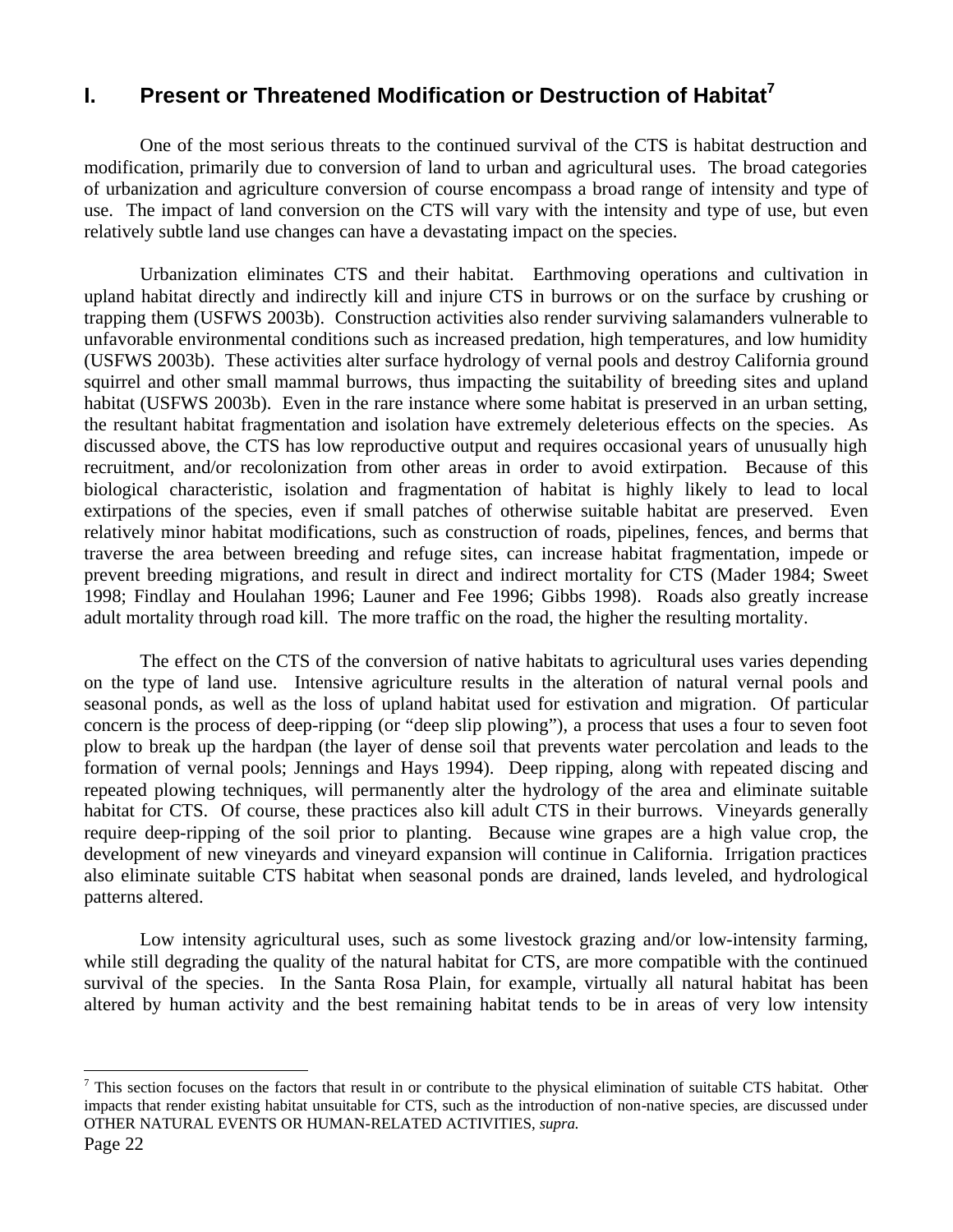agriculture. By contrast, overgrazing is not compatible with the persistence of CTS as the practice leads to extensive terracing of hillsides, and damages vernal pools and other waterbodies.

### **A. Measures of Habitat Destruction Throughout the Range of the California Tiger Salamander**

#### **1. Range-wide Decline**

The CTS has experienced a dramatic population decline and range contraction. See discussion of Shaffer et al. 1993, Jennings and Hayes 1994, and Davidson et al. 2002, *supra,* ABUNDANCE AND POPULATION DECLINE.

#### **2. Continued Decline of Vernal Pools in California**

Holland (1998a) Holland 1998a analyzed vernal pool loss in the Central Valley from 1989- 1997. Using modern cartographic techniques, including extensive GIS analysis, Holland was able to obtain a snapshot of current vernal pool distribution in the Central Valley. Holland concluded that approximately 960,382 acres of vernal pool habitat remain, down from an estimated 4 million acres in pre-agricultural times, for a loss of nearly 80 percent. Holland further concluded that at the current rate of loss, the remaining total in 1997 would have shrunk by one-half, or to a mere twelve percent of the historical total, by the year 2044.

Holland also summarized vernal pool loss on a county-by-county basis. Because different baseline years were used for different counties, the most helpful summary is the percent loss per year by county. Table 3 presents results from Holland (1998a) (data is only included for counties within the range of the CTS). One important note is that the minimum mapping unit, with a few exceptions, used by Holland (1998b) to map the baseline years was forty acres. The 1997 "snapshot" study by Holland (1998a) used much more modern cartographic technology and was done at a much finer scale. Therefore, it is possible that the extent of loss of vernal pools was underestimated in this study, since the smaller pieces of vernal pool habitat would not have shown up on the earlier maps. One of Holland's (1998a) conclusions following the most recent report was that losses were preferentially focused on smaller pieces, that is, the smallest pieces tended to disappear entirely. Another important note is that the Coast Range counties that experienced zero or very low losses of vernal pools account for less than 2.5 percent of the habitat extant in 1997 (Holland 1998a).

| County                  | <b>Baseline</b><br>Year | <b>Total</b><br>Acres<br>Lost | <b>Acres</b> lost<br>per year | <b>Percent</b><br>loss over<br>interval | <b>Percent loss</b><br>per year |
|-------------------------|-------------------------|-------------------------------|-------------------------------|-----------------------------------------|---------------------------------|
| Glenn                   | 1993                    | 2,688                         | 672.0                         | 24.9                                    | 6.2                             |
| Colusa                  | 1993                    | 1,348                         | 337                           | 23.5                                    | 5.9                             |
| Yolo                    | 1989                    | 971                           | 121.3                         | 26.6                                    | 3.3                             |
| Napa                    | 1987                    | 226                           | 22.6                          | 17.3                                    | 1.7                             |
| Sacramento <sup>o</sup> | 1972                    | 30,512                        | 1,450                         | 36                                      | 1.7                             |

**Table 3: Vernal Pool Loss by County, 1989-1997 (from Holland 1998a)**

 $\overline{a}$ 

<sup>&</sup>lt;sup>8</sup> Holland (1998a) notes that for most of the 4-year period from 1993-1997 Sacramento County had a moratorium on new housing projects. A more accurate summary of habitat loss in Sacramento County can be obtained by examining the time period 1972-1993, presented in Holland (1998b).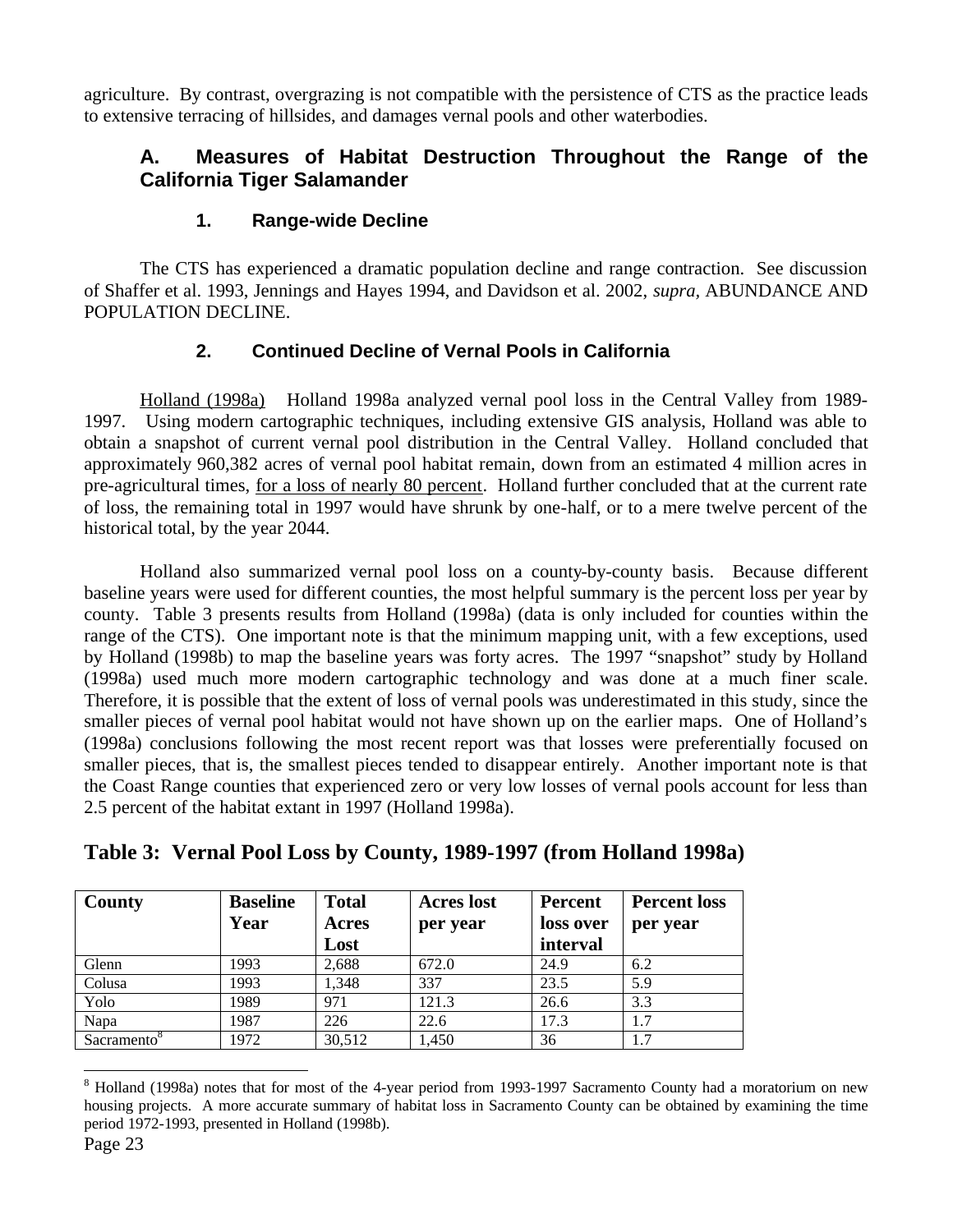| Sonoma          | 1986            | 770              | 70.0            | 17.2      | 1.6              |
|-----------------|-----------------|------------------|-----------------|-----------|------------------|
| Tulare          | 1993            | 2,006            | 501.5           | 5.4       | 1.4              |
| Yuba            | 1995            | 358              | 179.0           | 2.9       | 1.4              |
| Solano          | 1994            | 1,534            | 511.3           | 3.9       | 1.3              |
| Alameda         | 1986            | 348              | 31.6            | 12.6%     | 1.1              |
| Kern            | 1990            | 551              | 78.7            | 7.4       | 1.1              |
| Merced          | 1987            | 30,317           | 3031.7          | 10.7      | 1.1              |
| Placer          | 1994            | 1,525            | 508.3           | 3.1       | 1.0              |
| Sutter          | 1999            | 70               | 10.0            | 5.1       | 0.7              |
| Tehama          | 1994            | 3,167            | 1055.6          | 2.3       | 0.7              |
| Fresno          | 1994            | 496              | 165.3           | 1.8       | 0.6              |
| Kings           | 1991            | 377              | 62.8            | 3.2       | 0.5              |
| San Joaquin     | 1988            | 1,595            | 177.2           | 4.3       | 0.5              |
| Madera          | 1987            | 4,130            | 413             | 4.5       | 0.4              |
| <b>Butte</b>    | 1994            | 555              | 185             | 0.9       | 0.3              |
| Stanislaus      | 1988            | 1,418            | 157.5           | 1.5       | 0.2              |
| Sacramento      | 1993            | $\overline{215}$ | 53.7            | 0.4       | $\overline{0.1}$ |
| Calaveras       | 1983            | 0.0              | 0.0             | 0.0       | 0.0              |
| Contra Costa    | 1985            | 0.0              | 0.0             | 0.0       | 0.0              |
| Mariposa        | 1976            | 0.0              | 0.0             | 0.0       | 0.0              |
| Tuolumne        | 1976            | 0.0              | 0.0             | 0.0       | 0.0              |
| Monterey        | NA              | <b>NA</b>        | NA              | <b>NA</b> | NA               |
| San Benito      | NA              | NA               | $\overline{NA}$ | NA        | NA               |
| San Luis Obispo | NA              | <b>NA</b>        | <b>NA</b>       | <b>NA</b> | <b>NA</b>        |
| San Mateo       | $\overline{NA}$ | NA               | $\overline{NA}$ | NA        | NA               |
| Santa Barbara   | NA              | NA               | NA              | NA        | NA               |
| Santa Clara     | <b>NA</b>       | <b>NA</b>        | <b>NA</b>       | <b>NA</b> | <b>NA</b>        |
| Santa Cruz      | NA              | NA               | <b>NA</b>       | NA        | NA               |

Keeler-Wolf et al. (1998) Keeler-Wolf et al. (1998) conducted a quantitative and qualitative assessment of vernal pool status throughout California. The authors determined that CTS occurred in 10 of the 17 distinct vernal pool regions in California, with regions defined by unique biotic (e.g., endemic species) and abiotic (e.g., soil and geomorphology) features. Keeler-Wolff et al. (1998) listed 11 of the 17 distinct vernal pool regions as highest priorities for conservation due to rapid loss of habitat, lack of protected areas, or other reasons. Seven of the 10 regions containing CTS were listed in this emergency "highest priority" category: Northeastern Sacramento Valley, Southeastern Sacramento Valley, Santa Rosa, Livermore, San Joaquin Valley, Southern Sierra Foothills, and Santa Barbara. Only three of the vernal pool regions containing CTS (Central Coast, Carrizo, and Solano-Colusa) were listed as areas requiring little immediate conservation activity due to relatively low impacts and stable management, although there are no known protected pools in the Solano-Colusa region, and CTS in the Central Coast region are suffering from biopollution due to the introduction of non-native tiger salamanders over the past 75 years.

Of particular concern is the Livermore Valley "core" area for CTS, which -- as of 1998 - contained no reserves for vernal pools and very little acreage remaining undisturbed (Keeler-Wolff et al. 1998), although some mitigation banks are currently under development (see "Remaining Habitat on Existing Protected and Public Land is Inadequate to Ensure the Long Term Survival of the Species," *supra*). The Livermore region is one of the most threatened vernal pool regions in the state. The Sacramento Valley and Southern Sierra Foothill regions are also experiencing alarming urbanization rates with little regard for protecting vernal pools; the Santa Rosa region contains highly fragmented small reserves which do not protect the full range of variability; and the Santa Barbara region contains only small isolated pool occurrences, many of which are threatened (Keeler-Wolff et al. 1998).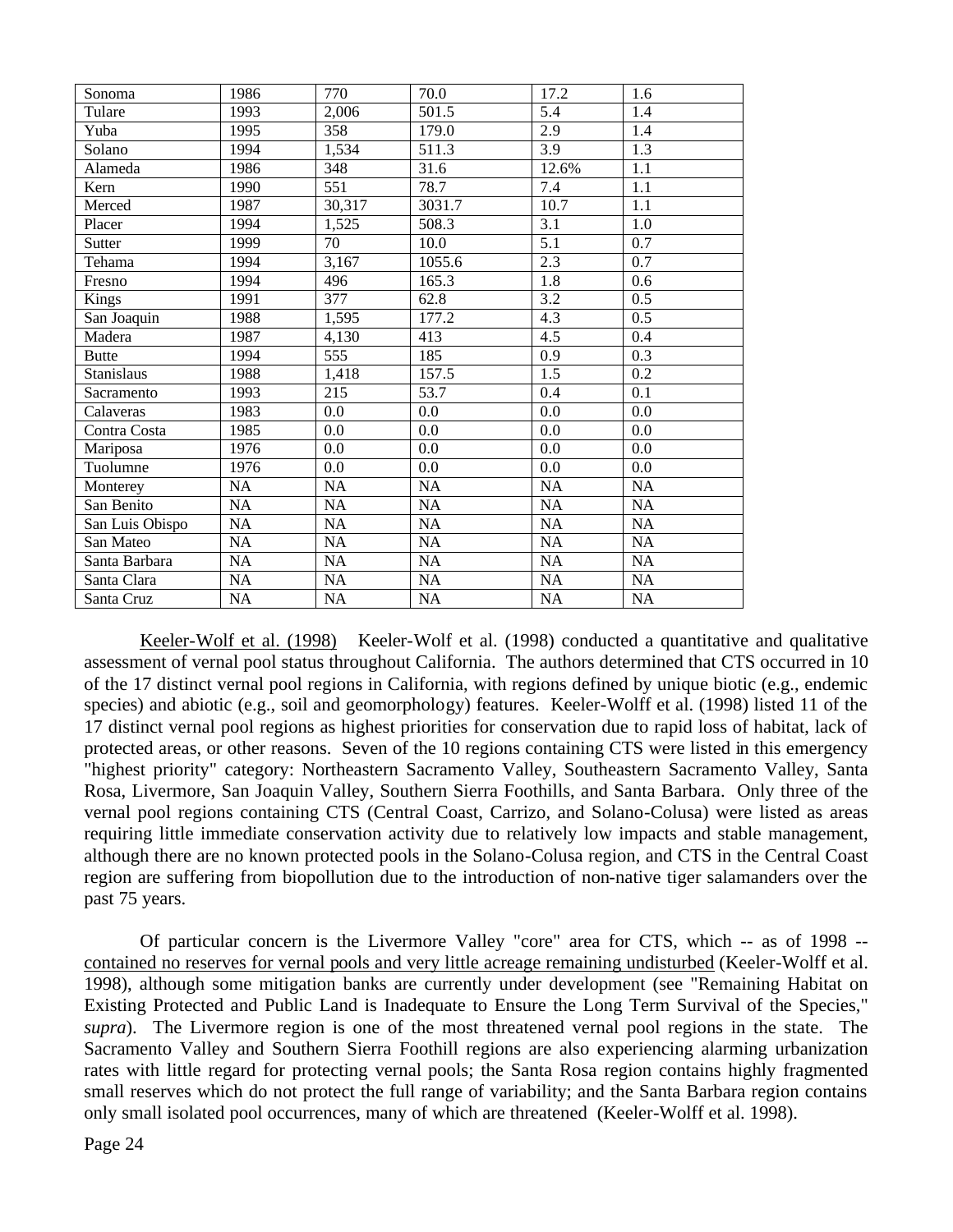Keeler-Wolf noted that the surrounding watershed areas and upland terrain, as well as the pools themselves and their spatial arrangement must be considered in conservation efforts. The integrity of the upland will influence not only the hydrology of the vernal pool but also the likelihood of maintaining some characteristic pool fauna, including the CTS (Keeler-Wolff et al. 1998). The authors concluded that vernal pools, largely endemic to California and harboring a large proportion of sensitive species, are extremely vulnerable to destruction because they most often occur on flat, easily developed, easily accessible land (Keeler-Wolff et al. 1998).

| Table 4: Information Summary Table for Vernal Pool Regions in California (from |  |  |
|--------------------------------------------------------------------------------|--|--|
| Keeler-Wolf et al. 1998)                                                       |  |  |

| <b>Vernal Pool</b><br><b>Type</b> | <b>Vernal Pool</b><br><b>Region</b> | Viability<br>(H, M, L) | <b>Restoration</b><br>Opportunity<br>(H, M, L) | <b>Protected</b><br><b>Areas</b> (Total<br>Acres or<br>H, M, L | <b>Sensitive</b><br>Plants (No.<br>of spp.) | <b>Sensitive</b><br>Animals (No.<br>of spp.) |
|-----------------------------------|-------------------------------------|------------------------|------------------------------------------------|----------------------------------------------------------------|---------------------------------------------|----------------------------------------------|
| Northern                          | Carrizo                             |                        |                                                |                                                                |                                             |                                              |
| Vernal Pool                       |                                     | $\mathbf M$            | $\mathbf M$                                    | $\mathbf M$                                                    | 6                                           | $\overline{4}$                               |
| Northern                          | <b>Central Coast</b>                |                        |                                                |                                                                |                                             |                                              |
| Vernal Pool                       |                                     | $\mathbf M$            | $\mathbf M$                                    | $\mathbf M$                                                    | $\mathfrak s$                               | $\mathfrak{Z}$                               |
| Northern                          | Livermore                           |                        |                                                |                                                                |                                             |                                              |
| Claypan                           |                                     | $\mathbf L$            | L                                              | L                                                              |                                             |                                              |
|                                   |                                     |                        |                                                |                                                                | 12                                          | 3                                            |
| Northern                          | Livermore                           |                        |                                                | None known                                                     |                                             |                                              |
| Vernal Pool                       |                                     | $\mathbf M$            | $\mathbf{M}$                                   |                                                                |                                             |                                              |
| Northern                          | $\overline{\text{NE}}$              |                        |                                                |                                                                |                                             |                                              |
| Hardpan                           | Sacramento                          | $\mathbf{M}$           | $\mathbf{M}$                                   | $\mathbf{L}$                                                   |                                             |                                              |
|                                   | Valley                              |                        |                                                |                                                                |                                             |                                              |
| Northern                          | <b>NE</b>                           |                        |                                                |                                                                | 15                                          | 5                                            |
| <b>Basalt Flow</b>                | Sacramento                          | M                      | H                                              | $\mathbf{L}$                                                   |                                             |                                              |
| Northern                          | Valley<br>NE                        |                        |                                                |                                                                |                                             |                                              |
| Volcanic                          | Sacramento                          | $\mathbf M$            | $\, {\rm H}$                                   | $\mathbf{L}$                                                   |                                             |                                              |
| Mudflow                           | Valley                              |                        |                                                |                                                                |                                             |                                              |
| Northern                          | San Joaquin                         |                        |                                                |                                                                |                                             |                                              |
| Claypan                           | Valley                              | M                      | $\mathbf{M}$                                   | $\mathbf{M}$                                                   |                                             |                                              |
|                                   |                                     |                        |                                                |                                                                |                                             |                                              |
| Northern                          | San Joaquin                         |                        |                                                |                                                                | 19                                          | 9                                            |
| Hardpan                           | Valley                              | M                      | $\mathbf{M}$                                   | M                                                              |                                             |                                              |
|                                   |                                     |                        |                                                |                                                                |                                             |                                              |
| Northern                          | San Joaquin                         |                        |                                                |                                                                |                                             |                                              |
| <b>Basalt Flow</b>                | Valley                              | H                      | H                                              | $\mathbf{L}$                                                   |                                             |                                              |
| Southern                          | Santa Barbara                       |                        |                                                |                                                                |                                             |                                              |
| Vernal Pool                       |                                     | $\mathbf M$            | M                                              | $\mathbf L$                                                    | $\tau$                                      | $\overline{4}$                               |
| Northern                          | Santa Rosa                          |                        |                                                |                                                                |                                             |                                              |
| Vernal Pool                       |                                     | $\mathbf M$            | M                                              | M                                                              |                                             |                                              |
| Northern                          | Santa Rosa                          |                        |                                                |                                                                | 13                                          | $\overline{2}$                               |
| Hardpan                           |                                     | L                      | $\mathbf M$                                    | M                                                              |                                             |                                              |
| Northern                          | Solano-                             |                        |                                                |                                                                |                                             |                                              |
| Claypan                           | Colusa                              | $\mathbf M$            | M                                              | $\mathbf M$                                                    |                                             |                                              |
|                                   |                                     |                        |                                                |                                                                | 16                                          | $\boldsymbol{7}$                             |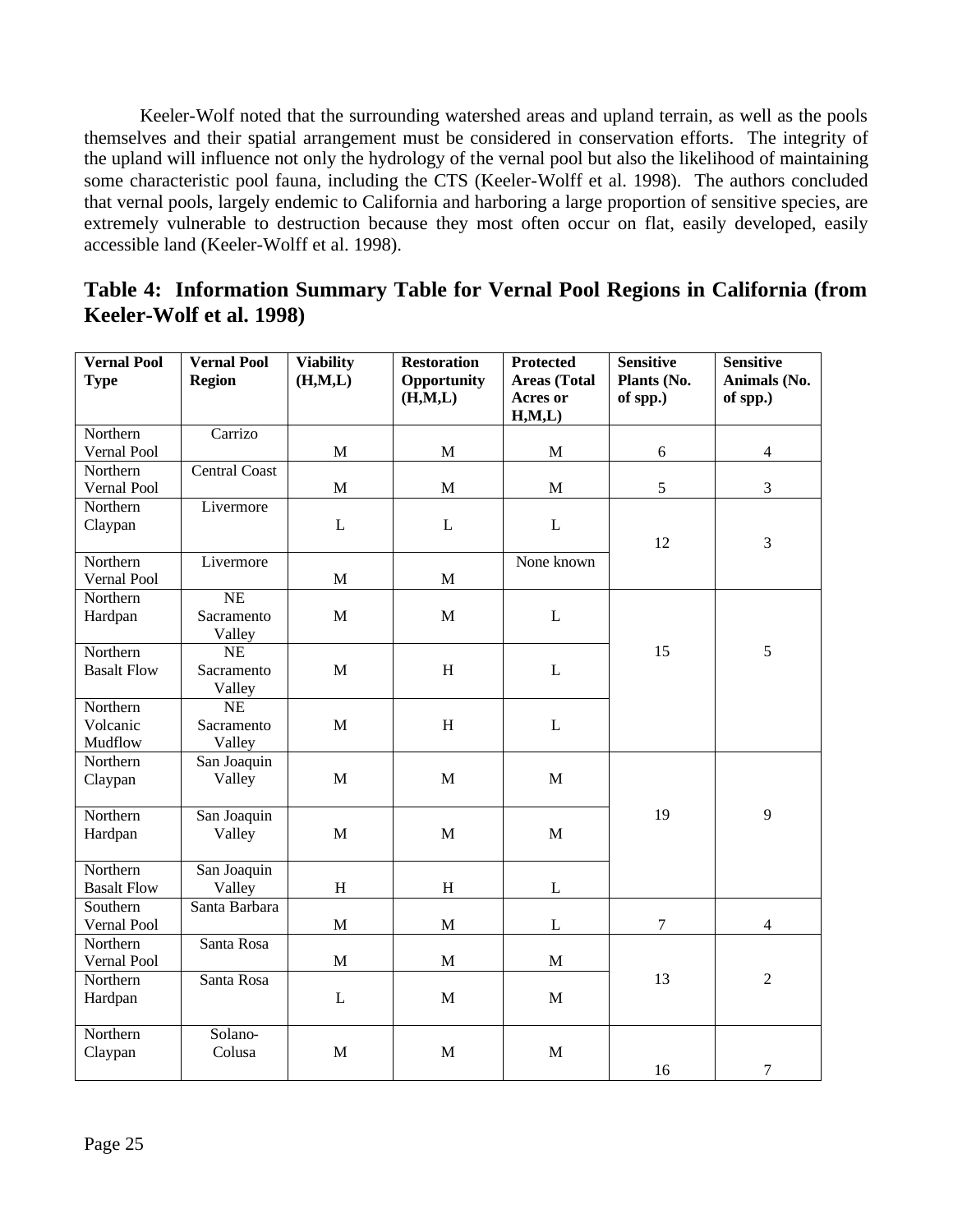| Northern           | Solano-    |   |              | None  |    |   |
|--------------------|------------|---|--------------|-------|----|---|
| Hardpan            | Colusa     | L | M            | known |    |   |
| Northern           | SE         |   |              |       |    |   |
| Hardpan            | Sacramento | M | M            | L     |    |   |
|                    | Valley     |   |              |       | 9  | 6 |
| Northern           | SE         |   |              |       |    |   |
| Volcanic           | Sacramento | M | M            | L     |    |   |
| Mudflow            | Valley     |   |              |       |    |   |
| Northern           | Southern   |   |              |       |    |   |
| Claypan            | Sierra     | M | $\mathbf{M}$ | M     |    |   |
|                    | Foothills  |   |              |       |    |   |
| Northern           | Southern   |   |              |       | 15 | 9 |
| Hardpan            | Sierra     | M | M            | M     |    |   |
|                    | Foothills  |   |              |       |    |   |
| Northern           | Southern   |   |              |       |    |   |
| <b>Basalt Flow</b> | Sierra     | H | H            | L     |    |   |
|                    | Foothills  |   |              |       |    |   |

USFWS (2002b) Finally, the USFWS biological opinion for the proposed UC Merced campus (USFWS 2002b) provided an estimate of the losses of vernal pool grasslands in 5 counties in the San Joaquin Valley, described in the following Table 5. In particular, Merced County lost 12% and Madera County lost 10% of vernal pool grassland acreage since 1987. These two counties support the greatest number of known CTS locations in the Central Valley population segment, according to the CNDDB (Figure 2).

## **Table 5: Losses and Estimate of Extant Vernal Pool Grasslands in Five Counties in the San Joaquin Valley, California (from USFWS 2002b)**

| County        | <b>Vernal Pool</b> | <b>Vernal Pool</b> | <b>Known Habitat</b><br><b>Current Estimate</b> |                    | <b>Percent Loss</b> |
|---------------|--------------------|--------------------|-------------------------------------------------|--------------------|---------------------|
|               | Grasslands (acres) | Grasslands -       | <b>Lost Since 1997</b>                          | of Vernal Pool     | Since [Year]        |
|               | (year)             | $19971$ (acres)    | (acres/# of sites)                              | Grasslands (acres) |                     |
| Fresno        | 27,955 (1994)      | 27,495             | $200^2/1$                                       | 27,459             | 2% since 1994       |
| Kern          | 7,399 (1990)       | 6.848              | $1,325^2/5$                                     | 6.648              | 10% since 1990      |
| Madera        | 91,178 (1987)      | 87,047             | 5.040/5                                         | 82,007             | 10% since 1987      |
| Merced        | 282,741 (1987)     | 252,424            | $3,180^{3}/3$                                   | 249,244            | 12% since 1987      |
| Tulare        | 36,907 (1993)      | 34,900             | $75^2/2$                                        | 34,830             | 6\% since 1993      |
| <b>TOTALS</b> | $>446,180$ ac in   | 408,678            | $9,820^2$                                       | 398,858            | $2.5\%$ since       |
|               | 1987               |                    |                                                 |                    | $1997$ ; at least   |
|               |                    |                    |                                                 |                    | 10.6 $\%$ since     |
|               |                    |                    |                                                 |                    | 1987                |

1 Holland (1998a) No Net Loss? Changes in Great Valley Vernal Pool Distribution from 1989 to 1997. California Department of Fish and Game. Sacramento, California

2 All sites comprised unplowed rangeland supporting endangered species habitat; however, some of the sites were not mapped by Holland (1998a) as "vernal pool grasslands."

<sup>3</sup> One site (160 acres) involved discing and ditching, but not deep-ripping, of vernal pool habitat; these acres may eventually be recovered to previous condition.

It is undisputed in the scientific literature that most of the original vernal pool habitat in California has been lost or degraded, and the destruction of vernal pools continues unabated (Robins and Vollmar 2001). Due to the occurrence of vernal pools on flat to low-gradient terrain, most vernal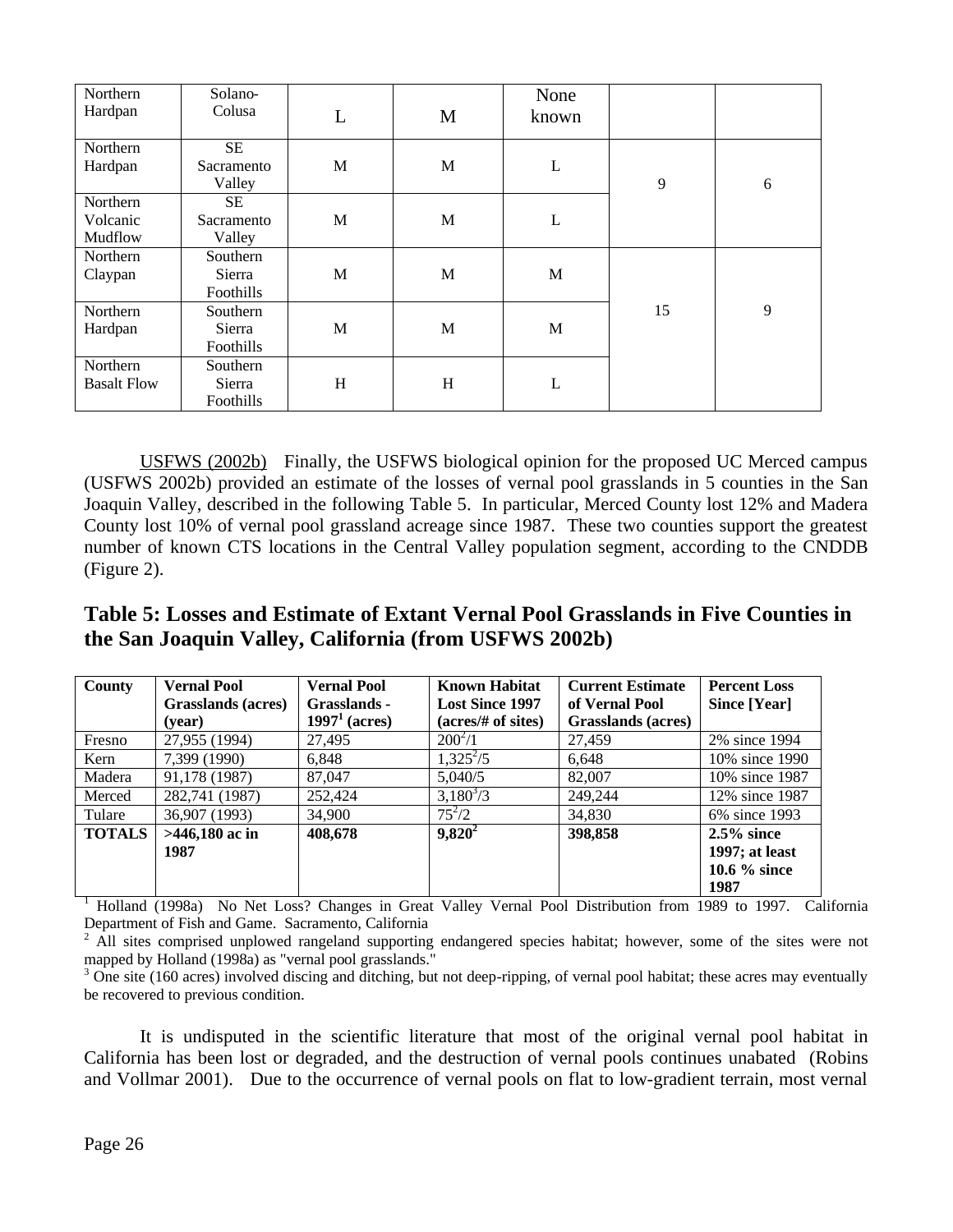pool loss has been a result of agricultural conversion and urban development. As a consequence, more than 25 vernal pool species are listed or proposed for listing as endangered or threatened.

#### **3. Other Studies of Habitat Conversion**

Farmland Conversion Reports (1990-2000) The California Department of Conservation's biennial farmland conversion report tracks net gain and loss of categories of land including "grazing land," "cropped and irrigated farmlands," "urban and built up," and "other lands." While the farmland conversion reports are relatively crude tools for assessing actual impacts to CTS, the reports do reveal land use trends that have an impact the species overall.

In the farmland conversion reports, the "grazing land" category is defined as land on which the existing vegetation is suited to the grazing of livestock. The "urban and built-up" category is defined as land occupied by structures with a building density of at least one unit to one and one-half acres, or approximately six structures to a ten-acre parcel. The "cropped and irrigated farmland" category contains cropped and irrigated farmland, and the "other land" category is defined as land that does not meet the criteria of any other category.

The following Table 6 describes the total acreage of grazing land, other lands, and urbanized areas lost or gained from 1990 to 2000. We only included counties within the range of the CTS for which 100 percent of the county was mapped in both years.

#### **Table 6: Important Farmland Acreage Summary (from Farmland Conversion Reports 1990 to 2000, California Department of Conservation)**

| County       | <b>Total</b> | <b>Total acres grazing</b> | <b>Total acres of</b> | <b>Total acres urban</b> |  |
|--------------|--------------|----------------------------|-----------------------|--------------------------|--|
|              | County       | land lost or gained        | other land lost or    | and built up lost or     |  |
|              | Area         | $(1990 - 2000)$            | gained                | gained                   |  |
|              | (acres)      |                            | $(1990 - 2000)$       | $(1990 - 2000)$          |  |
| Alameda      | 525,339      | - 6,969                    | $+867$                | $+8,641$                 |  |
| Contra Costa | 514,020      | $-7,663$                   | $+2,284$              | $+12,982$                |  |
| Monterey     | 2,121,128    | $-19.379$                  | $-427$                | $+7,298$                 |  |
| Sacramento   | 636,083      | $-12.093$                  | $+3,870$              | $+19,783$                |  |
| San Benito   | 889,387      | $+8,703$                   | $+2,374$              | $+1,578$                 |  |
| San Joaquin  | 912,600      | $-7.521$                   | $+2,885$              | $+10,390$                |  |
| Santa Clara  | 835,225      | $-16.349$                  | $+12,037$             | $+11,289$                |  |
| Solano       | 582,370      | $-6,693$                   | $+2,438$              | $+7,758$                 |  |
| Sonoma       | 1,026,060    | $-12,054$                  | $-519$                | $+10,548$                |  |
| <b>TOTAL</b> | 8,042,212    | $-80,018$                  | $+25,809$             | $+90,267$                |  |

In reviewing this data, the following general assumptions are appropriate:

- (1) Grazing land is relatively likely to contain suitable habitat for the CTS;
- (2) Urban and built-up land is relatively unlikely to contain suitable habitat for the CTS, although some habitat could remain;
- (3) It is unknown how likely "other land" is to contain suitable CTS habitat.

Based on these reasonable assumptions, a number of observations about the impacts of land conversion patterns can be made. First, there was a large net loss of grazing land (80,018 acres) and a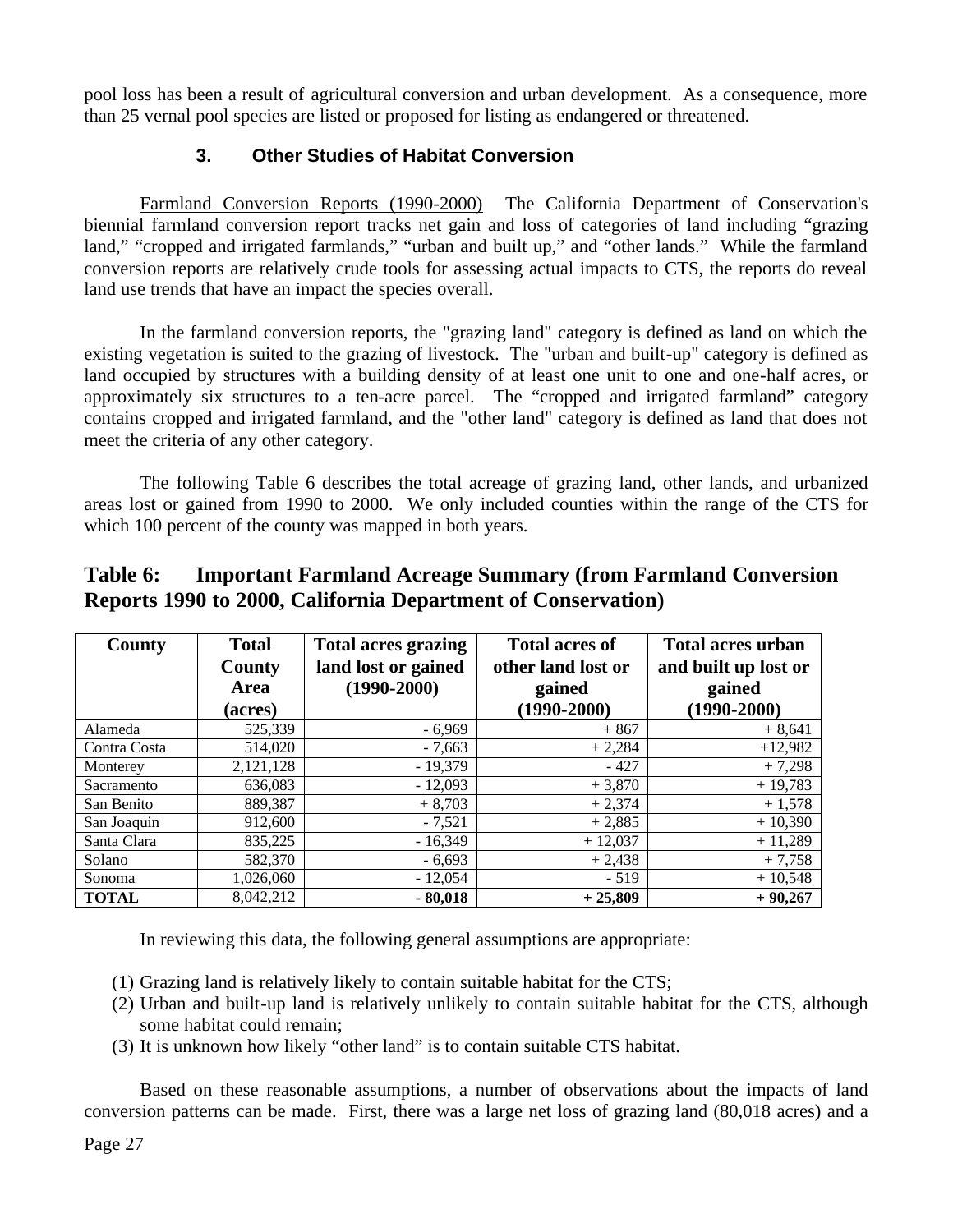large net gain of urbanized land (90,267 acres) over the ten-year period, which can only be considered a very detrimental trend for the CTS. Second, it is impossible to say whether the increase (25,809) in "other land," which could include suitable habitat for the CTS, had any impact on the species one way or another. However, even if one assumed that the entire 25,809 acres of "other land" gained during this time period included suitable habitat for the species, the increase in this category is still may times less than the decrease in grazing land and increase in urban and built-up land. It is, in fact, extraordinarily unlikely that there could be a net gain in suitable CTS habitat, because the process of restoring CTS habitat (especially vernal pools) is laborious, of uncertain success, and has only been undertaken to date on a very small scale. Fourth, the trends revealed in the reports must be considered an underestimate of the loss of suitable or potentially suitable CTS habitat for several reasons. Because the reports track only net gain and loss of habitat, and because some natural habitat, grazing land, and other land containing suitable habitat for the CTS was likely converted to cropped and irrigated farmland during the study period but was no longer actively cropped or irrigated by the end of the study period, the trends almost certainly an underestimate of the loss of CTS habitat. In addition, the myriad negative indirect impacts associated with urbanization and increased human populations lead to a greater overall loss of suitable habitat than just the acres that are directly converted.

Overall, the farmland conversion reports demonstrate a large net loss of suitable or potentially suitable CTS habitat from 1990-2000.

#### **4. Destruction of Native Prairie Habitat**

Another measure of the impact of habitat loss on the CTS is the amount of native grassland and prairie that has been lost.<sup>9</sup> Historically, approximately 9.06 million ac of valley and coastal grasslands existed in the Central California portion of the range of the species (i.e., all counties within its range excluding Sonoma and Santa Barbara), with an additional 6.53 million ac supporting an overstory of blue oak/foothill pine, valley oak, or mixed hardwoods (USFWS 2003b). The USFWS has calculated that overall about 11.1 million ac of this habitat remains, for a loss of about 30 percent of potentially suitable grassland and oak woodland habitat. However, the statistics overall mask a disproportionate loss of native habitats and a broad scale replacement of native prairie with grasslands dominated by nonnative species.

One report has estimated that at most 1/10 of one percent of native grassland remains in California (Jones and Stokes 1987; Shaffer et al. 1993). This report concludes, "The golden summer grasslands of California, often used to symbolize the state and its riches, in fact represent one of the greatest losses of indigenous natural diversity in western America," (Jones and Stokes 1987 at 37). The Central Valley is one of the most heavily impacted of all of California's ecosystems. A report prepared by the San Joaquin Valley Drainage Program ("SJVDP;" 1990) states that replacement of native grasslands and degradation of the Central Valley was well underway by the 1830's (Jones and Stokes 1987; Shaffer et al. 1993). Jones and Stokes (1987) state that between 1945 and 1980, 26% of the remaining annual and perennial grasslands have been lost in the state. The grasslands remaining in 1945 were likely only a very small fraction of the original grasslands found in the Central Valley.

Habitat loss in the San Joaquin Valley has been particularly extreme. The SJVDP (1990) report states that less than 1 percent of the valley oak savanna remains in the San Joaquin Valley proper, and

 $\overline{a}$ 

<sup>&</sup>lt;sup>9</sup> This is not to suggest that the extent of CTS habitat loss is equal to the extent of native prairie loss, as CTS clearly do persist in non-native dominated habitats. However, the disappearance of high quality, native habitats is certainly a relevant factor to consider in an assessment of the overall status of the species.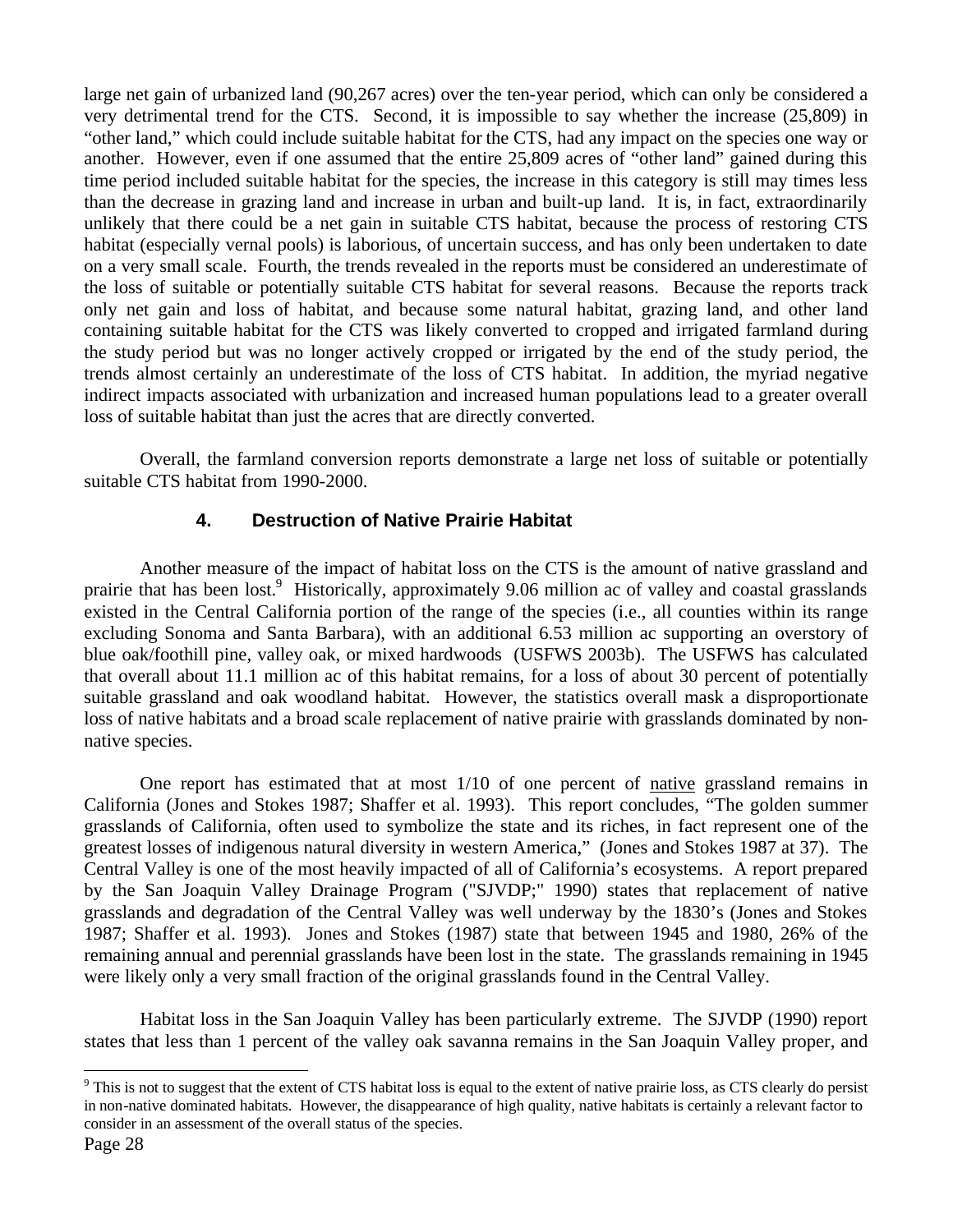that the tiny patches of remaining habitat are in jeopardy. Prairie habitat is essentially gone from the San Joaquin Valley itself (SJVDP 1990). As early as 1937, one author wrote that: "The major portion of the grassland belt northward from a point west of Los Banos, then eastward across the valley, and finally south along the east side of the valley, has been destroyed by cultivation and is farmed at the present time," (SJVDP 1990). Shaffer et al. (1993), despite extensive searching, found almost no habitat to survey for CTS in the San Joaquin Valley, and what little they did find lacked any CTS. The impression of Shaffer et al. (1993) that virtually all CTS habitat in the San Joaquin Valley has been lost to agriculture and urbanization is confirmed by the fact that 4.7 million acres are currently under cultivation in the San Joaquin Valley (Shaffer et al. 1993). An estimated 4.44 million acres of prairie habitat originally occurred in the San Joaquin Valley (Shaffer et al. 1993).

#### **5. Human Population Growth**

Current and projected human population growth within the range of the CTS is also relevant to the degree of future threat to the species from habitat destruction. According to the California Department of Finance, the Bay Area's population is projected to increase by 37 percent by 2040 (Association of Bay Area Governments ("ABAG") 1999). Yet this increase is dwarfed by the population growth forecast for the 10 counties adjoining the Bay Area: Lake, Mendocino, Merced, Monterey, Sacramento, San Benito, San Joaquin, Santa Cruz, Stanislaus and Yolo. In total, these counties are expected to grow 97 percent during the same period (ABAG 1999). In general, over the next 40 years, the population of counties west of the San Francisco Bay, Marin, San Francisco and San Mateo counties, which contain very little remaining CTS habitat, will grow the least. The counties of Alameda and Contra Costa, which contain the "core" of the statewide CTS populations, are forecast to grow 41 and 36 percent respectively. Santa Clara County, in the South Bay, will grow by 47 percent (ABAG 1999). But the most significant growth will occur in the North Bay. Sonoma County, home to the most genetically differentiated and most imperiled CTS population, will grow by 64 percent (ABAG 1999). Solano County will grow by 75 percent, while Napa County will increase by 51 percent (ABAG 1999).

But the Bay Area growth statistics are in turn dwarfed by the triple-digit growth forecast for Lake, San Joaquin, Stanislaus, Merced, San Benito and Monterey counties (ABAG 1999). That growth is being fueled in part by lower housing prices. In Merced County, especially where some large blocks of habitat still remain, this enormous development pressure spells disaster for the species.

Over the 20-year planning horizon, the population in the nine county Bay Area is projected to increase by 16 percent overall (ABAG 1999). Table 7 shows population growth by county between the year 2000 and the year 2020.

**Table 7: Population Growth By County, Year 2000 to Year 2020 (from ABAG 1999)**

| County        | <b>2000 Population</b> | <b>2020 Population</b> |
|---------------|------------------------|------------------------|
| Alameda       | 1,462,700              | 1,671,700              |
| Contra Costa  | 941,900                | 1,169,000              |
| Marin         | 250,400                | 275,400                |
| Napa          | 127,600                | 156,900                |
| San Francisco | 799,000                | 808,800                |
| San Mateo     | 737,100                | 809,800                |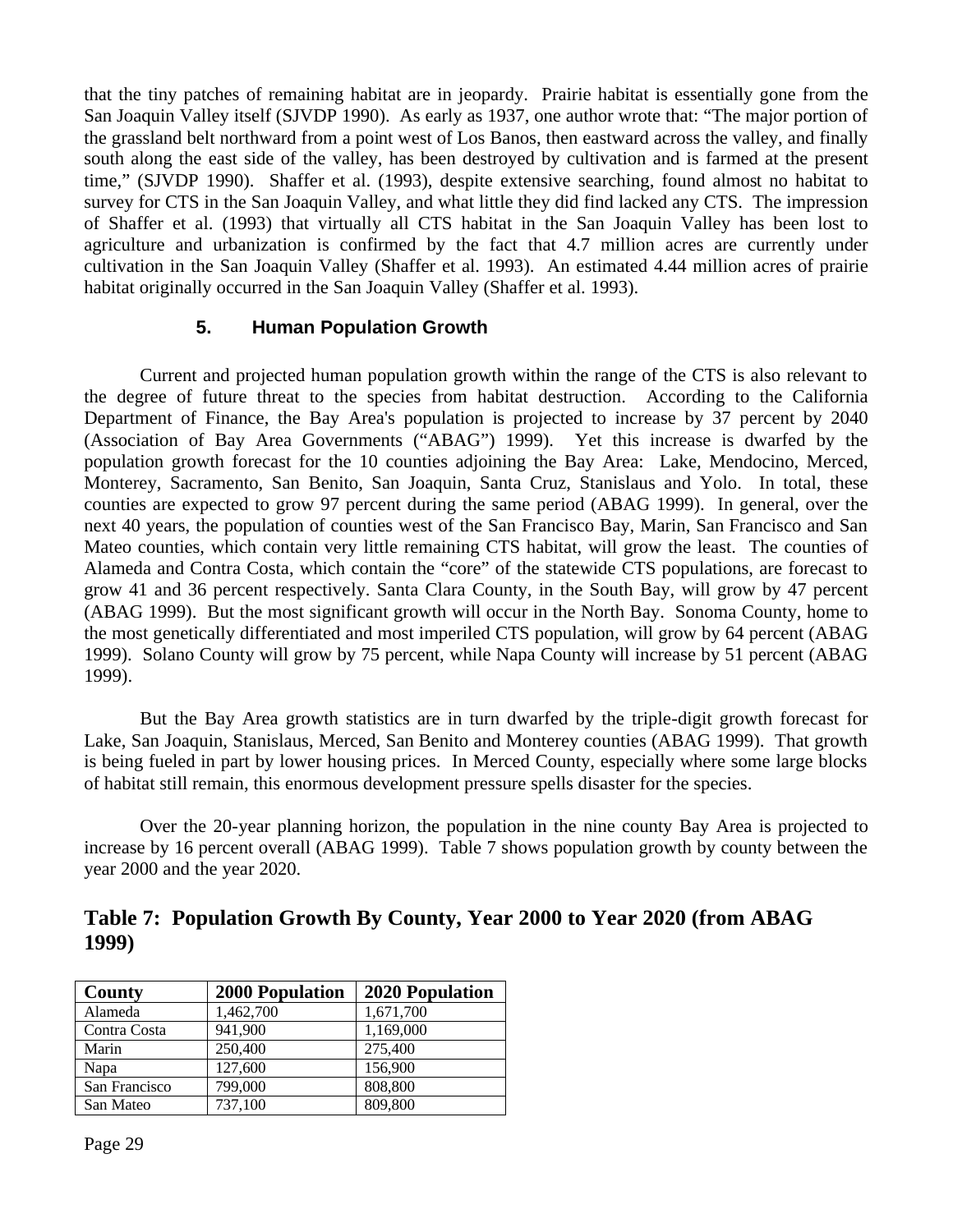| Santa Clara | 1.755.300 | 2016.700 |
|-------------|-----------|----------|
| Solano      | 401,300   | 547,400  |
| Sonoma      | 455,300   | 571,200  |

#### **6. CNDDB and Environmental Review Documents**

The USFWS reports in the Proposed Rules that 486 of 608 CTS sites (about 80%) identified in the CNDDB are "known to be extant," (USFWS 2003b). This statistic was derived from a Geographic Information System ("GIS") study using CNDDB locations and land-use coverages from 2000 (USFWS 2003d). GIS point data of the CTS from the CNDDB as of November 2002 were used to analyze locations that could potentially be extant (USFWS 2003d). This analysis initially excluded locations in Sonoma and Santa Barbara counties, and locations identified as extirpated by California Fish and Game in the database (46 records). A 1.5-mile buffer was created around each of the remaining locations, and all CTS records wherein a hybrid and/or non-native occurred within the buffer were determined to be extirpated. CTS records that directly overlayed onto an urban or orchard/vineyard polygon (obtained from 2000 coverages) were also determined to be extirpated. Results from the analysis indicated that 58 CNDDB locations had been extirpated by urbanization or agricultural conversion, and 23 had been extirpated by hybridization, as described in Table 8.

### **Table 8: GIS Analysis Range-wide Extirpated Records (from USFWS 2003d)**

|                                          | <b>Bay Area</b> | <b>Central</b><br>Coast | <b>Central</b><br><b>Valley</b> | <b>Southern</b><br>San Joaquin | <b>Unknown</b><br><b>Sub</b><br><b>Population</b> | <b>Total</b> |
|------------------------------------------|-----------------|-------------------------|---------------------------------|--------------------------------|---------------------------------------------------|--------------|
| <b>Extirpated NDDB</b>                   | 13              | 2                       | 16                              | 11                             | 4                                                 | 46           |
| <b>Extirpated Urban</b>                  | 26              |                         | 12                              | 2                              |                                                   | 41           |
| Extirpated<br>Orchards/Vineyards         | 3               |                         | 9                               | 5                              |                                                   | 17           |
| Extirpated Hybrids<br>or Non-native site | $\mathcal{I}$   | 16                      |                                 |                                |                                                   | 23           |
| <b>TOTAL</b>                             | 49              | 19                      | 37                              | 18                             |                                                   | 127          |

Table 9 shows the number of locations by population segment presumed extant as a result of the GIS analysis (USFWS 2003d).

|  |  | Table 9: GIS Analysis Range-wide Presumed Extant Records (USFWS 2003d) |  |  |  |
|--|--|------------------------------------------------------------------------|--|--|--|
|--|--|------------------------------------------------------------------------|--|--|--|

|                            | <b>Bay Area</b> | <b>Central</b><br>Coast | <b>Central Valley</b> | Southern San<br>Joaquin | <b>Total</b> |
|----------------------------|-----------------|-------------------------|-----------------------|-------------------------|--------------|
| <b>Presumed Extant</b>     | l 44            | 4 <sub>1</sub>          | 250                   | 38                      | 473          |
| Presumed Extant - affected |                 | 12                      |                       |                         |              |
| by hybrids or non-natives  |                 |                         |                       |                         |              |
| <b>TOTAL</b>               | 145             | 53                      | 250                   | 38                      | 486          |

Page 30 Because this analysis includes all CNDDB CTS locations, which span a century, it remains unknown which of the 486 sites described as "known to be extant" in the Proposed Rules, are actually extant in the year 2003. A better description of these locations would be "presumed extant," as stated in USFWS (2003d). Petitioners present in further detail the threats posed to the 486 CNDDB CTS locations that are presumed extant by the USFWS (2003d). In addition, Petitioners compiled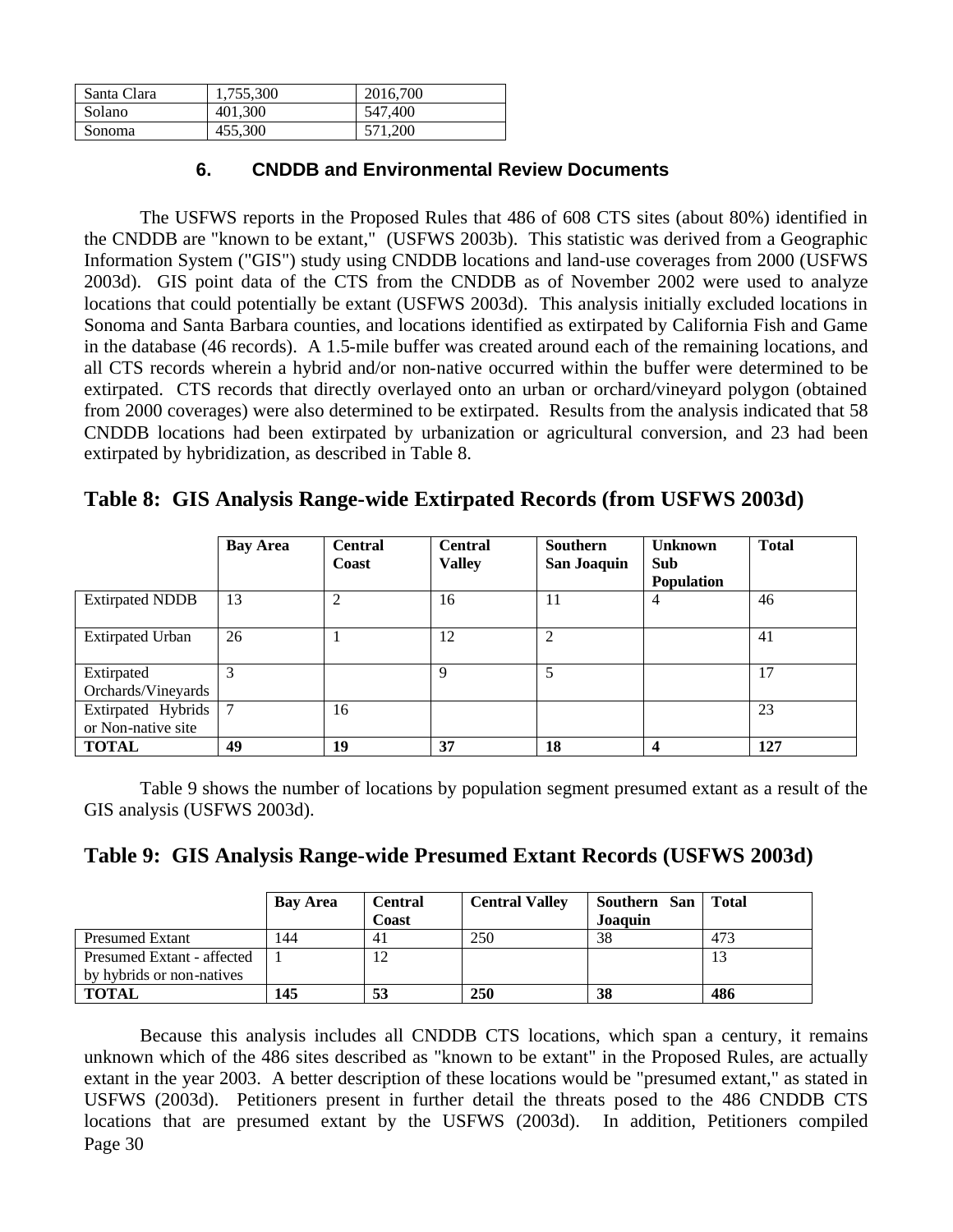information on threats to CTS from urbanization by researching and compiling information from environmental review documents for development projects within the current range of the species. Results from these analyses are provided below.

Individuals submitting records to the CNDDB may, but are not required to, list threats to the species or habitat known at the time the record is submitted. The CNDDB contains records describing numerous direct and indirect threats to the CTS at many locations presumed extant by USFWS (2003d). Our review of the CNDDB to May 2003 found that many of the surveys were conducted by consulting biologists as part of project-level surveys for developments. A table of CNDDB CTS locality entries, compiled from the CNDDB to 2003, is attached as Appendix B. This table includes the 486 CTS locations presumed extant by USFWS (2003d), as well as an additional 20 locations from the 2003 breeding season that were unavailable to USFWS at the time of their analysis. Petitioners subtracted 17 locations from Fort Hunter Liggett because these are all hybrid sites (B. Shaffer, UC Davis, pers. comm.). Thus, the following analysis included a total of 489 locations. Petitioners' analysis documented that 239 of the 489 locations (49%) had threats listed from factors such as development including building and golf course construction and road widening, or by habitat degradation from encroaching urbanization, presence of feral pigs, use of ponds as flood control, overgrazing, erosion of breeding pools due to ranching activities, off-road vehicle use, military operations, trash dumping, and other impacts. Some of the projects are likely already built out, and some of the other impacts may have already eliminated the salamanders. Petitioners re-iterate that the CNDDB is not a comprehensive database. In addition, the opportunity to list threats is subjective and descriptive based on the observations of the biologist submitting the information, rather than an objective and quantitative exercise. However, the high percentage of presumed-extant CTS locations that are facing a degree of threat as described in the CNDDB illustrates just some of the imminent threats facing the remaining populations of the CTS, and demonstrates that much remaining habitat for the species is far from secure.

Threats to the species as outlined in the CNDDB also can be investigated by population unit. Because the most recent CNDDB and USFWS analysis only includes six extant records for Sonoma and only one that might be in the Santa Barbara population (the record was in southern San Luis Obispo County near Santa Barbara County), threats are described just to the four sub-populations in the range of the Central CTS. Overall, 60 of 139 locations (46%) in the Bay Area population are facing some type of threat: 26 of 139 (19%) are threatened by development; 22 (16%) are threatened by non-native predators; and 13 (9%) are threatened by overgrazing. Fifty-four of the 139 locations (39%) occur on private lands, and 32 (23%) are under unknown ownership. In the Central Valley population, 145 of the 268 locations (54%) are experiencing a threat: 36 of 268 (13%) are threatened by development; 52 (19%) are threatened by non-native predators; and 55 (21%) are threatened by overgrazing. Private lands support 111 of the 268 locations (41%), and ownership at 134 of the locations (50%) is unknown. In the Southern San Joaquin population, 23 of 38 locations (61%) are facing a threat: 8 of 38 (21%) are threatened by development and 6 of 38 (16%) are threatened by overgrazing. Twelve of the 38 locations (32%) are on private lands, and 20 (53%) are unknown ownership. Finally, of the 37 locations in the Central Coast Range (excluding Fort Hunter Liggett), 11 (30%) are experiencing threats: 10 (27%) are threatened with development and one is threatened by overgrazing. Five of 37 (14%) are on private lands and ownership at 19 (51%) locations is unknown.

We also conducted an extensive search for environmental review documents prepared for projects within the current range of the CTS with the potential to impact the species. We searched the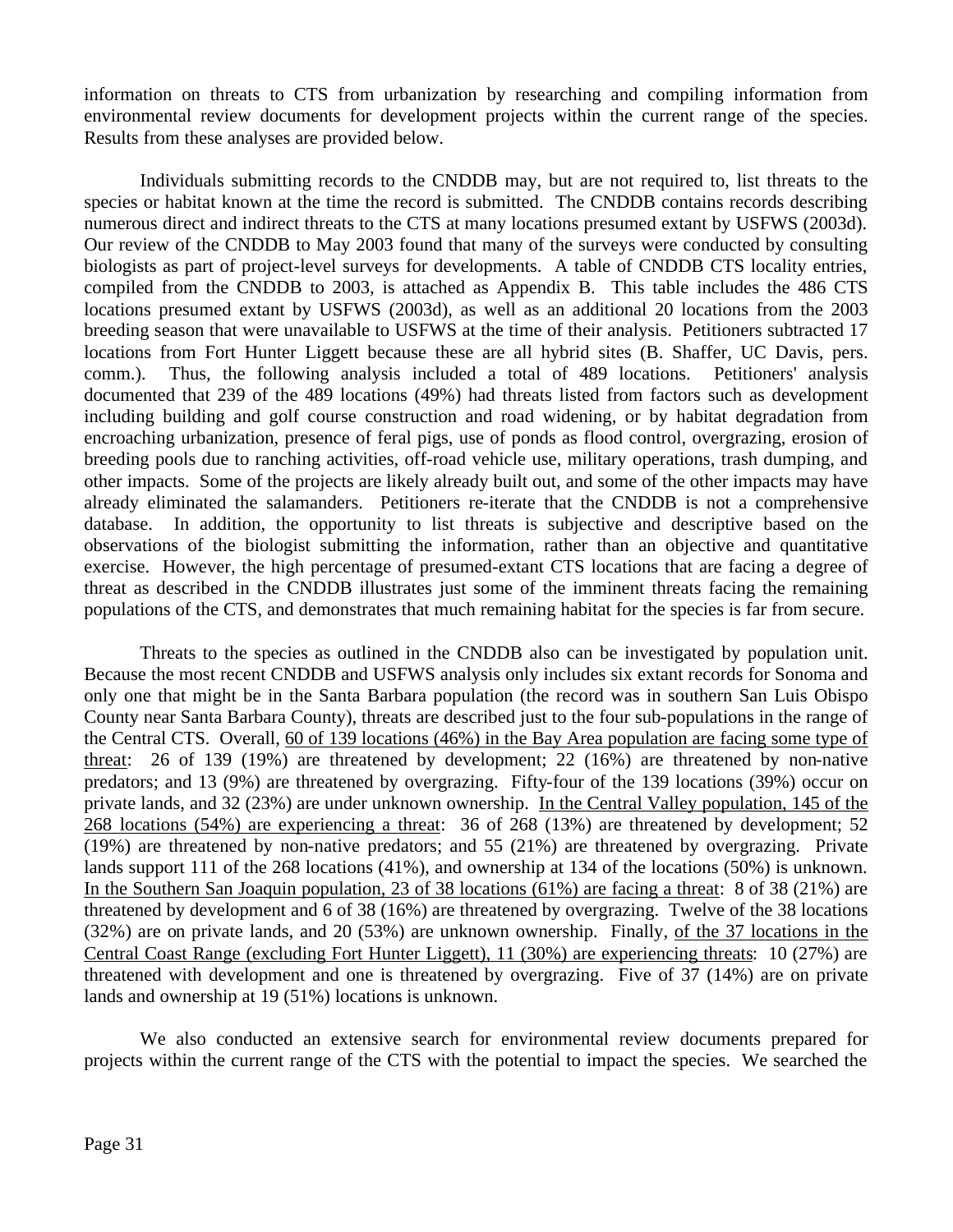CEQANET database (http://www.ceqanet.ca.gov) for all environmental impact reports ("EIRs")<sup>10</sup> prepared since  $1998<sup>11</sup>$  for projects that appeared to be within the current range of the species. We then phoned the agency contact for the relevant documents, and requested a copy of the EIR and/or the relevant pages dealing with CTS. Many agency contacts listed in the database were unresponsive; we called some contacts up to five times. We contacted responsible agencies for 437 projects from our original list, and received responses on 169, for a response rate of approximately 39%. We visited the OPR clearinghouse in Sacramento to obtain copies of EIRs we were unable to obtain from unresponsive lead agencies. The OPR had disposed the vast majority of EIRS. While new legislation will require the OPR clearinghouse to retain all CEQA documents in the future, as a practical matter there are some EIRS that cannot be obtained, even with diligent efforts by full time, professional staff. We also searched all public notices issued in 2002 and 2003 for individual Clean Water Act 404 Permits for the San Francisco and Sacramento Districts and added those projects that appeared to have the potential to impact the CTS. From the total database of 458 projects, we identified 118 that would definitely impact occupied, or suitable, CTS habitat. The time between project approval and the commencement of project construction varies tremendously from a few weeks to a decade or more. Some of the projects have already been constructed, while some have been approved by the lead agency but not yet built. The database containing all of the projects we identified within the range of the species is attached as Appendix C. A table describing the projects with known impacts to the CTS is attached as Appendix D. Because of the constraints described above, Appendix D represents only a small portion of the projects actually approved during this time frame with the potential to impact the CTS.

A number of observations can be made on the results of our search. First, 47 of 169 (approximately 28%) of the documents we reviewed described what appeared to be potentially suitable CTS habitat (e.g. grasslands, oak woodlands, and various wetlands within the apparent current range of the species) as unsuitable or failed to even identify the presence of the CTS as a possibility. Second, in many instances project consultants identified habitat as "potentially suitable" or concluded that CTS had some potential to occur but failed to conduct surveys. Often the lack of surveys was justified with the conclusion that CTS occurrence was unlikely because the habitat was "degraded." Third, when surveys were conducted, the surveys usually failed to locate any CTS (62%, or 28 of 45 projects where surveys were conducted). Many of the surveys were single-year surveys, which are less reliable indicators of presence/absence than multi-year surveys (Skelly et al. 2003). Overall, there was a positive identification of CTS occurrence at only 19 of 169 projects (11%) for which we reviewed CEQA documents. Some type of mitigation for impacts to CTS was included for only approximately 42% of Appendix D projects (projects with documented CTS impacts) (20 of 48 projects). Perhaps most notably, of all the proposed projects identified with the potential to impact the CTS, there is no indication that a single one failed to receive approval based on impacts to the CTS or any other species.

The high percentage of cases where suitable and potentially suitable CTS habitat was found to be unsuitable or unoccupied can be interpreted in one of two ways. First, if these conclusions are mostly accurate, then there is much less suitable and occupied habitat within the remaining range of the species than previously thought. Second, if these conclusions are mostly inaccurate, then suitable and occupied CTS habitat is being destroyed at a very rapid rate without any record of its loss or mitigation for the

<u>.</u>

<sup>&</sup>lt;sup>10</sup> Because of the large number of projects, we began the project as a search only for EIRs. We are currently expanding the project to include Negative Declarations ("Neg. Decs.") and Notices of Preparation ("NOPs"). Currently, Neg. Decs. And NOPs are included only for Sonoma County.

 $11$  Some EIRs included in the both the appendices and the threats portions of this petition are from before 1998. These projects were brought to our attention during investigations of the post-98 projects.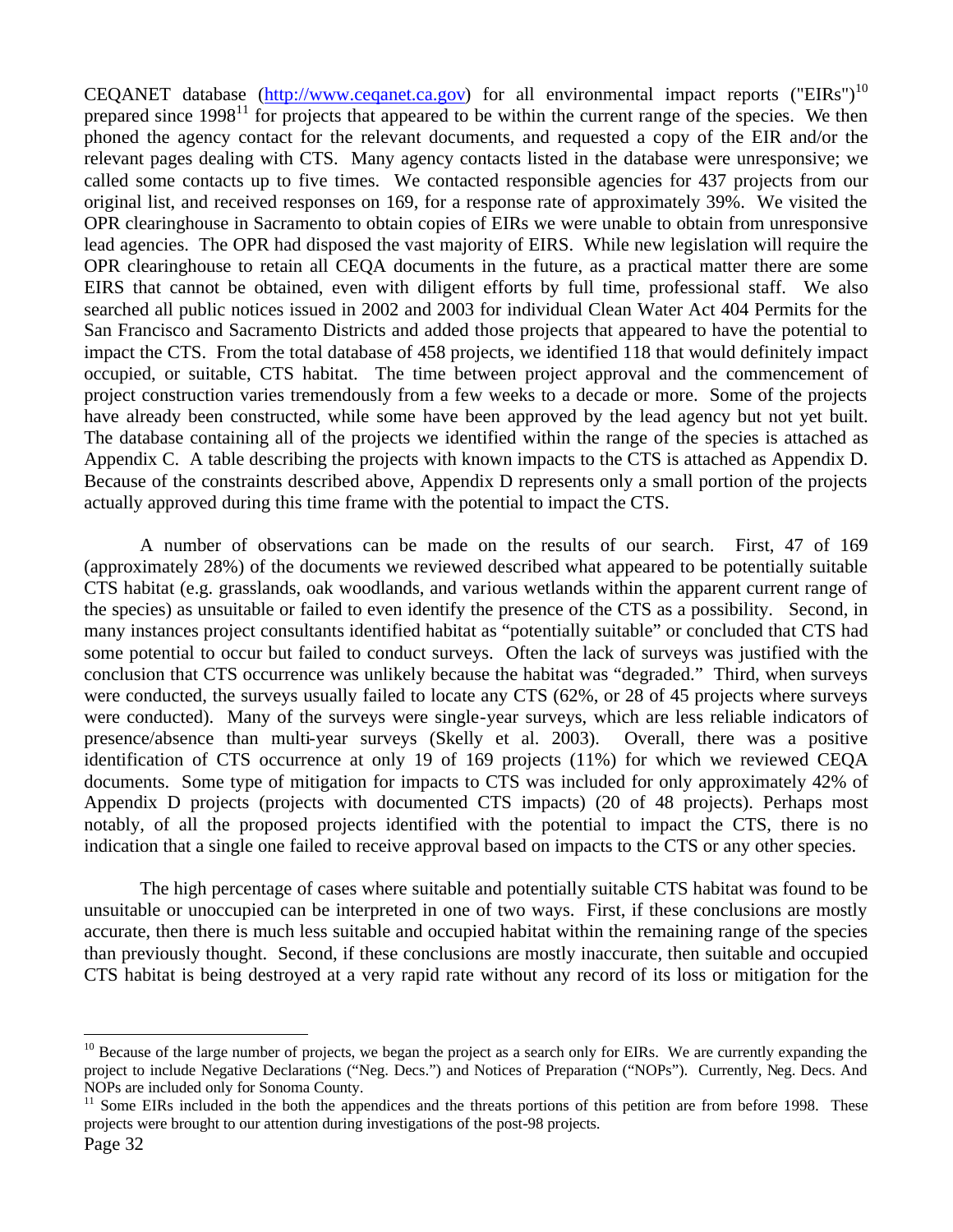impacts to the species. Either of these interpretations leads to the conclusion that the CTS is in serious trouble and needs immediate protection as an endangered species.

In cases where CTS were identified on a project site, our review indicates that biologically meaningful mitigation was seldom required, with many projects approved with "mitigation" limited to the requirement of pre-construction surveys, with no additional measures specified if the CTS or any other species was discovered (See Appendix D). Moreover, while CEQA requires (and places particular emphasis upon) a cumulative impacts analysis, our review failed to discovery a single meaningful cumulative impacts analysis that has been conducted for the CTS. This is not surprising given the difficulty we encountered in obtaining information on past and current impacts to the species. Despite CEQA's mandate to protect the environment, including species such as the CTS, the destruction of CTS habitat is currently being permitted based on incomplete information at best. Our review reveals the existence of large-scale cumulative impacts that are not being considered as each new project is approved.

Our review of the many projects approved in CTS habitat also indicates that breeding pools and complexes are facing rapidly increasing isolation from each other. Trenham (1998) found that in some populations, less than 5 percent of marked juveniles survive to become breeding adults. This low survivorship of metamorphs guarantees that reproductive output in most years is not sufficient to maintain populations. This suggests that the species requires occasional "boom" breeding events to prevent extirpation (temporary or permanent loss of the species from a particular habitat) or extinction (Trenham et al. 2000). With such low recruitment, isolated subpopulations can decline greatly from unusual, randomly occurring natural events as well as from human-caused factors that reduce breeding success and individual survival. Factors that repeatedly lower breeding success in isolated ponds, which are ponds that are too far from other ponds for immigrating individuals to replenish the population, can quickly drive a local population to extinction.

When project consultants conclude that habitat is unoccupied by CTS, that habitat is almost never preserved, and mitigation is almost never required for its destruction. Because of the CTS' metapopulation dynamic, habitat that is in fact essential to the species may not be consistently occupied. Moreover, projects that isolate breeding locations can severely impact the species without destroying a large amount, or even any amount, of habitat that is suitable for CTS breeding or estivation. Projects are being approved in suitable and potentially suitable habitat based on unsophisticated analyses by project biologists that appear to lack a basic understanding of CTS biology. This is likely explained by the extreme pressure placed upon consulting biologists and consulting firms by project proponents not to identify environmental "constraints" to development. Some consulting biologists consider themselves advocates of the project proponent's position on biological and legal issues, rather than impartial researchers.

# **II. Specific Threats by Population Segment**

### **A. Sonoma County**

**1. Status**

The Sonoma County population segment has been extirpated from the majority of its former range in Sonoma County. The particularly dire plight of the Sonoma County population segment was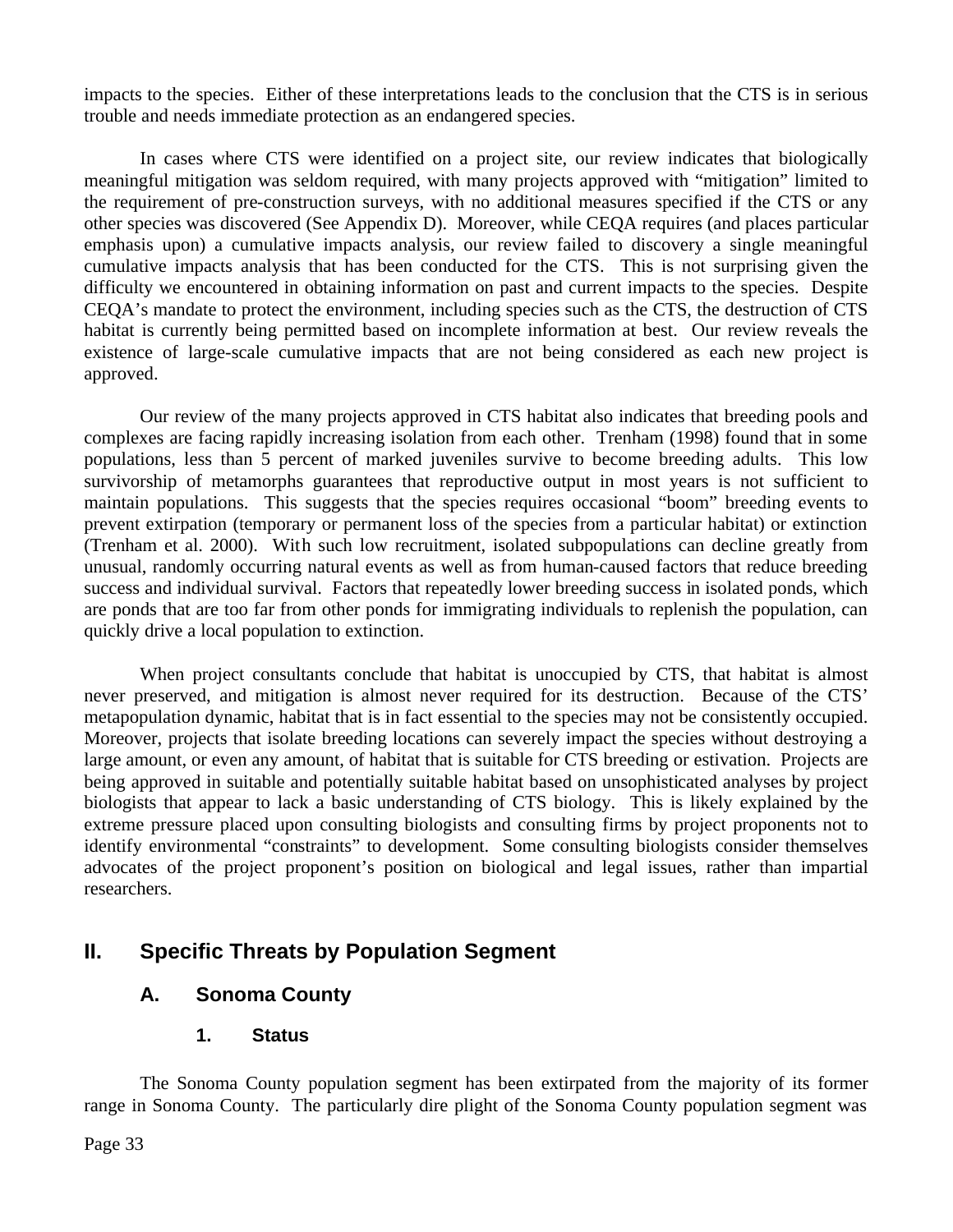most recently summarized in the March 19, 2003 final federal listing determination (USFWS 2003a). The species is on the verge of extinction because so little breeding and uplands habitat remains. The remaining habitat is severely impacted by factors including habitat fragmentation, isolation, and high traffic roads. Despite the federal emergency and final listings, CTS habitat continues to disappear from Sonoma County. While new breeding and estivation sites have been discovered, none are out of the known range of the Sonoma County population, and these new sites are all threatened by urbanization, isolation, small size, and agricultural conversions.

When the USFWS finalized the federal endangered listing, only a handful of breeding locations were known in the County. Since the federal listing, two small properties have been preserved, the South Ludwig Avenue and Gobbi Ranch sites. The known remaining breeding sites are listed in Table 10, compiled using data from C.A. Patterson, D. Cook, and M. Jennings. Sources are USFWS Federal Emergency Listing Package (2002) and supplemental materials; Cook and Northen (2001); a letter to CTS Fund II from M. Jennings and G. Padgett-Flohnr from October 2003; and LSA Associates' regional map of compiled CTS sighting locations, historic range mapping, and existing seasonal and persistent ponds in and around the Santa Rosa Plain.

# **Table 10. Known Locations and Potential CTS Habitats on the Santa Rosa Plain, Sonoma County California (Sources: Patterson 2002; USFWS 2002a; Cook 2003; Jennings and Padgett-Flohr 2003).**

| <b>Name</b>                  | <b>Preserve</b> | <b>Comments</b>                                                          |  |  |  |  |
|------------------------------|-----------------|--------------------------------------------------------------------------|--|--|--|--|
|                              | Area (ac)       |                                                                          |  |  |  |  |
| <b>Wright Bank</b>           | 174             | Wetland bank operated by CDFG. Supports two rare plants and              |  |  |  |  |
|                              |                 | numerous breeding pools for CTS (Patterson 2002).                        |  |  |  |  |
|                              |                 | Development is approved or has occurred on lands surrounding preserve,   |  |  |  |  |
|                              |                 | particularly on the east side, and non-native predators are present      |  |  |  |  |
|                              |                 | (USFWS 2002a; Cook 2003).                                                |  |  |  |  |
| <b>FEMA/Broadmoor</b>        | 79 and 13,      | FEMA: Wetland bank operated by CDFG. Supports one rare plant and         |  |  |  |  |
| <b>North</b>                 | respectively    | two large breeding pools for CTS; Broadmoor N: Wetland mitigation site   |  |  |  |  |
|                              |                 | for local high school. Supports CTS in secondary pools (Patterson        |  |  |  |  |
|                              |                 | 2002).                                                                   |  |  |  |  |
|                              |                 | Together, the sites contain 3 breeding pools, 2 of which are productive  |  |  |  |  |
|                              |                 | CTS breeding sites; urbanization of uplands to the east and west,        |  |  |  |  |
|                              |                 | including road/housing on the western edge, will isolate the site (USFWS |  |  |  |  |
|                              |                 | 2002a; Cook 2003).                                                       |  |  |  |  |
| <b>Yuba Drive Mitigation</b> | 12              | Wetland Bank with preserved and created wetlands. Supports breeding      |  |  |  |  |
| <b>Bank</b>                  |                 | CTS in created pools (Patterson 2002).                                   |  |  |  |  |
| <b>Southwest Santa Rosa</b>  | Approx.         | Contains artificial pool with breeding CTS (Patterson 2002).             |  |  |  |  |
| <b>Community Park</b>        | $20+$ acres;    | Includes 19 ac of paved surfaces and manicured lawn, 1 ac preserve, and  |  |  |  |  |
|                              | only 3 ac       | 2 ac upland proposed for development (Cook 2003). 90% of surrounding     |  |  |  |  |
|                              | preserve        | uplands have been developed (D. Cook, pers. comm.).                      |  |  |  |  |
| abandoned Army               | Approx.         | One small CTS breeding pool (Patterson 2002).                            |  |  |  |  |
| <b>Auxilliary post</b>       | 10              | Owned by City of Santa Rosa; habitat proposed for conservation           |  |  |  |  |
|                              |                 | easement (D. Cook, pers. comm.).                                         |  |  |  |  |
| 'Walmart Mitigation          | 18              | Wetland preservation & creation for private development in Windsor.      |  |  |  |  |
| Site' (South Ludwig)         |                 | CTS known onsite (Patterson 2002).                                       |  |  |  |  |
|                              |                 | Noted as private by USFWS (2002a); increasing residential development    |  |  |  |  |
|                              |                 | and traffic on Ludwig Ave threaten migration routes.                     |  |  |  |  |
| <b>Wright Avenue (may be</b> |                 | Supports one breeding site on private land; approved development will    |  |  |  |  |
| army auxiliary site          |                 | isolate the site (USFWS 2002a)                                           |  |  |  |  |
| described above)             |                 |                                                                          |  |  |  |  |
| <b>SW Santa Rosa VP</b>      | 40              | Private wetland bank; preservation & creation CTS onsite (Patterson      |  |  |  |  |
| Page 34                      |                 |                                                                          |  |  |  |  |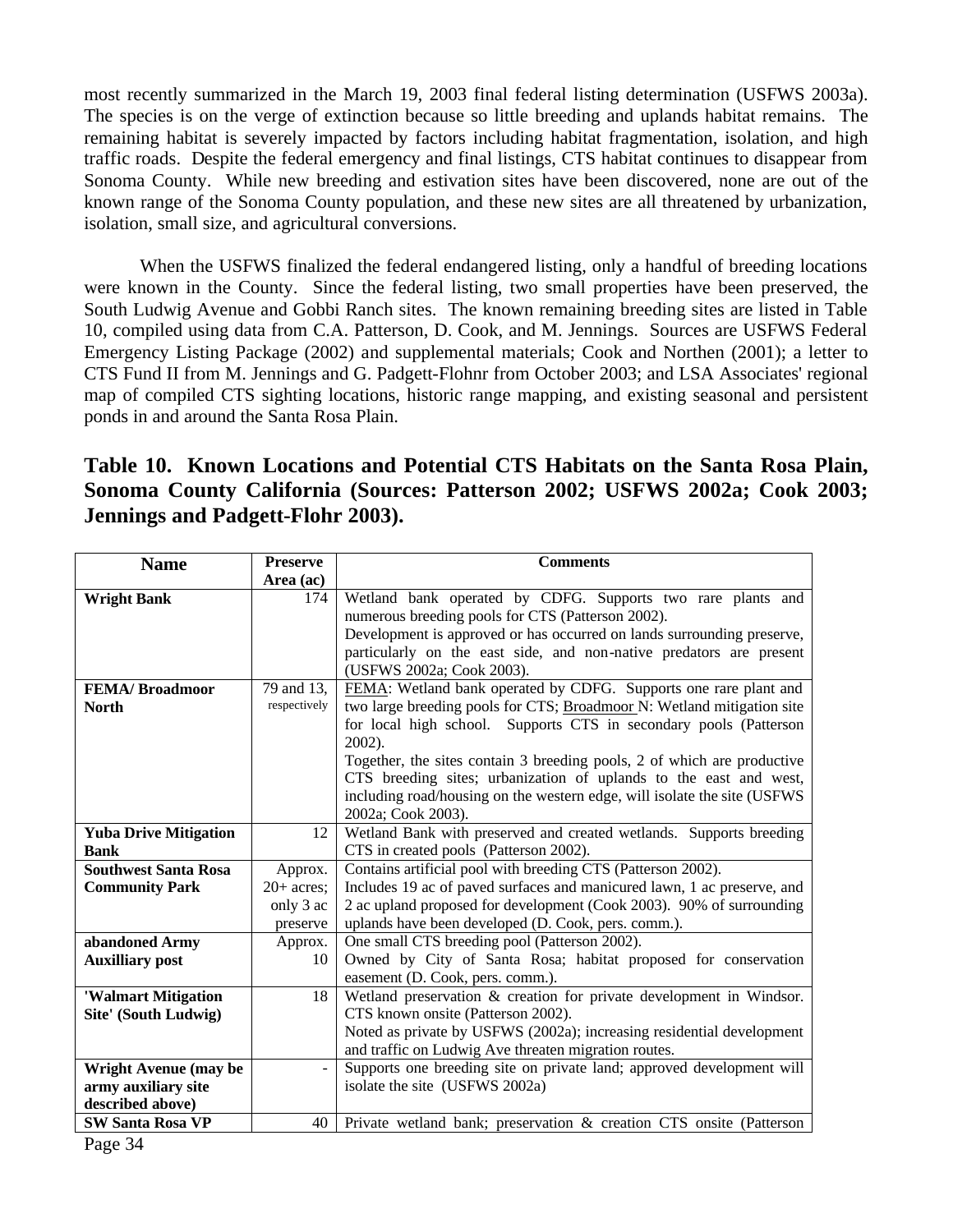| ('Engle') Bank                |               | 2002).                                                                         |
|-------------------------------|---------------|--------------------------------------------------------------------------------|
| 'Gobbi Ranch'                 | 45            | Wetland mitigation project with CTS now onsite through translocation as        |
| <b>Mitigation site</b>        |               | per CDFG (Patterson 2002)                                                      |
|                               |               | New preserve; CTS larvae found in spring 2003 (Cook 2003).                     |
| 'Hartunian' or                | $23 + 8$      | Open space parcel preserved for wetland resources. CTS breeding onsite         |
| 'Haroutunian' Open            |               | (Patterson 2002).                                                              |
| Space parcel and annex        |               | Annex is new preserve site adjacent to existing preserve with                  |
|                               |               | salamander; degraded by agricultural practices, but may provide upland         |
|                               |               | habitat (Cook 2003).                                                           |
| <b>Alton Lane Mitigation</b>  | Approx.       | Private wetland & rare plant mitigation site; one CTS sighting (Patterson      |
| site                          | 45            | 2002).                                                                         |
|                               |               | One CTS breeding site (D. Cook, pers. comm.).                                  |
| <b>Northwest Air Center</b>   | 55            | Composed of 1 likely breeding pond on private land; much of the upland         |
|                               |               | has been developed recently, eliminating migration to the east and south       |
|                               |               | (USFWS 2002a).                                                                 |
| <b>North Air Center</b>       | 37            | Contains 1 breeding pool on private land; recent developments border the       |
|                               |               | site on 3 sides, and new residential and road projects are approved            |
|                               |               | (USFWS 2002a).                                                                 |
| Whistler, Millbrae,           |               | Various roadside channel and drainage ditch breeding sites (CNDDB              |
| <b>Scenic, Primrose</b>       |               | 2003)                                                                          |
| <b>Avenues and Stony</b>      |               | Threatened by runoff and maintenance activities and vehicle mortality          |
| <b>Point Road near</b>        |               | (D. Cook, pers. comm.).                                                        |
| <b>Meachum and Hellman</b>    |               |                                                                                |
| Lanes.                        |               |                                                                                |
| Northpoint Village            | $\mathbf Q$   | Private mitigation set-aside for Northpoint Village subdivision; no            |
|                               |               | significant CTS breeding, but suitable for aestivation (Patterson 2002).       |
|                               |               | New preserve adjacent to existing FEMA preserve; likely provides               |
|                               |               | salamander upland habitat (Cook 2003).                                         |
| 'Hale' Bank                   | 75            | Private wetland bank; preservation & creation CTS nearby, potential for        |
|                               |               | breeding onsite                                                                |
| <b>CDFG's Todd Road</b>       | 75            | Wetland & rare plant preserve established by CDFG; may have potential          |
| Preserve                      |               | for CTS (Patterson 2002).                                                      |
|                               |               | CTS not known from site (D. Cook, pers. comm.).                                |
| Carinalli Bank on Todd        | 67            | Proposed private wetland bank; preservation & creation.<br>Potential           |
| Road                          |               | habitat onsite (Patterson 2002).                                               |
| 'Crinella' set-aside (Hall    | 6             | Private wetland $\&$ rare plant set-aside for local subdivision.<br><b>CTS</b> |
| Rd at Piezzi)                 |               | sighting nearby. Potential breeding pool onsite (Patterson 2002).              |
| 'Laguna Preserve'             |               | Combined wetland mitigation bank and easement. Potential for CTS               |
| (CDFG)                        |               | (Patterson 2002).                                                              |
| <b>Abramson Road Preserve</b> | 14            | Wetland & rare plant mitigation site for several subdivisions in NW            |
|                               |               | Santa Rosa. Has potential CTS habitat (Patterson 2002).                        |
| S. F. Archdiocese site on     | 35            | Private wetland reserve. Potential CTS habitat (Patterson 2002).               |
| Whistler                      |               |                                                                                |
| Walker Ave. ('Bennett')       | 28            | Private wetland & rare plant mitigation site for So. Sonoma Bus. Park.         |
| mitigation site               |               | Has potential CTS habitat (Patterson 2002).                                    |
| <b>Five Creek Mitigation</b>  | 19            | Created wetlands and riparian preservation. Significant potential for          |
| Bank                          |               | CTS breeding (Patterson 2002).                                                 |
| 'City Wastewater'             | Approx.       | Wetland mitigation site for Co. road project (Stony Point Rd) + seasonal       |
| mitigation site               | $10+$         | disposal of treated water (Patterson 2002).                                    |
| 'Desmond' Mitigation          | $45+$         | Proposed private wetland mitigation bank; preservation & creation, with        |
| Bank                          |               | potential CTS habitat (Patterson 2002).                                        |
| Horn Avenue Mitigation        | 30            | Proposed private wetland mitigation bank; 3 parcels; wetland creation,         |
| Bank                          |               | with potential to create CTS habitat (Patterson 2002).                         |
| Sonoma Co. Airport            | $\frac{1}{2}$ | Wildflower (LABU) preserve established by airport (Patterson 2002).            |
| Wildflower Reserve            |               |                                                                                |
| <b>Wikiup Mitigation Bank</b> | 12            | Private wetland mitigation bank; has potential CTS habitat (Patterson          |
|                               |               | 2002).                                                                         |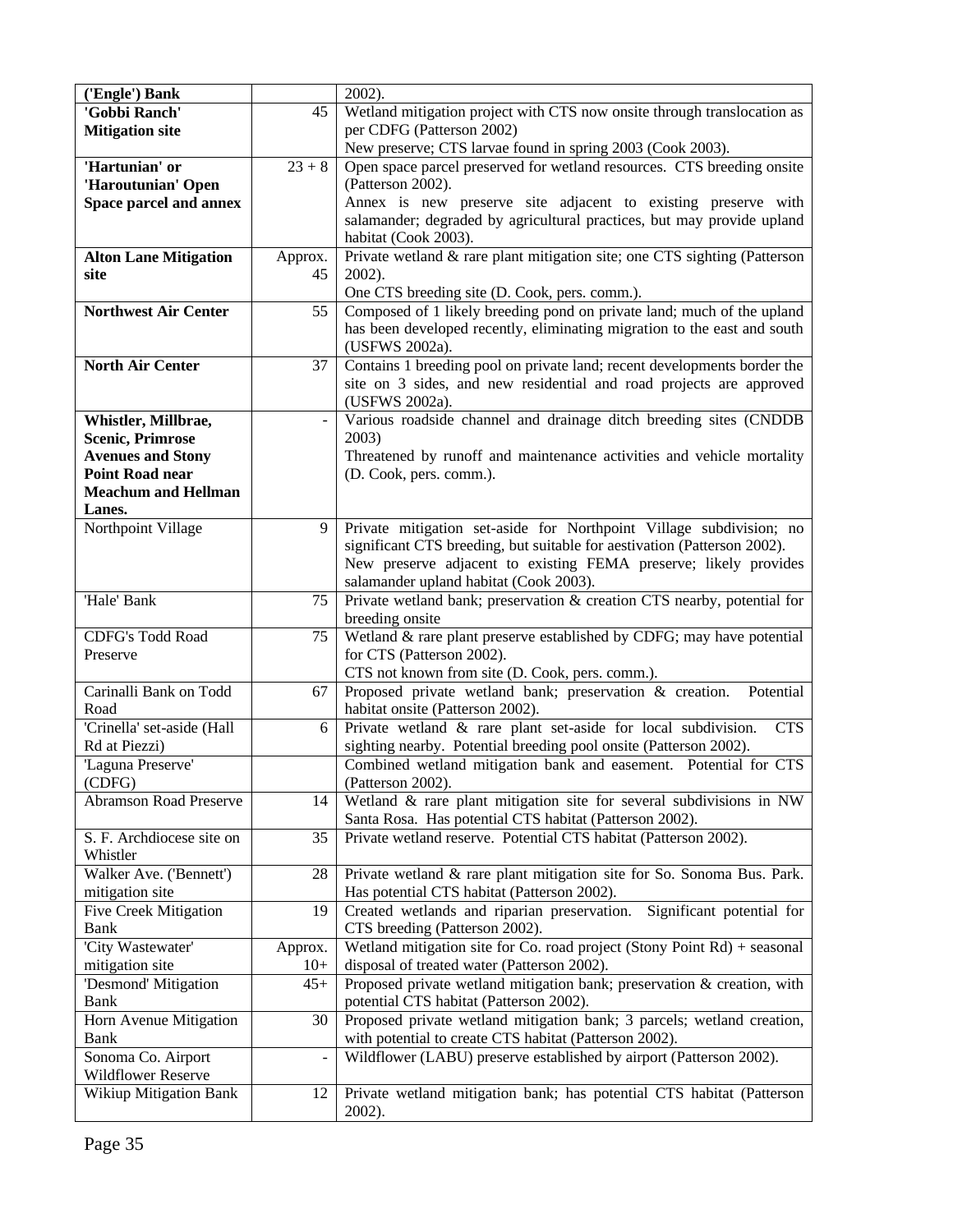| Alba Lane Mitigation       | 63       | Wetland mitigation site for regional high school; may have potential CTS   |  |  |  |
|----------------------------|----------|----------------------------------------------------------------------------|--|--|--|
| site                       |          | habitat (Patterson 2002).                                                  |  |  |  |
| <b>American Tank</b>       | 1        | Private wetland mitigation site, with wetland creation and riparian        |  |  |  |
| Mitigation site            |          | preservation (Patterson 2002).                                             |  |  |  |
| 'Wilson Lane' mitigation   | 5?       | Older wetland mitigation (creation) site for nearby subdivision (Patterson |  |  |  |
| site                       |          | $2002$ ).                                                                  |  |  |  |
| 'Simi' rare plant reserve  | $1+$     | Small rare plant set-aside on Piner Road at edge of vineyard (Patterson    |  |  |  |
|                            |          | 2002).                                                                     |  |  |  |
| 'Jinks' wetland/rare plant | $3 - 5?$ | Small easement/set-aside for BLBA (Patterson 2002).                        |  |  |  |
| easement                   |          |                                                                            |  |  |  |
| 'Rivendale' mitigation     | 13       | Private wetland mitigation site, with wetland creation and rare plant      |  |  |  |
| site                       |          | preservation (Patterson 2002).                                             |  |  |  |
| <b>Stone Ranch</b>         |          | May have significant potential for wetland<br>Wastewater disposal?         |  |  |  |
|                            |          | restoration, potential CTS habitats (Patterson 2002).                      |  |  |  |
| 'Balleto'                  | $165+$   | "Forever Wild" easement. Potential for CTS habitats (Patterson 2002).      |  |  |  |
| Kelly Farm                 |          | Wastewater disposal. May have significant potential for wetland            |  |  |  |
|                            |          | restoration, potential CTS habitats (Patterson 2002).                      |  |  |  |
| <b>Brown Farm</b>          |          | Wastewater disposal. May have significant potential for wetland            |  |  |  |
|                            |          | restoration, potential CTS habitats (Patterson 2002).                      |  |  |  |
| Alpha Farm                 |          | Wastewater disposal. May have significant potential for wetland            |  |  |  |
|                            |          | restoration, potential CTS habitats (Patterson 2002).                      |  |  |  |
| 'Morrison'                 |          | Agricultural easement (Patterson 2002).                                    |  |  |  |
| 'Tesauro' Mitigation       | 38       | Proposed wetland mitigation bank. Potential CTS habitats (Patterson        |  |  |  |
| Bank                       |          | $2002$ ).                                                                  |  |  |  |
| 'Poncia' mitigation site   | 118?     | Private mitigation site for impacts to local dairy (Patterson 2002).       |  |  |  |
| Southwest Air Center       |          | Contains 1 pool on private land, but the City of Santa Rosa has issued     |  |  |  |
|                            |          | permits for development of this site; CTS may use FEMA/Broadmore           |  |  |  |
|                            |          | North preserves to the east (USFWS 2002a).                                 |  |  |  |

**Known CTS breeding sites are denoted in bold**

Table 10 provides the most exhaustive compilation available on known and potential breeding sites in Sonoma County. According to data compiled by C. A. Patterson, D. Cook, and M. Jennings and G. Padgett-Flohr, as well as data available in the CNDDB as of August 2003, there are currently 36 known breeding sites in Sonoma County. CTS habitat continues to shrink in the County because of recent urban developments and proposed infrastructure associated with these developments. Survey efforts are ongoing to determine use of irrigated fields by CTS. There have been no confirmed breeding sites in irrigated fields, but these areas may provide marginal upland habitat, particularly where they are located adjacent to native breeding habitats (D. Cook, pers. comm.).

Page 36 Cook and Northen (2001) provided a detailed report of the status of the Sonoma County population segment. In 2001, there were four areas that still supported the species: the West Santa Rosa area, South Santa Rosa area, West Cotati area, and South Cotati area. Subsequent to Cook and Northen's 2001 report, a great deal of additional habitat, including at least 5 known breeding sites, has been lost. New breeding sites and estivation habitat also have been discovered, but the majority of these locations are still under threat from urbanization, flood control projects, and agricultural development, and no additional sites outside the known range have been discovered. Most of the known breeding sites in the west Cotati area have been destroyed, including all the vernal pools on the South Sonoma Business Park site and a known breeding pool on the nearby Larsen property, although some roadside ditches on Hellman Lane are extant. Most known breeding sites are now clustered in the City of Santa Rosa and immediately associated unincorporated areas, an area approximately 5 miles long and 4 miles wide (USFWS 2003a). Since the July 22, 2002 emergency listing, at least 98.5 acres of CTS habitat has been lost (Cook 2003). Suitable CTS habitat has been lost at the following known sites: 10 acres of grassland at Stonebriar subdivision; 5 acres of grassland for a Lutheran Church; 20 acres of grassland for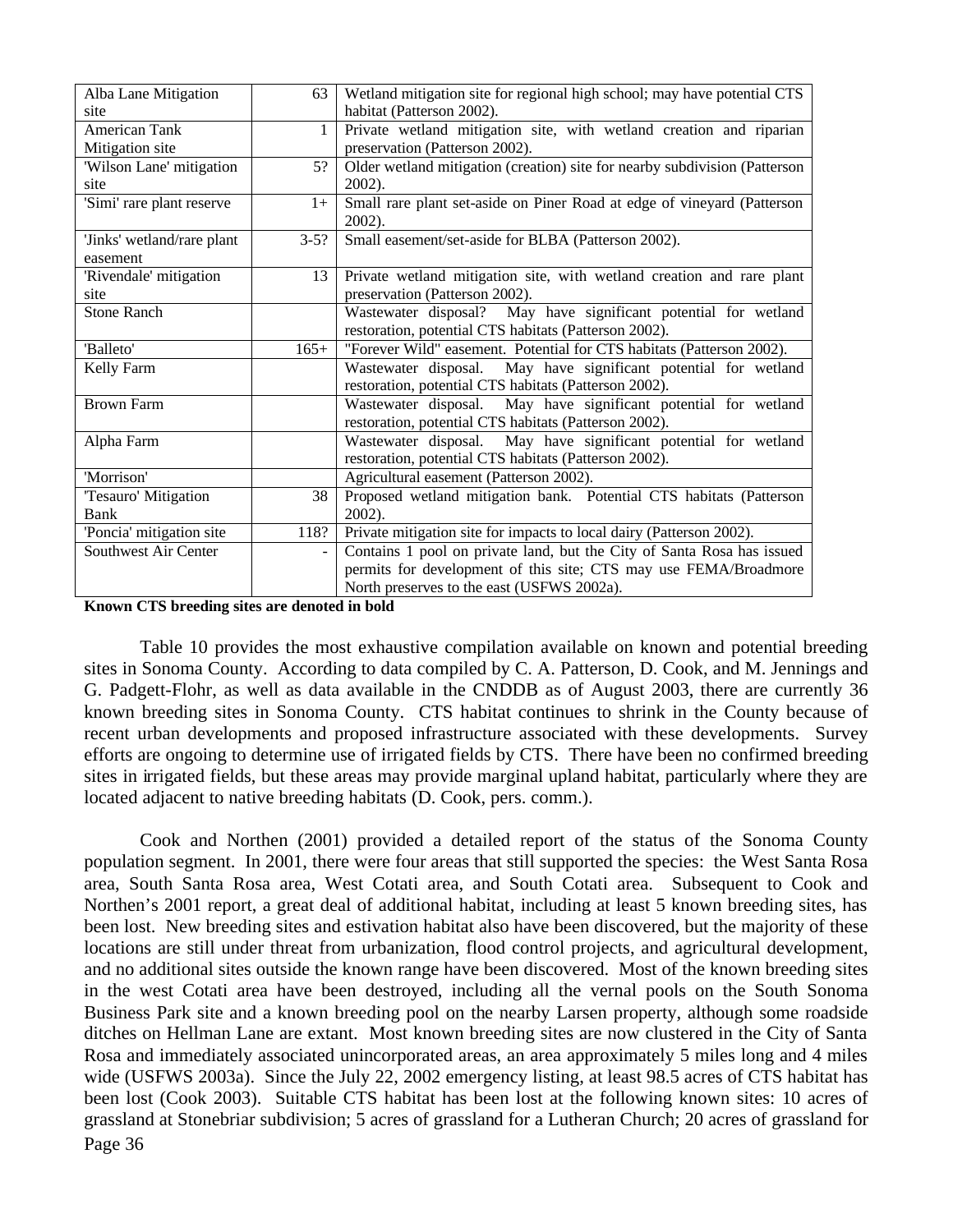the Redwood Church; grading of a 20-acre field of grassland and a roadside ditch 200 ft from the Old Santa Rosa Air Center breeding pool; 0.25 acres of grassland for landscaping at Southwest Park; 0.25 acres of vernal pool breeding habitat for South Sonoma Business Park; 35 acres of grassland for the Golf Learning Center; 20 acres of open field on Todd Road disced and graded within 500 ft of a breeding pool; 5 acres at Dutton Meadow graded and trenched, within 1,000 ft of Southwest Park breeding pool; and 1 acre of grassland and possible wetlands graded and filled, within 100 ft of breeding sites along Hellman Lane (Cook 2003). CTS breed in roadside ditches, which provides marginal habitat and is subject to several ongoing disturbances, including maintenance, runoff pollution, and vehicle mortality.

These continuing impacts have not been off set by corresponding conservation gains. The 18 acre South Ludwig Avenue and 45-acre Gobbi Ranch sites are the only breeding sites that have contributed to the protection of the Sonoma County population since the emergency listing (Cook 2003). Both of these sites are in Southwest Santa Rosa, and therefore their discovery does not expand the previously known range of the species. Both of these sites are extremely small, and both are threatened by the encroaching development pursuant to Santa Rosa's Southwest Redevelopment Plan, described below.

None of the Sonoma County reserves contain a sufficient quantity and quality of breeding and uplands habitat to support a viable CTS population over the long term (Cook and Northen 2001; USFWS 2003a). The largest preserved site is 174 acres, and the others range in size from 3 to 92 acres, each threatened by encroaching development, traffic, and other impacts. Eight of the nine known breeding locations are located in Southwest Santa Rosa, and threatened by increasing development and resulting habitat fragmentation. Recent surveys have documented the elimination of terrestrial habitat by the construction of artificial wetlands at the Alton Preserve and proposed construction at the Wright and Sonoma County Open Space Preserve (Hartunian). In addition, the Wright Preserve is threatened by adjacent residential development and exotic species, and habitat at FEMA/Broadmore North and Yuba Preserves are compromised by encroaching residential development, overgrazing (at Broadmore North), pets, and overgrowth of thatch in some areas (CNDDB 2003).

Opponents of the listing have argued that the CTS may be more widespread than currently believed, and have prepared a map based on aerial photography showing 515 water bodies in Sonoma County that they claim could be occupied by the CTS (USFWS 2003a). The USFWS considered this submittal in its final listing determination. It found that of the 515 water bodies, 360 could be eliminated as potentially suitable habitat due to a variety of factors including unsuitable soils, unsuitable vegetation, high elevation, presence of aquatic predators, agricultural development, urbanization, and unsuitable hydrology (USFWS 2003a). Of the 155 sites remaining, 65 were eliminated because they hold water for too long and harbor aquatic predators or do not hold water long enough to support CTS metamorphosis. Of the remaining pools, four are previously known breeding sites that have been destroyed, and eight are currently known breeding sites. It was not possible to investigate every remaining water body shown on the map because many of the potentially suitable sites are located on private land where surveyors have not been granted access. The existence of additional breeding sites cannot be ruled out, but despite focused surveys, no new sites have been discovered outside the known range.

The existence, construction, and expansion of roadways also severely constrain the viability of remaining habitat. All of the known breeding sites are located within 450 m (1,476 ft) of roads (USFWS 2003a). Roads within 2,000 m (1.2 mi) adversely impact amphibian species (USFWS 2003a, citing Findlay and Houlihan 1996). Large numbers of CTS and other amphibians are killed on roadways;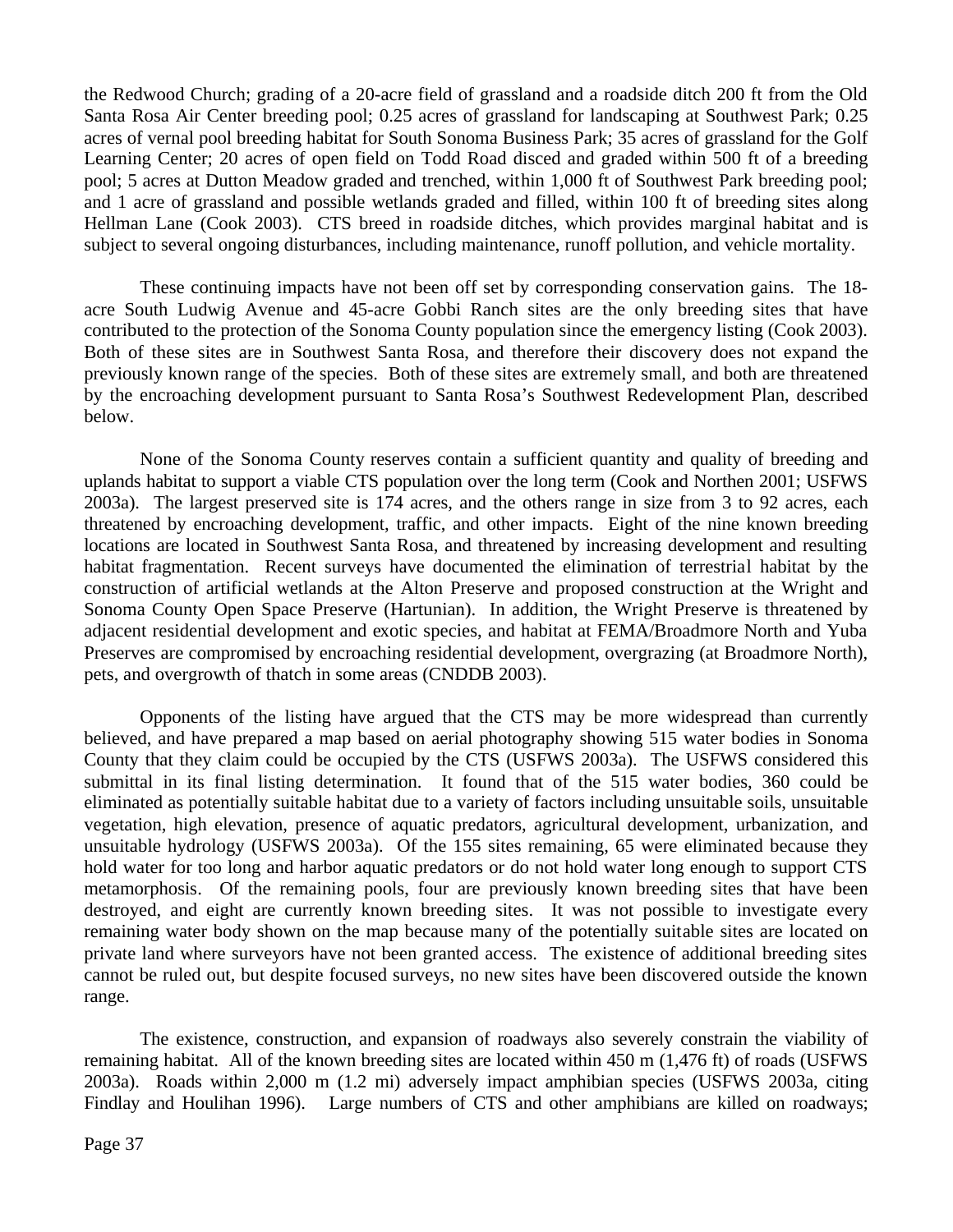estimates range from 25 to 72 percent of a population in different areas (USFWS 2003a, citing Twitty 1941; S. Sweet, in *litt.,* 1993). Between November 21, 2001, and December 5, 2001, 26 CTS were found killed by cars on Stony Point Road between Santa Rosa and Cotati (USFWS 2003a, citing Twitty 1941; S. Sweet, in *litt.,* 1993). Fourteen were found near Meachum Road in Southwest Santa Rosa. As the Santa Rosa area continues to grow, traffic continues to increase along Stony Point Road and other major roadways. As discussed below, several road construction and widening projects pose particularly grave threats to the species.

In the final listing rule, the USFWS summarized the effect of habitat destruction and modification on the Sonoma CTS as follows:

Except for the Hall Road Preserve, all of the known breeding sites of the Sonoma County California tiger salamander are found on small locations in areas being rapidly converted from low-intensity farming, cattle grazing, and low-density housing, to high-density housing and office buildings. Only three breeding sites (the Hall Road Preserve, FEMA/Broadmore North Preserve, and Engel Preserve) have hydrologic regimes adequate to provide recruitment for Sonoma County California tiger salamanders in normal to dry years. Five of the breeding sites are on private property. Two of the breeding sites on private lands are on agricultural lands where access for salamander surveys has not been allowed in recent years. Thus, it is unknown if these two breeding sites still have Sonoma County California tiger salamanders, or if they retain hydrological features required for successful salamander breeding. Four of the breeding locations associated with the old airfield in southwest Santa Rosa are slated for development, which will disrupt the hydrology of the surrounding uplands by altering natural runoff. If plans for the development of the area in the vicinity of these four breeding sites are completed, there will be no migratory corridors remaining between any of the currently extant breeding locales.

Maintenance of tracts of habitat between breeding sites will likely play a pivotal role in maintenance of the Sonoma County California tiger salamander metapopulation dynamics. If breeding sites are eliminated and the metapopulation becomes so fragmented that individuals are unable to disperse between suitable patches of habitat, the probability of natural recolonization will not offset the probability of extinction. Some of the salamander breeding sites, such as the FEMA/ Preserve/Broadmore North Preserve and the pools associated with the Air Center, are linked to each other by suitable habitat. If movements through these linkages are disrupted or precluded (*e.g.,* by urban development), then the stability of the metapopulations (*i.e*, the exchange of individuals between breeding sites) will be affected. Isolation, whether by geographic distance or ecological factors, will prevent the influx of new genetic material, and likely to result in inbreeding and eventual extinction….

(USFWS 2003a).

Below we detail additional threats to the species from urban development and road construction.

## **2. Current Threats**

Many of the projects discussed as threats in the first petition have since been constructed. They have been discussed in the emergency and final federal listing rules for the Sonoma CTS, or included in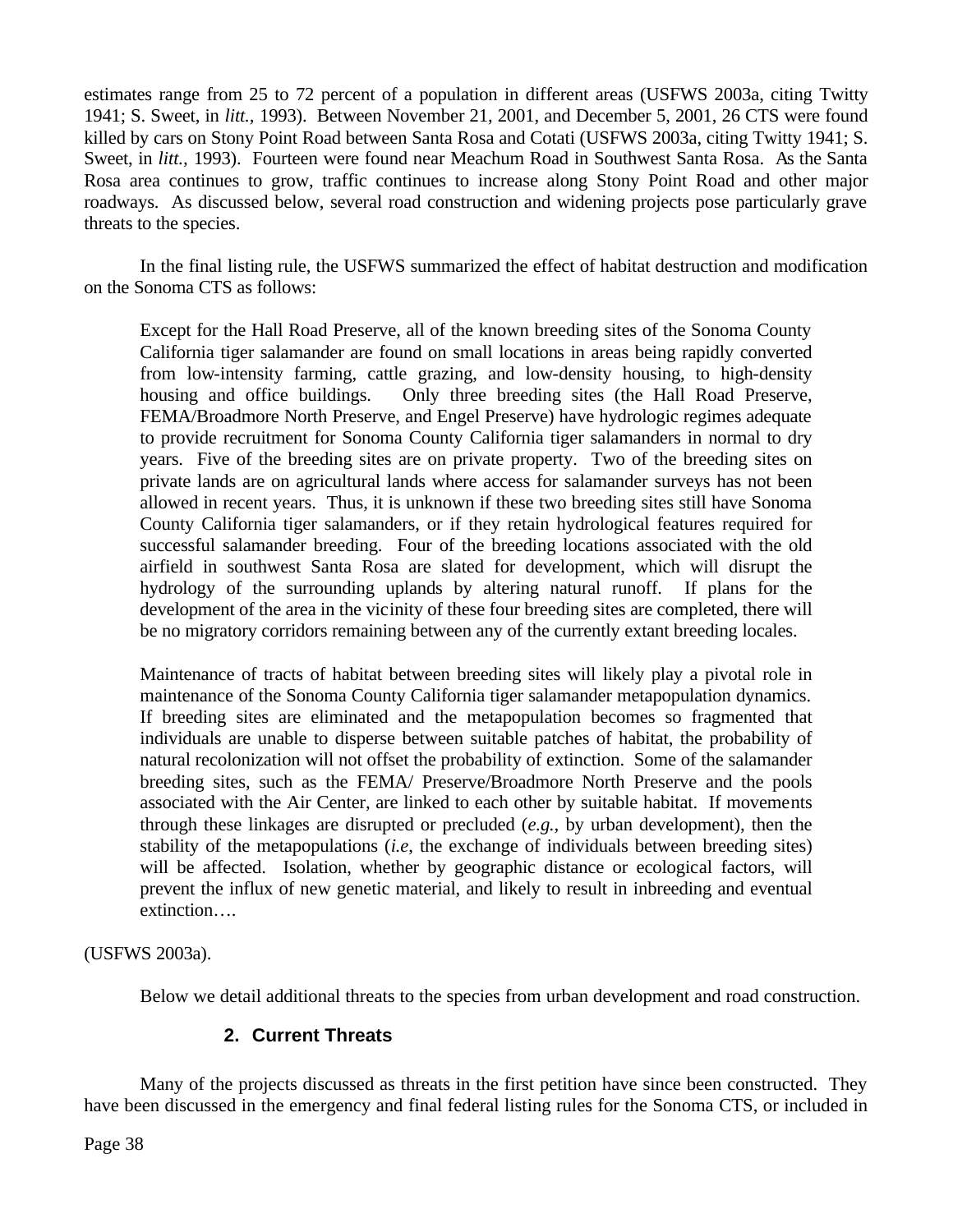the discussion of additional habitat lost, *supra*. Projects likely or certain to impact the CTS that are currently approved or proposed but not yet completed are discussed below. A list of all projects searched for potential to impact the CTS, see Appendix C.

*Southwest Redevelopment Plan*: The Southwest Redevelopment Plan, finalized in May 2000, and the earlier Southwest Area Plan, lay out a plan for the near complete urbanization of Southwest Santa Rosa. Figure 4 and the Key to Figure 4 show and describe the 35 projects planned for the area. These projects are, for the most part, approved, and many are already built or under construction. Very little protection or mitigation has been provided for the CTS pursuant to this plan in the past. The few areas that are being "preserved" typically consist only of breeding pools, while terrestrial habitat is almost always eliminated or severely reduced. The only mitigation specifically for CTS was added in the Final EIR and states "under-road culverts for tiger salamanders shall be incorporated into the design of new or improved roadways adjacent to all known wetlands where salamander migration routes have been identified." Building culverts under roads is a necessary, but not sufficient, mitigation measure for the impact of the Southwest Redevelopment Plan on the CTS. Overall, the proposed mitigation does far too little to protect the species and its habitat. The importance of terrestrial habitat is almost completely disregarded. In addition, the means by which CTS breeding ponds within the boundaries of the Plan were identified were deficient. When it was pointed out that a well-known breeding pond at the Southwest Community Park was not included in the EIR, the consultants responding to the comment excused the omission on the basis that the record did not occur in the California Natural Diversity Database, despite that fact that a disclaimer in CNDDB that states "Information supplied is based on the material available at the time of the request and should not be regarded as complete data on the elements or areas being considered...Absence of data does not constitute the basis for a negative declaration," (Northen 2002; see: http://www.dfg.ca.gov/whdab/html/rarefind.html for CNDDB disclaimer). Ultimately, while the Southwest Redevelopment Plan defers review of specific projects to site-specific analyses, much of the best habitat for CTS in Sonoma County has already been developed or approved for development and there is an insufficient amount of habitat remaining for mitigation to allow for the buildout of the Southwest Area Redevelopment Plan (Northen 2002). As discussed under "The Inadequacy of Current Regulatory Mechanisms," *supra*, there are no regulatory mechanisms aside from CESA and federal ESA listing that are sufficient to ensure the survival of the Sonoma County population segment. Given the destruction of all known breeding sites in the West Cotati area, and the fact that the majority of remaining breeding sites occur in Southwest Santa Rosa, the build out of the Southwest Area Redevelopment Plan would almost certainly result in the extinction of the Sonoma County population segment.

*Toscana Project*: The 54.59-acre Toscana Project is located in the southwest corner of the City of Santa Rosa, about halfway between Pyle and Ludwig Avenues. The tentative tract map for the proposed project includes 355 houses, which would eliminate grasslands and pasturelands with two vernal pools. CTS were located on this site in January, 2002 (CNDDB 2003). The development abuts the western edge of the FEMA Preserve southwest of the Santa Rosa Air Center. The developer intends to set aside one area with a CTS breeding pool adjacent to the FEMA preserve for contiguity, and to purchase some parcels south of Ludwig Avenue to create a runoff area as storm drainage mitigation (including restoring vernal pools on that site) (J. Leland, pers. comm). The Toscana project is the first development in the southwest area within the City boundaries, and would eliminate effective habitat connectivity between the Air Center, the FEMA preserves, and potentially occupied lands southwest of the City.

*Trumark/Dutton Meadows Residential-Commercial Development Project*: This 37.3 acre project is part of a larger 47.3 acre Planned Community District bounded by Dutton Meadows Drive, Hearn Avenue,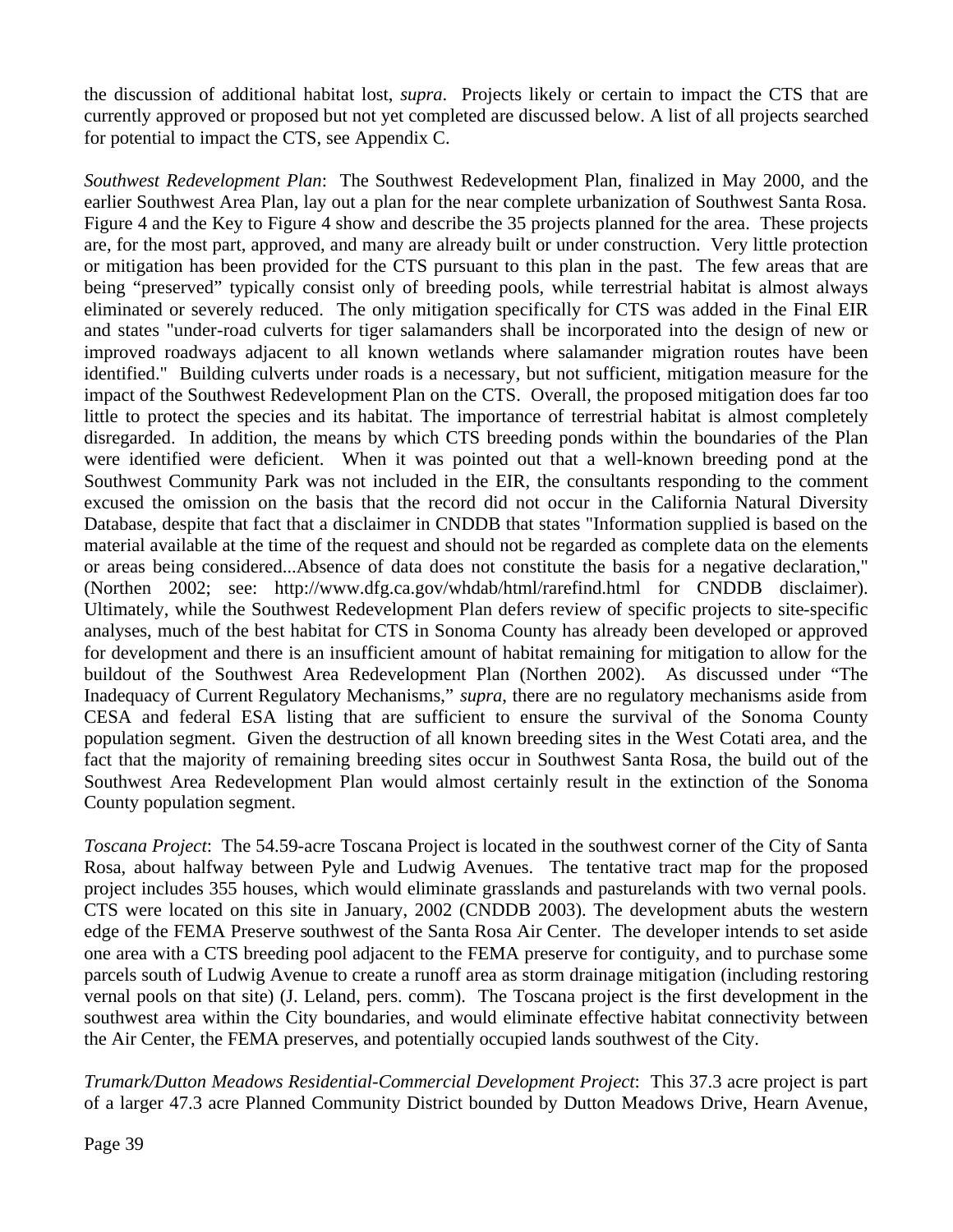and the Colgan Creek Flood Control Channel (U.S. Army Corps of Engineers 2002). The project site contains seasonal wetlands and also appears to be suitable estivation habitat for the CTS population at the Southwest Community Park breeding site. The proposed project would eliminate 3.69 acres of wetlands on site (U.S. Army Corps of Engineers 2002). The Public Notice claims that 1.77 acres of the wetlands on site are isolated and therefore not subject to Army Corps jurisdiction (U.S. Army Corps of Engineers 2002). The Public Notice claims that the wetlands on site are too shallow to allow CTS metamorphosis, but this may not be correct as no surveys have been conducted (U.S. Army Corps of Engineers 2002). Vandalism (ditches graded to drain the wetlands) was reported either on or adjacent to this site in 2002, but no enforcement action was taken by any agency.

*Casino Proposal*: The Federated Indians of Graton Rancheria have proposed an approximately 360-acre casino and resort development near the City of Rohnert park. The parcel proposed for development is bounded by Wilfred Ave., the Rohnert Park Expressway, Stony Point Road, and the Rohnert Park city boundary. There are several CTS road observations north of this site, which does contain some swales and suitable CTS estivation habitat. There is also a known report in the CNDDB from immediately west of the site across Stony Point Road at the dairy (CNDDB 2003). The site may support aestivating CTS and could support CTS breeding if suitable breeding habitat is present. Development of the site could directly impact the CTS and would indirectly impact it via continuing habitat fragmentation and growth and traffic inducement.

*Park Village Subdivision*: This proposed high-density residential development for a 7.4-acre site is located at the southwest corner of Hearn Avenue and Dutton Meadow Drive, adjacent to the Southwest Community Park breeding site. The project site appears to be suitable estivation habitat for the Southwest Community Park CTS population.

*South Sonoma Business Park*: This project will completely develop an area of approximately 35 acres into a commercial complex including 650,000 square feet of office space and parking for approximately 2,300 vehicles. The project would result in the fill of all 3.5 acres of wetlands that occur on site. No onsite preservation of wetlands is proposed. The CEQA process for this project demonstrates why the species is now on the brink of extinction. The site represents what is probably some of the best remaining habitat in Sonoma County for the species. Despite this fact, and despite the fact that a documented breeding pond is located on site (Seymour and Westphal 1995) (which was brought to the attention of the City of Cotati and the project biologist), both the Draft and Final EIRs failed to acknowledge that the site constituted California tiger salamander habitat. On April 25, 2000, 37 California tiger salamander larvae were found in a second breeding pool on the site and immediately moved off the site, in violation of CEQA. Then, both the FEIR and the project itself were approved by the City of Cotati. The project site was graded in September, 2001, however, the site remained suitable estivation habitat and the pools on site could have been restored.

*Cotati Commons*: A new project has been proposed on the former South Sonoma Business Park Site which would have a similar development footprint but would consist of different uses, including a "big box" home improvement store. The City has proposed approving the project with an Addendum to the EIR for the previous project, the lowest level of CEQA review which excludes the notice and public comment procedures of normal CEQA review.

*Measure B (Repeal of Measure F)*: The Cotati City Council placed a measure on the November 2003 election ballot to amend the City General Plan and Zoning Ordinance relative to former Measure F. Measure F was an Initiative, submitted by the voters and approved in the November 1997 election, that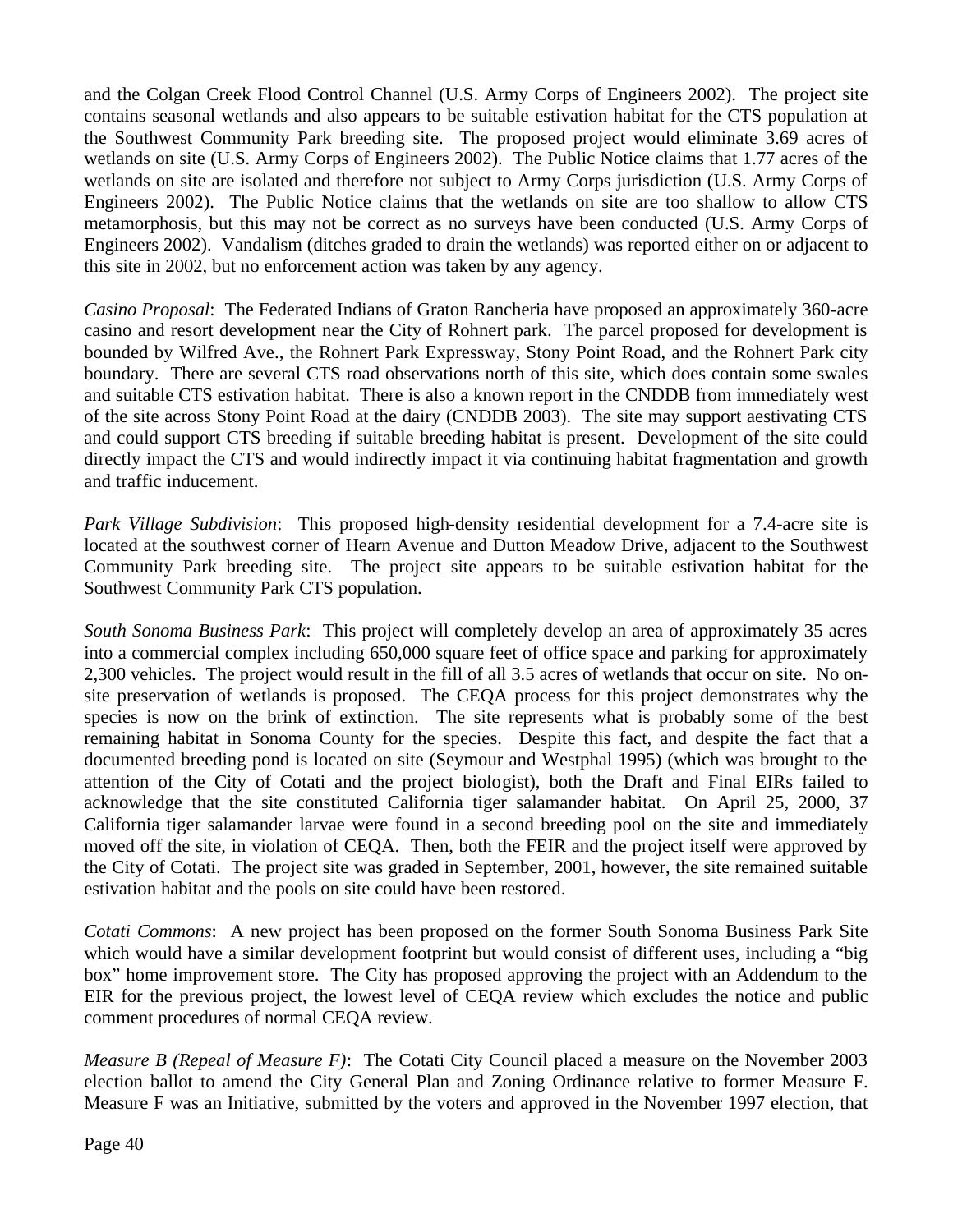limited the commercial retail use of buildings in zoning districts allowing commercial Retail uses to a maximum of 43,000 square feet of gross floor area. The City will consider an amendment that would exempt specific areas within the City's sphere of influence from the limitations imposed by Measure F. The exempted area, known as the Northwestern quadrant in the City's General Plan, is approximately 270 acres situated north of Highway 116 (Gravenstein Highway), west of Redwood Drive, south of Copeland Creek, and east of Locust Avenue. While the three known breeding pools in this area were recently destroyed, adult CTS persist in the West Cotati area. This measure would allow much more intense development in this important habitat area, and is needed in order to allow development of a "big box" home improvement store to proceed on the South Sonoma Business Park site (See Appendix C at 41A-I). Measure B passed in the November election by approximately 30 votes.

*Laguna Vista Mixed Use Development*: The Laguna Vista Project in the City of Sebastopol consists of 182 dwelling units at a variety of densities, office use (7,700 square feet), a restaurant (3,200 square feet) and general retail uses (5,400 square feet). The project also includes construction of on-site private streets and parking spaces. It is unknown whether the CTS occurs this far west. No surveys have been conducted for CTS to date but at least two years of USFWS protocol surveys on the site have been recommended (Zander Associates 2003) (See Appendix C at 29A-I and Appendix D, pg. 1).

*Stony Point Road Reconstruction Project*: The City of Santa Rosa released a notice of preparation in February, 2003, for a supplemental draft EIR on the reconstruction of Stony Point road from Highway 12 to Hearn Avenue, a distance of 1.3 miles. While the NOP does not describe any specific alternatives that will be studied in the EIR, the Santa Rosa General Plan calls for Stony Point to be widened to six lanes from Highway 12 to Sebastopol Avenue and to four lanes from Sebastopol Road to Todd Road. When Stony Point Road was last widened 24 feet from Petaluma Blvd. to Hearn Avenue, no mitigation was provided for impacts to CTS (T. Mayer, pers. comm.). The widening of Stony Point Road in this area would significantly impact the CTS. The widening of the road and vast increase in traffic will make it infinitely more difficult for CTS to cross Stony Point road at any point, and will likely increase roadkill. The widening could also impact CTS by eliminating potentially suitable habitat. Surveys have yet to be conducted for this particular project but CTS are known to occur just south of the roadwidening project.

Todd Road east of Stony Point Road in Santa Rosa is also slated for widening. California tiger salamander eggs and larvae were detected in surveys in the Todd Road area in the winter of 2001-2002 in numerous roadside ditches along Meacham Road, Stony Point Road, and many of the small roads south of Todd Road (Northen 2002; CNDDB 2003). Most sites were most likely too small and shallow to allow for metamorphosis, although metamorphosis can occur from some ditches where and when the conditions are appropriate (Northen 2002). However, these roadside ditches are by no means secure breeding habitat for the species. Roadside ditches are specifically targeted whenever roads are improved, and such road improvement is often accompanied by the development of storm drains in which CTS can be trapped (Northen 2002). In spring 2002, at least three roadside ditches that were recently improved dried before larval metamorphosis could occur (Cook 2002). Another concern is that most of the uplands in the vicinity of Todd Road are unprotected except for small areas on the eastern end of Scenic Avenue (Northen 2002).

A third road project, proposed in conjunction with a high density housing development in Southwest Santa Rosa, would separate the breeding sites located in the old Santa Rosa Air Base from the breeding areas at the FEMA/Broadmore North Preserves (USFWS 2003a). If this road construction project were to proceed, only three breeding sites will remain where salamanders can access more than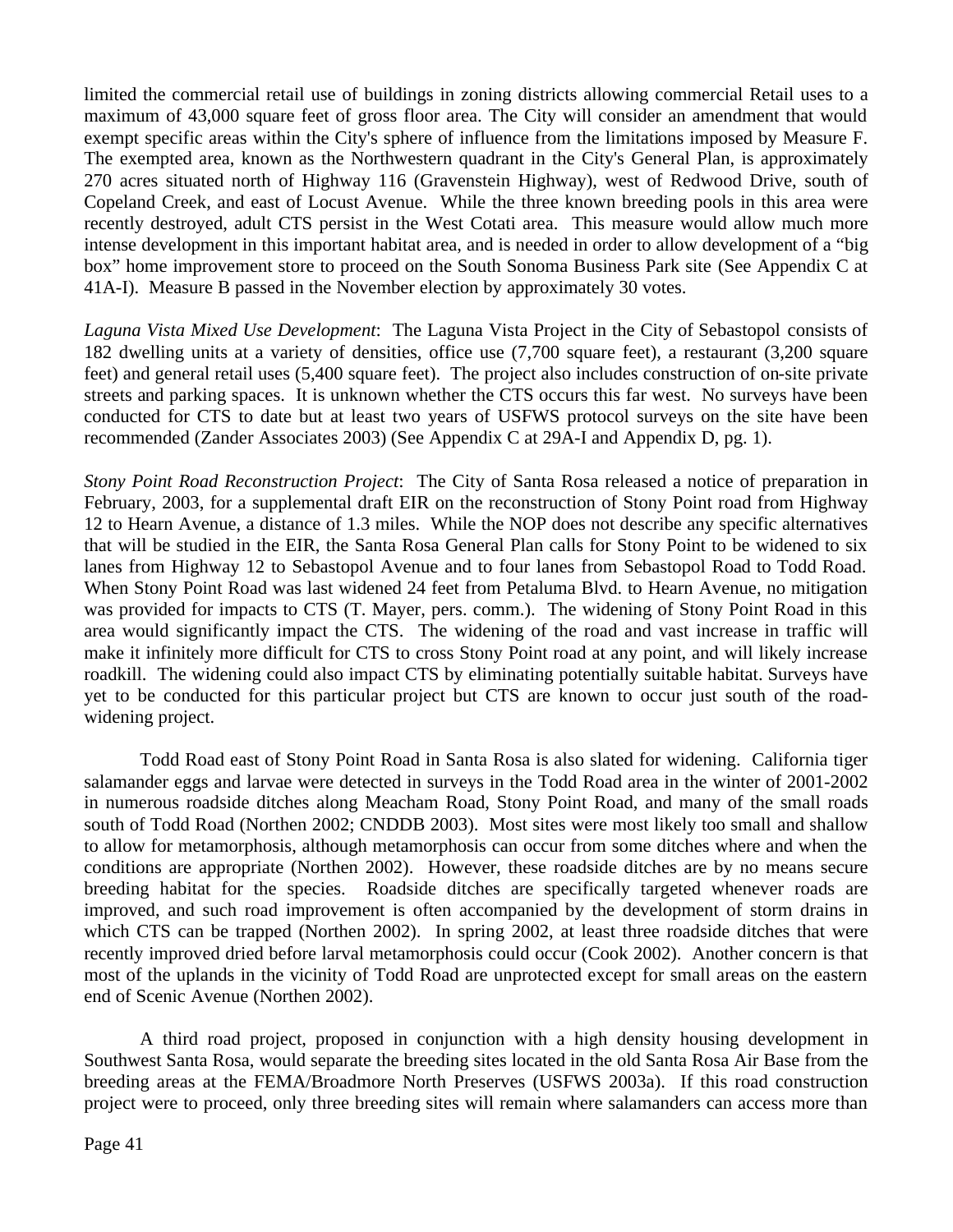one breeding pool without crossing roads (USFWS 2003a). This represents an extreme level of habitat fragmentation.

*Route 101 HOV Widening*: This Caltrans proposal involves a plan to widen a portion of Route 101 from 4 to 6 lanes, along with bridge improvements, and construction of soundwalls. The project would impact the CTS because it would remove (at least temporarily) traffic congestion that currently acts as a constraint on further growth and would facilitate additional development that could impact the species. The CTS is identified as species that may occur in the project area or be affected by the project. No mitigation is mentioned in the DEIR (See Appendix C at 6A-I and Appendix D, pg. 1).

*Costco Wholesale Warehouse Project*: The project involves the construction of a 148,654-square foot wholesale warehouse facility along with a tire center and a refueling station on a 14.45-acre site in the City of Rohnert Park. Multiple CTS sightings have been recently documented near the project site (the closest being 0.86 miles southwest of site). The project site also contains suitable CTS breeding habitat (including wetlands and temporary ponds) as well as a potential dispersal corridor. No mitigation is mentioned or proposed. A notice of determination for the project was filed on June 21, 2002 (See Appendix C at 33A-I and Appendix D, pg. 2).

*Shamrock Materials Industrial Development Project*: This recently proposed project includes construction and maintenance of a ready-mix concrete plant, sand and gravel processing plant, and a topsoil processing plant, along with other industrial facilities on a 17.5-acre project site in the City of Santa Rosa. The project applicant has applied for a CWA § 404 permit for fill of 4.4 acres of wetlands on the project site. The Corps Public Notice identified the CTS as potentially occurring within the project area and the site as located within designated potential CTS habitat; CTS subsequently were found on the site during surveys (D. Cook, per. comm.). Mitigation calls for an impermeable fence placed along the base of earthen berm to prevent the migrating CTS from entering the project site. The Corps notice also explains that ESA section 7 consultation will be initiated for the species (See Appendix C at 13A-I and Appendix D, pg. 2).

*Northwest Santa Rosa Annexation*: This project involves the annexation of land by the City of Santa Rosa slated for future development. According to the SEIR, CTS breeding habitat exists on site, including many ponds and vernal pools. There are no known CTS occurrences on site, but known occurrences do exist within 250 feet of the annexation area. The SEIR concludes: "The presence of suitable aestivation habitat, potential for migration to the annexation area, and breeding habitat leads to the conclusion that this species is likely present within annexation area." Mitigation for the project calls for pond replacement and FWS consultation (See Appendix C at 28A-I and Appendix D, pg. 3).

## **B. Santa Barbara**

Conversion of native habitats to urban and agricultural uses poses the greatest threat to the Santa Barbara population of the California tiger salamander ("SB CTS"). All of the known and potential localities of the SB CTS are largely on private lands, none are protected by implemented Habitat Conservation Plans, and access for wildlife managers is limited (USFWS 2000b).

Population projections for Santa Barbara County suggest that urban development will continue to impose increasing pressure on existing open lands, particularly North Santa Barbara County, which contains all six metapopulations of the SB CTS. Santa Barbara County projects an estimated 2% annual growth rate for the communities of Santa Maria, Lompoc and Orcutt for the next three decades, with a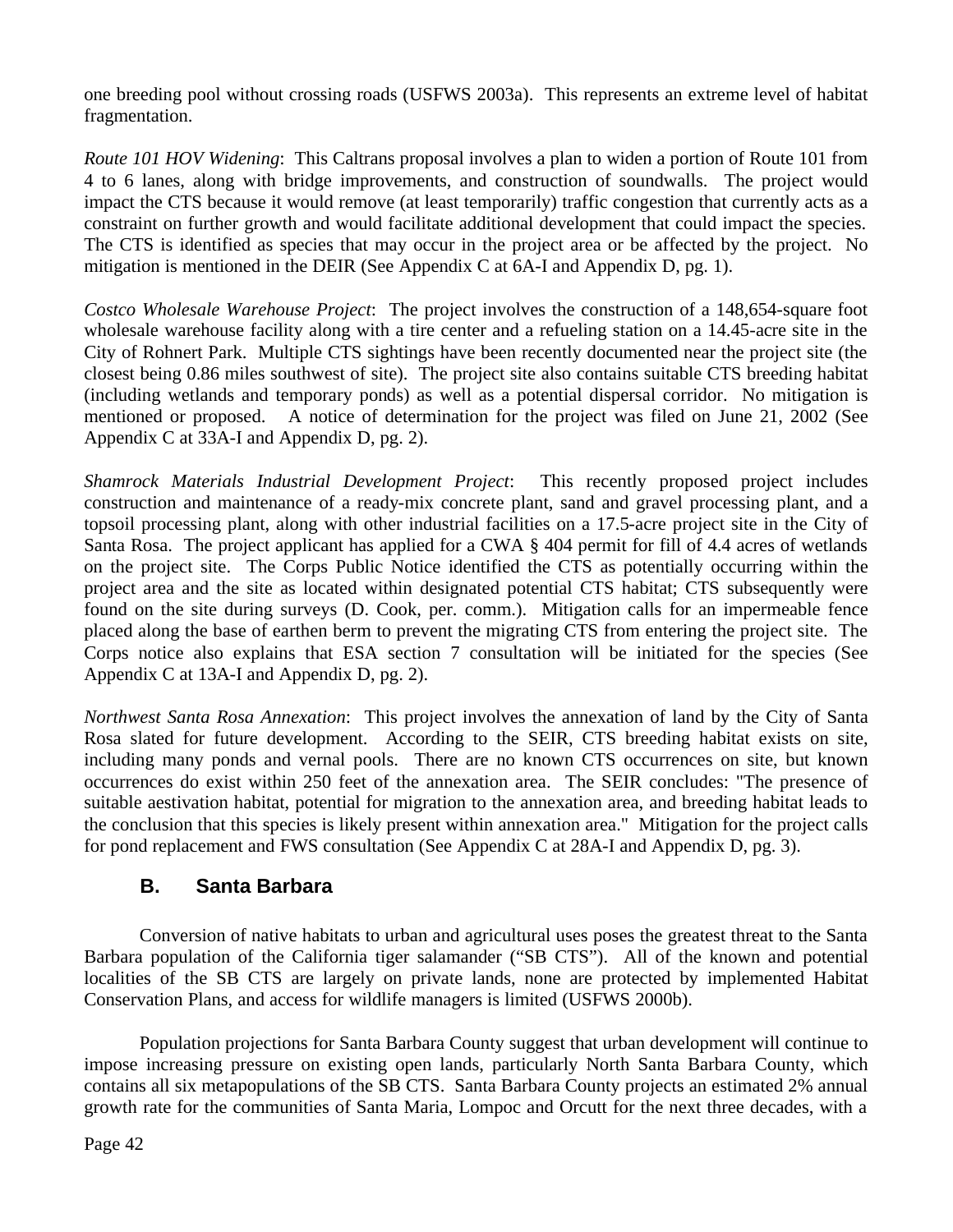commensurate increase of approximately 26,000 new homes (Santa Barbara County Planning and Development 2002, at 8). This North County growth will impact the SB CTS through the conversion of habitat in proximity to these communities (e.g., the Bradley Dominion and West Orcutt metapopulations) (Santa Barbara County Planning and Development 2002 at 6-8). Agricultural lands within or adjacent to urban areas are the most likely to be developed (Santa Barbara County Planning and Development 2002 at 6). For example over 3,000 additional acres in Santa Maria and Orcutt are projected as necessary to accommodate current growth rates and densities, and "all of it will come from agriculture," (Santa Barbara County Planning and Development 2002 at 12). Although some prime agricultural land in this area has been designated as "No Urban Development Areas," the County predicts growth demands are likely to pressure the City and County to convert much of this land to urban uses (Santa Barbara County Planning and Development 2002).

Current information also indicates that, although much of the agricultural land occupied by the SB CTS is currently being utilized for grazing and other ranching activities, trends in Santa Barbara County agricultural practices over the last decade suggest that conversion from rangeland to more intense cultivation activities, such as row crops and vineyards will continue and likely affect SB CTS habitat (Santa Barbara County Planning and Development et al. 1999). For example, nearly 8000 acres of livestock rangeland were converted to higher-intensity farming acreage between 1998 and 2000 alone (California Department of Conservation, Santa Barbara County Land Use Conversion Reports 1998– 2000, Table A-30). The Santa Barbara County Agriculture Commission's ("SBCAC") Annual Crop Reports document expansion of vineyard acreage from approximately 9000 acres in 1996 to over 16,000 acres in 2002 (SBCAC 1996; 2002). Meanwhile, the most recent Annual Crop Report data (2001 and 2002) show increases in value for vineyard and vegetable row crop production, and a decrease in value for livestock production (SBCAC 2001; 2002). These data indicate market forces may continue to exert pressure resulting in further conversion of grazing land to agricultural land uses that are significantly less compatible with SB CTS survival and recovery. As USFWS noted in 2000, an increase in vineyard and other row crop farming directly imperils SB CTS through discing or deep-ripping of breeding and estivation habitat, as well as pesticide application, and is a primary cause of reduced SB CTS distribution. 65 Fed. Reg. 57242, 57252.

According to the USFWS (2000b), of the six remaining SB CTS metapopulations, four face severe threats from agriculture, urbanization, overgrazing, fragmentation, and roadkill mortality. Two more face moderate threats from these factors, and only one appears to be relatively free from immediate threats (USFWS 2000b). In a recent inventory of SB CTS ponds, for example, USFWS (2003e) identified the majority of ponds as facing a medium to high threat of habitat conversion, as well as varying degrees of other threats<sup>12</sup>. Examples of current and potential threats for each of the six metapopulations (West Orcutt, Bradley-Dominion, North Los Alamos, East Los Alamos, Purisima Hills, and Santa Rita) are discussed below.

Breeding sites and upland habitat in southwestern Santa Maria Valley (west of Highway 101 and Santa Maria) comprise the West Orcutt metapopulation (USFWS 2000b). These sites occur on grazing

 $\overline{a}$ 

 $12$  Matrix identifying breeding ponds, including qualitative assessment of ponds, population sizes, and potential threats; provided by the USFWS on September 5, 2003 in response to an Environmental Defense Center FOIA request. This matrix demonstrates that, although there has been an increase in the number of ponds documented since the SB CTS was listed by USFWS, this does not correlate to an improvement in status or reduction in threats. Many of the ponds more recently identified as known breeding ponds were known to the USFWS as potential breeding ponds at the time the agency determined the SB CTS warranted listing as endangered (Sweet 2003 at 9; 65 Fed. Reg. 57242, 57247). Moreover, these documented ponds vary significantly in terms of their size and quality (e.g., natural versus stockpond), quality of upland habitat, and size of the CTS population they support (Sweet 2003).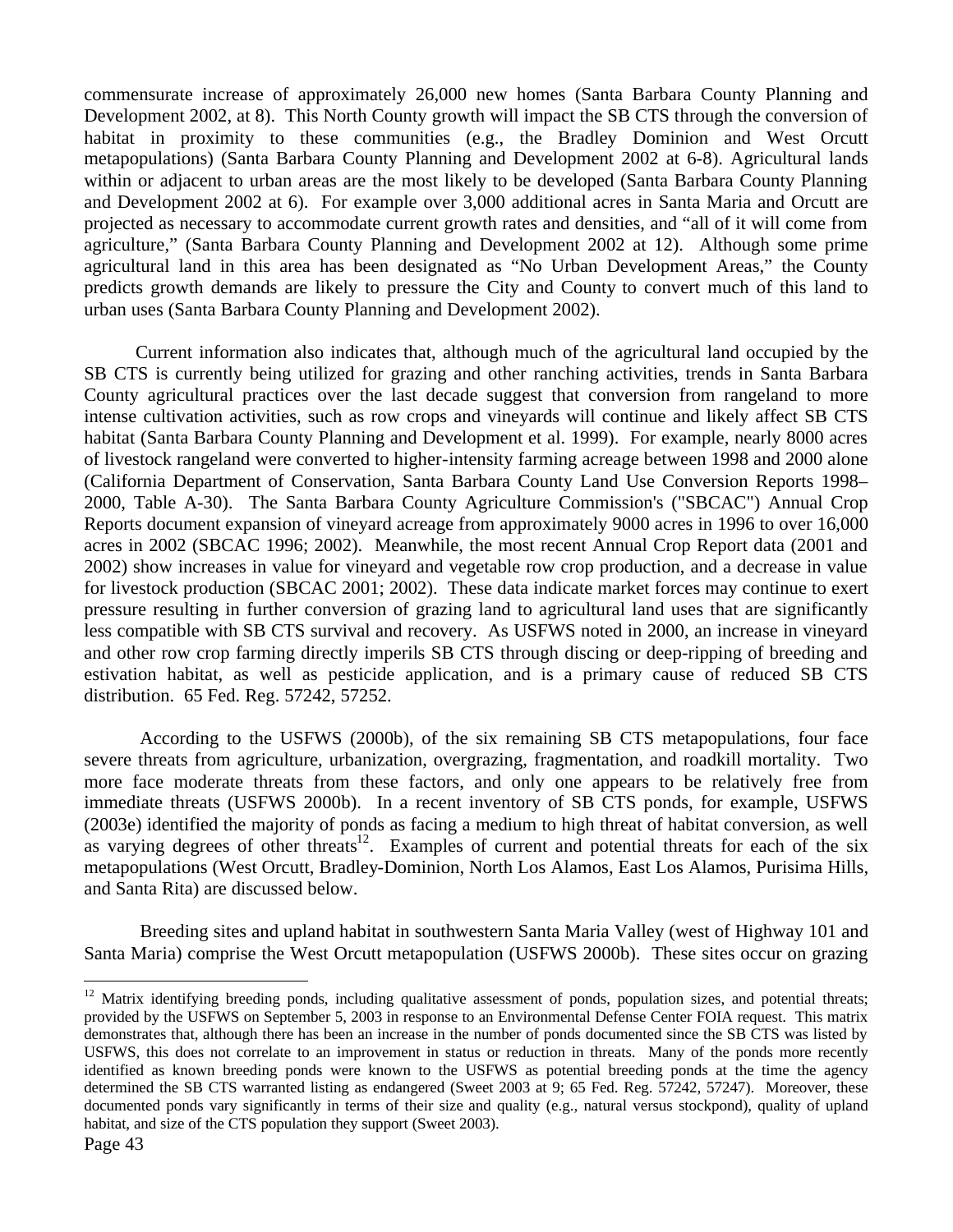and other agricultural lands. The vernal pools in the area have all been lost or adversely affected by rapid development in the Santa Maria Valley (USFWS 2000b). This vernal pool complex is affected by ongoing agriculture, which can have negative effects on the hydrology, expose salamanders to contaminants, and kill terrestrial phase salamanders outright (USFWS 2000b). Thirty years ago, a housing development directly affected one breeding site in this metapopulation (USFWS 2000b). Two sites are subject to mortality from roadkill due to their proximity to roads: One is by the heavilytraveled Black Road and the other is near a dirt road subject to yearly grading (USFWS 2000b). Two remaining breeding ponds are separated from each other by a railroad that may disrupt migration routes and reduce genetic interchange (USFWS 2000b). These sites are also threatened by overgrazing, as evidenced by terracing of the hillsides and a lack of vegetative cover (USFWS 2000b) (See discussion on livestock grazing in "OTHER FACTORS", *supra*).

The Orcutt Community Plan ("OCP"), which has been approved by Santa Barbara County, includes urban development within areas utilized by the West Orcutt metapopulation. OCP Key Site 22, for example, consists of 16 parcels within a 1,179.45-acre area west of Santa Maria adjacent to the Santa Maria Airport. The site contains "the largest known vernal pool complex in the County" and is known to support a "wide variety of wildlife including tiger salamanders," (OCP EIR, Volume II, at 22-25). Under pre-OCP zoning a total of 53 residential units could have been built in this area. The OCP allows for construction of up to 2,000 residential units of various densities, and a community center. Development could also include supporting commercial facilities. It is also likely that two 10-acre elementary school sites and one 17-acre junior high school site would be located on Key Site 22 (OCP EIR, Volume II). It also allows for development and realignment of roads to service the area. While the OCP includes protecting 40% of Key Site 22 as open space, including creeks and other habitats, development of this area pursuant to the Plan would surround the complex potentially restricting tiger salamander immigration and emigration to and from this complex, and would eliminate adjacent upland habitats suitable for SB CTS.

Additional examples of projects likely to impact this metapopulation include: (1) A large research park (80 buildings) and a golf course proposed for development near the Santa Maria Airport, an area that currently supports several known SB CTS breeding ponds; and (2) On August 31, 2003, Santa Barbara County released a Notice of Preparation of a Draft Environmental Impact Report/Environmental Assessment for the proposed Santa Maria Animal Shelter/Public Works Service Center. This project is located on the southeast portion of the Santa Maria Airport and according to the NOP may cause biological effects, including reducing the numbers and restricting the range of the SB CTS.

Breeding sites and upland habitat in southeastern Santa Maria Valley constitute the Bradley-Dominion metapopulation (USFWS 2000b). This is probably the most at-risk metapopulation due to agricultural intensification. Prior to 1996, this metapopulation was surrounded by oil production and grazing lands (USFWS 2000b). Since 1996, agricultural land conversion for vineyards, vegetable row crops, and flowers has destroyed one documented and one suspected breeding site, possibly extirpated salamanders from two other documented sites and one possible breeding site, and threatens a remaining possible breeding site (USFWS 2000b). Although SB CTS were found migrating across roads in the vicinity of the possible breeding sites throughout the 1980s, salamanders have not been observed there since the early 1990s, when the grazing lands were converted to vineyards (USFWS 2000b). One documented breeding site may not have held water long enough in 2000 to support successful breeding, and although surveys of two other breeding sites were not conducted, the uplands surrounding one pond have been converted to intensive agriculture (USFWS 2000b). It is likely that the adult breeding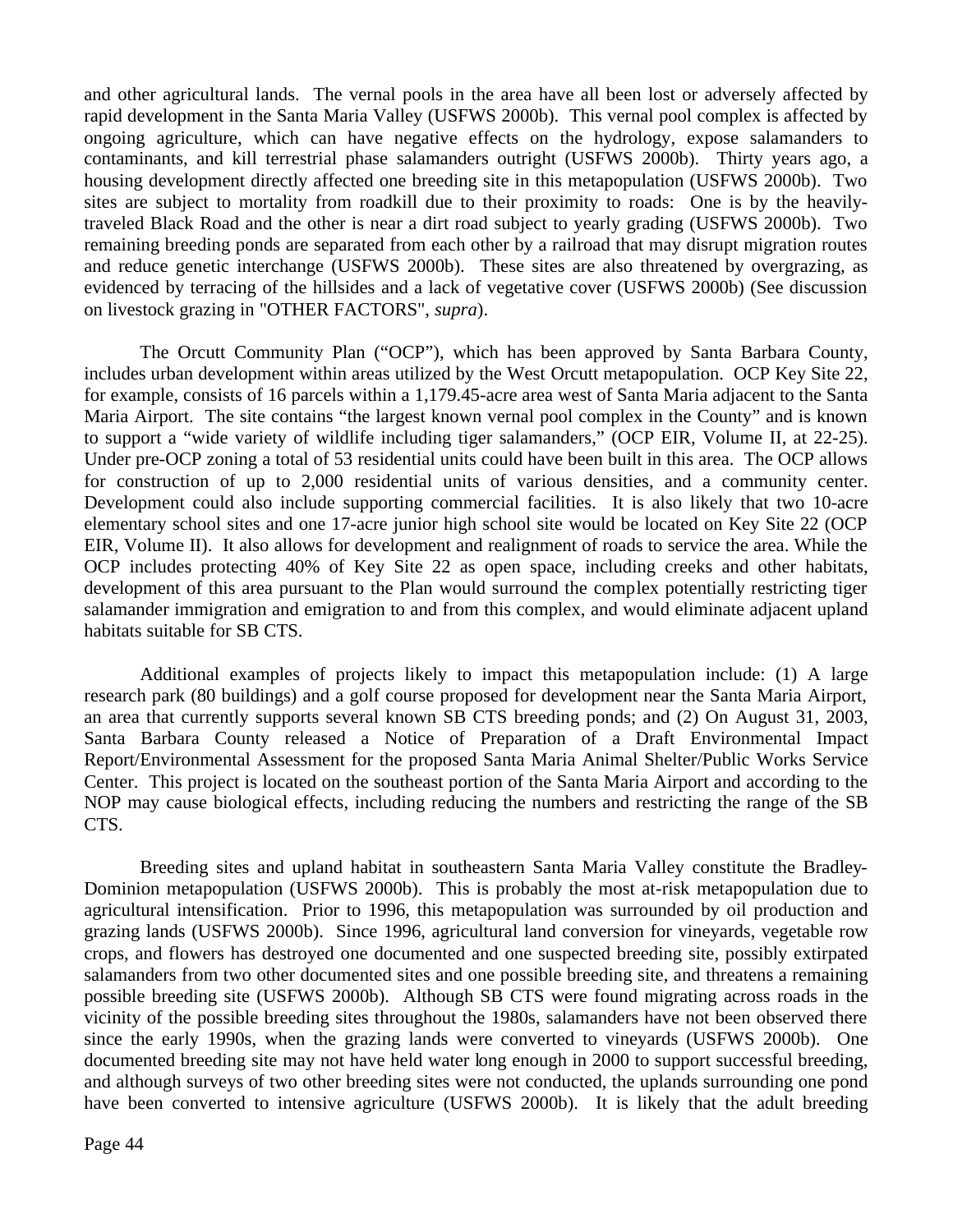population at that site has been greatly reduced. A storage facility for agricultural products is within the watershed of a remaining documented breeding site (USFWS 2000b). Runoff from this storage site could poison habitat for salamanders during the breeding or development seasons. A road between this pond and a nearby pond, the watershed of which was converted to *gladiolus* fields in 1998, disrupts migration between the ponds and the uplands, has caused the deaths of many salamanders, and contributes to potentially lethal contamination of the ponds (USFWS 2000b). Although the area near the Bradley-Dominion metapopulation is currently designated as off-limits for urban expansion, it is currently being considered for annexation and development by the Bradley Land Co. of 2,000 acres to accommodate 6,000 homes in a planned community of 15,000 people and including a resort hotel and golf course. A 2003 survey by Steve Sykes found CTS on the eastern margin of this area, adjacent to East Bradley Lake (S. Sweet, UCSB, pers. comm.).

The North Los Alamos Valley metapopulation, although divided by Highway 101, was considered by Stebbins (1989) to be an important breeding site for the species, provided existing conditions could be maintained (USFWS 2000b). However, grazing land has been converted to vineyards east of Highway 101 (USFWS 2000b). The direct effects of this conversion resulted in the loss of one vernal pool and the severe degradation of upland habitats surrounding that pool and another documented breeding site (USFWS 2000b). CTS were not found during a survey of the remaining pond in March 2000, although they were present in other ponds in the metapopulation at that time (USFWS 2000b). Additional surveys and monitoring are needed to determine if adult CTS are still present in the vicinity of the pool and if the remaining upland habitat around the pond is sufficient to support a SB CTS population (USFWS 2000b). West of Highway 101, there are vernal pools and seasonal ponds that may be converted from grazing lands to intensive agriculture at any time (USFWS 2000b). One of these ponds is in danger of being completely filled in by siltation due to increased soil erosion from the vineyard on the east side of the highway (USFWS 2000b). Half of the uplands adjacent to a recently discovered CTS breeding pond were converted to intensive agriculture in the fall of 1999, probably killing many of the adult salamanders in the uplands associated with that pond. Continued farming of that area will likely result in further losses of SB CTS and their habitat (USFWS 2000b). In addition, CalTrans is currently considering a proposal to widen Highway 101, which bisects the range of the North Los Alamos metapopulation (Santa Barbara County Planning and Development 2002, at 7). This will likely increase the threat of mortality from roadkill to this population.

The Purisima Hills metapopulation, consists of small ponds and surrounding upland habitats on the crest of the Purisima Hills (USFWS 2000b). The ponds may be satellites to the larger Laguna Seca pond, a reported SB CTS breeding site (USFWS 2000b). Salamanders from this metapopulation may provide evidence of an historic genetic link between the Los Alamos and Santa Rita Valley metapopulations, although the intensive agriculture currently along State Highway 135 in the Los Alamos Valley probably constitutes a barrier to gene flow now. The land use around these ponds consists of cattle grazing. According to the USFWS, this metapopulation is the least threatened of the SB CTS metapopulations. However, Dr. Sam Sweet (pers. comm.) has noted that there are recurrent proposals to place rural homesites throughout the area occupied by CTS. While these are very lowdensity developments, the topography is such that nearly all of the known breeding ponds will necessarily be close to homesites, stables and corrals. Further, the all-weather access roads such development requires will also necessarily be placed very close to most of the existing breeding ponds. Upland habitat adjacent to several of the Purisima Hills ponds is quite restricted, and is likely to be severely degraded by both road-building and housing and outbuilding construction and use.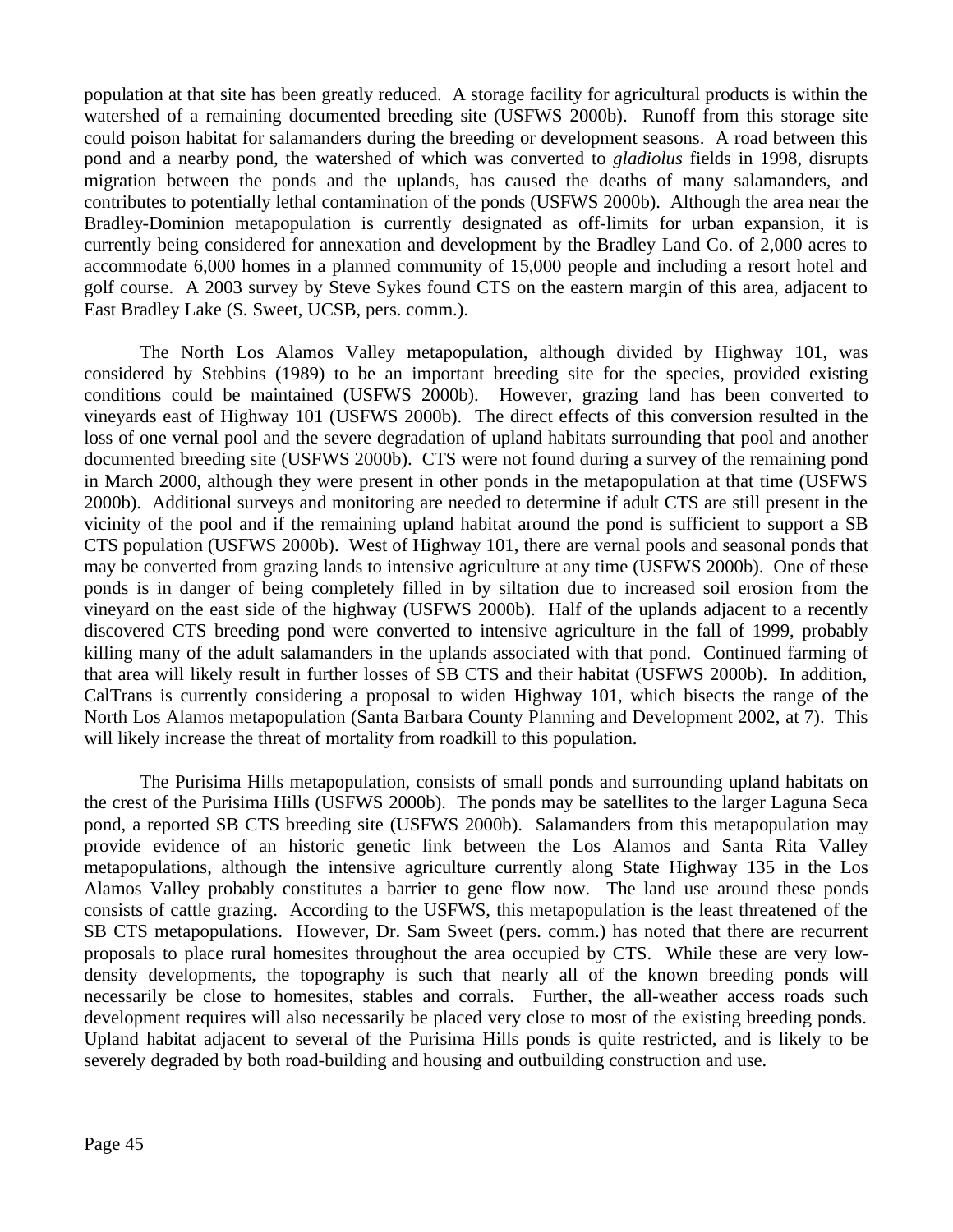The east Los Alamos metapopulation consists of 2 large and 2 small ponds in open savannah grassland (USFWS 2000b). Currently, the property is used for cattle grazing; however, the site is proposed for vineyard installation by the Kendall Jackson Company (USFWS 2000b). The property is bordered to the north by Highway 101, which, along with extensive vineyards, probably serves as a barrier between this site and some potential breeding ponds on the north side of the highway (USFWS 2000b).

 In the Santa Rita Valley metapopulation, the westernmost area occupied by the SB CTS has been severely affected by agricultural grading, conversion to row crops, and livestock facilities (USFWS 2000b). A site in the eastern part of the valley has two vernal pools that have been deepened to create a permanent water source for cattle and have had introductions of mosquitofish (*Gambusia affinis*) and sunfish (*Lepomis* spp.) (USFWS 2000b). Introduced predatory bullfrogs (*Rana catesbeiana*) also occur at the site (USFWS 2000b). The upland habitat to the north of the pools is still in very good condition, however, the pools are adjacent to Highway 246, resulting in considerable road mortality of salamanders during their breeding migrations (USFWS 2000b). Cal Trans has recently approved a proposal to widen Highway 246 between Lompoc and Buellton (Santa Barbara County Planning and Development 2002, pg. 7). Upland habitats around two possible breeding ponds northeast of the second site were deepripped in 1998 in preparation for conversion to vineyards (USFWS 2000b). Vineyards have been installed and one of the ponds was enlarged and deepened in 1999 (USFWS 2000b). This change may make the pond less desirable for the SB CTS and more likely to be inhabited by exotic fish, crayfish (*Procambarus clarkii*), and bullfrogs (USFWS 2000b). The remaining undisturbed habitat is probably insufficient to support SB CTS over the long term (USFWS 2000b). There are likely to be 1–3 undocumented CTS breeding ponds south of Highway 246 in this area, but landowners have not permitted survey work, although the highway is now a major barrier (S. Sweet, UCSB, pers. comm.).

There is another population in the Santa Rita unit, at Fox pond. This is an isolated stockpond on a ridge. This pond was recently omitted from the critical habitat proposal for the SB CTS.

Oil production began within the range of the salamander approximately 100 years ago, with the discovery of oil in the Solomon Hills (within the range of the Los Alamos tiger salamander metapopulation). By 1910, production had begun in the Santa Maria Valley (E. Gevirtz, pers. comm. 1999). Although oil production is less disruptive to the upland habitats than agriculture, oil sump ponds, particularly those located where natural ponds and pools once existed, may act as toxic sinks. While attracting salamanders seeking breeding sites, these ponds may contain levels of contaminants that may kill adults, eggs, and larvae outright, or cause deformities in the developing larvae thus precluding their survival (see discussion on contaminants in Factor E of this section).

#### **1. Specific Threats to the Santa Barbara County Population of the California Tiger Salamander as Presented by Sweet (1998)**

As discussed above, vineyard development has been identified as one of the most severe threats to California tiger salamander habitat, particularly in Santa Barbara County. Vineyards provide minimal setback from vernal pools, and intensive management practices result in high erosion rates into the ponds, rendering them unsuitable for breeding (Sweet 1998). Vineyard development also eliminates small mammal burrows and creates barriers to dispersing individuals, and to salamanders attempting to return to breeding ponds (Sweet 1998). In addition, installation of vineyards kills salamanders outright (Sweet 1998). In his 1998 report entitled "*Vineyard development posing an imminent threat to Ambystoma californiense in Santa Barbara County, California*," Dr. Sam Sweet of U.C. Santa Barbara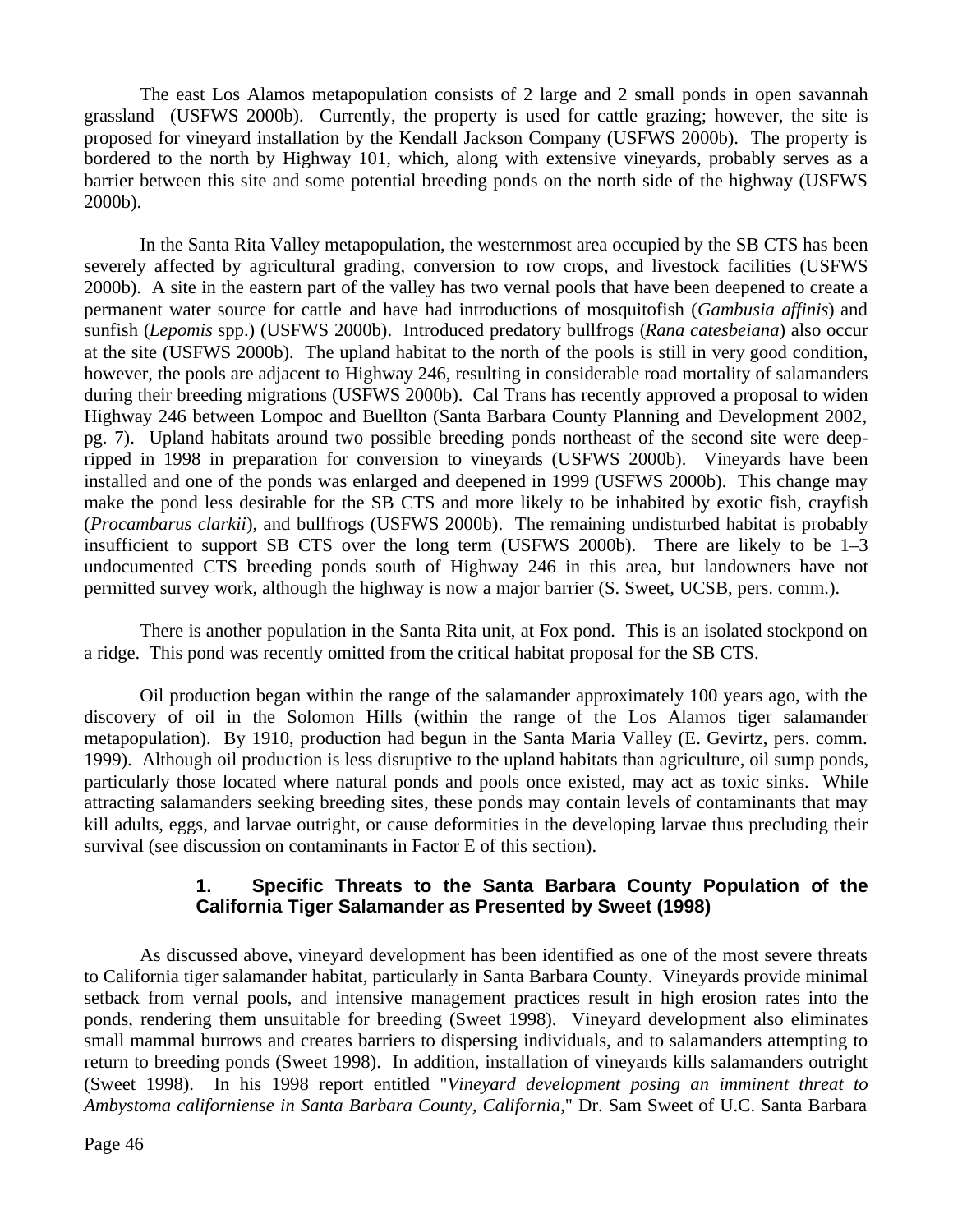explicitly described existing conditions and threats to the Santa Barbara County CTS from vineyard development in each of four regions in western Santa Barbara County where the species was known to persist as of 1998: (a) West Orcutt (Tanglewood complex, Pipeline pond, Railroad pond); (b) Bradley-Dominion (east Bradley Lake, Gill pond, southwest Gill pond, Fulger tank, two additional suspected but located ponds south of Garey and west of the junction of Bradley Canyon and Dominion Road); (c) Las Flores (Big pond, Round pond, east Round pond, south Palmer Road pond, Careaga Divide pond); and (d) Santa Rita (Campbell Road pond, Santa Rita Valley ponds). There are currently six metapopulations, but the following information is still a useful summary of conditions at four of the complexes. A detailed description of each pond, including breeding status, prior land use, and recent land use changes, is excerpted below from Sweet (1998):

(1) Tanglewood complex -- One of several small vernal ponds between the SE corner of the Tanglewood housing district and the western margin of Santa Maria Airport property, where a single larval Ambystoma californiense was captured but not collected by L.E. Hunt in 1995 in the course of survey work associated with the Orcutt General Plan. To my knowledge the site has not been sampled further, but I am completely confident of Mr. Hunt's identification. The area is currently used for grazing. Under the Orcutt General Plan the vernal pond complex at this site would be surrounded by housing and commercial developments, but would be reserved as recreational open space. In my view, neither the size of the reserved area nor the range of uses envisioned as appropriate is consistent with persistence of a population of Ambystoma californiense.

(2) Pipeline pond -- One of two sites SW of the junction of U.S. hwy 1 and Black Road discovered during survey work for the State Water Pipeline, this is a shallow artificial pond in open grassland. Numerous larvae were present in the spring of 1994, and dispersing juveniles were recovered in can traps along the pipeline right-of-way fence; most of these animals had traveled 200-600' upslope from the pond. Voucher specimens are catalogued in the Museum of Systematics and Ecology, UCSB. Currently the land is grazed, and I am not aware of imminent changes; however, the soils and aspect are favorable for vineyard development.

(3) Railroad pond -- A small, relatively deep artificial pond located upslope of the SPRR grade about 0.3 mi. SW of Pipeline pond, also discovered in 1994. This pond had a very dense larval population; a significant proportion of the larvae apparently did not metamorphose during the summer, and remained in the pond until the following spring. Voucher specimens are at UCSB. Current land use continues to be grazing, but like the preceding site the area seems suited to vineyard development.

(Both Pipeline and Railroad ponds probably represent colonizations from a large complex of vernal ponds present along Orcutt Creek in the 1920s, but long since converted to agriculture; the Tanglewood complex is an eastern outlier of this former wetland, which extended northwest to the vicinity of Betteravia.)

(4) East Bradley Lake -- A large seasonal pond W of Telephone Road, where Bradley Canyon sinks into the Pleistocene marine terrace bordering the SE margin of the Santa Maria Valley. This is not to be confused with Bradley Lake proper, a permanent dune pond to the W with introduced bullhead. Semi-isolated pools at the ENE margin of E Bradley Lake had adult A. californiense and numerous eggs on the single occasion sampled (vouchers at UCSB). A few adult tiger salamanders have been noted DOR on Telephone Road at Bradley Canyon in subsequent years. Prior land use was a mixture of grazing, oil extraction and row crops, with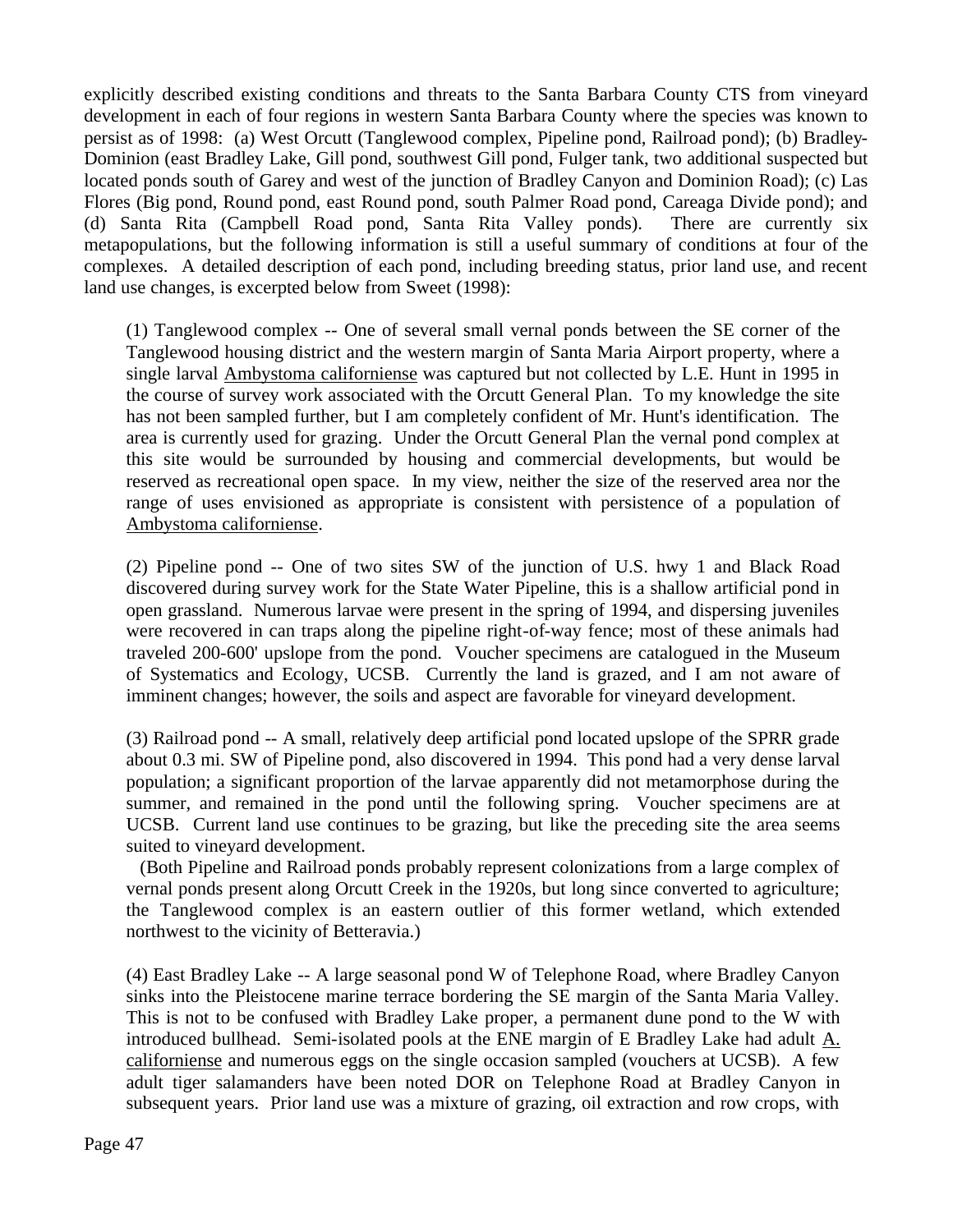native vegetation on the sandier dunes and in adjacent swales. Most of the area around this pond has been converted to vineyard in the last 2-3 years (I have not had access to the area recently, and do not know how much of the land adjacent to the pond may have been affected).

(5) Gill pond -- A large vernal pond in the SE quadrant of the junction of Dominion X Orcutt-Garey Road, formerly maintaining one of the two largest breeding populations of  $\underline{A}$ . californiense in the region. Adults were regularly found traveling to this pond from as far as 1.3 mi. S along Dominion Rd. In most years the site produced many hundreds of juvenile salamanders, though large numbers of these, and adults in winter, were killed by traffic on Dominion Road (vouchers at UCBS). Prior to 1998 the surrounding land was used for grazing, with scattered oil wells. Within the last few months the entire catchment basin of this pond has been converted to gladiolus (fide S. Collie, UCSB); Mr. Collie reports that the pond has received very heavy sedimentation, and that no A. californiense larvae were found in the pond in July 1998.

(6) SW Gill pond -- A smaller natural pond about 500' SW of Gill pond, probably part of the same breeding population. The surrounding land is also reported to have been recently cleared, apparently for vineyards. Also, a large building has been approved along Clark Avenue S of this pond and within its catchment, whose purpose is the storage of agricultural chemicals. There is no recent information as to whether A. californiense has continued to breed at this site.

(7) Fulger tank -- An abandoned irrigation pond on the NW flank of Fulger Point, which is the northern terminus of the old marine terrace on which the Gill ponds lie. A single subadult A. californiense was found DOR [dead on road] near this pond in the early 1980s (voucher, UCSB), and a few eggs (but no larvae) were observed there in 1986 and 1987. The site has not been reexamined subsequently. The Santa Maria River floodplain adjoining Fulger Point has been intensively farmed (row crops) for many years, while the terrace remained in grazing. Virtually all of this upland habitat has recently been converted to vineyards. [Note: This site was destroyed in 1999; S. Sweet, UCSB, pers. comm. 2004].

(X) Unknown pond ca. 1/2 mi S of Garvey -- Adult Ambystoma were frequently found on secondary roads in this area from 1980-1995, strongly suggesting a breeding site distinct from the Gill pond complex (which lies about 2 air mi. W, across a major canyon that cuts below the appropriate soil type). Uplands here were mixed grazing and oil production, but again have undergone recent conversion to vineyards. I have not searched for animals here since the conversions intensified.

(Y) Unknown pond(s) W of Dominion Road at Bradley Canyon -- Throughout the 1980s (to around 1993) adult tiger salamanders were regularly encountered crossing Dominion Road towards the west from about 0.5-2 mi. N of the Gill pond complex (DORs as vouchers at UCSB). Despite several attempts, no breeding pond was located among several sites surveyed here. At the time most of this land was in grazing, with some relatively small vineyards on higher parts of the terrace. Since 1991-92 nearly all of this extensive area has been converted to vineyards; I have no records of tiger salamanders from this portion of the Bradley-Dominion metapopulation site since that time.

(8) Big pond -- The largest of 5 known breeding sites on or adjacent to Rancho Las Flores along hwy 101 3-4 mi. NW of Los Alamos, Big pond is a natural depression with a surface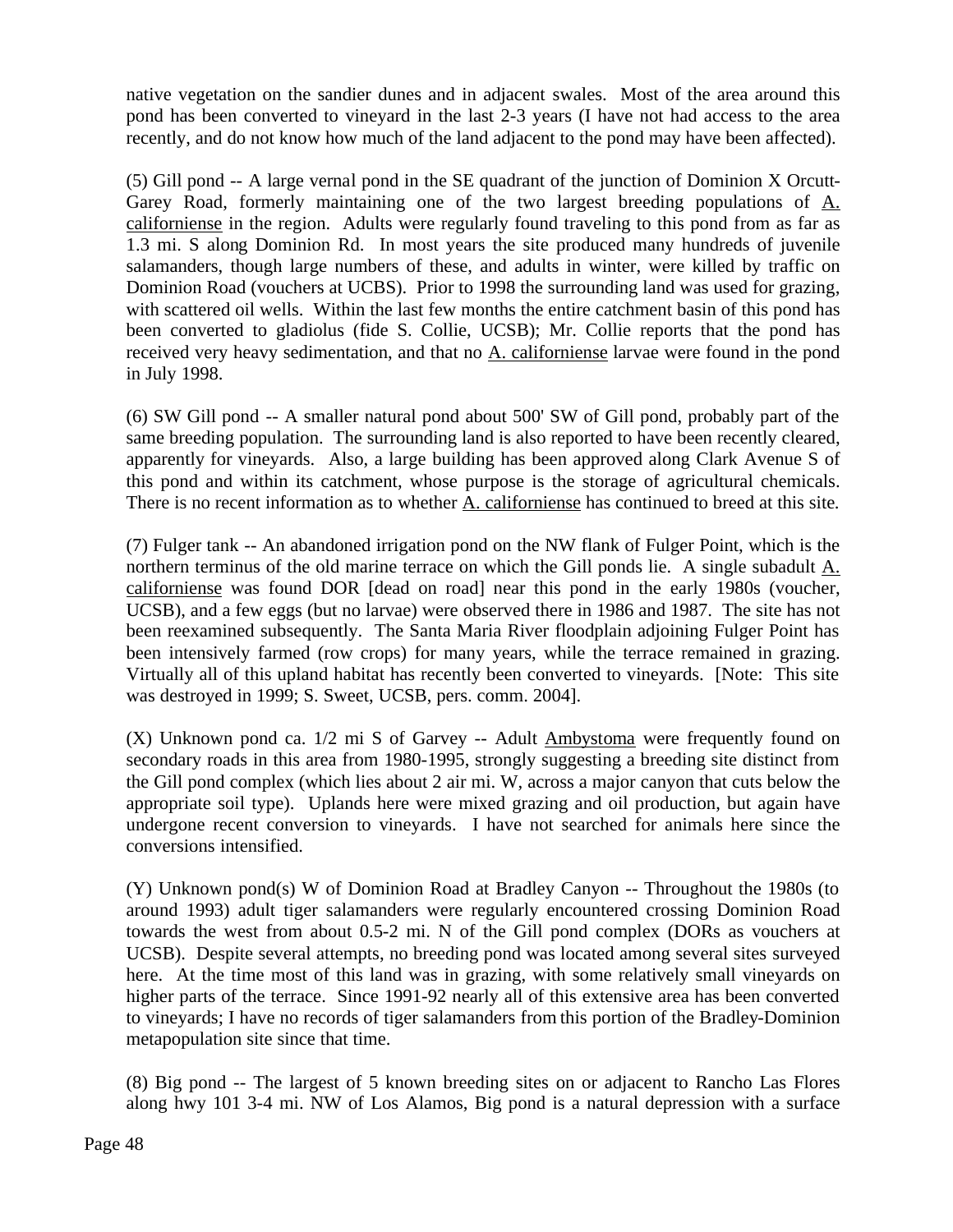area of up to 4-5 acres in wet years. According to the property owner (Jeanette Sainz) and in accord with my own observations since 1980, Big pond fills in all but the lowest rainfall years, and nearly always produces thousands of metamorphosed tiger salamanders (vouchers, UCSB). Land use patterns for ponds 8-11 are summarized together.

(9) Round pond -- located ca. 0.4 mi. NE of Big pond, Round pond is a deep natural depression of ca. 1 acre maximum surface. Like Big pond, Round pond fills in most years, but usually retains its water longer; however, it is used by Ambystoma less frequently (about half of years surveyed, 1980-1997), and seldom supports high densities of larvae. Water temperatures tend to be lower, and algal blooms seem to be less frequent in Round pond.

(10) East Round pond -- A small vernal pond across hwy 101 from Round pond, this site fills only in wet years and even then often dries before larval salamanders are able to metamorphose. Nonetheless, larval densities may be high. [Note: This pond is now surrounded by Premiere Partners vineyard; S. Sweet, UCSB, pers. comm. 2004].

(11) Palmer Road S pond -- Another small vernal pond located W of hwy 101 near Palmer Rd, about 0.5 mi. N of Round pond, this site apparently lost much of its former catchment to a berm along hwy 101 that directs runoff to a bypass drainage. Like site 10, this pond fills only in wet years, though it is more persistent and generally generates juvenile salamanders. Densities are low to moderate.

Each of these ponds is located in an extensive grassland-oak savanna that has been virtually undisturbed save for relatively light grazing. The area controlled by Ms. Sainz (ponds 8,9 and 11) has never been plowed, and supports significant native grasses. Unfortunately, this situation has changed abruptly. Within the last month the entire east side of hwy 101 from Los Alamos to Solomon Summit has been cleared and is being converted to vineyards; E Round pond, though amply identified by the consulting biologist (L. Hunt) was disked to its margins and its catchment area essentially destroyed. Apparently a relatively trivial fine was imposed, considerably less than the annual expected profit per acre of the land as vineyard.

Within the last week I was informed that Ms. Sainz had leased the entire ranch to Kendall-Jackson winery; that corporation has employed Dr. Paul Collins (SBMNH) to advise them on vernal pond-related issues. I have now consulted with Dr. Collins and reviewed the maps generated by Kendall-Jackson. Unless significant reductions in vineyard areas occur, I feel that Ambystoma californiense will be extirpated from this entire area (excluding Careaga Divide pond, see below) at the time that the land is cleared. This will occur through direct mortality of juvenile and adult salamanders via direct excavation and the burial of small mammal burrow systems, loss of essentially all upland habitat around all ponds, and the comparatively rapid elimination of the ponds themselves via sedimentation. Further, there will be complete mutual isolation of ponds by alienated terrain.

(12) Careaga Divide pond -- This is a large natural pond in dense live oak woodland on the crest of Careaga Ridge about 3 mi. NW of the main Las Flores pond complex, on the Stevens Ranch adjoining Rancho Las Flores. Careaga pond fills in most years and supports a relatively large population of larval salamanders, with good recruitment success over time (vouchers, UCSB). It is unusual among sites in being enclosed in extensive dense woodlands, with grasslands limited to the high-water contour. Current land use is light grazing (apparently none in some years). I was recently made aware that the owner of this large ranch is interviewing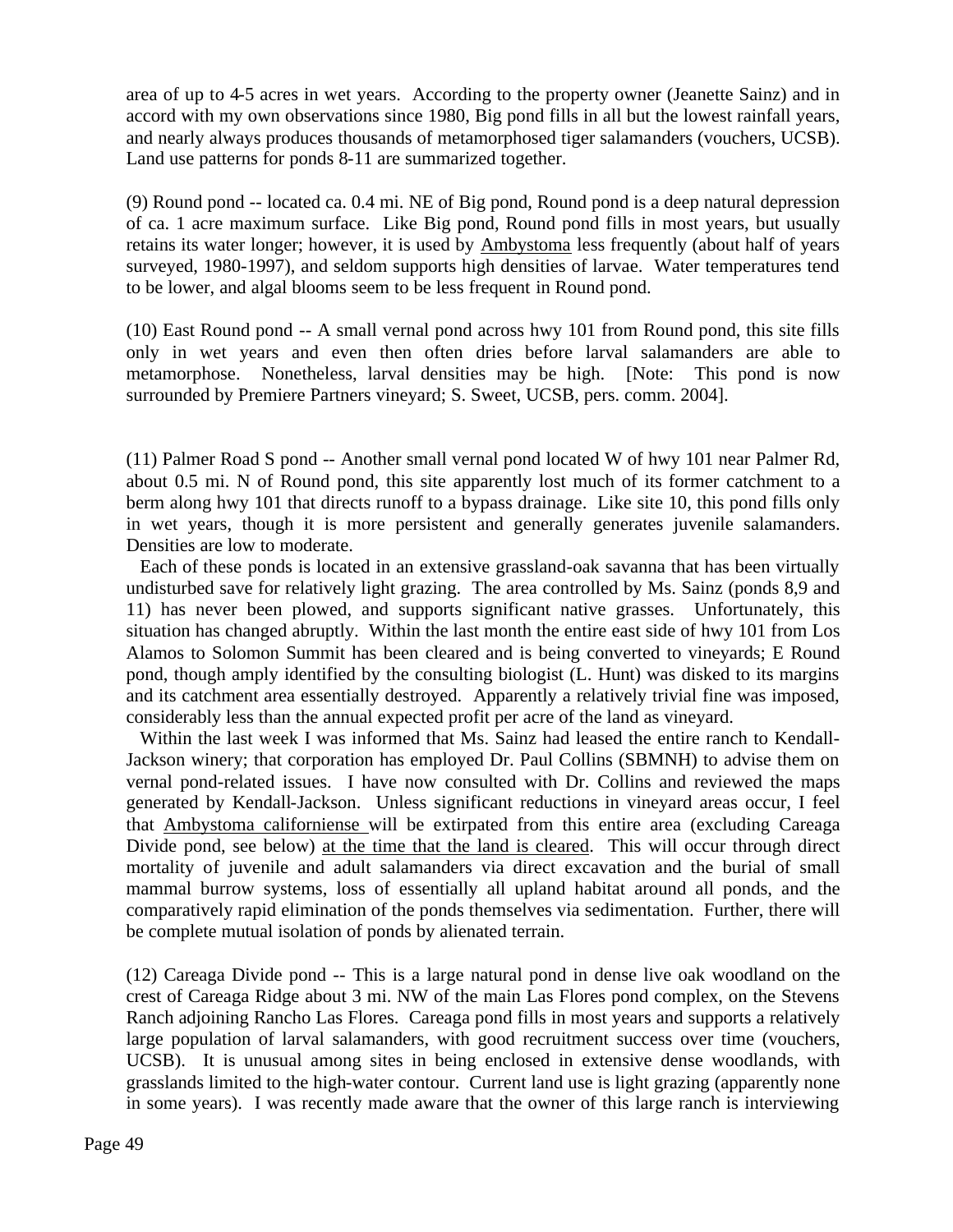biological consultants to assist with its conversion to vineyards (and perhaps housing as well); details are scant at present.

(13) Campbell Road pond -- A large natural pond on the divide along hwy 246 between Buellton and Lompoc, this site has been modified by the excavation of a deep pit in the center, and the introduction of non-native fish. Prior to these changes (which occurred in ca. 1981) the Ambystoma population appeared to be larger than was noted in the mid-late 1980s, and larger then than at present. Another contributing factor in the apparent decline of this population may be increasing road traffic on hwy 246, and modifications to the roadway (principally high berms) that now prevent salamanders from crossing the road directly, instead causing them to travel along the traffic lands to reach a drain leading to the pond. Adult salamanders are known to occupy a sparse oak woodland on the north side of the pond (opposite the roadway)...Land use immediately adjacent to the pond continues to be relatively heavy grazing.

(14) Santa Rita Valley pond(s) -- One or more breeding ponds are assumed to occur in the Santa Rita Valley ca. 2 mi. W of Campbell Road pond along hwy 246. Small numbers of large adult salamanders have been found alive or DOR [dead on road] from the E margin of this valley approximately to its center, but not in the western half (vouchers at UCSB). It has not been clear from the travel directions observed whether the site is N or S of the highway, though a slight majority of animals suggests it is N. Land use visible from the roadway involves extensive row crops to the S, and formerly a mosaic of these, an orchard, and apparently fallow land to the N. Within the year most of the visible area N of hwy 246 has been converted to vineyards, as have parts of the flats to the S.

More than 30 new breeding sites have been discovered since 1998, including the East Los Alamos and Purisima Hills metapopulations in their entirety. However, because the soil types and topographic features required by CTS are commensurate with the criteria used to locate new vineyards, because vineyard development is continuing unabated and by individuals with considerable financial resources, and because vineyard conversion typically is not subject to CEQA review, there is little recourse for the species when faced with this severe threat.

Other projects documenting current and future threats to the CTS within the Santa Barbara Population Segment are included below.

*Foxenwoods Townhomes*: The project involves construction of 32 town homes on an 8.25-acre project site in the City of Santa Maria. According to the California Department of Fish and Game, CTS breeding ponds are documented to be located approximately 0.5 miles north of the project site. The Department concluded that because CTS are known to migrate to and occupy small mammal burrows up to 1.2 miles from a breeding pond the project has a potential for take of CTS (through construction activities) and therefore that an EIR must be prepared. The Department found further that if suitable small burrows existed on the project site prior to the disking of the project area, then the disking had potentially killed CTS. However, the City claims through its own surveys that project site is not within 1.2 miles of a known CTS breeding and therefore refused to prepare an EIR. A notice of determination for the project was entered on February 28, 2002 (See Appendix C at 71A-I and Appendix D, pg. 4).

Finally, non-native tiger salamanders have been found in two places near known CTS sites: at the mouth of Cebada Canyon, and a pond on the Lompoc Federal Penitentiary grounds (S. Sweet,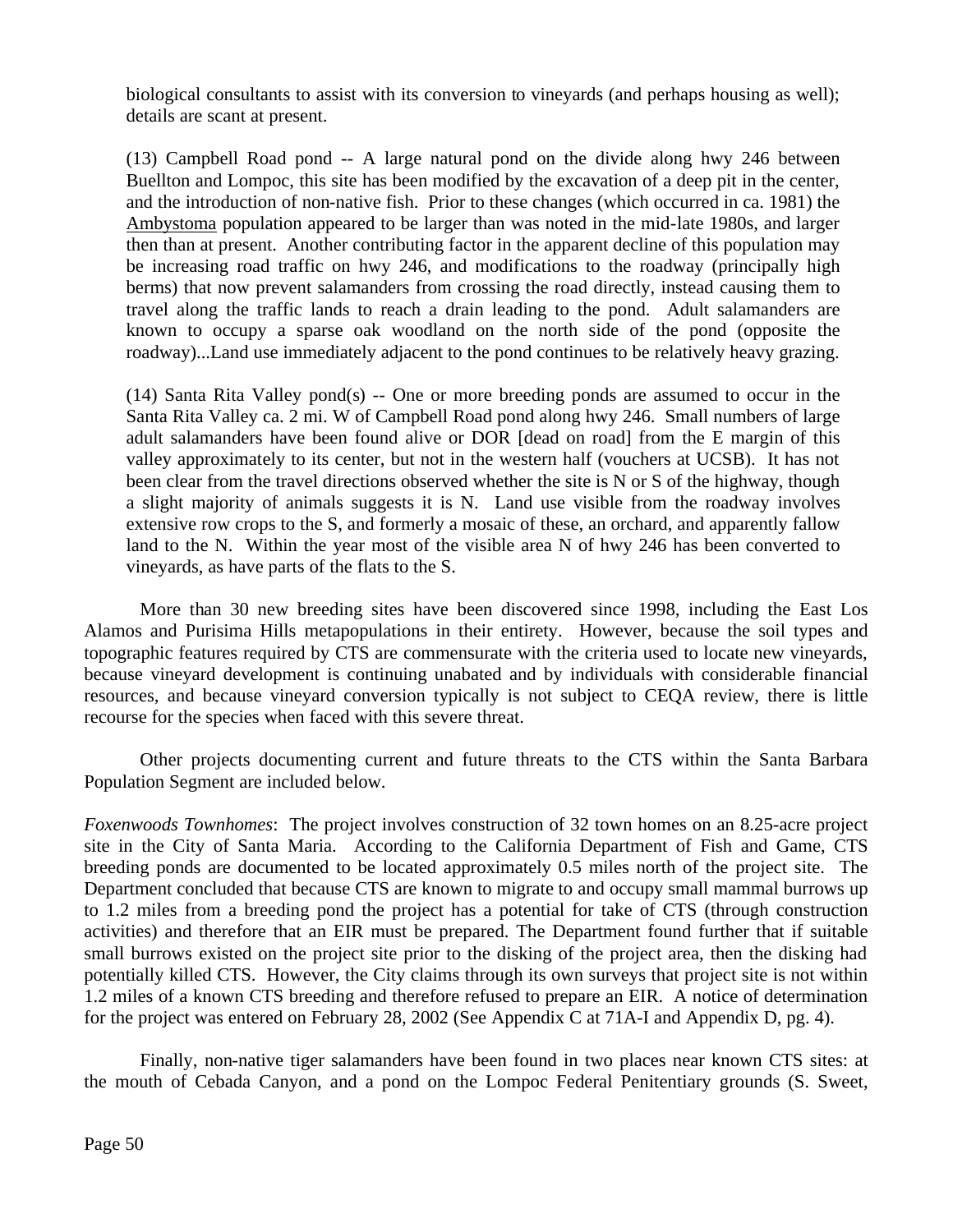UCSB, pers. comm.). The non-native tiger salamanders have established a breeding population at the latter site.

## **C. Central California**

The Central California populations are threatened by conversion of natural habitat and grazing land to intensive agriculture and urban development. Urban development is particularly rapid in the East Bay and Sacramento areas. The average growth in human population within Central California counties that support CTS has been 19.5 percent (USFWS 2003b). Urban development has extirpated sub-populations at 41 records of the Central California tiger salamander from the CNDDB (USFWS 2003b). The CNDDB also documents that CTS in Alameda and Contra Costa counties, the "core population" of the species (which includes portions of the Bay Area and Central Valley populations), are impacted by off-road vehicle use, at least ten housing developments, 3 golf courses, and infrastructure construction and expansion. California tiger salamanders in the Livermore Valley are highly threatened by the conversion of 35,897 acres of grazing land to urban uses and vineyards (EBRPD 1999 in USFWS 2003b). Urban growth boundaries encompass 267,977 acres of urban development within and surrounding the Livermore Valley, including the Livermore, La Costa, Amador, Sunol, and Vallecitos valleys in eastern Alameda County and the Clayton, Lone Tree, Deer, and Briones valleys of eastern Contra Costa County (EBRPD 1999 in USFWS 2003b). As described in "Estimates of Range-wide Habitat Destruction to Date," Keeler-Wolff et al. (1998) listed 5 distinct vernal pool regions in the Central Valley as emergency high-priorities for conservation due to rapid loss of habitat, lack of protected areas, or other reasons (Northeastern Sacramento Valley, Southeastern Sacramento Valley, Livermore, San Joaquin Valley, and Southern Sierra Foothills). The Livermore area had no known protected vernal pools at the time of the report.

## **1. Current Threats**

## *a. Bay Area*

Thirty-two percent (194 of 608 Central California known sites up to 2002) of records are in the Bay Area sub-population, most of them in eastern Alameda and Santa Clara counties, and 49 of the records in the Bay Area DPS are considered extirpated (USFWS 2003b).

The East Bay, Livermore Valley populations of the Bay Area and Central California populations in eastern Alameda County and southern and eastern Contra Costa County, have been recognized as "core" populations by both Stebbins (1989) and Shaffer et al. (1993). These populations are the "core" in terms of both distribution and genetic variation. These populations are also some of the most threatened of all the populations statewide. Shaffer et al. (1993 at 9) wrote the following: "The parts of Alameda, Contra Costa, Sacramento and San Joaquin Counties that support the greatest densities of CTS, and the greatest genetic variation ... are in areas of tremendous development pressure from urban growth. The Bay Area, San Jose, and Sacramento use these areas for suburban growth, and the pressure to develop remaining open range lands is tremendous." Shaffer et al. (1993 at 23) re-emphasize this point: "This region, called the "core" area by Stebbins in his assessment of the status of the CTS (Stebbins 1989), is in the East Bay and Sacramento regions, especially in the Livermore Valley region of Contra Costa County...These are among the fastest growing areas of human population in the state, and development that is not compatible with the salamanders seems inevitable under the current situation." Since these 1993 statements, development pressure in the East Bay area has only intensified. This is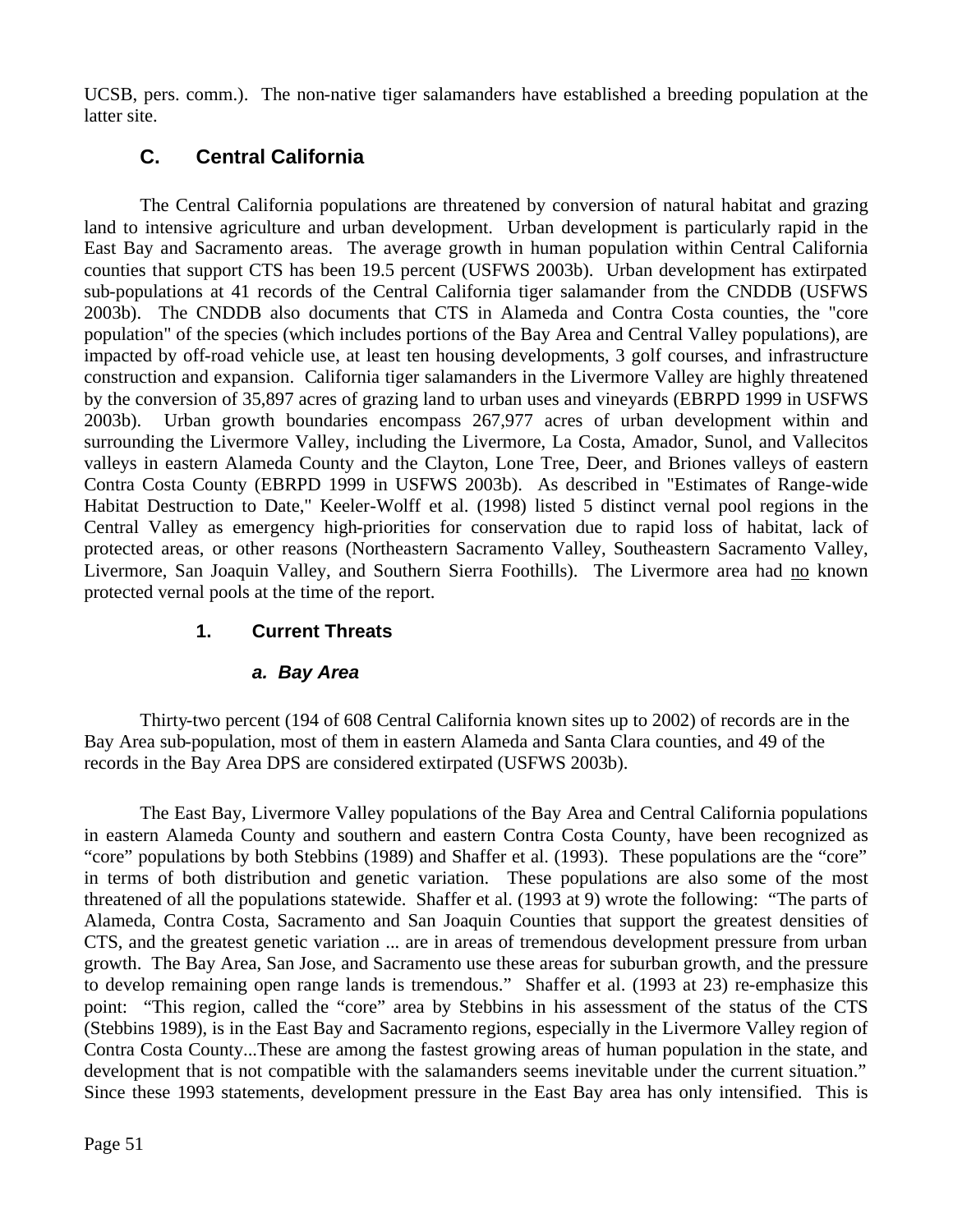apparent from the enormous number of projects listed for Alameda County in Appendices B and C, and also from the population growth projections contained in Table 7.

The East Bay and Livermore Valley regions have undergone intensive urban development in the past decade. From 1990 to 1996, 40,665 ac of native habitat in Santa Clara, Alameda, and San Benito counties were converted, 90 percent to urban uses (California Department of Conservation 1994, 1998 in USFWS 2003b). Most of the vernal pools in Livermore Valley have been destroyed or degraded by urban development, agriculture, water diversions, water pollution, and intensive livestock grazing (USFWS 2003b). Forty-three percent of CTS records at breeding sites identified by the USFWS are in stock, farm, or berm ponds used for grazing and irrigation and are by no means secure habitat.

Descriptions of specific major development projects in the range of the Bay Area DPS that have recently or soon may eliminate habitat known to be occupied by CTS follow below.

## **i. Alameda County**

*Happy Valley Specific Plan*: The project includes the development of a golf course and single-family residences in the City of Pleasanton. Specifically the plan calls for development of a municipal 18-hole regulation golf course; with approximately 142 acres to be occupied by the golf course, practice facility, and clubhouse; 25 acres devoted to 34 home sites; and 176 acres dedicated to open space conservation. Suitable CTS habitat is identified as occurring within the plan area. DEIR states "[CTS] may use the aquatic habitats associated with [two] creeks and several stock ponds found within the study area. [CTS] have been reported to occur in garden and wetland habitats on property immediately adjacent to the study area." A survey was performed in 1997 and no CTS were observed. However, discussions with the City Planner revealed that pre-construction surveys identified CTS larvae. This discovery resulted in two conservation easements, on 173 and 107 acres respectively. These lands, known as the "Callipe Preserve" include mitigation lands for other species, not just CTS. Further project mitigation measures include implementation of a CTS Mitigation and Monitoring Plan. A notice of determination for the project was entered on January 24, 2001 (See Appendix C at 97A-I and Appendix D, pg. 4).

*Vineyard Avenue Corridor Specific Plan*: This Plan calls for construction and development of vineyards, 189 new single-family homes, an elementary school, a 20-acre park, and other commercial uses in the City of Pleasanton. Implementation of the proposed project would result in the loss of suitable upland habitat for the CTS. The loss of this potential CTS habitat is considered a potentially significant impact. No CTS individuals were found during field surveys. Mitigation measures include a minimum 100-foot setback from suitable CTS breeding habitat for all grading activities. Also the EIR calls for preservation of an equivalent amount of upland habitat to be preserved within the Plan Area to replace similar habitat that is removed during development of the proposed project. A notice of determination for the project was entered on February 19, 2002 (See Appendix C at 98A-I and Appendix D, pg. 5).

*Oaks Business Park*:The project consists of a Vesting Tentative Tract Map authorizing between 2.58 and 2.9 million square feet of light-industrial, research, development, and professional uses on a 151 acre project site. The EIR states "[c]onstruction activities will remove potential upland refugia for the [CTS]. This is a potentially significant impact." CTS have been identified near the project area. Both suitable breeding and upland habitat are identified as present on the site. Surveys conducted in 1989 and 1993 were used as the basis for determining potential presence of the CTS. No CTS were found during these surveys. A 2001 survey looked at two seasonal wetlands on the site and found no CTS. For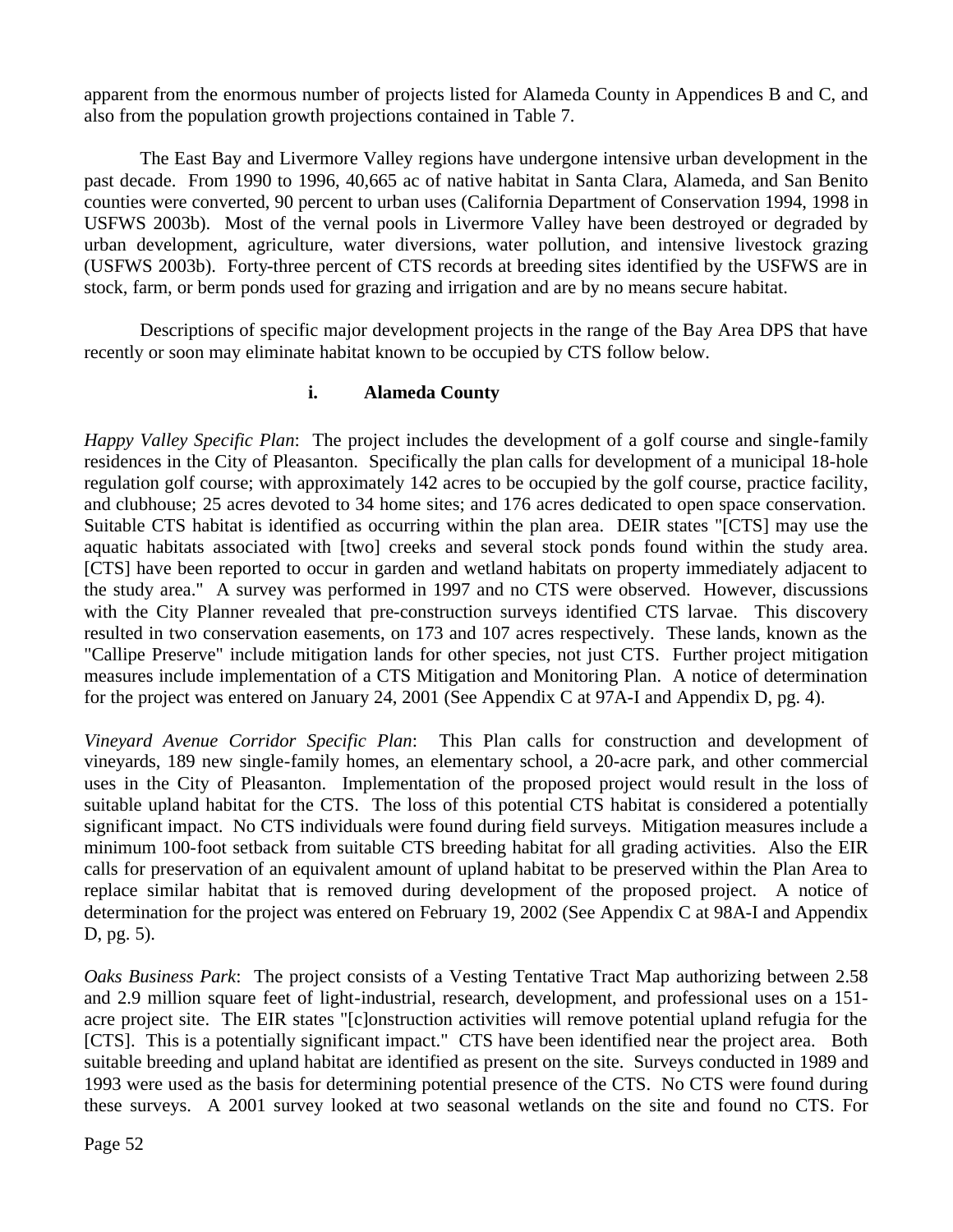mitigation, the EIR calls for a pre-construction survey conducted in accordance with USFWS and CDFG protocols prior to grading (See Appendix C at 88A-I and Appendix D, pg. 5).

*Livermore Draft General Plan and Downtown Specific Plan*: The DEIR states "[d]evelopment resulting from implementation of the Draft General Plan and Downtown Specific Plan could adversely affect areas of ecological sensitivity, including hillsides, alkali springs, creek corridors and watersheds. A number of species that inhabit grasslands could be adversely affected by development of the BART TOD area, Sensitive Habitat Parcels, Adventus site, Ferreri site, and the West Side are parcels. Of particular concern are impacts to CTS and burrowing owls," (See Appendix C at 90A-I and Appendix D, pg. 6).

CTS habitat is present within the planning area. However no surveys for CTS presence were undertaken. "Specific survey techniques are available to more completely assess presence and absence of [CTS], but implementation of such surveys is not required by any policy in the Draft General Plan." Mitigation measures included: cluster development, preservation of open space areas, implementation of creek setbacks, and avoidance of riparian woodlands and freshwater marshes and compensation for impacts to this habitat.

*East Altamont Energy Center*:The project would result in permanent removal of approximately 43.5 acres of prime agricultural land that also provides wildlife habitat. The project would also result in temporary loss habitat losses, which may impact CTS. The CTS is identified as species potentially occurring in the project area. No CTS were detected during surveys of the project area. However, CTS are assumed to be present in the area mainly because the project area provides extremely suitable habitat for the species. The species is locally abundant in the foothills 2 miles southwest of the project and may occur in these farm pond-type wetlands or may be temporarily present in any seasonally wet area. The CNDDB contains sightings for the salamander near the corner of Kelso and Bruns roads. The proposed project includes linear facilities on Kelso and Bruns roads that would pass through this CTS habitat (See Appendix C at 125A-I and Appendix D, pg. 6).

Mitigation calls for the applicant to obtain and comply with responsible wildlife agency permits; conduct pre-construction field surveys to identify potentially suitable habitat; and implement avoidance and minimization measures to protect habitat from impacts.

*Altamont Water Treatment Plan*: The project involves construction of a new water treatment plant in the area in order to provide up to 96 million gallons per day total municipal and industrial needs through the year 2020. CTS have been sighted in project area. Suitable CTS breeding and upland habitat has also been identified within project area. Residents of the area report sightings of CTS in the vicinity of the Dyer Road Site #1, and the species is known to occur in Frick Lane, south of Laughlin Road Site #3. These vernal ponds on Dyer Road Site #1 provide potential CTS breeding habitat (See Appendix C at 94A-I and Appendix D, pg. 7).

Mitigation calls for avoiding direct impacts to identified CTS habitat; no siting of facilities within 300 feet of a pond without consultation with USFWS and the Department; continued surveys in accordance with Department protocol; and preservation or replacement of CTS habitat on a 1:1 basis. A notice of determination for the project was entered on May 5, 2001.

*Double Wood Golf Course*: The proposed project calls for construction of a golf course construction in the City of Fremont. Suitable CTS habitat exists within project area. Detailed surveys were conducted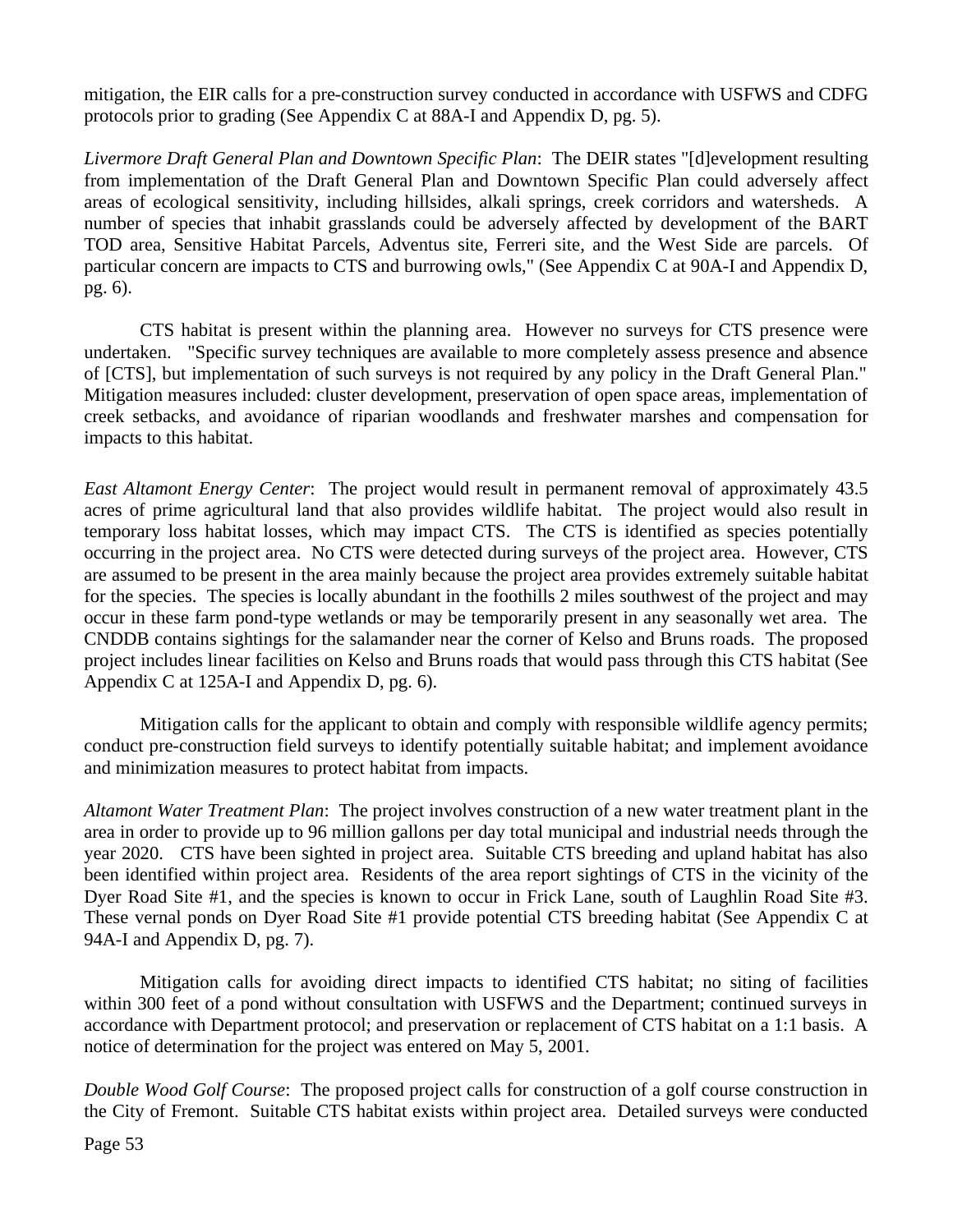and CTS larvae were found within the project area. One pond is slated for direct destruction to make way for the golf course. Also, additional loss of upland habitat is expected to result in direct CTS mortality (See Appendix C at 100A-I and Appendix D, pg. 8).

Mitigation measures include 3 options: 1) preserve pond and 300-foot buffer; 2) pond is filled, create new burrows and pond in suitable location (1,200 square ft, 4-ft deep, >2 ac upland) and transfer all larvae, pond water, and adults to new pond; or 3) pond is filled, mitigate by acquiring offsite habitat at undetermined replacement ratio.

*Pacific Commons*: The DSEIR calls for the addition of two parcels to the existing Catellus project site in the City of Fremont. CTS are known to occur within project area (according to both the CNDDB and DSEIR) (See Appendix C at 108A-I and Appendix D, pg. 8). No project-specific CTS surveys have been conducted.

Mitigation calls for surveys to be conducted in the areas proposed for development. If larvae are found, a mitigation plan is to be developed and requiring evidence of CTS densities and distribution in any created habitat for 2 successive years following implementation of the plan.

*South Livermore Valley Area Plan/General Plan Amendment*: Total land area of 49,850 acres in cumulative project list. The Amendment allows conversion of 3,250 acres of grasslands to vineyards/cultivated agriculture and about 350 new rural residential and commercial establishments, as well as loss of 1,600 acres of grassland to urban development. CTS are known to occur onsite (See Appendix C at 90A-I and Appendix D, pg. 8).

Destruction of CTS "could be mitigated by requiring a field survey." Wildlife surveys "should be conducted" according to protocol. Mitigation measures would include avoidance or reduction in acres placed under cultivation. Also, protect critical areas through conservation easements and direct purchase.

*North Livermore Specific Plan*: The project designates 13,500 acres for the development of approximately 12,500 dwelling unit, 77 acres for a Village Core and other commercial uses, and 10,000 acres for open space, habitat, schools, public amenities and onsite and offsite improvements. The CTS breeds in three ponds onsite and in one area adjacent to the project site (Springtown Alkali Sink) (See Appendix C at 92A-I and Appendix D, pg. 9).

Mitigation measures call for protection of all breeding ponds except for aestivation habitat adjacent to two of the ponds. A Resource Conservation Program is also called for which will purchase conservation easements for up to 8,300 acres of grassland. Movement barriers are also to be installed to direct CTS to away from developed areas into protected aestivation habitat.

## **ii. Santa Clara County**

*City of Morgan Hill General Plan Update*: Implementation of the General Plan would include subsequent projects, in addition to the development of the land uses designated in the General Plan, which could result in many impacts to sensitive wildlife and plant habitats. These projects would include, among other actions, construction of roadways or roadway widening and installation of new infrastructure (e.g., water and sewer lines, and construction of new public facilities). The types of impacts that these subsequent projects could have on the biological resources include direct habitat loss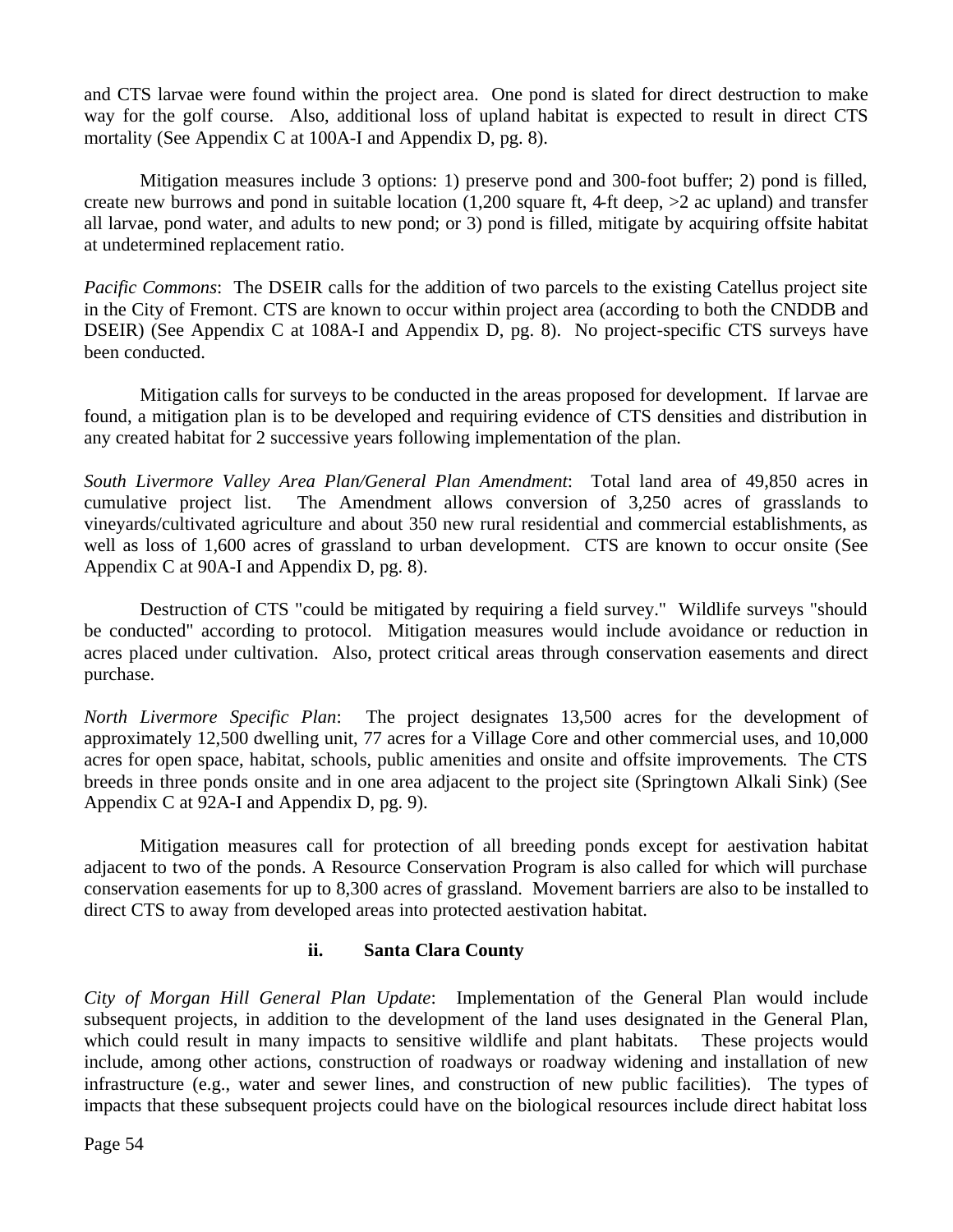(including wetlands and other sensitive natural communities), adverse effects on species of concern attributable to habitat loss or disruption, and indirect effects on habitats or species due to altered drainage, creation of barriers to wildlife movement, and increased human activity in natural areas. According to the DEIR, CTS "have been sighted throughout the planning area." However, no survey data is given "due to the generalized mapping of the CNDDB and potential for occurrence at other unsurveyed locations in the planning area." No CTS mitigation measures are mentioned in the document. A notice of determination for the project was entered on August 27, 2001 (See Appendix C at 181A-I and Appendix D, pg. 9).

*City of Gilroy Revised General Plan*: The DEIR looks at a revised general plan for the City of Gilroy. CTS are documented to occur in the Gilroy Planning Area. The CTS is said to have bred in Reservoir Canyon Pond in the past. CTS also are known to inhabit the southern portion of the Eagle Ridge property, located south of Uvas Creek and west of Santa Teresa Boulevard. CTS also breed in Farman Canyon Pond. At the time of the DEIR, the Eagle Ridge Development was under construction. This development is to include 853 homes, a golf course, 1,070 acres of open space, and 101.2 acres of CTS habitat located south of McCutchin Canyon.

Mitigation measures call for protection and maintenance of the above mentioned ponds, installation of 2 new ponds, salamander larvae introduction, installation of off-road vehicle barriers, installation of salamander barriers beside roads and backyards of developments, and installation of rounded curbs. A final document for the project was entered on July 22, 2002 (See Appendix C at 181A-I and Appendix D, pg. 9).

*The Institute Golf Course*: This golf course has already been constructed in the City of Morgan Hill (reconstruction of old and out-of-use golf course). However, the DEIR looks at the environmental consequences of operating and maintaining the new golf course. Ponds on site provide known CTS breeding habitat. One metamorph was found in 2001 by Dr. Mark Jennings, leading to the conclusion in the DEIR that CTS are at least using this particular pond for breeding. Other ponds on site are assumed to have been past habitat and possibly used currently by a remnant population. No further surveys are mentioned. The DEIR lists impacts of the project as including increased predation or disease by introduced bullfrogs and/or largemouth bass (*Micropterus salmoides*), contamination of breeding ponds from golf-course run-off, and further loss of individuals and habitat from future grading of areas adjacent to breeding areas (See Appendix C at 183A-I and Appendix D, pg. 10).

Mitigation measures include implementation of a 200-foot buffer zone for breeding ponds, a non-native predator management plan, and water quality measures.

## **iii. San Mateo County**

*Jefferson-Martin 230 kV Transmission Project*: The project involves construction of a transmission line through four cities in San Mateo County. CTS habitat exists in the southern half of the transmission line alignment, but no breeding sites were identified during field surveys in 2002. Records of CTS individuals exist 5 miles south of the project in Lagunita Lake on the Stanford University campus. The DEIR does not mention any mitigation for the CTS or its habitat (See Appendix C at 192A-I and Appendix D, pg. 12).

*Coyote Valley Research Park*: The applicant proposes to develop approximately 400 acres of a 688-acre site, with up to 6.6 million square feet of buildings for office, research and development, assembly, light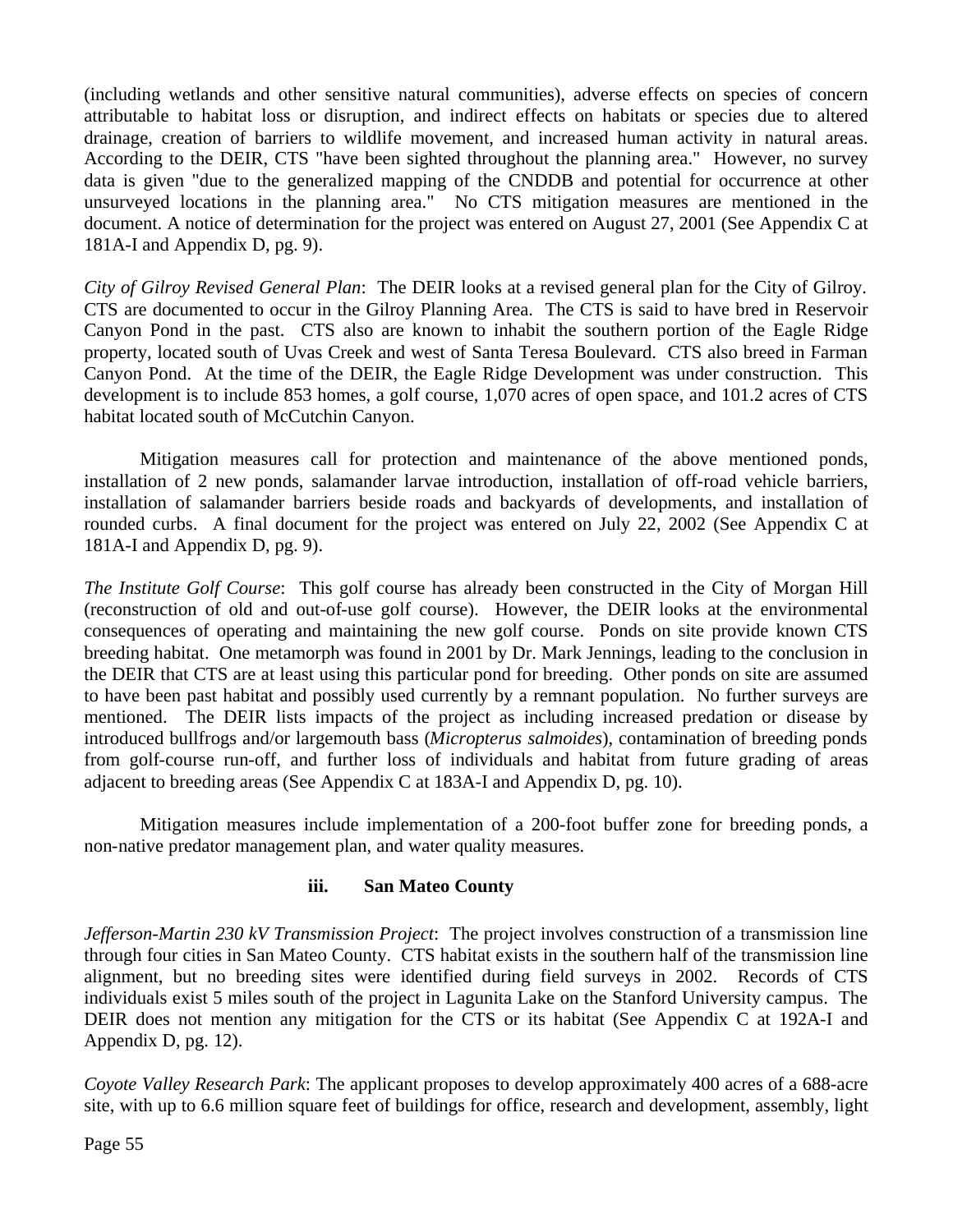manufacturing, associated infrastructure, parking, and new internal roadways in the City of San Jose. The project includes the construction of 5 new bridges and the widening of an existing bridge and box culvert over Fischer Creek, 5 new storm drain outfalls, 2 improved existing outfalls, a new by-pass channel, and a flood detention basin. CTS were not found during surveys onsite, however both adult CTS and CTS larvae have been detected in a pond near to project site (See Appendix C at 143A-I and Appendix D, pg. 11).

Mitigation measures attempted to minimize impacts to wetlands, but the by-pass channel could constitute an unavoidable impact to CTS aestivation habitat. No other mitigation measures were proposed. A notice of determination for the project was entered on September 19, 2001.

*Planned Development Rezoning Legacy Terrace Development Site*: The project consists of a Planned Development Rezoning, Annexation, Planned Development Permit(s), and other related entitlements to allow development of approximately 1,015,000 sq. ft. of office, research and development facility, a 175-room hotel, a restaurant, and ancillary retail uses and associated improvements on 45.2 acres and permanent open space on 25.3 acres for a site containing a total of 70.5 acres located on the north side of State Route 237 between the Union/Southern Pacific Railroad and San Tomas Aquino Creek in the City of San Jose. CTS were not detected in focused upland and aquatic surveys. However, one pond dried early the year of the surveys. Additional surveys were being conducted at the time of DEIR (See Appendix C at 140A-I and Appendix D, pg. 11).

Mitigation measures call for the set aside and enhancement of available on-site aestivation habitat around breeding ponds (if follow-up surveys identified CTS), and creation of barriers between habitat and development. If on-site mitigation is infeasible, the mitigation measures calls for conservation of off-site habitat at 1:1 mitigation ratio is called. A notice of determination for the project was entered on June 26, 2001.

*Metcalf Road Property Housing Project*: The project involves construction of a residential subdivision of 213 detached units located near the City of San Jose between Highway 101 and Metcalf Road, on approximately 21.6 acres of a 257-gross-acre site. The project applicant has also applied for a Section 404 Permit application for fill of 1.22 acres of wetlands. CTS were found breeding in two ponds onsite, with potential to occur in two more ponds within the project area (See Appendix C at 155A-I and Appendix D, pg. 12).

Mitigation measures include construction of a 5 to 6-foot high wall between the pond and the housing development to direct CTS away from the development. The Corps Public Notice also calls for a 1.5:1 mitigation ratio for the Section 404 permit. A notice of determination for the project was entered on May 28, 2003.

#### **iv. San Benito County**

*San Juan Vista Estates*: The project includes mixed-use development on 195 acres, including 31 estate residential lots, a 150-room hotel, a service station/carwash, three restaurants and eight affordable housing units in the City of San Juan Bautista. CTS were identified on the project site in the vicinity of the stock pond during a January 1998 survey. A total of 8 salamanders were observed in 7 burrows in the grassland slope and berm adjacent to the stock pond. Development of the project could potentially affect CTS on the property as development of the commercial area will result in encroachment into the potential wetlands area below the stock pond. Other impacts to CTS and CTS habitat could come from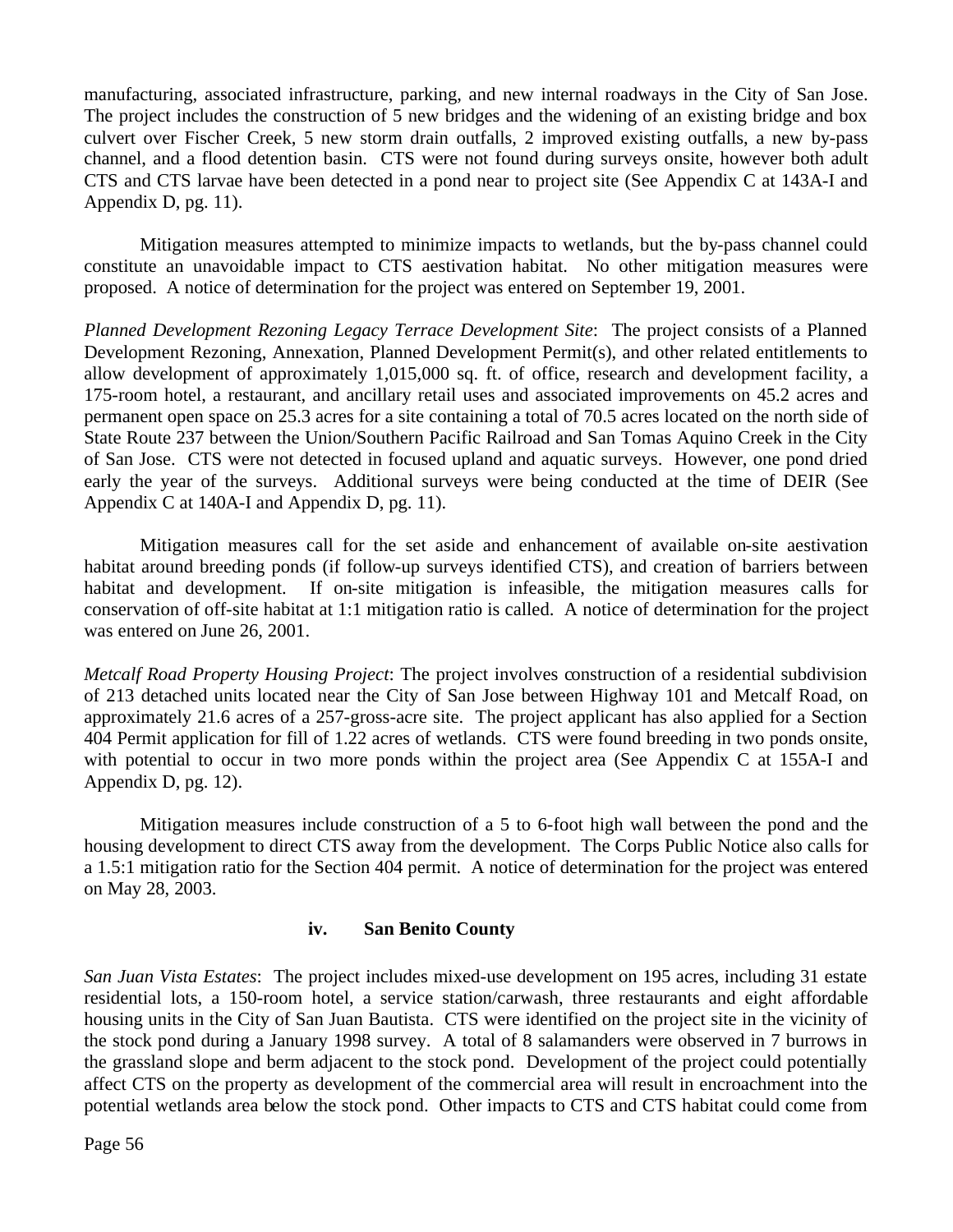installation of paved streets, driveways, and parking lots; changes in water quality and/or quantity of runoff into the stock pond; increased vehicular traffic; and increased human use of the site (See Appendix C at 199A-I and Appendix D, pg. 13).

Mitigation includes a CTS habitat management plan that calls for preservation and management of primary habitat (stock pond, adjacent slopes, and wetland mitigation area); maintenance of secondary habitat area (higher surrounding slopes and swales); and maintenance of a movement corridor to the adjacent open space.

*San Juan Oaks Golf Club General Plan Amendment/Zone Change*: Project includes a residential subdivision, a resort, a private/resort golf course, a public par 3 golf course, and village commercial uses on 2,000-acres. Suitable CTS habitat exists within the project area, and CTS are known to occur on the site (CNDDB 2003). Detailed surveys have been conducted and CTS larvae have also been found in project area. The project calls for direct destruction of 3 ponds and additional loss of upland habitat will likely result in direct mortality of CTS (See Appendix C at 202A-I and Appendix D, pg. 13).

Mitigation measures are combined with those for other listed species in the project area (no independent CTS mitigation). These measures include designating 738 acres (2 parcels) as permanent wildlife habitat through a conservation easement or deed restriction to the County, at a 1:1 mitigation ratio. However this habitat area is also to be used for flood control.

Generally, the populations in extreme western Merced and San Benito counties, in the Diablo Range, also have been severely affected by past habitat destruction from urban and agricultural development and face continuing threats from these factors. We know of no protected areas for the CTS in this area.

## *b. Central Valley*

Forty-seven percent of Central California CTS localities (286 of 608 known sites up to 2002) are in the Central Valley sub-population, and populations at 37 locations are considered extirpated (USFWS 2003b). From 1996 to 1998, 35,487 ac of habitat were converted to urban and agricultural uses in Yolo, Solano, Contra Costa, Merced, Sacramento, San Joaquin, Stanislaus, and Madera counties (CDC 2000 in USFWS 2003b).

The East Bay region of the Central Valley DPS, part of the "core" population, has experienced massive loss of habitat in recent years. In 1993 more than 1,482 acres of occupied and/or potential habitat for the CTS was eliminated by the Los Vaqueros Dam project in Contra Costa County (USFWS 1993). More than 100 wetland areas with the potential to support CTS reproduction were eliminated by the project. Mitigation included the creation of 7.8 acres of wetland and the enhancement and maintenance of 80 sites, or approximately 50 acres. Now plans are underway for an expansion of the Los Vaqueros reservoir (CALFED 2003). An expansion of the Los Vaqueros project would eliminate a substantial portion of the habitat remaining for the species in the watershed and would further decrease the viability of the East Bay population. Recent surveys have located CTS throughout the project area (CALFED 2003, at 5.3-9). The expanded reservoir would directly inundate 991 to 1,703 acres of grasslands and 112 to 246 acres of oak woodlands, and facility and conveyance construction would temporarily degrade 231 acres of grassland and 5 acres of oak woodland, and permanently destroy up to 147 acres of grassland and up to 58 acres of oak woodlands. In all, the expansion of the Los Vaqueros Reservoir would result in the permanent destruction of 1,313-2,081 acres of grassland habitat and 133-

Page 57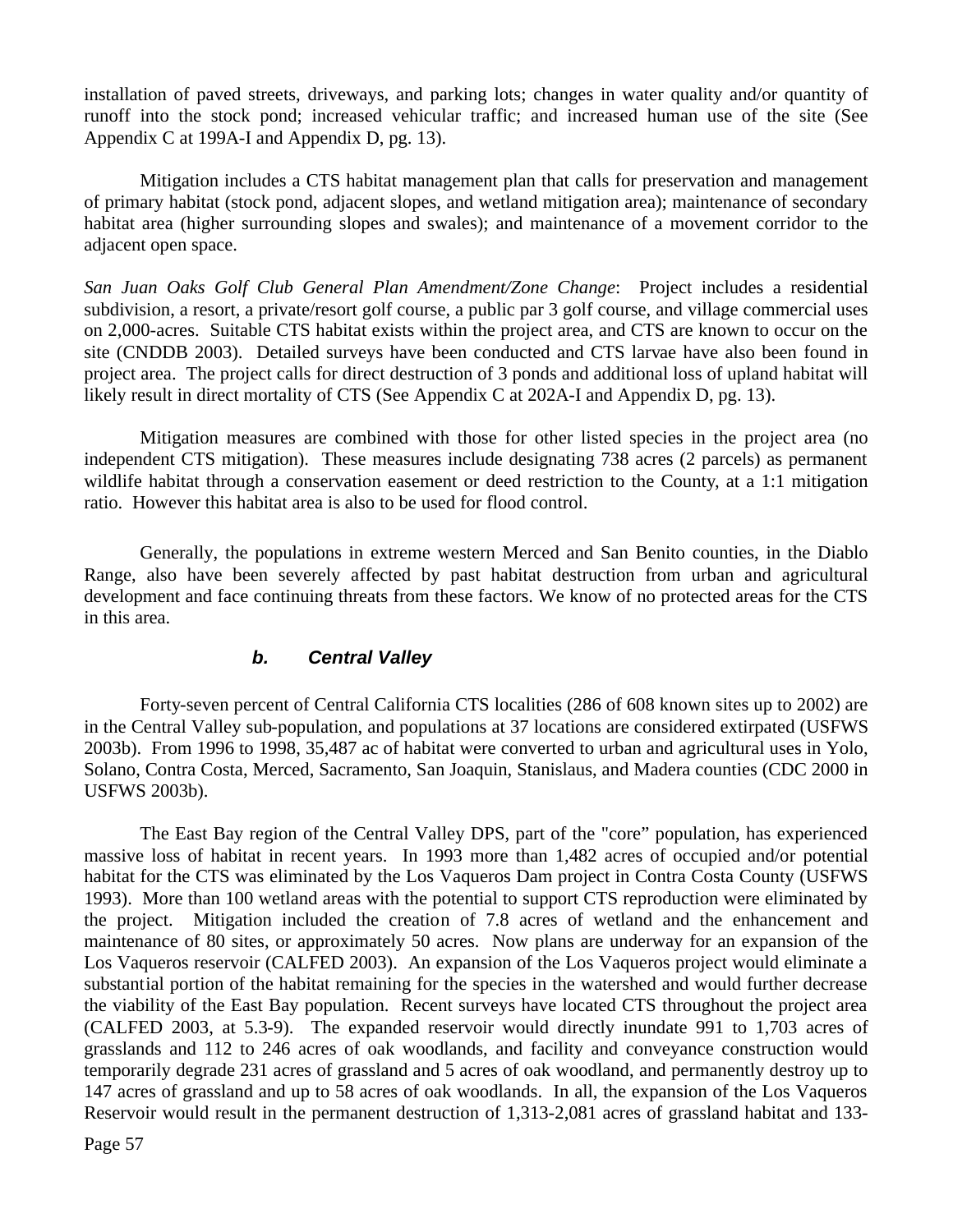309 acres of oak woodland habitat, as well as 1.3 acres of wetland habitat (CALFED 2003, at 5.3-10 and 5.3-11). The mitigation measures proposed for the CTS in this expanded project are to "acquire protect, and manage 1 to 3 acres for each acre of effect or enhance or restore 1 to 5 acres of habitat near affected areas," (CALFED 2003, at 5.3-19). This mitigation could be interpreted as permitting the permanent destruction of thousands of acres of habitat without providing any additional protected habitat, as at a minimum the mere "enhancement" of already protected areas could be required. As stated *supra*, the creation of breeding ponds as mitigation is helpful but can also result in the loss of important upland habitat. In other words, restoring and enhancing existing protected areas surrounding the watershed, including the creation of new wetlands, ultimately would result in the net loss of CTS habitat and continue to shrink the amount of available habitat for the species.

Eastern Contra Costa County has entered the preliminary stages of a Habitat Conservation Plan for 170,000 acres of watersheds draining the eastern flanks of Mount Diablo, which lists the CTS as a covered species. Under the plan, from 2,013 to 5,374 acres of migration and aestivation habitat would be permitted for destruction (Jones and Stokes 2003). The HCP also provides for the capture and relocation of egg masses, larvae, juveniles, and adult CTS from construction areas into either unoccupied or occupied ponds. As documented *supra*, relocation is a poor conservation strategy, particularly for small numbers of endangered, threatened, or sensitive species, even into areas of excellent habitat quality (Griffith et al. 1989; Fischer and Lindenmayer 2000). In addition, translocations have the potential to spread introduced diseases such as chytridiomycosis.

The Northern Bay Area and Stanislaus County populations both appear to consist entirely or almost entirely of protected, but discrete populations. The CTS populations at the Jepson Prairie Preserve and Hickman Vernal Pool Complex do receive protection. It is believed that the CTS does not occur in ponds to the north or south of the Hickman complex (Geer 1994). CTS were found at some proposed power plant sites near Jepson Prairie (USFWS 2003b). Much more protection and preservation is needed in addition to these two areas in order to assure the long-term viability and the genetic variability of the species.

Large vineyards have been planted in areas along the San Joaquin-Sacramento County line, which has destroyed and degraded CTS habitat (USFWS 2003b). The species was considered extirpated in Stanislaus County until recently discovered by biologists surveying a potential route for a highway bypass near Oakdale (California Department of Transportation 2000 in USFWS 2003b). This route threatens the only known population of CTS in the Oakdale area. CTS were observed in a 144-acre unirrigated "pasture" with vernal pools in Stanislaus County in 1992, but the habitat on this site was destroyed shortly after the observation (Ford 1992).

The Sacramento area of the Central Valley population segment is threatened by ever-increasing development pressure. While area conservation plans are being developed, provisions for the CTS are inadequate. The Natomas Basin Habitat Conservation Plan in Sacramento and Sutter counties would permit the destruction of 21 of 96 acres of ponds and seasonally wet areas in the basin. Because CTS have the potential to occur within the basin, the draft EIS attempts to address the species by stating that the Vernal Pool Conservation Strategy would provide protection for aquatic habitat, but ignores the upland habitat necessary for the species to persist. The EIS notes that if pre-construction surveys determine the presence of the CTS, developers would be required to "consult with CDFG to determine appropriate measures to avoid and minimize take of individual animals," thus deferring the formulation of protective measures to some future time when the public has no opportunity to ensure that the species is adequately protected.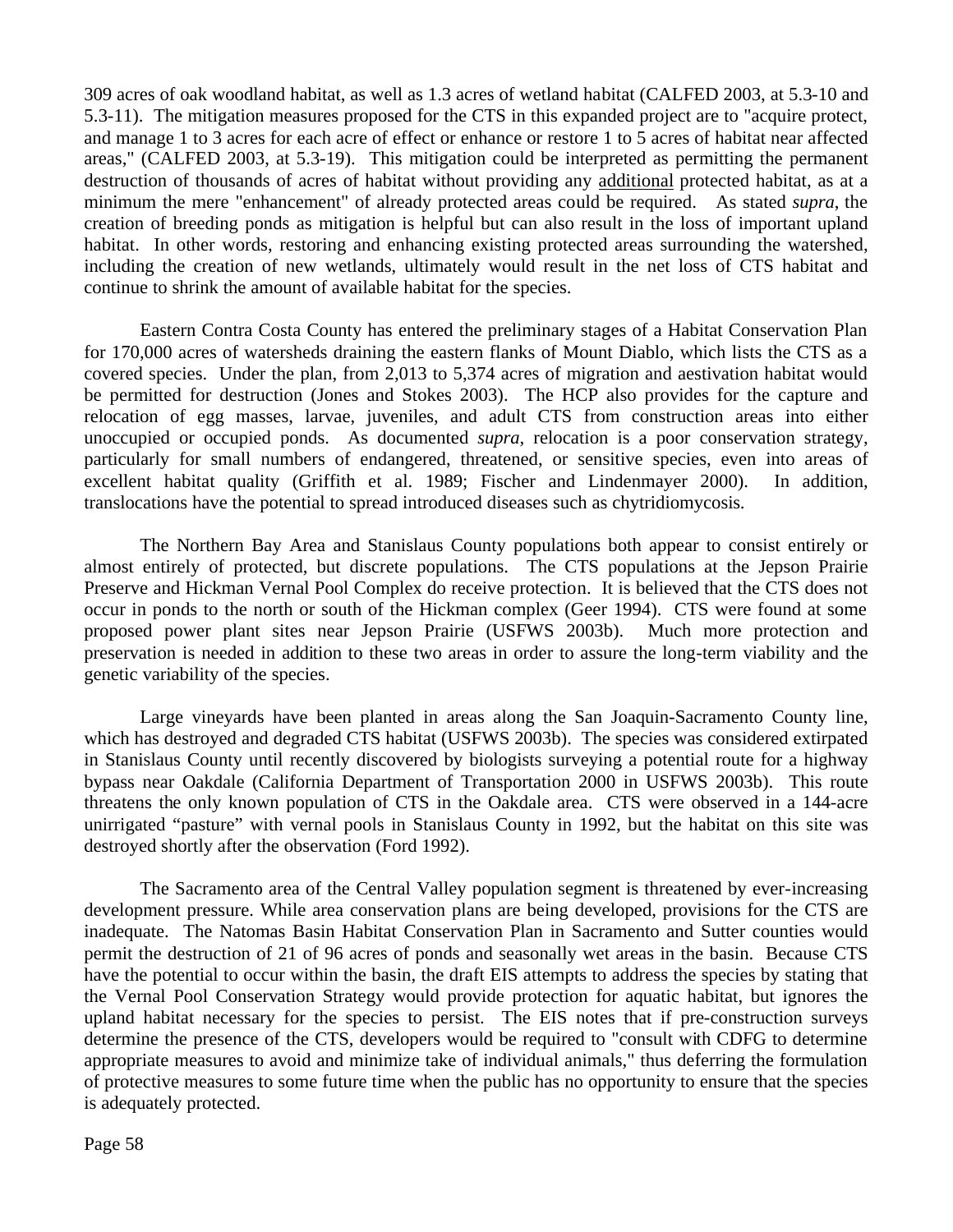Recent CTS surveys that were conducted as part of a larger survey of the wildlife and rare plant ecology of Eastern Merced County have expanded the knowledge of CTS distribution in this area (Vollmar 2001b). The regional study area included the eastern 365,000 acres of Merced County, and was bounded by Highway 99 and the Merced County line (Volmar 2001b, at 10 and Figure 2.1). While most of the vernal pool landscape in western and central Merced County was lost years ago to intensive agriculture, urban and suburban development, and road and utility line construction, the vernal pool complexes of eastern Merced County occur on higher terrace soils less suitable for farming and large areas have been used primarily for ranching (Vollmar 2001a). Consequently, eastern Merced County contains the largest remaining block of vernal pool and grassland habitat in the state (Vollmar 2001b). Currently, approximately 150,000 acres of the study area is used for livestock grazing and contains very little urban development or physical fragmentation of any kind (Vollmar 2001b). The CTS was historically distributed throughout the regional study are prior to large-scale habitat conversion (Laabs et al. 2001). Over the past decade, intensive agriculture, primarily almond orchards and vineyards, has been expanding rapidly eastward (Vollmar 2001b). Urban development has also advanced eastward, primarily along major transit corridors such as Highway 140 and the Merced-Snelling Road (Vollmar 2001b).

In the winter and spring of 2001, amphibian surveys were conducted on twelve large ranches in the study area (Laabs et al. 2001). The study included both random stratified surveys of vernal pools and targeted, non-random sampling of large vernal pools and target, non-random sampling of stock ponds and reservoirs (Laabs et al. 2001). Of the 1,325 randomly sampled vernal pools, 10, or .8% contained CTS larvae (Laabs et al. 2001). Of the 280 targeted large vernal pools sampled, 27, or 9.6%, contained CTS, leading the authors to conclude that the distribution of the CTS is largely determined by the presence of larger (and deeper) vernal pools (Laabs et al. 2001). Of the 79 stock ponds surveyed, 13, or 16.5% contained CTS (Laabs et al. 2001). The authors cautioned that relatively low rainfall in the winter of 2000/2001 could have contributed to finding amphibian larvae in fewer vernal pools than would otherwise have been the case (Laabs et al. 2001). Of the 29 stock ponds surveyed that contained non-native fish, none contained CTS, demonstrating that CTS were not distributed randomly with respect to the presence of fish (Laabs et al. 2001). The bullfrog was found to be well established throughout the study area (Laabs et al. 2001). CTS were found less frequently than expected in stockponds that were occupied by bullfrogs. Although a larger area was surveyed north of Highway 140 than south of Highway 140, 79% of the pools and stock ponds that contained CTS larvae were found south of Highway 140 (Laabs et al. 2001). While there was no qualitative assessment of ground squirrel abundance in the survey area, the authors noted that the areas where CTS were most abundant had relatively high densities of ground squirrels (Laabs et al. 2001). While the study did not include genetic sampling, one abnormal looking CTS larvae was encountered and sent to the Shaffer lab at UC Davis for analysis (Laabs et al. 2001). This was subsequently confirmed as a hybrid, along with several other CTS collected in the spring of 2003 (B. Shaffer, UC Davis, pers. comm.). As discussed in more detail under "Hybridization," *supra*, the presence of hybrids in this area, which contains some of the best remaining CTS habitat in the state, represents a major threat to the species.

The new University of California Merced campus is proposed for construction at the Lake Yosemite Site in the middle of the regional study area described above. The current proposal includes the construction of a new campus on a 2,000-acre parcel that will be donated by the Virginia Smith Family Trust, the construction of a "university community," including a town center, and the construction of an infrastructure project to support the new development (USFWS 2002b). The proposed UC Merced project represents "leap frog" development into an area without infrastructure, and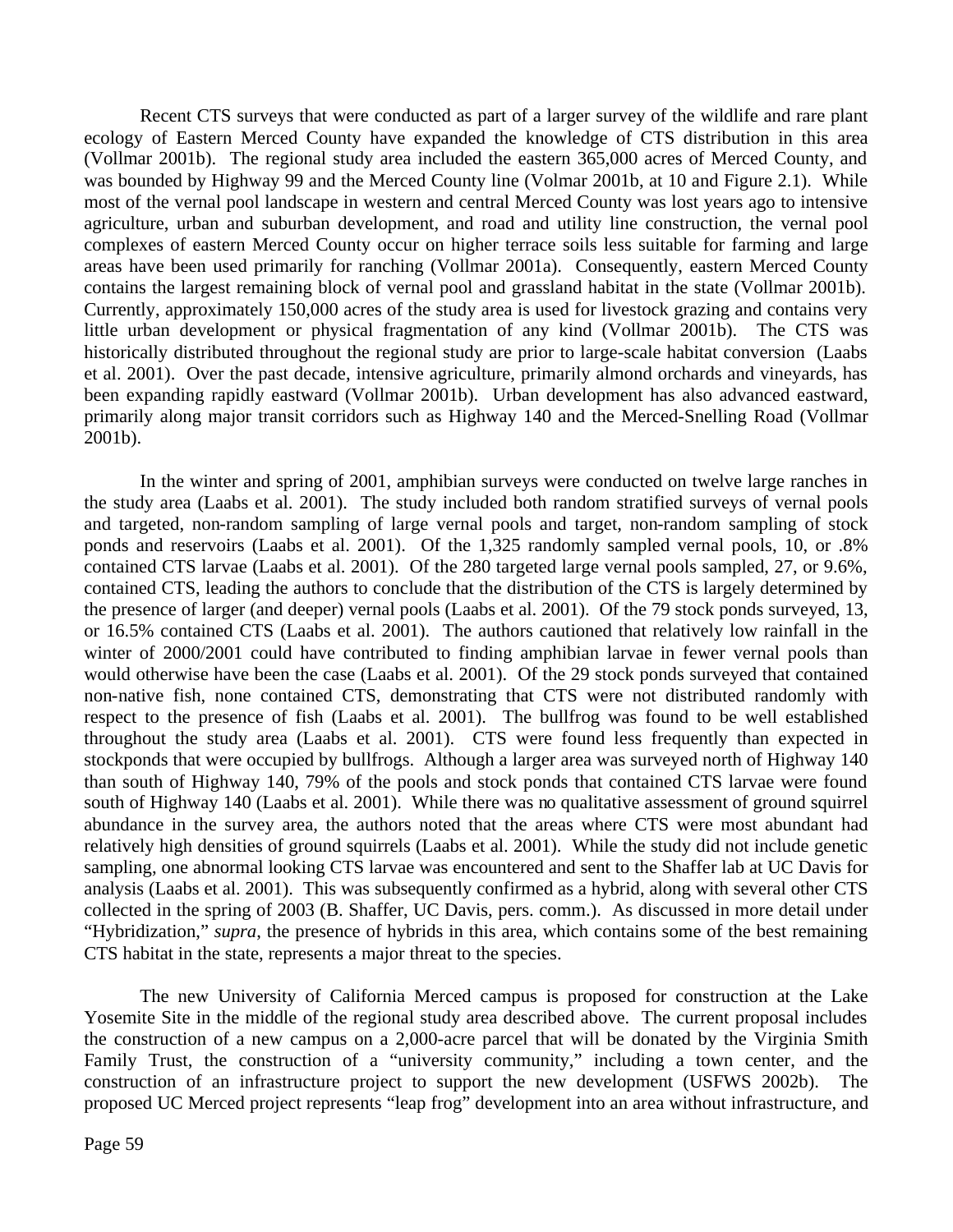as such will be extremely growth inducing. The new town is proposed for an additional 5,000 acres owned by the Virginia Smith Family Trust, 3,100 acres owned by the Cyril Smith Family Trust, and 200 acres owned by the County of Merced (EIP Associates 1999a). This community is expected to support 30,000 people within the next 20 years, and has been described by earlier UC planning documents as twice the size of Berkeley. Also proposed is a new four to six lane highway, approximately 6.5 miles long, to connect Highway 99 to the new campus and city. Caltrans is currently preparing environmental review documents for this component. 65 Fed. Reg. 4015.

As described above, the proposed Lake Yosemite Site is located in the middle of the largest remaining continuous vernal pool landscape in California. The area where the campus will be situated, between the Merced River on the north and Bear Creek on the south, is about 60,000 acres of continuous unbroken, largely undeveloped landscape. Within the entire area there are only two roads, various farm tracks, a couple of houses and barns, and about one dozen windmills. Previous surveys conducted in 1999 and 2000 found CTS in 14 stock ponds, three clay playas, and one swale on the proposed campus and community site (EIP 1999b, 2000c).

The campus, new town, and infrastructure project will destroy thousands of acres of grassland habitat and over 92 acres of wetlands (USFWS 2002b). The project will also contribute to habitat fragmentation, introduction of non-native species, increased human disturbance, and will induce additional growth in the area (USFWS 2002b). Mitigation for this project is likely to involve the purchase and conservation of 26,068 acres of grassland habitat and monitoring and studying indirect impacts of development on vernal pool systems. While these lands are not currently managed for the protection of CTS, they are occupied by the species and may be managed for the protection of the CTS and other species in the future (USFWS 2002b). This mitigation package will result in a large block of conserved habitat for the species.<sup>13</sup> At least one hybrid salamander has been discovered in eastern Merced County, demonstrating that the non-native salamanders in this area are threatened by hybridization as well (B. Shaffer, UC Davis, pers. comm.). The mitigation package does not currently include monitoring and minimizing the spread of non-native tiger salamanders (see "Introduced Species," *supra*).

Merced County is also in the process of developing an NCCP/HCP for eastern Merced County. A target date of late 2004 has been set for completion of the plan. Information on the specific development to be permitted by the NCCP/HCP is not yet available.

Other projects documenting current and future threats to the CTS within the Central Valley Population Segment are included below.

#### **i. Contra Costa County**

*State Route 4 Improvement*: The applicant proposes to place rock rip rap in three locations (totaling approximately 650 feet) on Rodeo Creek and at a single location on Telephone Creek (totaling approximately 130 feet) and to install a second bridge approximately 30 feet downstream of the existing Highway 4 bridge. Suitable CTS habitat exists within the project area in the form of vernal pools. No CTS surveys were done. The DEIR includes an extremely weak absence argument, correlating a low number of small mammal burrows in the project with a presumed absence of the species. No habitat

 $\overline{a}$ 

<sup>&</sup>lt;sup>13</sup> Unfortunately, while the UC Merced campus mitigation package represents at best the minimum mitigation that should be required by regulatory agencies for these types of impacts, in practice it probably represents the maximum that is ever required, with the vast majority of development projects providing far less.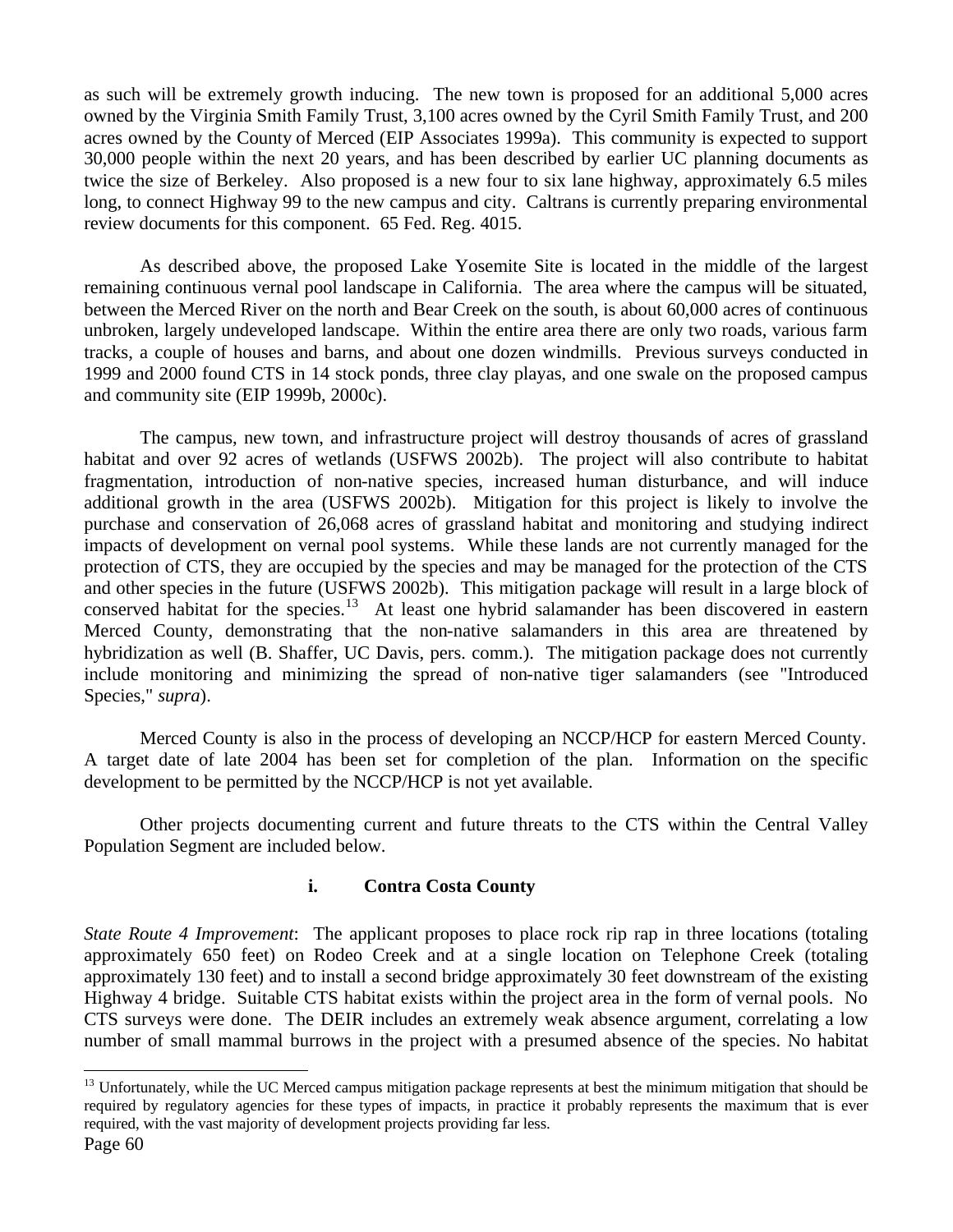mitigation measures are mentioned. A notice of determination for the project was entered on February 7, 2000 (See Appendix C at 235A-I and Appendix D, pg. 14).

*Lafayette General Plan Revision*: The plan revision increases residential units from 1,018 to 1,160 units and Commercial square footage from 146,065 to 241,831 square feet within the City of Lafayette planning area. Both CTS individuals and suitable CTS habitat exist within the Planning Area. No mitigation measures are mentioned (See Appendix C at 222A-I and Appendix D, pg. 14).

*Hercules Redevelopment Plan Amendment*: The Plan includes a buildout of the Redevelopment Plan Area that could result in the addition of up to 879 residential units, 142,800 square feet of retail uses, and 1,306,800 square feet of industrial uses in the City of Hercules planning area. The CTS is recognized as a species occurring or potentially occurring within the proposed redevelopment area. No CTS surveys are mentioned (See Appendix C at 218A-I and Appendix D, pg. 14,15).

*Contra Costa Countywide Comprehensive Transportation Plan*: The DEIR includes an assessment of plans for various transportation improvements. The CTS is identified as a species present in close proximity to 2 of the 3 transportation corridors slated for transportation improvements. No CTS are surveys mentioned (See Appendix C at 217A-I and Appendix D, pg. 15).

 Several general methods are proscribed for mitigation (e.g., conduct surveys, use sensitive lighting, species sensitive construction schedules). However the DEIR notes that "[e]ven with the implementation of these mitigation measures, these impacts on biological resources could remain significant."

*City of San Ramon 2020 General Plan*: The DEIR assesses the new general plan for the City of San Ramon and finds that CTS habitat exists within the planning area, and that the species is listed as one that "may inhabit areas within the San Ramon Planning Area." Freshwater marsh, stock ponds, and perennial and seasonal drainages are included within the "sensitive habitats within the rural areas of the Planning Area" and where rural development is proposed. No CTS surveys are mentioned (See Appendix C at 251A-I and Appendix D, pg. 15).

The creation of a "San Ramon Habitat Protection Program" is proposed for mitigation.

*City of Pittsburg General Plan*: The General Plan buildout would result in a total of 4,640 new acres of residential land. The CTS is identified as a species known to occur or potentially occurring within the planning area. Suitable CTS habitat exists in the grassland hills in the southern portion of the Planning Area. No CTS surveys are mentioned, nor are any mitigation measures for the species or its habitat (See Appendix C at 236A-I and Appendix D, pg. 15,16).

*City of Antioch Draft General Plan Update*: General Plan calls for a maximum buildout of 37,978 single-family dwelling units, 13,968 multi-family dwelling units, 9,091,615 square feet of commercial office space, and 37,541,160 square feet of business park/industrial space within the study area. Implementation of the proposed General Plan would extend urban development into locations where sensitive natural communities are known and/or expected to occur. As a result of this expansion biological resources are expected to be directly or indirectly impacted by the Plan's implementation. The CTS is identified as a species potentially occurring in the General Plan area, with potential habitat in creeks and ponds throughout the plan area. CTS are also documented in a tributary to Sand Creek in southern portion of plan area. The DEIR lists "[d]irect mortality of listed, proposed, or candidate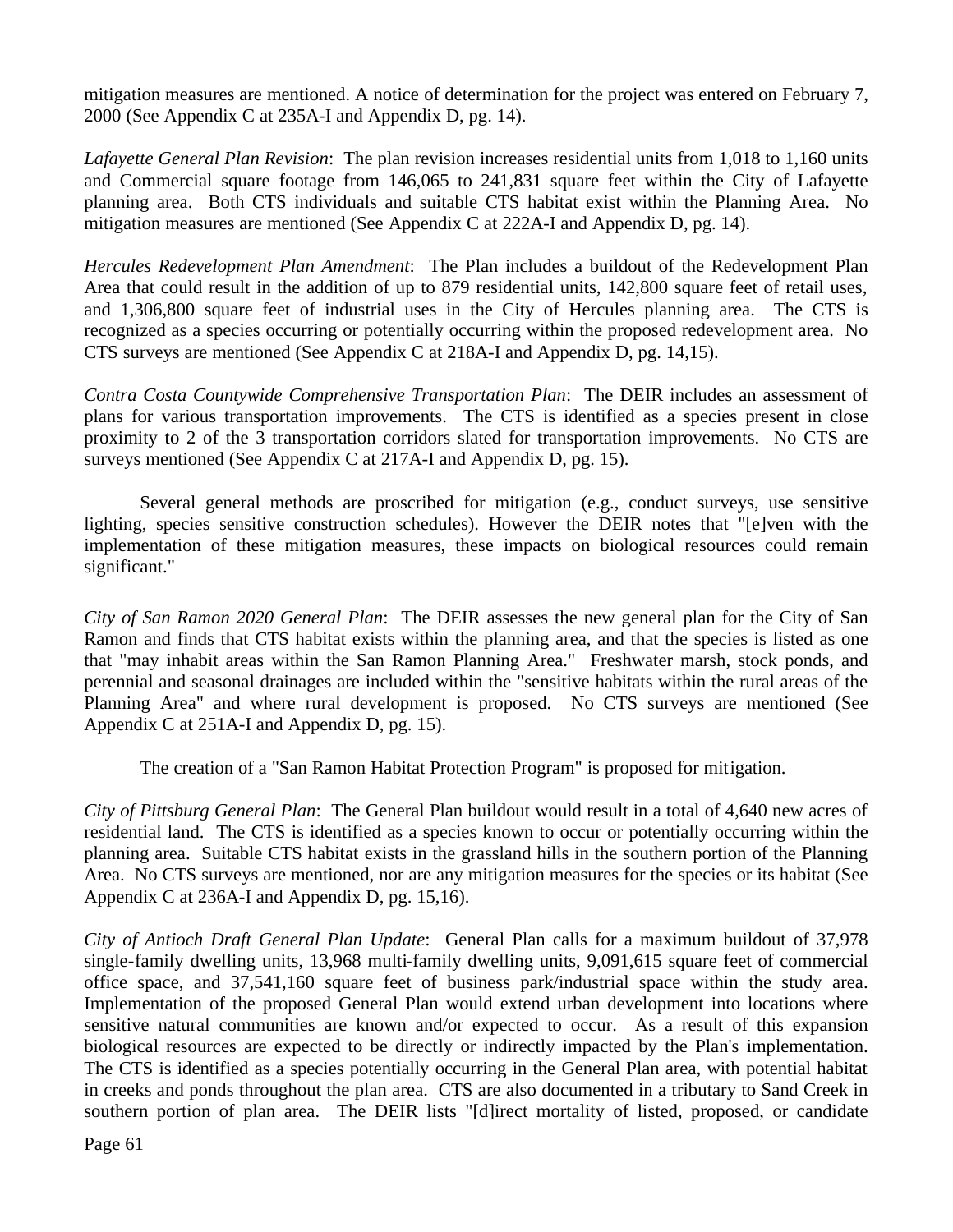species or loss of habitat occupied by such species," and alteration and fragmentation of such habitat all as potential impacts of plan implementation. No CTS surveys or species mitigation measures are mentioned (See Appendix C at 256A-I and Appendix D, pg. 16).

*Shady Willow Lane/Amber Lane Improvement Project*: The project seeks to widen and extend two roads running through a currently sparsely developed rural area in the City of Brentwood. The CTS is identified as a species with potential to occur in project site, with the potential for migration through the agricultural portion of the project site. No breeding sites were identified on or adjacent to the site. However, CTS are known to occur in grasslands located within 2 miles south of the project site. The DEIR concludes that the project will have no impact to the CTS because the project site contains no suitable breeding habitat and because the project site is separated from known CTS occurrences by a residential development and other roads (See Appendix C at 250A-I and Appendix D, pg. 16,17).

A site survey was completed on March 28, 2003. The survey area includes a 200-foot wide corridor on either side of the existing and proposed alignment. No CTS mitigation measures are proposed.

*Bancroft Gardens Residential Subdivision*: The project consists of a 22-unit residential subdivision requesting approval of a tentative map in the City of Pittsburg. Suitable CTS habitat exists on the project site (pond). The Mitigated Negative Declaration ("MND") contains no discussion of actual CTS presence/absence and no surveys are mentioned. According to the MND, the proposed project could result in both a direct loss of CTS individuals and a loss of foraging and aestivation habitat if the pond immediately to the northeastern corner of the site is occupied (See Appendix C at 241A-I and Appendix D, pg. 17).

*Bailey Road Estates*: The project proposes to build a 319-unit single-family residential development on a 122-acre project site within a 265-acre parcel. Suitable CTS habitat exists within the project area. Detailed surveys have been conducted and a "high" number of CTS individuals are known to occur within project area. The project applicant has also applied for a CWA Section 404 permit to fill 1.48 acres of wetlands on project site. The only mitigation measure mentioned in the DEIR and the Corps Public Notice is relocation of individuals (See Appendix C at 239 A-I and Appendix D, pg. 17,18).

*Alves Ranch Project*: The project is a planned community near the Pittsburg/Bay Point BART station that includes a mixture of multi-family housing, townhouses, single-family (cluster and larger-lot) housing, custom residential lots, business commercial uses, a linear park, landscaped buffers, public and private roadways, and permanent hillside open space in the City of Pittsburg. The project applicant has also applied for CWA Section 404 permit for fill of 0.94 acres of wetland on the site (including; 0.62 acre freshwater seep, 0.22 acre of seasonal wetland). Suitable CTS habitat (ephemeral drainages & intermittent creeks) exists within the project area. The CTS has been observed within project area (See Appendix C at 240A-I and Appendix D, pg. 18).

A wetland mitigation plan for the CWS Section 404 permit includes a 2:1 compensation ratio to consist of creation of 1.88 acres of on-site seasonal pond habitat, restoration of a former 0.5-acre stock pond and preservation of 1.68 acres of on-site seeps. A final document for the project was entered on January 23, 2002.

*Montreux: A Residential Subdivision*: The project involves subdivision of a 158-acre site for a 152-unit single-family residential development in the City of Pittsburg. The CTS is identified as a species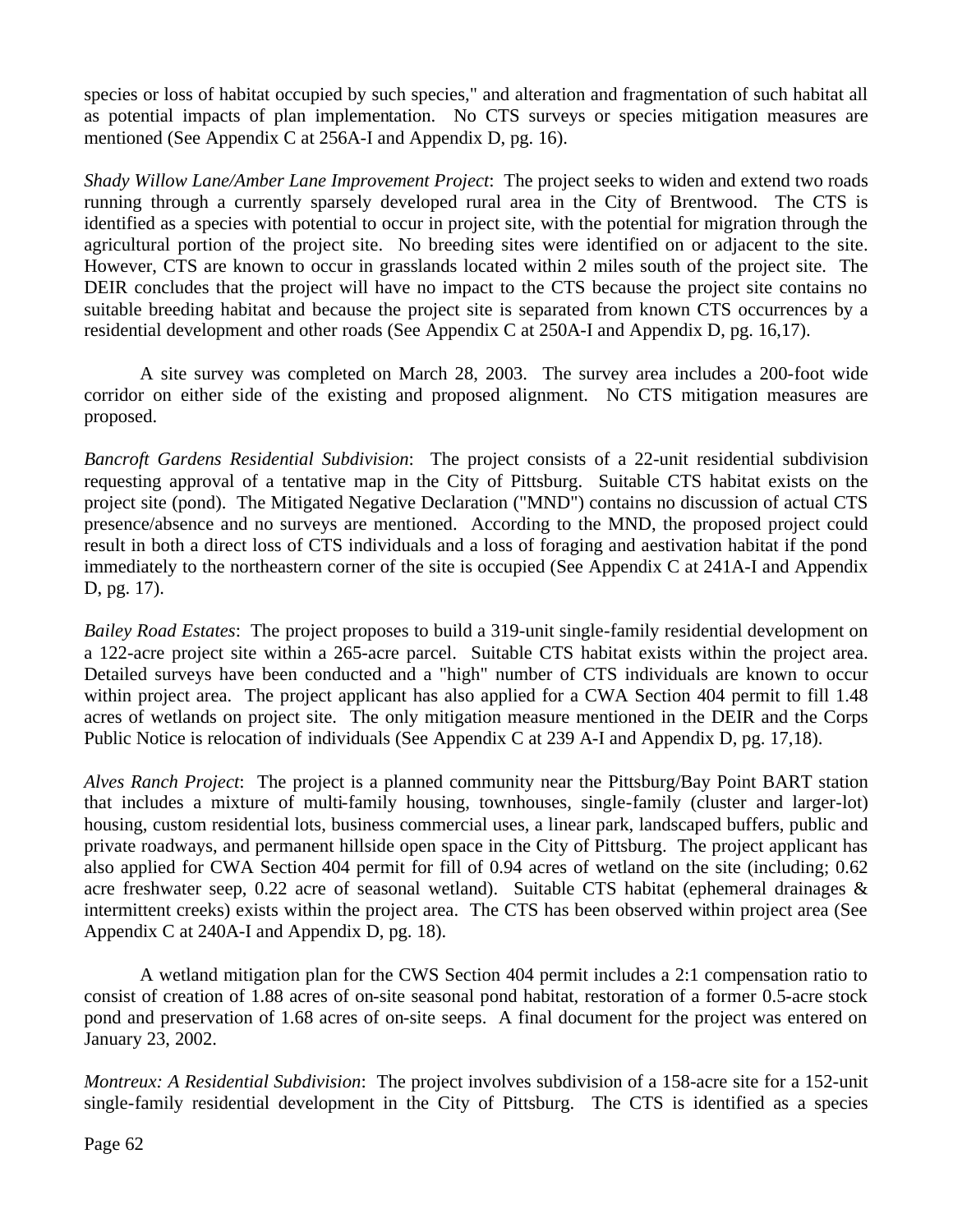potentially occurring within the project area. Suitable CTS habitat exists within the project area but no survey for CTS were performed in preparation of the DEIR. The DEIR concludes that CTS may occur on project site. No CTS mitigation measures are proposed (See Appendix C at 237A-I and Appendix D, pg. 18).

#### **ii. Solano County**

*City of Fairfield Comprehensive General Plan Amendment*: The project components include a proposed Technology Park east of Peabody Road, the Travis Reserve area, the Rancho Solano North Master Plan Area, and the Train Station Site in the City of Fairfield. Potential CTS habitat exists on each of these project sites. Activities associated with these components could result in the loss of habitat and direct mortality to CTS, and would be considered take as defined under the ESA. The DEIR considers this impact to be significant. No CTS surveys are mentioned (See Appendix C at 269A-I and Appendix D, pg. 19).

Mitigation measures include a call for surveys for individual projects and consultation with the appropriate wildlife agencies. A notice of determination for the project was entered on June 19, 2002.

#### **iii. Sacramento County**

*Laguna Ridge Specific Plan*: This specific plan calls for development of 1,900 acres and changing the existing uses of the land from rural residential and agricultural to a mix of residential, commercial, office, industrial, and recreation in the City of Elk Grove. The project also provides for public schools, parks, and water treatment plants. CTS habitat exists within the project area, but the DEIR concludes CTS potential for occurrence is "[u]nlikely due to disturbed nature of onsite farmland wetlands and surrounding lands. However, no CTS surveys are mentioned (See Appendix C at 269A-I and Appendix D, pg. 19).

The lack of additional projects in Sacramento County is not due to a lack of projects with the potential to impact CTS, but rather to the failure of Sacramento County staff to provide copies of the requested CEQA documents. Of 39 projects with the potential to impact the CTS, we received the request documents for only 2 projects. For an additional 5 projects, we received an email from the contact person or planner stating that there were no CTS individuals or habitat on the project site. We will submit additional information on projects in Sacramento County when we obtain it.

#### **iv. Amador County**

*Buena Vista Landfill*: This landfill construction project would impact 4.279 acres of "wetland/pond" plant communities and 2.6 acres of "intermittent drainages" within the City of Ione. The CTS is identified as a species known or having the potential to occur in the vicinity of the study area. The DEIR states, "[t]here is a general lack of suitable habitat in the study area...[t]herefore, [no CTS] are expected to occur." However, no CTS surveys were conducted and the DEIR describes the drainages on the site as "small, shallow, and ephemeral...." No CTS mitigation measures are proposed (See Appendix C at 372A-I and Appendix D, pg. 19,20).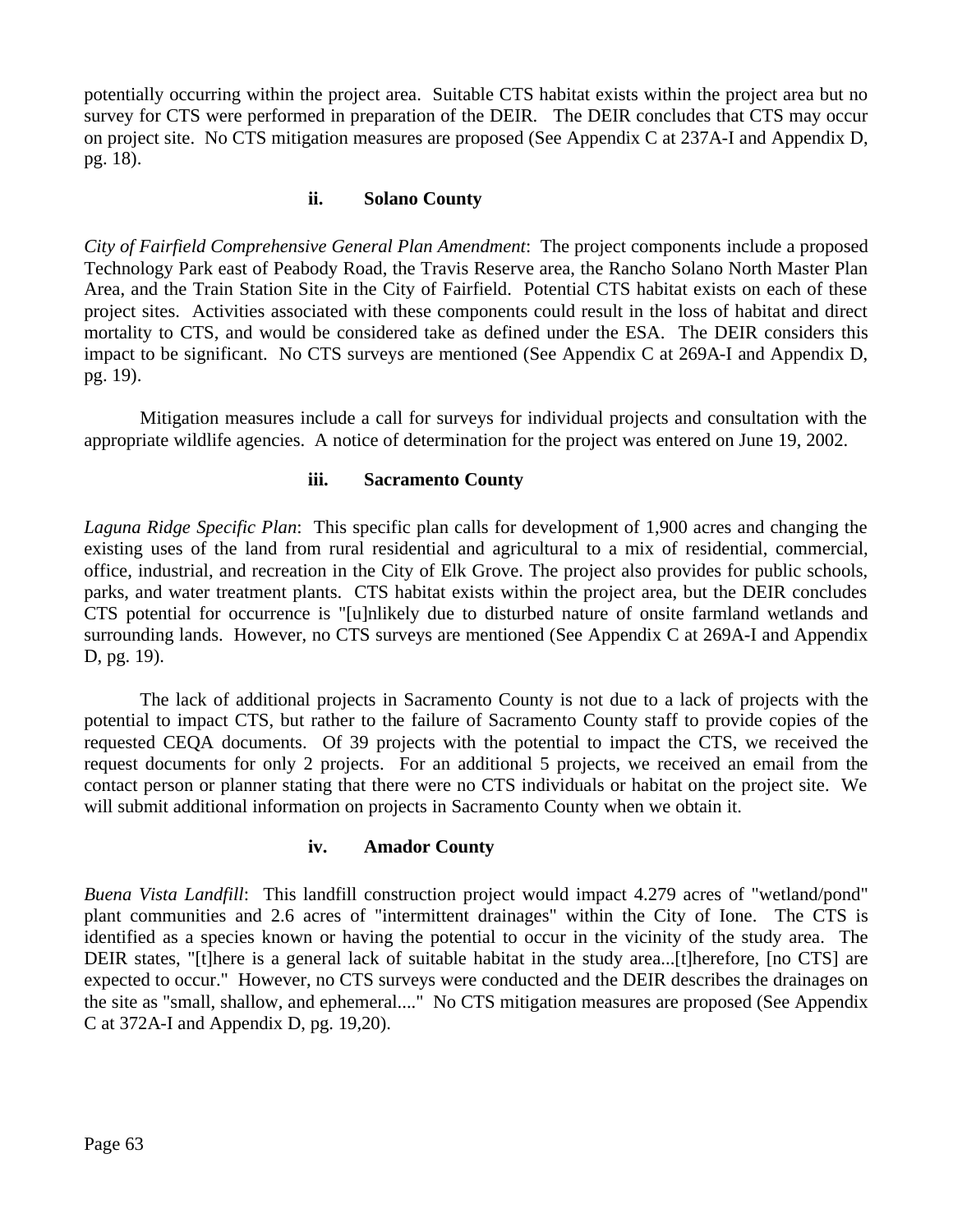#### **v. San Joaquin County**

*Manteca General Plan 2023*: The project sets forth a plan for continued development within the City of Manteca. The CTS is identified as species potentially occurring with or adjacent to the study area. The DEIR points out that there are records of CTS on both the east and west sides of the county, and that 38 CTS occurrences, of which 30 define occupied habitat, are included in the project database. No specific CTS surveys are mentioned (See Appendix C at 396A-I and Appendix D, pg. 20).

The DEIR relies on the San Joaquin County Multi-Species Habitat Conservation and Open Space Plan for any and all mitigation without further discussion of impacts or specific measures for protection.

#### **vi. Stanislaus County**

*Patterson Wastewater Master Plan and Diablo Grande Sewer Line*: The proposed project would include construction of a sewer line and a 150-acre expansion of the City of Patterson's water treatment facility. The CTS is as a species with potential to occur in study area, with suitable aquatic habitat present in the pond at the western end of the study area. In addition, mammal burrows are present in the surrounding grasslands, providing suitable upland habitat. There are no known occurrences of CTS on the project site, but no surveys are mentioned. No CTS or CTS habitat mitigation measures are mentioned either (See Appendix C at 396A-I and Appendix D, pg. 20).

*Westside 115-kV Transmission Project*: The project involves installation of approximately 16.2 miles of transmission line in Stanislaus County. CTS have been located just northwest of the project area, and suitable breeding habitat exits on site in vernal pools along Link 1-6. Mitigation measures for the project include avoiding wetlands during construction; and staking and flagging of the vernal pools along link 1-6 (See Appendix C at 405A-I and Appendix D, pg. 21).

## *c. Southern San Joaquin Valley*

Nine percent (56 of the 608 known sites as of 2002) occur in this sub-population (USFWS 2003b). Populations at 18 of recorded locations in the Southern San Joaquin population are considered extirpated (USFWS 2003b).

From 1996 to 1998, 11,142 ac of habitat for the CTS were converted to urban and agricultural uses in Fresno, Tulare, and Madera counties (CDC 2000 in USFWS 2003b). Shaffer et al. 1993 were unable to locate any protected populations in Fresno or Tulare County, and neither were we during our research. Where breeding ponds were identified, the species was generally absent (72 percent of 324 sampled ponds found no salamanders). These populations have been severely affected by past habitat destruction from urban and agricultural development, and face continuing threats from these factors. Large swaths of CTS habitat on the valley floor of Fresno, Madera, and Tulare counties were destroyed by agriculture, housing, roads, and commercial development during the 1970s and 1980s, reducing suitable CTS habitat to a small portion of the historic range (USFWS 2003b). Several water storage and delivery projects have been constructed in the region, flooding large areas of known and potential California tiger salamander habitat. The species is further threatened by several housing developments and golf courses around Millerton Lake in Fresno and Madera counties (The Keith Companies 1994 as cited in USFWS 2003b). Most remaining habitat on the eastern side of the Central Valley is on privately owned ranch land and is not protected from development that is incompatible with CTS survival.

Page 64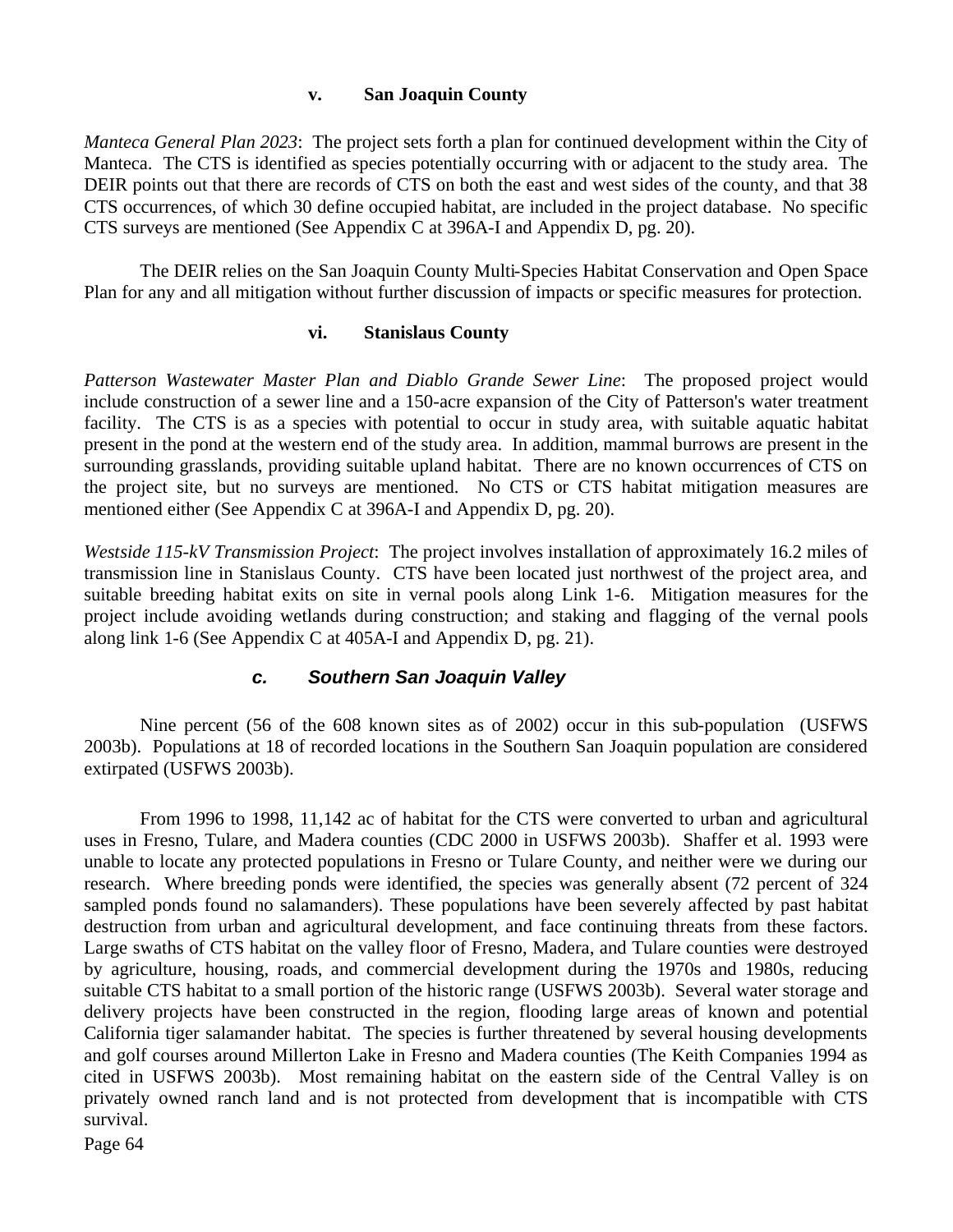## *d. Central Coast Range*

Twelve percent (72 of the 608 known localities as of 2002) of CTS records occur in the Central Coast Range: nineteen of these sites are considered extirpated (USFWS 2003b).

From 1996 to 1998, 5,149 ac of habitat were converted to urban and agricultural uses in San Luis Obispo and Monterey counties. The annual loss of vernal pools from 1994 to 2000 in Monterey, San Benito, San Luis Obispo, Santa Barbara, and Ventura counties is accelerating to about 2 to 3 percent (Holland 2003 in USFWS 2003b). Two CTS sites are found within a 19,927-ac development project that makes up 14 percent of the Greater Monterey Peninsula Planning Area (USFWS 2003b). Eleven CTS localities occur on Fort Ord, two of which are within a highway easement and may be lost to future road construction, four of which are projected for development as recreational areas, commercial centers, and a university campus, and one of which is threatened with upland vegetation clearance for ordnance removal (USFWS 2003b, CNDDB 2003). Six breeding pools are threatened as part of military training on Fort Hunter Liggett; one in particular is threatened by vehicle traffic and a nearby conversion of a field to a vineyard (CNDDB 2003).

Hybridization with non-native tiger salamanders, *A. tigrinum*, is another severe threat to the persistence of the CTS in the Central Coast Range and southern portions of the Bay Area. For example, breeding salamanders were found in 11 ponds near Hastings Natural History Reserve on Oak Ridge Ranch; however this complex is entirely surrounded by ponds containing hybrids (B. Shaffer, UC Davis, pers. comm.). A detailed discussion of the negative effects of hybridization is discussed under "Other Natural or Manmade Factors Affecting the Continued Existence of the CTS," *supra.*

Other projects documenting current and future threats to the CTS within the Central Valley Population Segment are included below.

#### **i. Monterey County**

*Handley Ranch Quarry*: The project involves the construction of a granite quarry and associated aggregate processing facilities covering approximately 333 acres. Suitable CTS breeding habitat exists adjacent to the project site, about 1,320 feet from proposed quarry. No CTS were found during detailed surveys conducted in ponds on the project site (but the adjacent suitable breeding ponds were not surveyed) (See Appendix C at 493A-I and Appendix D, pg. 21,22).

For mitigation measures, the DEIR requires pre-construction surveys for CTS in wetlands only and not upland. If CTS are observed in such surveys, no machinery is to be brought within 300 feet of locations "unless evidence of compliance with CDFG requirements is submitted."

*Salinas General Plan*: The DEIR assesses the general plan for City of Salinas, which covers more than 84 square miles. Suitable CTS breeding and upland habitat exist in the project area (including oak/grassland, stockponds). Surveys are to be conducted at the individual project level. Mitigation measures include surveying within proposed project area and developing a Habitat Management Plan is CTS are found. If impacts are "deemed unavoidable, the plan shall identify mitigation measures," (See Appendix C at 490A-I and Appendix D, pg. 22).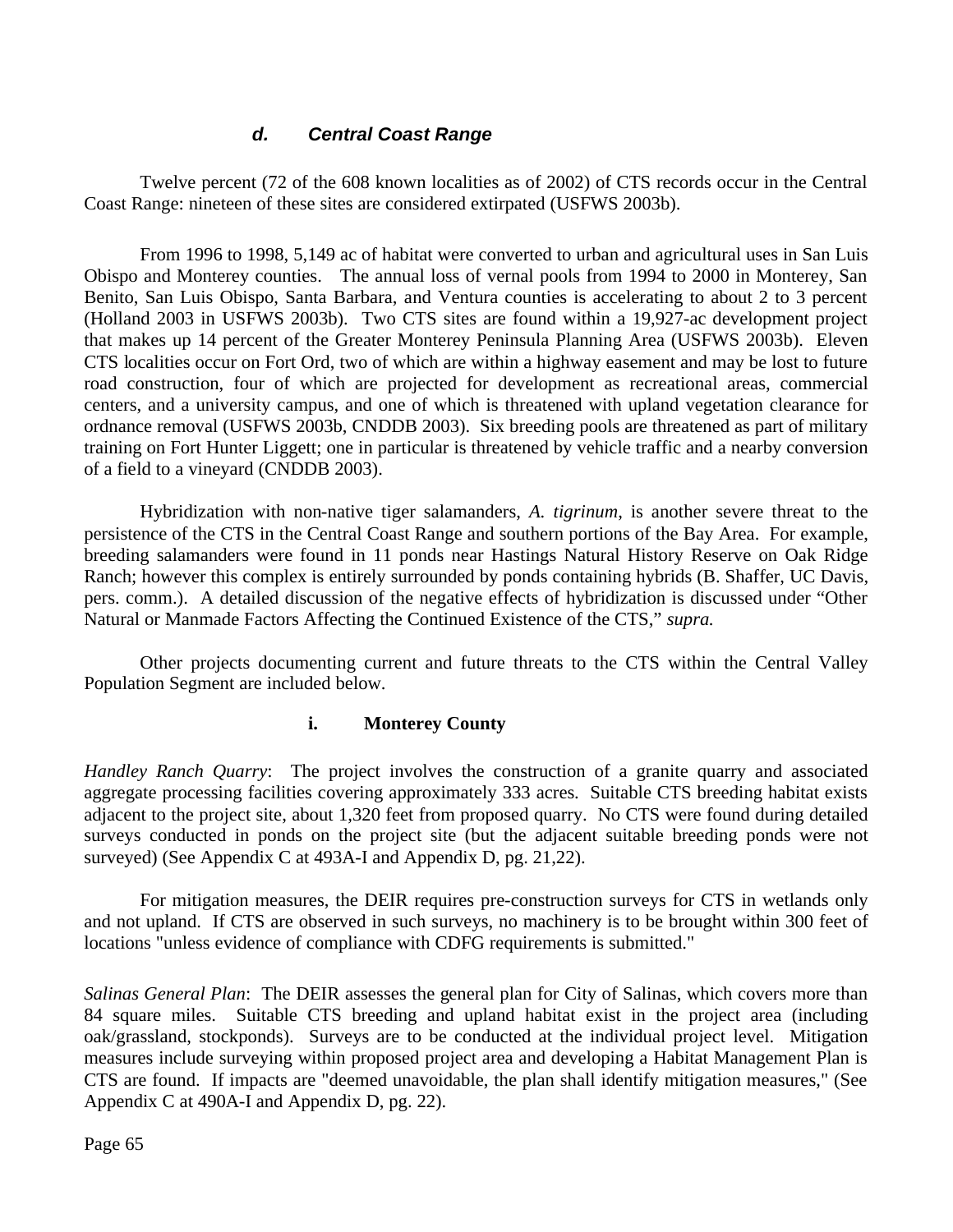#### **ii. San Luis Obispo County**

*City of Paso Robles General Plan Update*: The General Plan for the City of Paso Robles calls for a annexation of 524 acres, and a buildout/ of 7,149 dwelling units, 2,983,000 square feet of commercial development, and 1,543,000 square feet of industrial development. Approximately 497 acres of riparian habitat types and associated waterways and an unknown amount of wetland habitat types and associated waterbodies exist within area where development is authorized to occur. The CTS is identified as a species potentially occurring in the City and/or the potential annexation areas. Suitable CTS habitat is also present, but no CTS surveys are mentioned (See Appendix C at 523A-I and Appendix D, pg. 22).

Mitigation measures call for the protection of riparian and wetland habitat types through planning and education and require new development to avoid sensitive habitats *where feasible*.

## **III. Remaining Habitat on Existing Protected and Public Land is Inadequate to Ensure the Long Term Survival of the Species**

A number of protected areas supporting CTS in the Central California population do exist. In the following analysis, we have attempted to quantify the general distribution of known breeding pools occurring within the parks, reserves, refuges, mitigation banks, or otherwise under protected ownership, by compiling information from the California Natural Diversity Database (CNDDB), USFWS (2003), LSA (1994), state and federal mitigation banks, and approved and in-progress Habitat Conservation Plans within the range of the Central California population. Overall, the amount of habitat on protected and/or public lands is insufficient to ensure the long-term survival of the species, in particular because populations on land that is protected from physical conversion face threats from introduced species and many other factors.

The USFWS (2003d) conducted a review within the range of the Central California population segments to determine acreage of habitat surrounding CTS sites. A more detailed description of the methodology and additional results are described under "CNDDB and Environmental Review Documents", *supra*. Table 12 below shows acres of CTS habitat under "protected" ownership within 1.5 miles of all CNDDB locations presumed extant (USFWS 2003d). Three caveats are: 1) it was unknown whether the locations were actually extant in 2003; 2) the management on lands considered as "protected" ownership might not be directed specifically towards CTS; and 3) the CNDDB is not comprehensive (i.e., additional locations may be known but not yet entered into the database). In addition, this study did not include an analysis of roads, pollution, overgrazing, alterations of hydrologic regimes, off-road vehicle activity, feral pigs, non-native predators, and myriad other negative impacts that potentially occur (and in fact can be widespread) on parklands and other public lands. Therefore, while the analysis defined the ownership as protected, some of these populations in reality may be in decline or extirpated.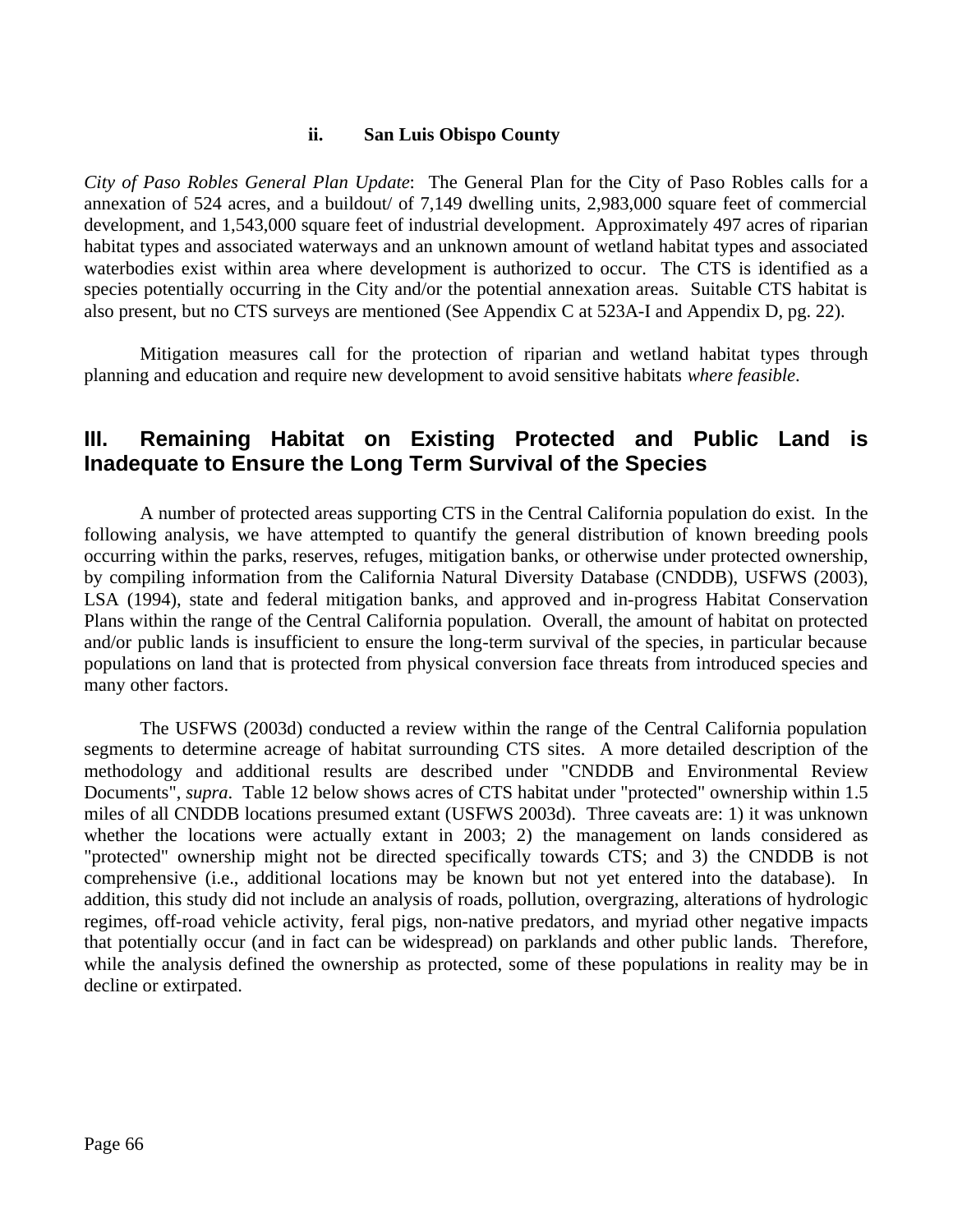| <b>Protected</b>       | <b>Bay Area</b> | <b>Central Coast</b> | <b>Central Valley</b> | <b>Southern San</b> | <b>Total Acres</b> |
|------------------------|-----------------|----------------------|-----------------------|---------------------|--------------------|
| Ownership              |                 |                      |                       | Joaquin             |                    |
| <b>Bay Area Parks</b>  | 83,152          |                      | 41,957                |                     | 125,108            |
| and Other              |                 |                      |                       |                     |                    |
| <b>CDFG</b> Admin      | 8               | 1,259                | 1,152                 |                     | 1,160              |
|                        |                 |                      |                       |                     |                    |
| <b>CDFG</b>            |                 |                      | $\overline{317}$      | 1,390               | 2,967              |
| Ownership              |                 |                      |                       |                     |                    |
| Joint Venture          |                 |                      | 10,714                |                     | 10,714             |
|                        |                 |                      |                       |                     |                    |
| Merced County          |                 |                      | 8,989                 |                     | 8,981              |
|                        |                 |                      |                       |                     |                    |
| Mitigation             |                 |                      | 1,474                 |                     | 1,474              |
| <b>Banks</b>           |                 |                      |                       |                     |                    |
| <b>Public Lands</b>    | 146             | 6,784                | 841                   | 199                 | 26,545             |
|                        |                 |                      |                       |                     |                    |
| Refuges                | 2,650           | $\overline{39}$      | 23,856                |                     | 7,970              |
| Nature                 |                 | 33                   | 3,553                 | 25                  | 3,611              |
| Conservancy            |                 |                      |                       |                     |                    |
|                        |                 |                      |                       |                     |                    |
| <b>Wetland Reserve</b> |                 |                      | 1,500                 |                     | 1,500              |
| Program                |                 |                      |                       |                     |                    |
| <b>TOTAL</b>           | 85,956          | 8,115                | 94,343                | 1,614               | 190,028            |
| <b>ACREAGE</b>         |                 |                      |                       |                     |                    |
| Protected %            | 7.7             | 0.7                  | 8.5                   | 0.2                 | 17.1               |

# **Table 11. Protected Ownership (USFWS 2003d).**

One notable result of the USFWS analysis is the relatively low percentage (17.1 %) of known remaining CTS habitat under public or otherwise "protected" ownership. In each of the Bay Area and Central Valley populations, portions of which comprise the "core" area for the species, less than 10% of the habitat acreage is considered "protected" from large-scale habitat conversion due to urbanization.

LSA (1994) gathered information on the current distribution of the CTS by pulling data from their own files, compiling records from the California Natural Diversity Database ("CNDDB"), and contacting agencies, consultants, and researchers. LSA biologists identified CTS breeding at 19 ponds for which no previous records had existed, and other sources provided additional 31 new locations. In terms of "protected" ponds, CTS were found breeding in Black Diamond Mines, Brushy Peak, and Contra Loma Regional Parks, San Francisco Water Department watershed lands, the Red Fern addition of Henry W. Coe State Park, and at Fort Hunger Liggett Military Reservation. Additional specific information from this study and others is discussed in the following sections by population segment.

East Bay Regional Parks The EBRPD includes a network of 64 parkland units that encompass over 96,000 acres of lands in Contra Costa and Alameda counties (Bobzien 2003). This network comprises a substantial portion of the "core" CTS population. Biologists for EBRPD have been monitoring and managing ponds for breeding CTS since 1990 (S. Bobzien, EBRPD, pers. comm). The EBRPD has documented 9 breeding ponds in Black Diamond Mines Regional Preserve; 8 ponds in Brushy Peak Regional Preserve; 3 ponds in the Clayton Ranch Regional Preserve; 3 ponds in Contra Loma Regional Park; 12 ponds in Del Valle Regional Park; 1 pond at Garin Regional Park; 22 at Ohlone Regional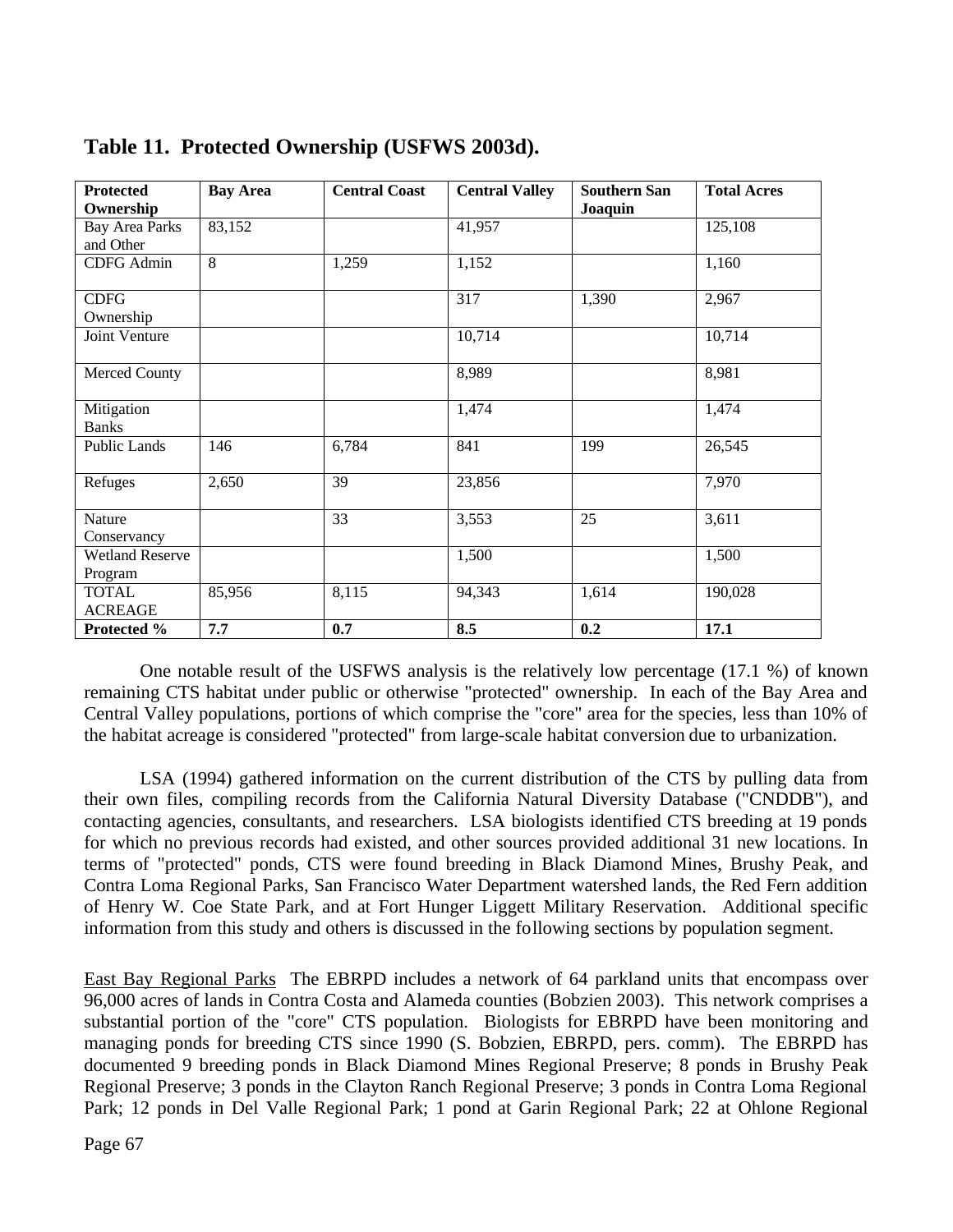Wilderness; 4 ponds at Mission Peak Regional Preserve; 2 ponds at Round Valley Regional Preserve; 1 pond at Sunol Regional Wilderness; 3 ponds at Vargas Plateau Regional Preserve; and 1 pond at Vasco Caves Regional Preserve. In the East Bay parks, the CTS generally occurs east of the Interstate 680 (S. Bobzien, EBRPD, pers. comm.). Overall, available data indicate the occurrence of about 69 total breeding ponds within the EPRPD. These breeding ponds all consist of stockponds grazed by cattle. Most of these parklands have abundant California ground squirrel populations or have other burrowing rodents including California vole (*Microtus californicus*) and Botta's pocket gopher (Bobzien 2003). This network of parklands in the East Bay constitutes a substantial amount of protected habitat, but the regional parks are separated from each other by major freeways and urban developments that constitute barriers to dispersal among pond complexes. For example, Highway 580, which runs east-west from Pleasanton to Tracy, as well as Vasco Road and Highway 680 from Pleasanton to Milpitas are absolute barriers between the Central Valley and Bay Area populations (S. Bobzien, EBRPD, pers. comm). These road barriers have isolated several EBRPD metapopulations, and local road improvements that facilitate more traffic, greater speeds, and encourage growth also may adversely impact CTS (Bobzien 2003).

Bay Area Additional CTS breeding ponds or pond complexes in the Bay Area population that can be presumed protected include one at the 300-acre "Haera" burrowing owl mitigation bank in east-central Alameda County south of the I-580, and possibly several protected ponds at the "Ohlone" mitigation bank for California red-legged frogs and CTS currently under development in south-central Alameda County (south of Livermore) (S. Wilson, CDFG, pers. comm.). CTS have been found recently at the Ohlone site (M. Jennings, pers. comm. 2003). Two breeding ponds were identified near the Calaveras Reservoir on the border of Santa Clara and Alameda counties, and CTS were found in 21 stockponds near the San Antonio Reservoir in Alameda County, all on lands administered by the San Francisco Water Department; bullfrogs were present in five of the San Antonio ponds (CNDDB 2003). A complex of vernal pools occurs on the San Francisco Bay National Wildlife Refuge in southern Alameda County, and a breeding site might occur on lands administered by the Santa Clara Valley Water District, as one adult was observed on a road in that vicinity (CNDDB 2003).

The Northern Bay Area and Stanislaus County populations both appear to consist entirely or almost entirely of protected, but discrete populations. The CTS populations at the Jepson Prairie Preserve and Hickman Vernal Pool Complex do receive protection. It is believed that the CTS does not occur in ponds to the north or south of the Hickman complex (Geer 1994).

A breeding population is known from Lake Lagunita on the Stanford University Campus in Santa Clara County (CNDDB 2003). However, this population faces substantial threats from encroaching urban developments, water drawdowns, and human impacts including vandalism (Stair 1999; Tucker-Mohl 1999; Committee for Green Foothills 2001; CNDDB 2003). Two breeding ponds may occur on Canada de Los Osos State Park, two breeding ponds were found at Grant County Park and one at Anderson Dam State Park, and three were located at Henry Coe State Park, all in Santa Clara County (CNDDB 2003). Shaffer (1992) has pointed out that while Henry Coe State Park area has a few populations that enjoy some degree of protection, this area has always been marginal habitat for the species.

Central Valley The range of the Central Valley population segment contains a number of ponds that might be presumed protected. In Solano County, a breeding pond occurs at a site that was formally the Nature Conservancy's Jepson Prairie Preserve, and was transferred to the Solano County Farmlands and Open Space in 1997 (CNDDB 2003). Another pond occurs on Jepson Prairie Preserve itself (LSA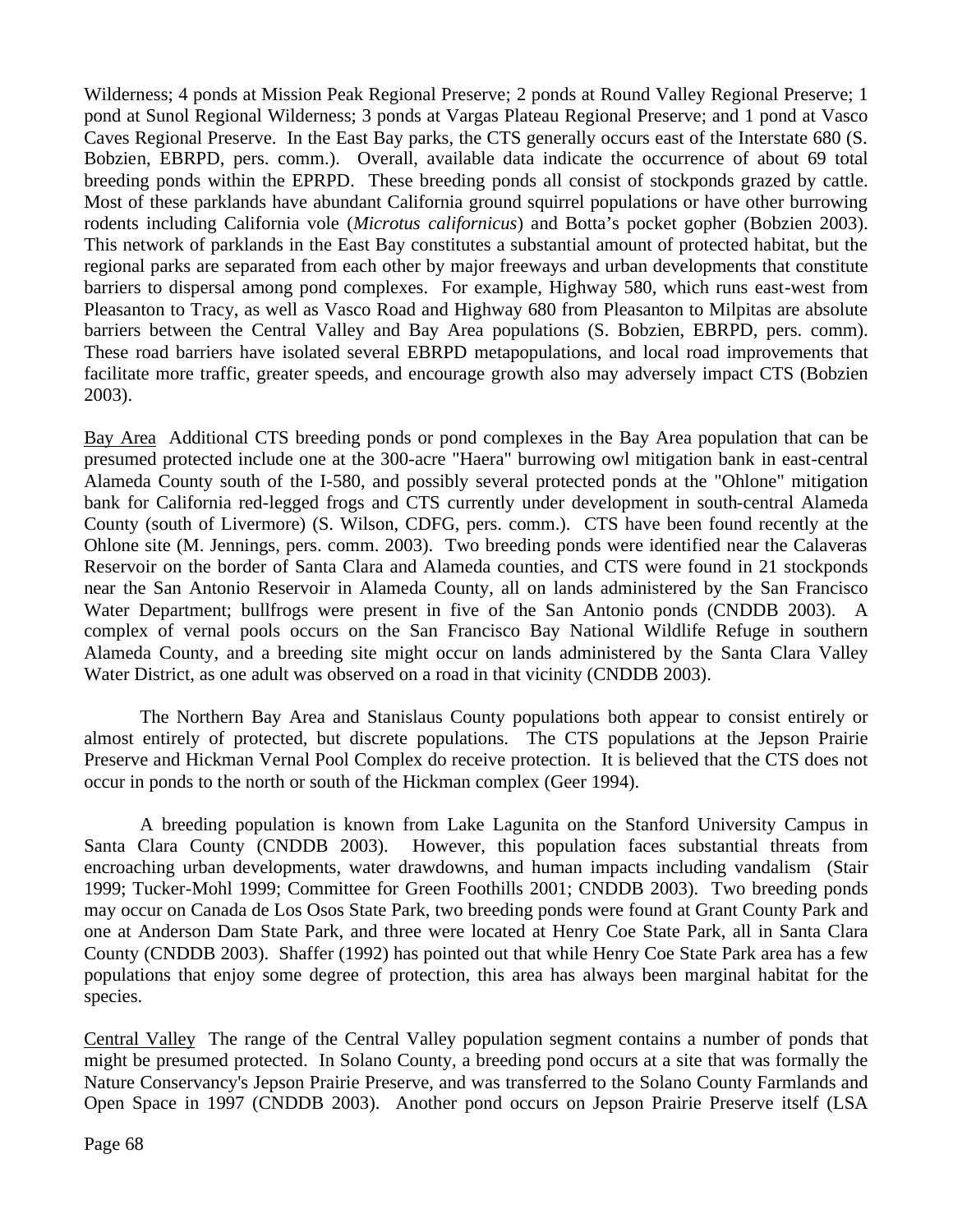1994). A number of breeding sites have been identified at Los Vaqueros Reservoir, an 85,000-acre watershed in central Contra Costa County, but some of these are in jeopardy due to a current proposal to expand the reservoir (LSA 1994; CALFED 2003). The recently created 4,000-acre John Marsh State Park may support CTS breeding habitat, although much of the area harbors introduced bullfrogs and game fish (CNDDB 2003; W. Rhodes, City of Brentwood, pers. comm.). The CNDDB notes a breeding pond at the "Source Pond Site" near Byron Airport apparently administered by the Department. The 92.5-acre "Springtown" mitigation bank under development in Alameda County near Livermore supports several alkali vernal pools used by CTS for breeding; however, the long-term viability of the species at this site is questionable due to its small size (S. Wilson, CDFG, pers. comm.). A small breeding pond occurs at the 140-acre "Byron" burrowing owl mitigation bank in northeast Alameda County, and at the 120-acre "Brushy Creek" mitigation bank north of Byron Airport in southern Contra Costa County (S. Wilson, CDFG, pers. comm.).

A complex of five breeding ponds occurs on the Concord Naval Weapons Station in Contra Costa County (CNDDB 2003). This population likely receives some degree of protection (Stitt and Downard 2000). In addition, a breeding pond is located on Department of Defense (Army) lands east of San Ramon in Contra Costa County (CNDDB 2003). However, since military installations are not managed primarily for their habitat value protection on these lands is by no means assured.

Several large scale Habitat Conservation Plans ("HCPs") are being developed within the range of the Central Valley population segment of the CTS. HCPs allow the incidental take of covered species, requiring a conservation plan as mitigation for the take. Conservation Plans, particularly those that cover multiple species and large regions, generally involve the establishment and management of preserves. HCPs covering the CTS include the Eastern Contra Costa County HCP, the Eastern Merced County HCP, and the San Joaquin Multi Species Conservation and Open Space Plan ("SJMSCP") covering all of San Joaquin County.

The proposed Eastern Contra Costa County HCP documents that 96 data records dated from 1920 to 1999 occur in the 89,822-acre project area: of these records, 45 were documented within the past 10 years. However, a comprehensive survey of the HCP inventory area has not been conducted, so neither the current population size nor all the locations are known (Jones and Stokes Associates 2002, pg. 2). The plan outlines three scenarios: 1) Urban Land Use Designations Inside the Urban Limit Line ("ULL"), which assumes that development will occur only on those lands inside the ULL; 2) All Nonprotected Lands Inside the ULL, which assumes that with the exception of existing parks, development will occur on all lands inside the ULL; and 3) City General Plans, which assumes that, with the exception of existing parks, development will occur on all lands inside the ULL and that development will occur on lands outside the ULL and designated for development by approved City General Plans and not within lands already purchased for conservation. CTS habitat was defined as breeding ponds, migration and aestivation habitat. Scenario 1 assumes the most protection (impact to 2,013 acres of habitat) and scenario 3 assumes the least protection (impact to 5,374 acres of habitat) (Jones and Stokes Associates 2002). Mitigation for impacts would involve establishing and maintaining a habitat reserve system capable of sustaining an increased population of CTS in the inventory area, including: 1) protecting complexes of suitable habitat sufficiently large and connected to sustain populations; 2) emphasizing the protection of breeding sites that have been productive within the last 10 years; 3) enhancing protected areas by restoring or creating suitable aquatic and upland habitat; and 4) prohibiting habitat alterations that result in movement barriers or hazards between breeding and upland habitat including buffers around protected areas (Jones and Stokes Associates 2002). The goal is to create a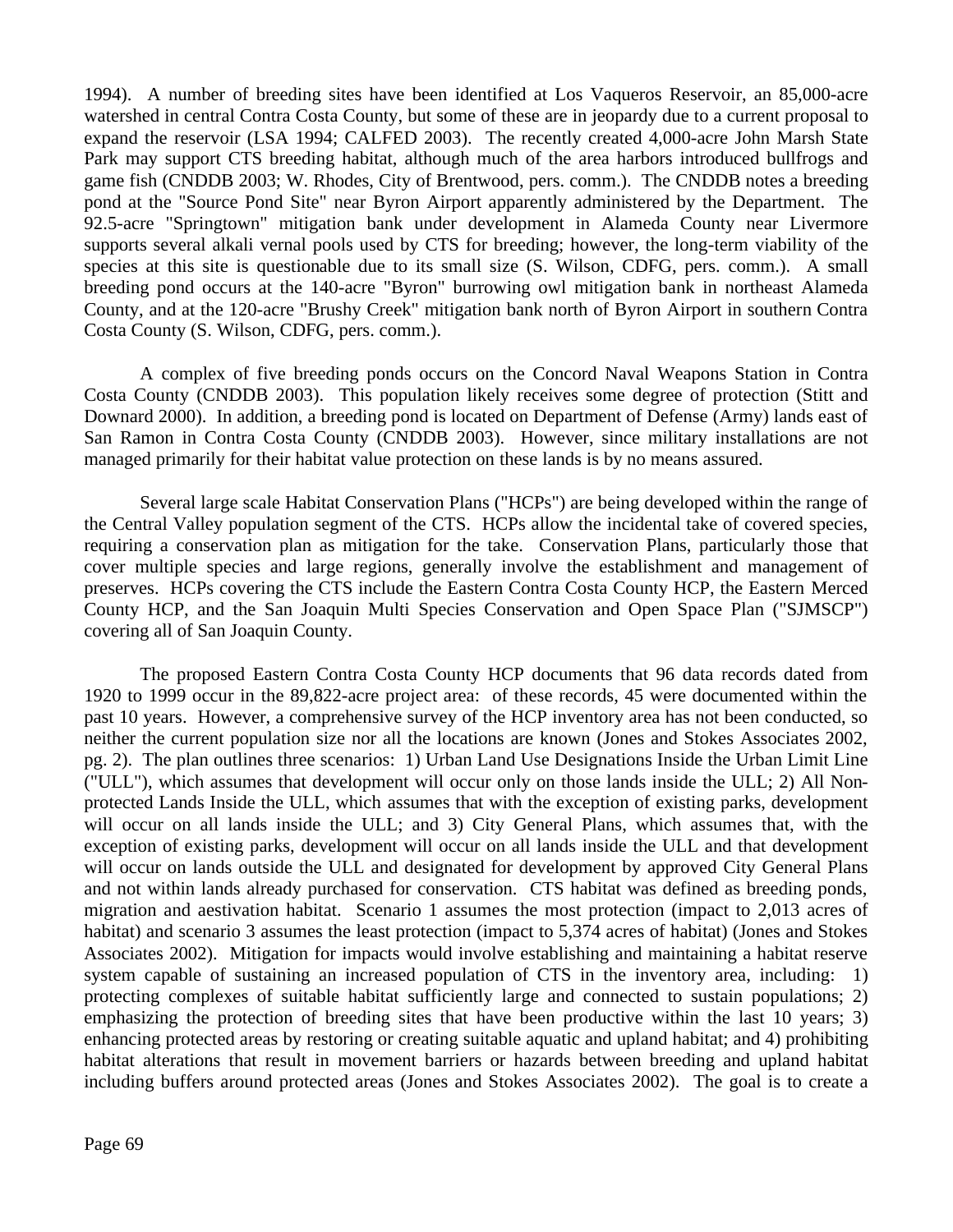Preserve System that will protect 27-38 acres of potential breeding habitat and 24,479 to 33,282 acres of migration/aestivation habitat. It is not known how many breeding pools this preserve would include.

The SJMSCP authorizes the take of approximately 11,400 acres, or 12%, of potential habitat for the CTS in the project area; the amount of occupied habitat was unknown (SJCOG 2003). The plan notes that "...the California tiger salamander...ha[s] a patchy distribution in San Joaquin County, and the extent to which the species will ultimately benefit form the SJMSCP Preserve system is dependent upon the extent to which they occur on Preserve lands and the size, configuration, and location of those preserves...It is not expected that the 250-acre Vernal Pool Grassland Preserves alone would fully conserve the species. However, several factors should ensure that Vernal Pool Grassland Preserves will benefit tiger salamanders...(1) tiger salamander...are known to colonize artificial ephemeral wetlands; (2) many acres of vernal pool grasslands in the Vernal Pool Zone are expected to remain undisturbed under the SJMSCP...; and (3) the Southwest Zone Preserve system will also contribute to the conservation of these species...[T]he SJMSCP places a high priority on acquisition of Vernal Pool Grassland Preserves near known California tiger salamander breeding sites." The plan calls for the creation of 100,841 acres of preserves as compensation for Incidental Take on 109,302 acres converted from open space uses, and provides for funding for management of the preserve. The SJMSCP also requires the retention of known breeding sites (Section 5.2.4.6). However, the plan does not describe the short and long-term impacts of urbanization and isolation of breeding sites. Again, it is unknown how many breeding pools the Preserves will include.

The proposed Mount Diablo State Park HCP in Contra Costa County includes road and trail development and maintenance, which could negatively affect the CTS known to occur within the park. Mitigation measures are unknown, as only a Notice of Preparation of an Environmental Impact Statement is available. 68 Fed. Reg. 45850-45851. The Natomas Basin HCP in Sacramento and Sutter counties also includes the CTS as a covered species, but the species has not been located in the Natomas Basin (City of Sacramento et al. 2002).

Federal mitigation banks are currently being developed in the Central Valley for the CTS (as well as other sympatric species). These include the 780-acre Laguna Creek Conservation Bank in Sacramento County and the 333-acre Vieira-Sandy Mush Road Conservation Bank spanning Merced, Stanislaus, Madera, and Fresno counties (USFWS 2003c). A breeding pond occurs on property owned by Conservation Resources LLC, northwest of Ione in Sacramento County; this pond may be on the 240-acre Arroyo Seco Federal Conservation Bank (USFWS and CNDDB). In San Joaquin County, the Fitzgerald Ranch federal conservation bank has been set up for CTS and other species.

Additional vernal pools are being conserved on federal conservation banks for other vernal pool species in Sacramento County, but it is unknown whether these banks support breeding CTS. These conservation banks include the 573-acre Bryte Ranch Conservation Bank, the 405-acre Clay Station Conservation Bank, and the 482-acre Sunrise Douglas Preservation Bank (USFWS 2003c). Pleasanton Ridge, a 600-acre federal and state mitigation bank being developed in Alameda County to conserve riparian and oak woodlands for the federally listed California red-legged frog and Alameda whipsnake (*Masticophis lateralis euryxanthus*), has the potential to conserve CTS habitat as well (USFWS 2003c; CDFG 2002). State mitigation banks under development in the southern Sacramento/northern San Joaquin County region that might potentially conserve habitat for the CTS include the 488-acre Grizzly Slough mitigation bank, containing seasonal wetlands, uplands, and oak woodlands, and the 1,400-acre Barten Ranch bank for listed crustaceans, containing vernal pool and wetlands habitat (CDFG 2002). Again, it is unknown whether CTS breeding sites occur at these banks.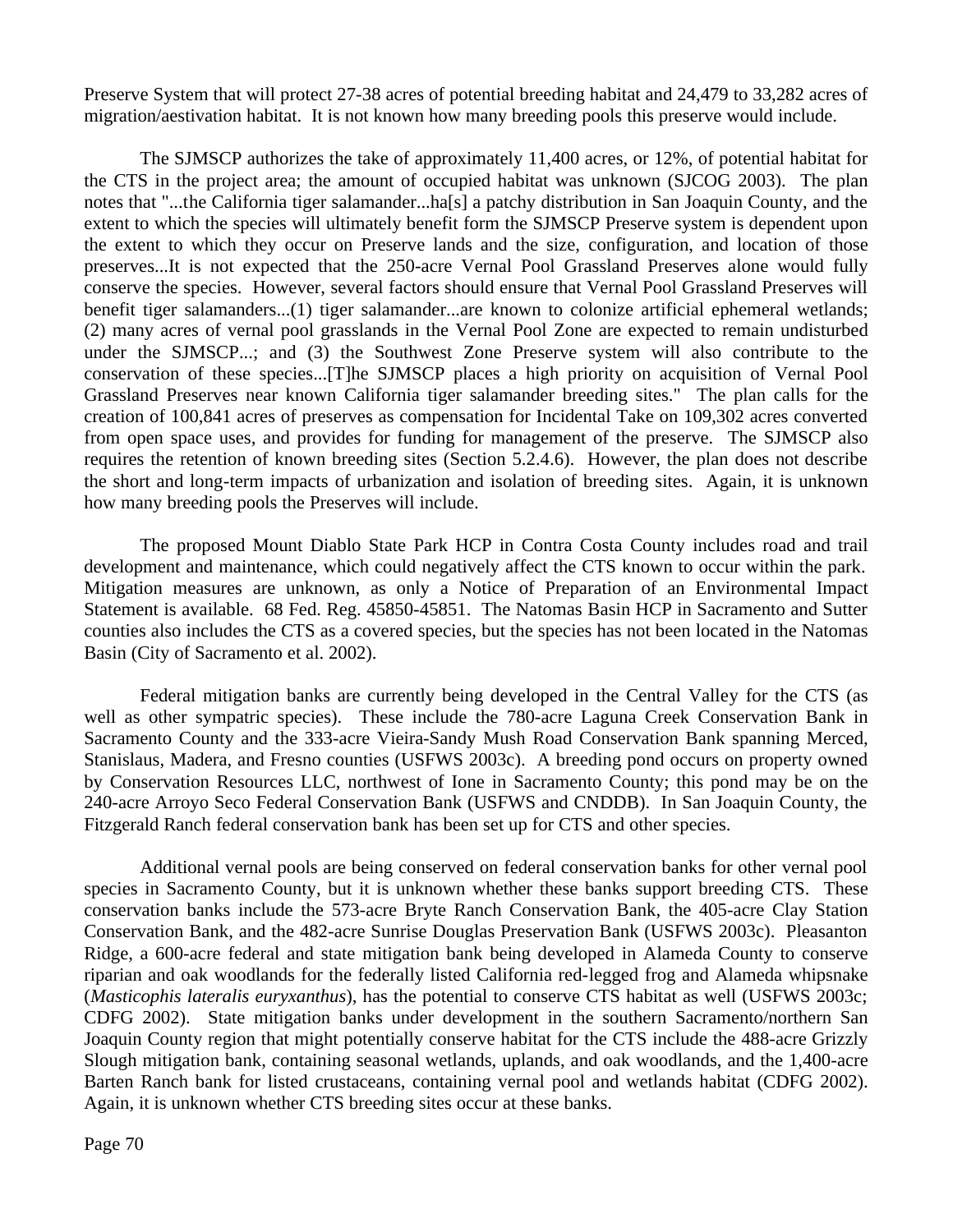The CNDDB reports that CTS were found breeding at three national wildlife refuges in Merced County: Kesterson National Wildlife Refuge contains numerous vernal pools and other seasonal wetlands where breeding was observed; the Merced National Wildlife Refuge supports a complex of breeding pools, although these may be threatened by roads, marshes, canals, and other wetlands projects; and CTS were found breeding in many vernal pools and other seasonal wetlands on the San Luis National Wildlife Refuge, which may be threatened by non-native predators (CNDDB 2003).

Adult CTS have been observed dead on roadways at the Department of Parks and Recreation's Carnegie State Vehicle Recreation Area in San Joaquin County between Tracy and Livermore, indicating a possible breeding pool onsite (CNDDB 2003). In addition, a number of CTS were observed at the Great Valley Grassland State Park south of the San Joaquin River near Stevinson in Merced County, although channelization and diking may increase non-native predators (CNDDB 2003).

The County of Merced is in the process of developing an HCP, but its parameters are not yet known. Also in Merced County, the University of Merced campus and associated developments in Merced County will result in a significant loss of habitat for the CTS (2,000 acres of grasslands and 92 acres of wetlands). The University appears to have committed to a framework for mitigation which includes the purchase of 5,780 acres of grassland habitat for conservation, while the Wildlife Conservation Board in conjunction with the Department has purchased or is in the process of purchasing an additional 20,288 acres (USFWS 2002b). While these lands are not currently managed for the protection of CTS, they are occupied by the species and may be managed for the protection of the CTS and other species in the future (USFWS 2002b). The mitigation package will also include monitoring of indirect impacts to vernal pools from development that could provide valuable information on vernal pool hydrology, edge effect, and other issues (USFWS 2002b).

Southern San Joaquin: Protected habitats in the Southern San Joaquin population include a complex of breeding ponds at the Department's Stone Corral Ecological Reserve in Tulare County and three vernal pools at Millerton Lake State Recreation Area in Fresno County in which many salamanders were observed (CNDDB 2003).

Central Coast Range: In the Central Coast Range, adult CTS have been identified at Ellicott Pond in the Santa Cruz Long-toed Salamander (*Ambystoma macrodactylum croceum*) Ecological Reserve west of Watsonville. Ten breeding pools were found at Fort Ord Military Reservation, and 17 breeding ponds were located at Fort Hunter Liggett Military Reservation, all in Monterey County (CNDDB). The ponds at Fort Ord are potentially threatened with development after base closure, and all the CTS found at Fort Hunter Liggett are actually hybrids (CNDDB 2003; B. Shaffer, UC Davis, pers. comm.). In addition, a complex of ponds and a vernal pool supporting CTS larvae was identified at the Hollister Hills State Vehicle Recreation Area (LSA 1994).

Overall, we were able to identify about 102 CTS breeding sites, which may include individual ponds or pond complexes, scattered throughout the range of the Central California population that currently or in the near future could be considered protected. In addition, several major HCPs are under development that may protect some populations in proposed reserves, although these protections are not assured. While protection of these areas represents a small step towards the protection of the CTS, they are insufficient to ensure its long term survival in the wild for several reasons discussed below.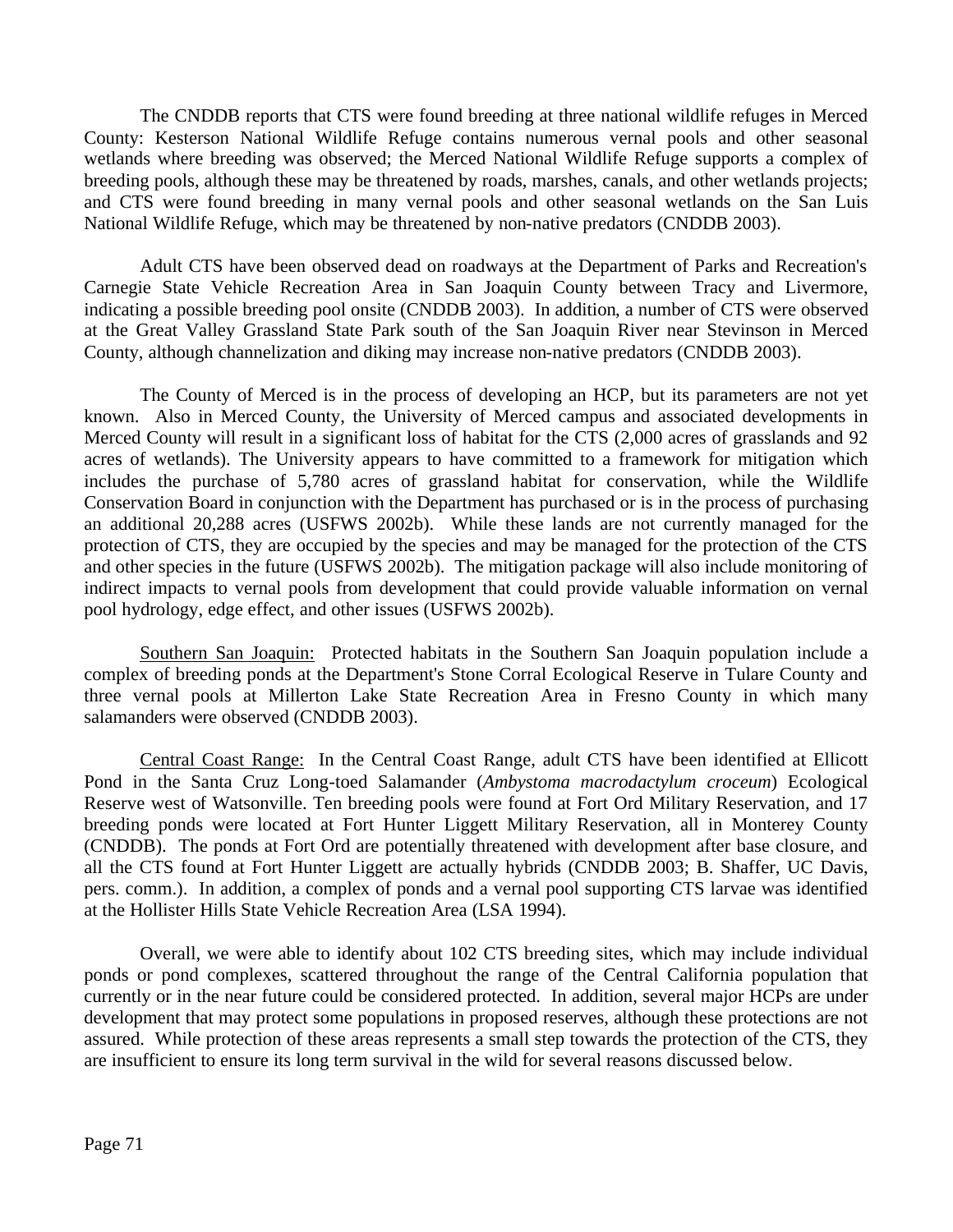Many of the sites which are currently protected from physical conversion are isolated breeding ponds that are separated from other ponds by increasing urbanization, road expansions, and agricultural conversion - an inhospitable matrix for dispersal. In addition, the viability of many of these sites is questionable due to the small reserve size, additional threats such as ORV activity and non-native predators, and an inability for re-colonization should the local population become extirpated due to the inhospitable matrix. The best scientific data indicate that the smaller a breeding pond and its population of CTS, the less upland habitat surrounding the pond can be lost without the population becoming extirpated (B. Shaffer, UC Davis, pers. comm.). In other words, small isolated populations of CTS are seriously at risk without adequate conservation of intact upland habitat.

CTS populations that occur in the relatively small amount of habitat that is currently protected from conversion to urban or suburban uses or intensive agriculture in almost all cases face threats from one or more factors including isolation and habitat fragmentation from urbanization, freeways, and intensive agriculture, non-native predators such as bullfrogs and mosquitofish (including introduced diseases carried by them), feral pigs, alteration of hydrological regimes, ORV activity, rodent control and other agricultural practices, vandalism, and other associated impacts.

Most of the remaining habitat of the CTS, which has already undergone a drastic decline, is highly threatened by physical conversion to urban areas or intensive agriculture. The remaining areas, even absent other threats, are insufficient to ensure the long-term survival of the species. The species could be listed on the basis of threatened physical habitat destruction alone. However, the host of additional threats discussed below that face virtually all remaining CTS populations, including those which occur on the small percentage of otherwise protected land, greatly intensifies the threat to the species and adds urgency to the need for listing.

## **OVEREXPLOITATION**

Overexploitation is not a major threat to the CTS (Shaffer et al. 1993; USFWS 2000b). Although larval tiger salamanders have been used for bait and imported larvae ("waterdogs") were the source of many hybrid salamander populations, the importation of live "waterdogs" has been prohibited by the Department. Further, the larvae of CTS are not bulky or lively enough to be used as bait (J. Brode, CDFG, pers. comm.).

# **PREDATION<sup>14</sup>**

California tiger salamander larvae are preyed upon by many native species. Native predators include great blue herons (*Ardea herodias*) and egrets (*Casmerodius albus*), western pond turtles (*Clemmys marmorata*), various garter snakes (*Thamnophis* spp.), larger California tiger salamander larvae, larger western spadefoot larvae, and California red-legged frogs (USFWS 2000b). The Altamont Landfill attracts a large gull (*Larus* spp.) population that also forages at Frick Lake and several Brushy Peak Regional Preserve ponds that support CTS (Bobzien 2003). In healthy salamander populations such predation is probably not a significant threat, but when combined with other impacts, such as

 $\overline{a}$ 

 $14$  This section discusses predation upon the California tiger salamander by native species only. Predation by non-native, introduced species is discussed under "Other Factors," *supra*.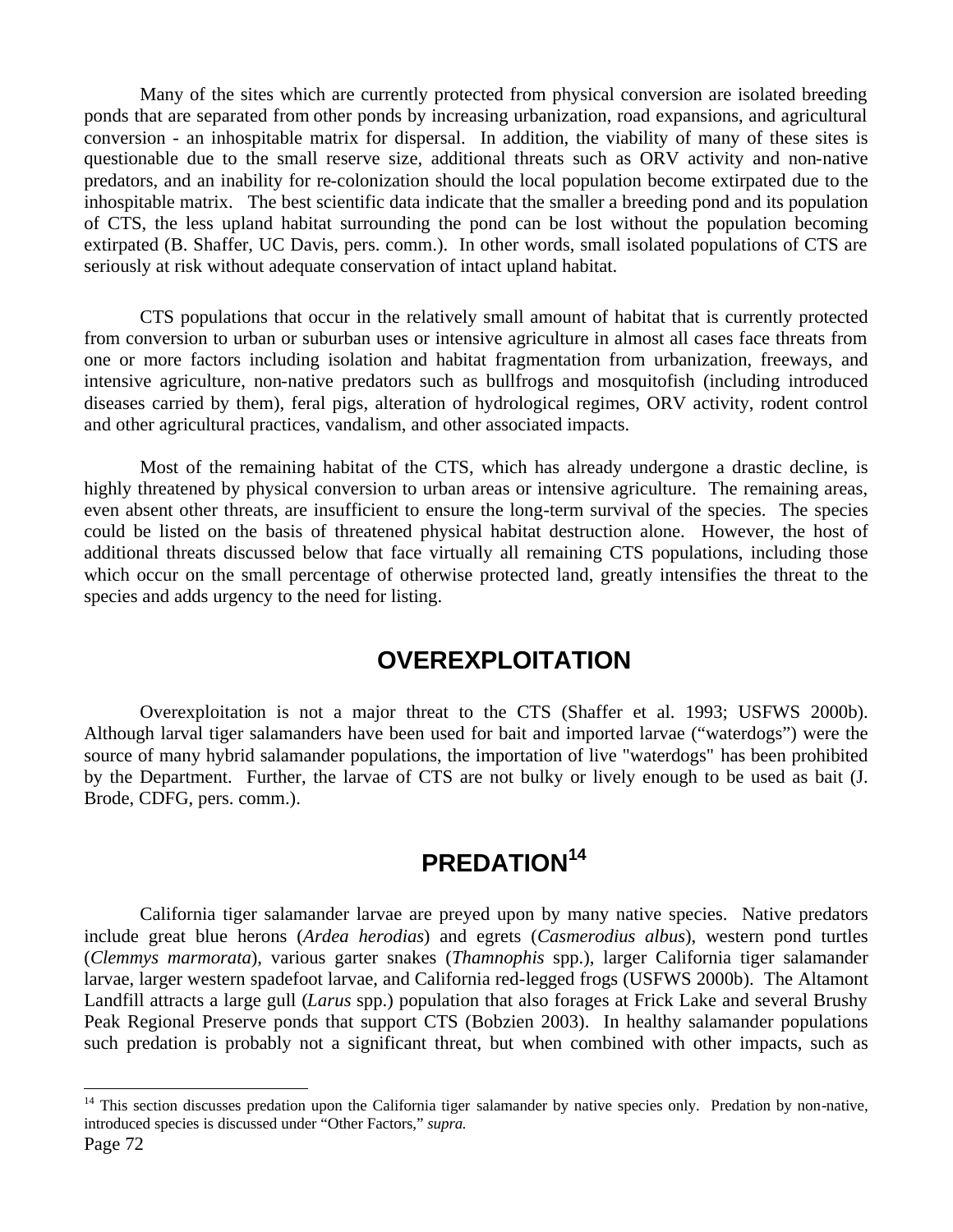predation by nonnative species, contaminants, or habitat alteration, it may cause a significant decrease in population viability (USFWS 2000b).

## **COMPETITION**

California tiger salamander populations face competition primarily from non-native, introduced species such as mosquitofish, bass, sunfish, catfish, and other introduced tiger salamander species, which feed on the same prey base. The effect of competition from non-native species is discussed under "Other Natural Events or Human-related Activities," *supra*.

## **DISEASE**

The direct effect of disease on CTS is not known and the risks to the species have not been determined. Because CTS remain in relatively few localities, disease must be considered a potential threat.

Several pathogenic (disease-causing) agents, including at least one bacterium (Worthylake and Hovingh 1989), a water mold (fungus) (Kiesecker and Blaustein 1997; Lefcort et al. 1997), and a virus (McLean 1998), have been associated with die-offs of closely related tiger salamanders, as well as other amphibian species. Each of these pathogens could devastate remaining subpopulations or metapopulations if introduced into healthy CTS populations.

Worthylake and Hovingh (1989) reported on repeated die-offs of tiger salamanders *A. tigrinum* in Desolation Lake in the Wasatch Mountains of Utah. Affected salamanders had red, swollen hind legs and vents, and widespread hemorrhage of the skin and internal organs. The researchers determined that the die-offs were due to infection with the bacterium *Acinetobacter*. The number of bacteria in the lake increased with increasing nitrogen levels as the lake dried. The nitrogen was believed to come from both atmospheric deposition and waste from sheep grazing in the watershed (Worthylake and Hovingh 1989). *Acinetobacter* spp. are common in soil and animal feces. Overstocking of livestock in pond watersheds could lead to high levels of nitrogen in ponds and contribute to increased bacterial levels.

Lefcort et al. (1997), in Georgia, found that tiger salamanders raised in natural and artificial ponds contaminated with silt were susceptible to infection by the water mold *Saprolegnia parasitica*. The fungus first appeared on the feet, then spread to the entire leg. All infected animals died. Die-offs of western toads, Cascades frogs (*Rana cascadae*), and Pacific treefrogs also have been associated with *Saprolegnia* infections (Kiesecker and Blaustein 1997). *Saprolegnia* spp. are widespread in natural waters and commonly grow on dead organic material (Wise 1995).

Page 73 High nitrogen and silt levels from overgrazing or other agricultural or urban runoff may increase susceptibility to disease and may interact with other risk factors (e.g., habitat loss, introduced species) to jeopardize the persistence of a local population. Additionally, an iridovirus (viruses with DNA as the genetic material that occur in insects, fish, and amphibians, and may cause death, skin lesions, or no symptoms) has been identified by the U.S. Geological Service (USGS), National Wildlife Health Center in Madison, Wisconsin, as the cause of deaths of large numbers of tiger salamanders at Desolation Lake, Utah. Infected salamanders moved slowly in circles and had trouble remaining upright. They had red spots and swollen areas on the skin. Viruses associated with die-offs of tiger and spotted salamanders in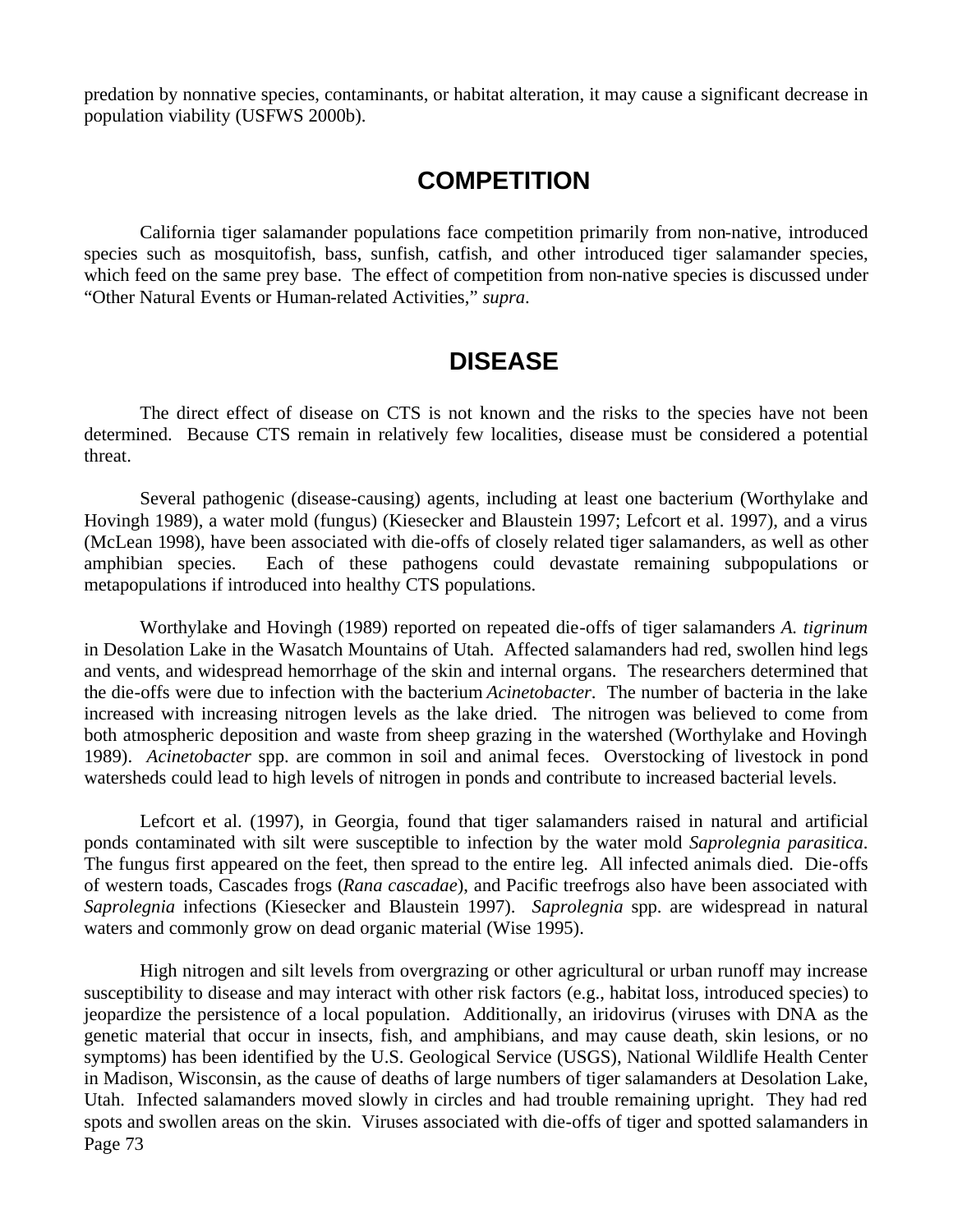two other States, Maine and North Dakota, have been isolated (McLean 1998). In 1995, researchers reported similar die-offs attributed to an iridovirus in southern Arizona and near Regina, Saskatchewan, Canada (McLean 1998).

Iridoviruses are found in both fish and frogs and may have been introduced to some sites through fish stocking programs. Little is known about the historical distribution of iridoviruses in salamander populations. A virus could enter California via bait shops where eastern tiger salamanders are illegally sold. Birds, such as herons and egrets that feed on the salamanders, may carry the virus. Such a virus could be devastating to remaining populations of CTS.

In addition to the iridovirus, chytridiomycosis has recently been documented in several amphibian species in California. Chtridiomycosis is an emerging disease responsible for a series of global population declines, massive die-offs, and extinctions of amphibians (Mazzoni et al. 2003). Chytrid fungi have always been present in the environment as important decomposers of cellulose, chitin, and keratin, but have not previously been parasitic on vertebrates (Padgett-Flohr 2003). The chytrid fungus causing chytridiomycosis in amphibians, *Batrachochytrium dendrobatidis*, has been detected in California populations of California red-legged frogs, foothill yellow-legged frogs (*R. boylii*), mountain yellow-legged frogs (*R. muscosa*), Yosemite toads (*B. canorus*), Pacific treefrogs, canyon treefrogs (*H. arenicolor*), bullfrogs, laboratory populations of arroyo toads (*B. californicus*), and finally -- most disturbing for CTS -- in Santa Cruz long-toed salamanders (Padgett-Flohr 2003). The disease is fatal, using keratin from the host organism, and the fungus is held in reservoir and can infect new animals even when the host species has perished. The most important factor driving the emergence of the disease is the anthropogenic introduction of pathogens into new geographic areas (Mazzoni et al. 2003). Scientists do not know how the infection kills or how the fungus is transmitted, but have been advising against translocating any amphibians at this time due to the potential for spreading the disease (Padgett-Flohr 2003).

# **OTHER NATURAL EVENTS OR HUMAN-RELATED ACTIVITIES**

## **I. Habitat Fragmentation**

Amphibian populations, in general, are prone to local extinction due to habitat fragmentation (USFWS 2000b). The primary causes of habitat fragmentation within the range of the CTS are road construction, urbanization, and intensive agriculture (USFWS 2000b). CTS are particularly susceptible to the adverse affects of habitat fragmentation because of their low reproductive output and because they are distributed throughout the landscape in a metapopulation framework (Shaffer et al. 1993). Even under natural conditions, local populations of CTS are sometimes extirpated by natural factors such as drought (Shaffer et al. 1993). Under pristine conditions, these sites are recolonized by CTS from neighboring sites (Shaffer et al. 1993). However, habitat fragmentation makes it impossible for these sites to be recolonized. In addition, habitat fragmentation itself increases the chances of local extirpations since additional threats such as roads and contaminants accompany the fragmentation. Therefore, reducing the CTS's distribution to a few isolated ponds greatly reduces the species' ability to persist over time (Shaffer et al. 1993).

Page 74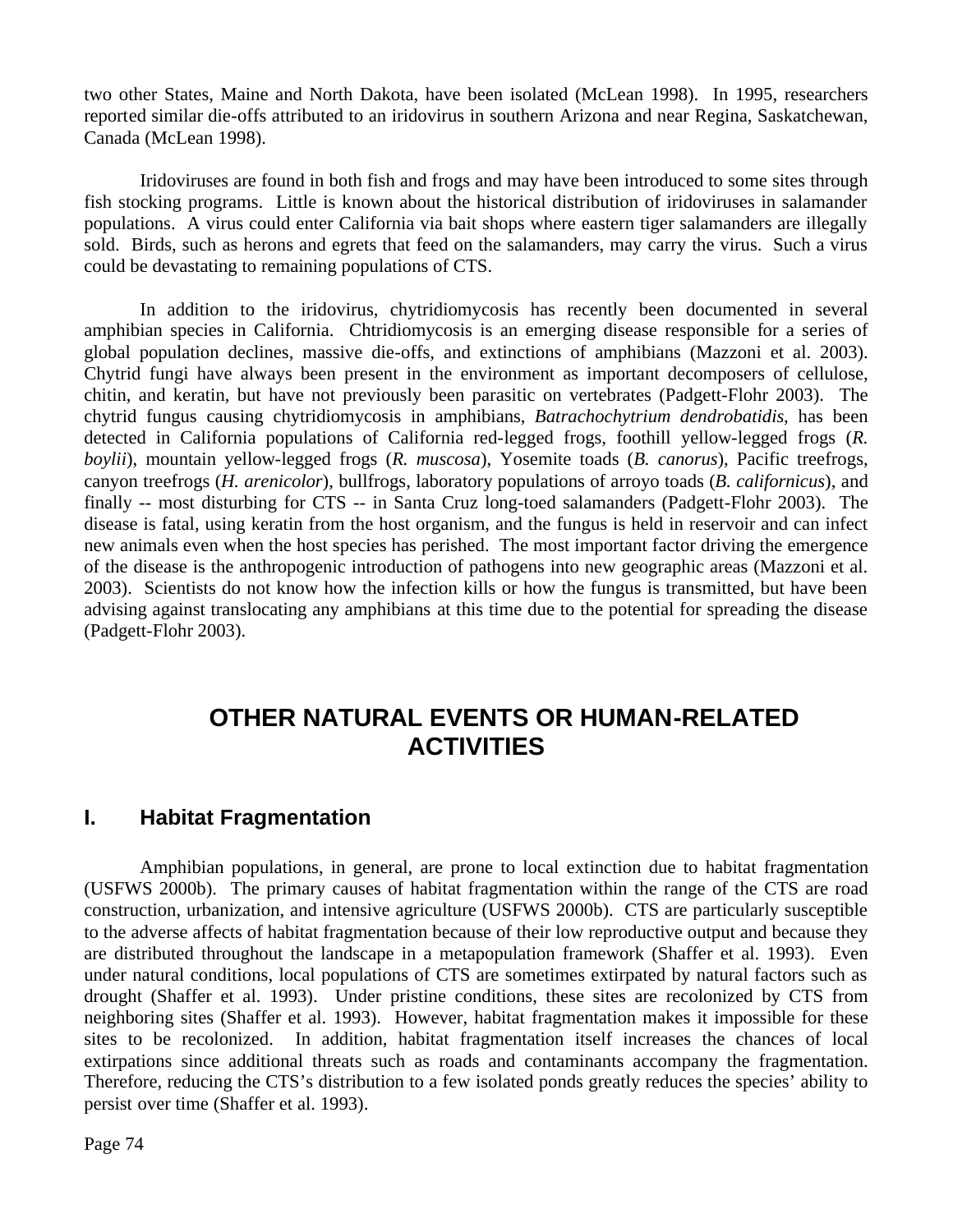Roads and highways are one of the leading causes of habitat fragmentation. The actual construction of roads results in the death of slow-moving animals and causes soil compaction underneath and adjacent to the road bed (Shaffer et al. 1993). Any CTS in underground burrows in the path of the road or in the impact area are likely to be crushed during road construction (Shaffer et al. 1993). Once the road is open to traffic, salamanders are at risk of being run over on their first dispersal migration from the pond, and on future migrations to and from the ponds for breeding. Large roads and highways represent permanent physical obstacles and can block CTS from moving to new breeding habitat or prevent them from returning to their breeding ponds or aestivation sites.

Findlay and Houlahan (1996) found that roads within 2 km (1.2 mi) of wetlands adversely affected the number of amphibian species in the wetlands. Roads alter many of the physical characteristics of the environment that may be important to CTS, including soil density, soil water content, dust, surface-water flow, patterns of runoff, and sedimentation (Trombulak and Frissell 2000). The deleterious effects of roads on many ecological factors extend an average of 0.6 km (0.4 mi) from the road itself and are especially harmful to species such as salamanders that are often genetically programmed to migrate in a certain direction for breeding (Forman and Deblinger 2000).

Amphibians are especially vulnerable to being killed on roads due to life histories involving migration between breeding and upland habitats and their slow movements (Trombulak and Frissell 2000). Many of the specimens in Museum of Vertebrate Zoology at the University of California, Berkeley were collected as roadkills (Shaffer et al. 1993). Large numbers of CTS, up to 9 to 12 per km (15 to 20 per mi) of road (J. Medeiros, Sierra College, pers. comm. 1993, as cited in USFWS 2000), are killed as they cross the roads on breeding migrations (Hansen and Tremper 1993). Of CTS found on roads, 25 to 72 percent are dead (Twitty 1941; S. Sweet in *litt*. 1993; Launer and Fee 1996). Twenty-six CTS roadkills were discovered on Stony Point Road in fall 2001 in Sonoma County alone (Cook 2002). Curbs and berms as low as 9 to 12 cm (3.5 to 5 in), which allow salamanders to climb onto the road but can restrict or prevent their movements off the roads, are of particular concern, as they effectively turn the roads into death traps (Launer and Fee 1996; Sweet in *litt*. 1998a).

Because of these effects, putting in a road near a breeding pond can significantly reduce the breeding population of a pond and, in some cases, cause the loss of a large portion of a metapopulation. Habitat fragmentation and roads are one of the best examples of the synergistic threats that affect CTS. While healthy metapopulations of CTS might be able to sustain annual losses of adults due to roadkill, populations suffering from severe habitat fragmentation could be devastated by this mortality.

Railroads also contribute to habitat fragmentation and reduce migration and genetic interchange between ponds. In addition to the barriers created by fill deposited in small canyons and watercourses, the railroad tracks themselves can act as barriers to migrating salamanders. Because of their poor burrowing ability, the animals will have difficulty getting under the tracks unless adequate holes are present.

## **II. Hybridization With Introduced Tiger Salamanders**

Various nonnative subspecies of the tiger salamander have been imported into much of California for use as fish bait. While this practice is now illegal, non-native salamanders and hybrids have become established in a large portion of the range of the CTS, these hybrids appear to be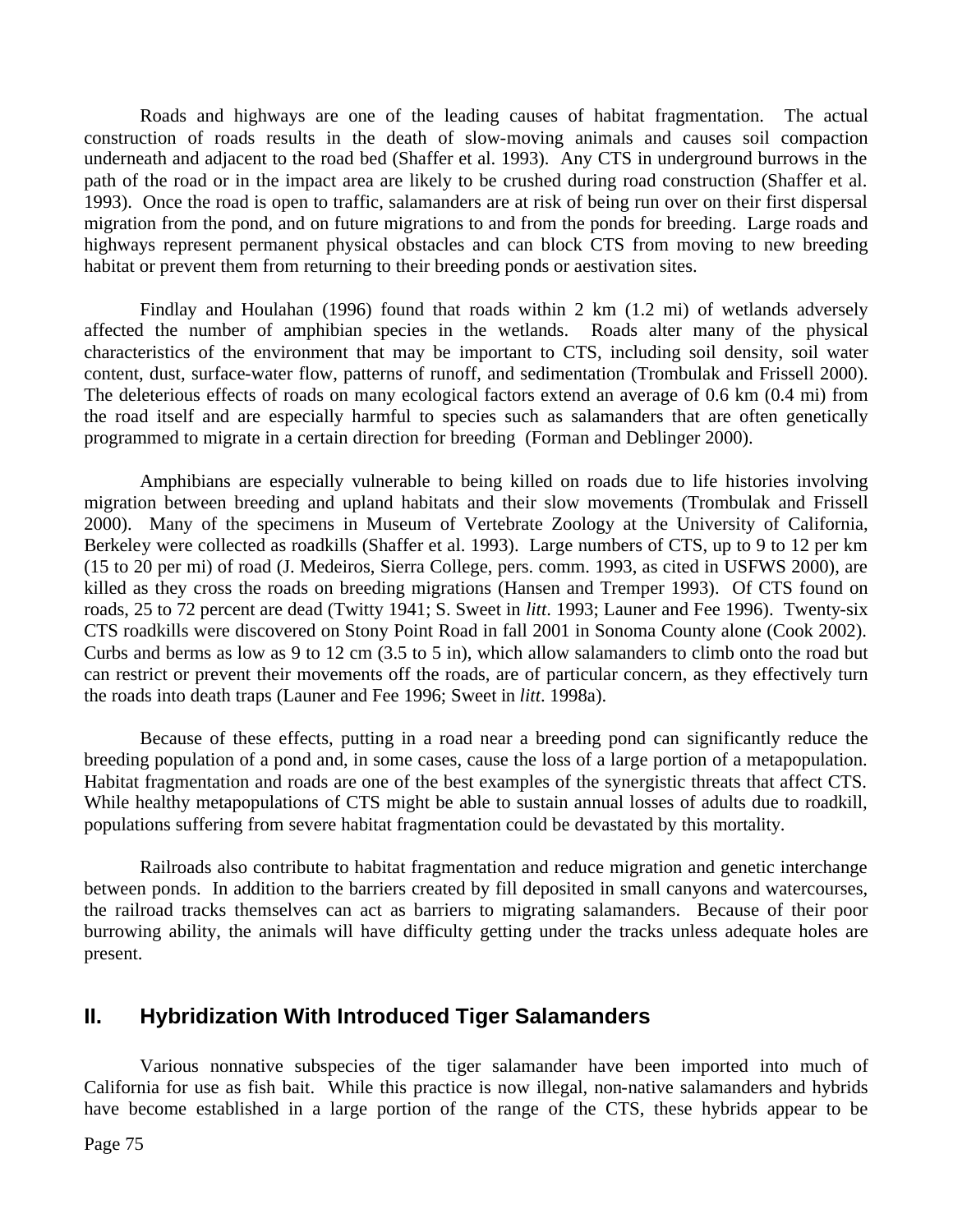expanding their range, and there is also evidence that new introductions continue to occur. Shaffer et al. (1993) documented introduced tiger salamanders in several areas of the state, including localities in Merced, Monterey, San Benito and Sonoma counties. Introduced tiger salamanders harm native CTS through through hybridization.

Evidence suggests that introduced tiger salamanders can apparently successfully interbreed with the CTS, creating fertile hybrids that may become established (Shaffer et al. 1993). There are two problems caused by such introductions. First, these animals may successfully compete with, and ultimately replace the native species, contributing to local extirpation (Shaffer et al. 1993). Second, the introduced salamanders may thrive at first, but when faced with the unique conditions of the California grassland community, such as an exceptionally hot summer or drought year, they may perish (Shaffer et al. 1993). Thus, the situation could develop where hybridization occurs, hybrids thrive, but then the entire mixed population crashes in ecologically stressful times (Shaffer et al. 1993). The loss of any CTS populations to hybridization with or competition from introduced tiger salamanders is of serious concern.

Non-native *A. tigrinum* have spread into a large portion of the Central Coast Range and Bay Area populations, and several sites are now known in the Central Valley population (Shaffer and Trenham 2002). Recent genetic sampling from 1999 to 2002 has confirmed that the geographical extent of the introduced salamanders now includes most of Monterey and San Benito Counties and the southern half of Santa Clara County (Shaffer and Trenham 2002). The southern two thirds of the range of the Bay Area population appears to be dominated by hybrid populations; introduced *A. tigrinum* genes are common even in relatively remote sites such as the Gloria Valley on the San Benito/Monterey county line (Shaffer and Trenham 2002). All of the CTS at Fort Hunter Liggett are hybrids (B. Shaffer, UC Davis, pers. comm.).

Non-native tiger salamanders were also found at two sites in Santa Barbara County, at the mouth of Cebada Canyon, and in a pond on the Lompoc Federal Penitentiary grounds (S. Sweet, UCSB, pers. comm.). The penitentiary site supports a confirmed breeding population.

Recently, hybrid salamanders were confirmed from survey sites in eastern Merced County near the site of the proposed new UC Merced campus (B. Shaffer, UC Davis, pers. comm.; Laabs et al. 2001). Because of the isolation of the eastern Merced County population from the previously known hybrid site in western Merced County, it is very likely that these hybrids were introduced separately to the area by humans, but it is not known when the introduction occurred. The discovery of the hybridization threat in eastern Merced County is of enormous concern because this area contains some of the best remaining CTS habitat in the state, and was previously thought to be free from non-native and hybrid salamander populations.

Researchers have not yet determined to what extent the spread of non-native salamanders is due to new introductions by humans and to what extent it is do to the movement of introduced species and their offspring across the landscape on their own (B. Shaffer, UC Davis, pers. comm.).

Evidence suggests that the hybrids appear to do worse in more natural ponds, though more research is also needed on this topic (B. Shaffer, UC Davis, pers. comm.).

The Bay Area and Central Coast CTS populations are seriously threatened by hybridization, and these hybrids are difficult for surveyors to distinguish from pure *A. californiense*. The result is that the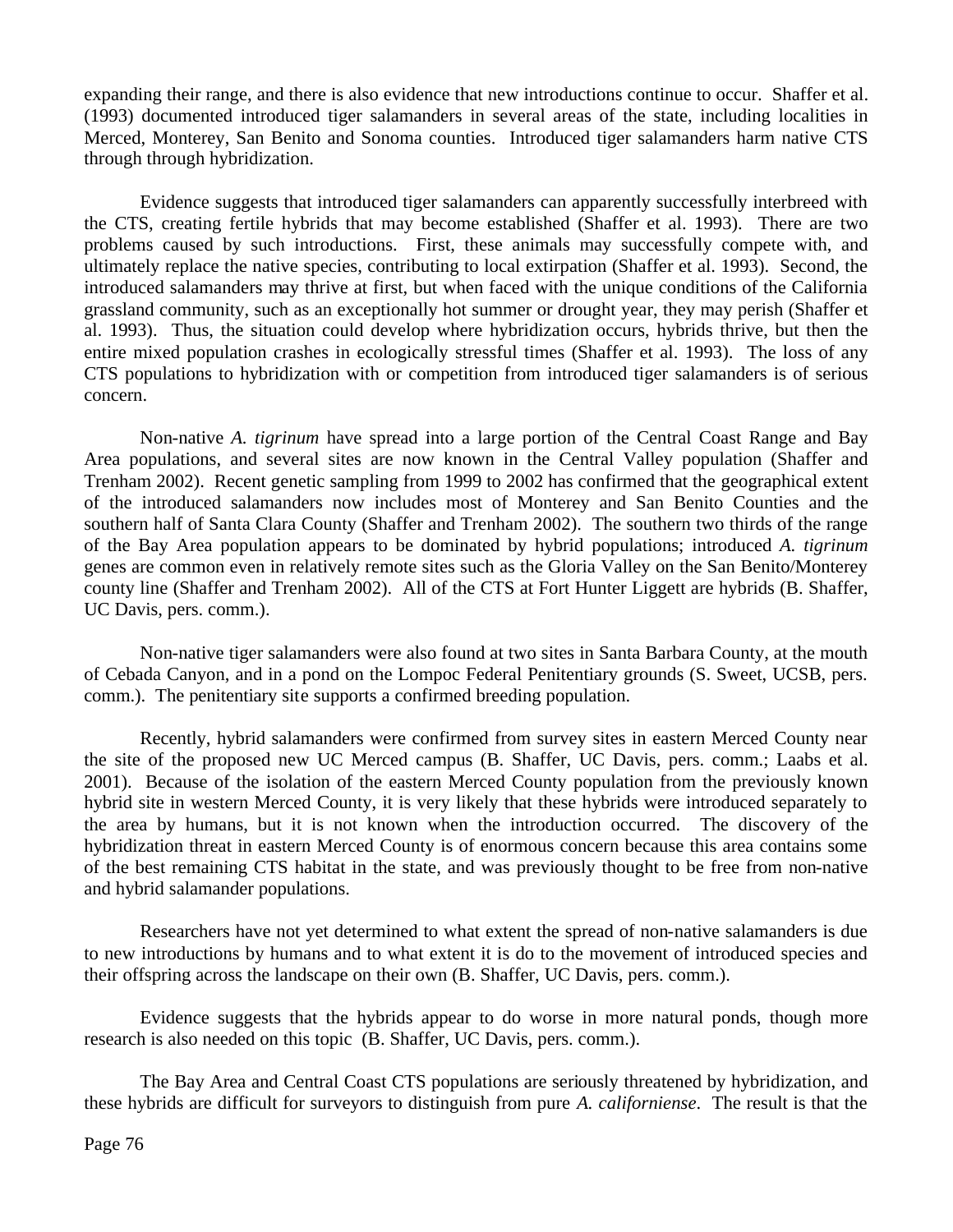native CTS population in these regions may be overestimated. Shaffer and Trenham (2002) have noted "most of the populations that we have surveyed in San Benito County are mixed hybrids, yet the CNDDB registers these as CTS populations. Although the misidentification is understandable, it emphasizes that many apparently healthy CTS populations in this region may in reality be non-native exotics."

## **III. Other Introduced Species**

Introduced species are one of the greatest threats to the survival and recovery of the CTS. Where habitat has not been destroyed outright, it has often been modified to the point where exotic species thrive and preclude occupation by CTS. This problem tends to be particularly severe in the flat valley habitat of the central valley, though it is a threat to all six populations of CTS throughout the state (Shaffer et al. 1993). Shaffer et al. (1993) have confirmed that the introduction of any fish, including mosquitofish, catfish, bass, sunfish, and perch to CTS breeding ponds will eliminate the salamanders from these areas. Other problem species include bullfrogs, non-native tiger salamanders, and crayfish. Data from the EBRPD show exotic predators have reduced the number of ponds suitable for breeding (Bobzien 2003). Each is discussed in turn below.

#### **A. Mosquitofish**

Mosquitofish are often introduced into ponds by vector control agencies to eliminate mosquitoes. Mosquitofish are used by every vector control district in the State and in some districts represent the majority of their control efforts (USFWS 2000b; USFWS 2003b). These fish were first introduced to California in 1922 and have since become well established throughout the State's water systems (USFWS 2000b). Mosquitofish quickly reproduce to the maximum population levels that a particular habitat may sustain. Mosquitofish are extremely tolerant of polluted water with low levels of dissolved oxygen and have an extremely wide range of temperature tolerance (USFWS 2000b). These fish eliminate CTS either by out-competing the salamander larvae for food, or by eating the small salamander larvae outright.

Both CTS and mosquitofish feed on micro and macro-invertebrates, and large numbers of mosquitofish may effectively eliminate the prey base for CTS larvae (USFWS 2000b).

There is also evidence that mosquitofish prey directly on CTS larvae. In a recent study, Leyse and Lawler (2001) found that stocking ponds with mosquitofish at high initial densities of 300 fish/pond, the fish presence significantly reduced the survival of *A. californiense* larvae to metamorphosis and also significantly reduced growth of those larvae that did reach metamorphosis.

Mosquitofish are known to prey on the California newt (*Taricha torosa*) and Pacific treefrog larvae in both field and laboratory experiments, even given the optional prey of mosquito larvae (USFWS 2000b). Both newt and Pacific treefrog larvae were found in stomachs of wild-caught mosquitofish (USFWS 2000b). Dr. Robert Stebbins observed mosquitofish ingesting and then spitting out California newt larvae, causing severe damage to the newts in the process (USFWS 2000b). Schmieder and Nauman (1994) found that mosquitofish significantly affected the survival of both prefeeding and large larvae of California red-legged frogs. Lawler et al. (1999) did not find a reduction in survival rates of California red-legged frog tadpoles raised in the presence of mosquitofish versus controls with no mosquitofish, but those tadpoles that did survive weighed less than control tadpoles and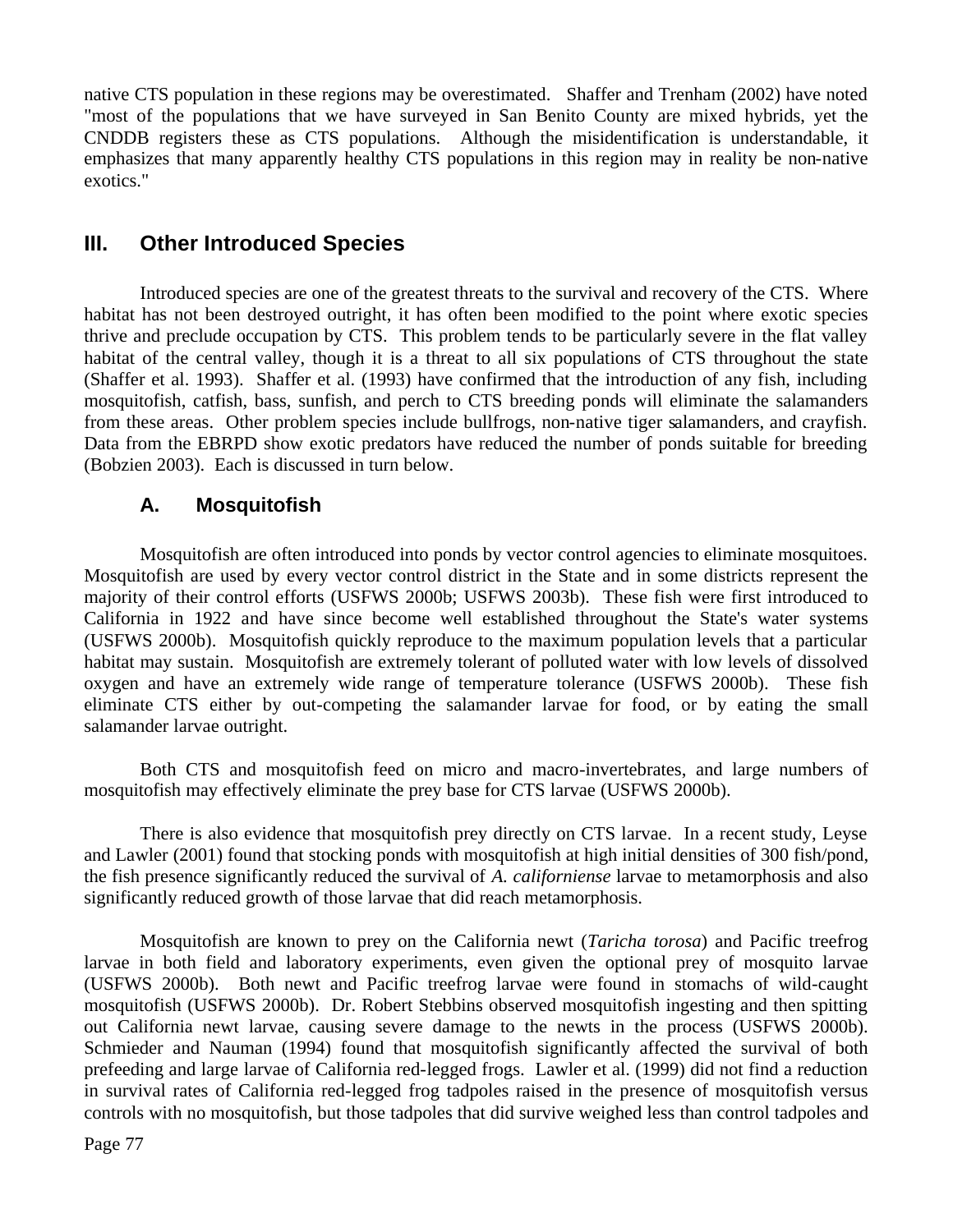metamorphosed later, and most were injured by the fish. Smaller size at metamorphosis may reduce survival to breeding age and reproductive potential (Lawler et al. 1999).

California tiger salamanders may be especially vulnerable to mosquitofish predation due to their fluttering external gills, which may attract these visual predators (USFWS 2003b). A survey by Loredo-Prendeville et al. (1994) found no CTS in ponds with mosquitofish. Due to the documented effects of mosquitofish on other amphibian species, the USFWS believes that they are likely to have similar effects on CTS and that the use of mosquitofish in salamander habitat threatens the persistence of salamander populations (USFWS 2000b).

As urban areas continue to expand, the introduction of mosquitofish into previously untreated ponds may result in the elimination of CTS from additional breeding sites (USFWS 2000b).

## **B. Other Introduced Fish Species**

The introduction of other fish either inadvertently or for recreational fishing or other purposes also poses a major threat to CTS. Fish such as bass (*Micropterus salmoides*, *M*. *dolomieu*), green sunfish (*L. cyanellus*), carp (*Cyprinus carpio*), fathead minnow (*Pimephales promelas*), and bullhead (*Ictalurus* spp.) may also compete with CTS for food and prey on CTS larvae (Shaffer et al. 1993). Many ranchers and other individuals regularly stock ponds on private lands to enhance local fishing opportunities.

## **C. Bullfrogs**

Introduced bullfrogs also eliminate CTS populations. Shaffer et al. (1993) consider bullfrogs to be a biological indicator of ponds that have been disturbed to a degree that CTS are excluded. The finding of Laabs et al. (2001) that CTS larvae were not present in a single stock pond that was occupied by bullfrogs reinforces this conclusion. Bullfrogs prey on CTS larvae, juveniles, and adults (Morey and Guinn 1992; USFWS 2000b). Morey and Guinn (1992) documented a shift in amphibian community composition at a vernal pool complex, with CTS becoming proportionally less abundant as bullfrogs increased. Although bullfrogs are unable to establish permanent breeding populations in unaltered vernal pools and seasonal ponds, dispersing immature frogs take up residence in vernal pools during winter and spring (Morey and Guinn 1992) and prey on native amphibians, including larval CTS. Lawler et al. (1999) found that less than 5 percent of California red-legged frog tadpoles survived to metamorphosis when raised with bullfrog tadpoles.<sup>15</sup> Due to the documented effects of bullfrogs on other amphibian species, they are likely to have similar effects on CTS and that the presence of bullfrogs in salamander habitat threatens the persistence of salamander populations (USFWS 2000b). This conclusion is also supported by the findings of Laabs et al. (2001) discussed *supra*.

## **C. Crayfish**

Introduced Louisiana red-swamp crayfish (*Procambarus clarki*) also apparently prey on CTS (Shaffer et al. 1993) and may have eliminated some populations (Jennings and Hayes 1994). The crayfish prey on California newt eggs and larvae, in spite of toxins that the species has developed, and

 $\overline{a}$ <sup>15</sup> Initially, ponds held 720 red-legged frog tadpoles and 50 bullfrog tadpoles; approximately 50 percent of the bullfrogs successfully metamorphosed.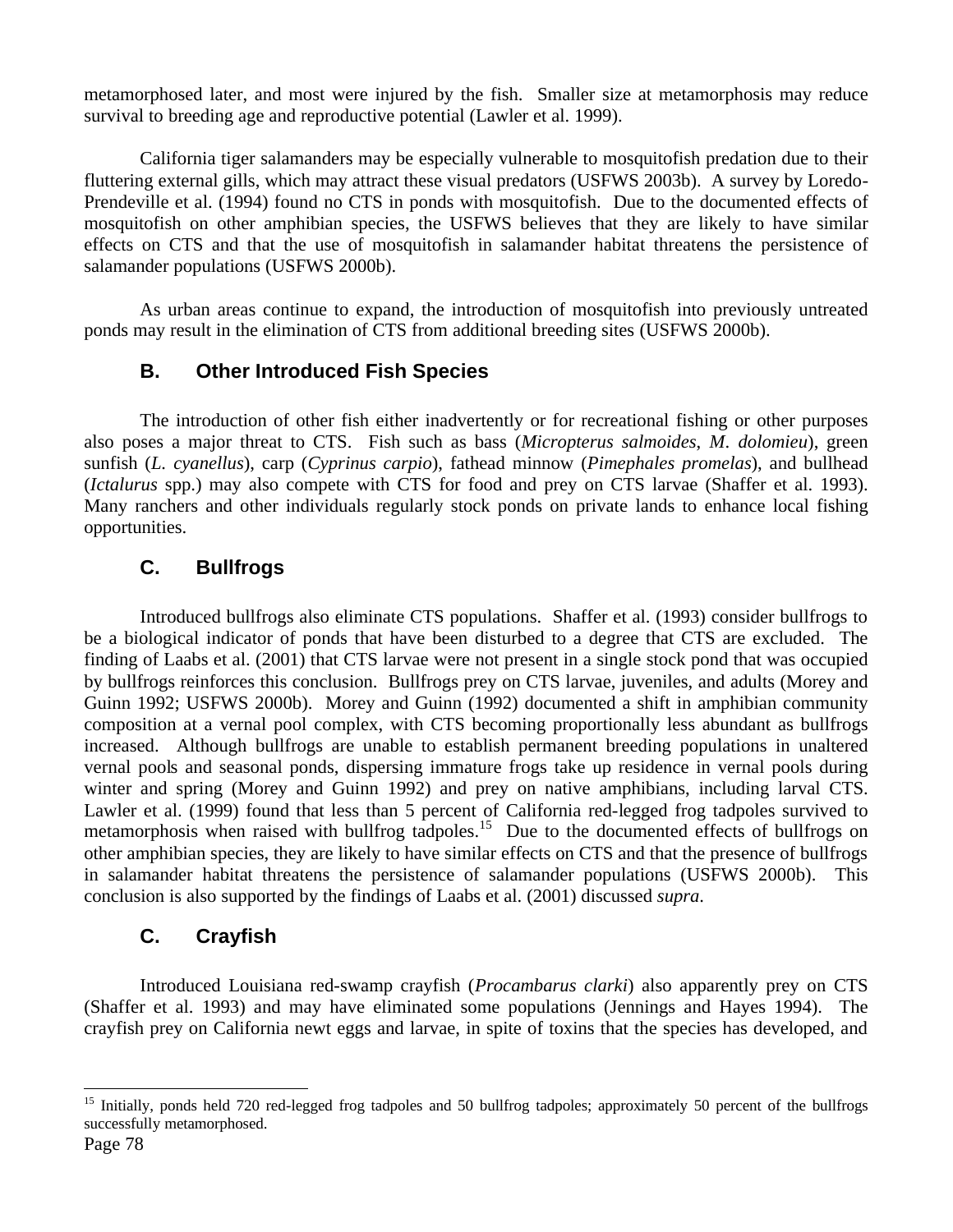may be a significant factor in the loss of newts from several streams in southern California (Gamradt and Kats 1996). This species also poses a threat to CTS survival and recovery.

## **D. Domestic Pets**

Domestic dogs, cats, and other exotic species that inevitably accompany residential development can harm CTS by killing them, harassing them, and destroying or modifying their habitat (Cook and Northen 2001). For example, dogs may dig up rodent burrows being used by estivating CTS, and cats hunt gophers. Domestic animals should be considered a major threat to the species wherever CTS populations are adjacent or near to residential development.

## **IV. Contaminants**

A wide variety of toxic substances are released into CTS habitat as a result of man's activities. Run-off from roads, the application of numerous chemicals for agricultural production, urban/suburban landscape maintenance, and rodent and vector control programs may all have negative effects on CTS populations, as detailed below.

## **A. Road Run-off**

Oil and other hydrocarbon contaminants in road run-off have been detected in adjacent ponds and linked to die-offs of and deformities in CTS and western spadefoots, and die-offs of invertebrates that form most of both species' prey base (USFWS 2000b). Lefcort et al. (1997) found that oil had limited direct effects on 5-week-old marbled (*A. opacum*) and eastern tiger salamanders (*A*. *t*. *tigrinum*), but that salamanders from oil-contaminated natural ponds metamorphosed earlier at smaller sizes, and those from oil-contaminated artificial ponds had slower growth rates than larvae raised in noncontaminated ponds. Their studies did not address effects on eggs and early larval stages, which may be more pronounced. Hatch and Burton (1998) and Monson et al. (1999) investigated the effects of one component of petroleum products and urban runoff (fluoranthene, a polycyclic aromatic hydrocarbon) on spotted salamanders (*A*. *maculatum*), northern leopard frogs (*Rana pipiens*), and African clawed frogs (*Xenopus laevis*). In laboratory and outdoor experiments, using levels of the contaminant comparable to those found in service station and other urban runoff, the researchers found reduced survival and growth abnormalities in all species and that the effects were worse when the larvae were exposed to the contaminant under natural levels of sunlight, rather than in the laboratory under artificial light.

Sedimentation from road construction, maintenance, and run-off is another form of contamination that may affect CTS breeding ponds. Roads alter the hydrology of slopes, in part by diverting water into surface-water systems that can cause erosion, create gullies, and deposit increased loads of sediments into wetland systems (Trombulak and Frissell 2000). Road traffic can spread dust, which can settle into ponds, affecting aquatic and emergent vegetation and causing asphyxiation of eggs. Increased sedimentation could also degrade habitat by filling pools otherwise usable by the species. The ability of the CTS to detect aquatic food items could be impaired from increased sedimentation, as can susceptibility to diseases (USFWS 2000b).

Increasing urbanization goes hand-in-hand with increased road construction. The proliferation of urban development continues to exacerbate the problem of contamination from road run-off.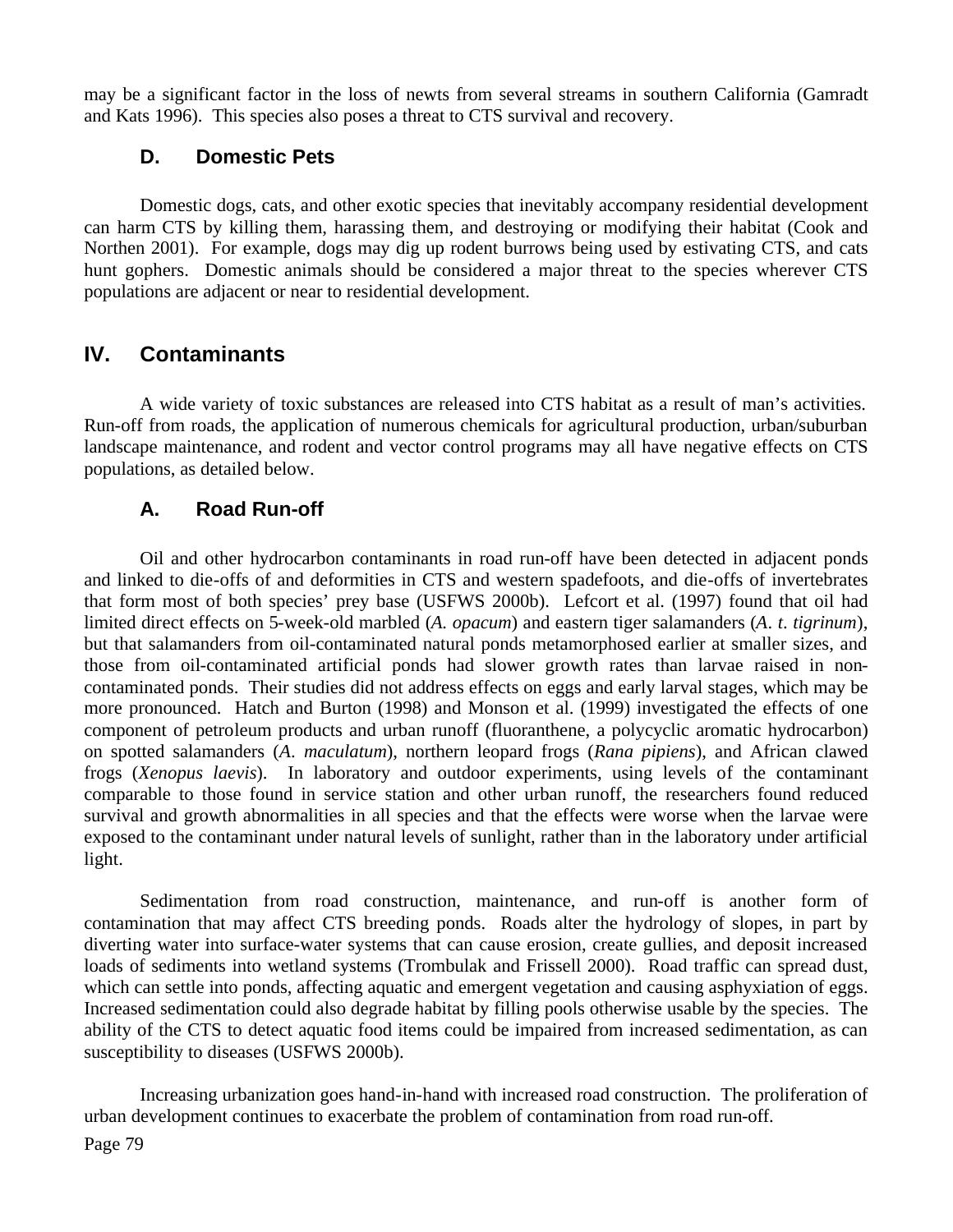## **B. Agricultural Contaminants**

Enormous amounts of chemicals are introduced into the environment every year by the California agriculture industry. The effects of pesticides, herbicides, fungicides, and nitrogen fertilizers on the landscape have been addressed only recently (USFWS 2000b). The Central Valley is home to both the CTS and the most intensive agriculture in the state. In 1986-87 and from 1993 to 1997, USGS and the California Department of Pesticide Regulation ("CDPR") personnel sampled well and ground water at 156 locations throughout the range of the CTS (CDPR 1998; Burow et al. 1998a, b). From these samples, 29 different chemicals potentially toxic to amphibians in general and CTS specifically were detected. In general, the concentrations of these chemicals and their immediate effects on various species have been difficult to assess mainly due to lack of water sample data and lack of samples close to the sources of application where the effects on wildlife are most severe. Data on various contaminants are presented below.

In the 17 counties that comprise the majority of the current range of the CTS, 86,425,399 lbs of pesticides were used in 2001 for production agriculture, postharvest fumigation, structural pest control, landscape maintenance, and other purposes (CDPR 2002). These chemicals included petroleum oil, chloropyrifos, copper sulfate, diazinon, malathion, mancozeb, metam-sodium, methyl bromide, methoxychlor, oryzalin, and phosmet; some of these are extremely toxic to aquatic organisms, including amphibians and the organisms on which they prey. Given that amphibians are extremely sensitive to pollutants due to their highly permeable skin (USFWS 2003b), these and many more agricultural chemicals may have lethal or sublethal effects on CTS; those discussed here provide only a sample of the actual and potential threats. Table 12 describes the types and amounts of chemicals applied in the counties that comprise most of the range of the CTS.

| County         | <b>Chemical</b>               | <b>Pounds</b>  | <b>Chemical</b> | <b>Pounds</b>  |
|----------------|-------------------------------|----------------|-----------------|----------------|
|                |                               | <b>Applied</b> |                 | <b>Applied</b> |
| <b>Alameda</b> | Aluminum Phosphide            | 2,624.3258     | Metam-Sodium    | 1,083.3608     |
|                | Bacillus Thuringiensis I      | 31.0080        | Methoprene      | 89.4598        |
|                | Chlorophacinone               | 2.1431         | Methoxychlor    | 0.2314         |
|                | Chlorpyrifos                  | 1,161.2035     | Methyl Bromide  | 8,002.8734     |
|                | Copper Sulfate                | 1,924.6652     | Oryzalin        | 2,465.0557     |
|                | Diazinon                      | 5,302.6015     | Petroleum Oil   | 1,816.2625     |
|                | Diphacinone                   | 0.1880         | Pyrethrins      | 73.3315        |
|                | Malathion                     | 188.3340       | Strychnine      | 2.8999         |
|                | Mancozeb                      | 1,376.4345     | Zinc Phosphide  | 5.9038         |
|                |                               |                |                 |                |
| Colusa         | Aluminum Phosphide            | 4,784.6199     | Metam-Sodium    | 2,329.1065     |
|                | <b>Bacillus Thuringiensis</b> | n/a            | Methoprene      | 1.2740         |
|                | Chlorophacinone               | 0.0014         | Methyl Bromide  | 2,594.3860     |
|                | Chlorpyrifos                  | 6,129.8840     | Oryzalin        | 351.6276       |
|                | Copper Sulfate                | 38,725.3230    | Petroleum Oil   | 76,768.2590    |
|                | Diazinon                      | 1,411.0973     | Phosmet         | 334.8100       |
|                | Diphacinone                   | 0.0829         | Pyrethrins      | 13.6276        |
|                | Malathion                     | 10,205.2653    | Strychnine      | 11.9449        |
|                | Mancozeb                      | 6,967.1076     | Zinc Phosphide  | 7.1200         |

**Table 12. Type and Amount of Pesticides Used in the Range of the California Tiger Salamander (California Department of Pesticide Regulation 2002).**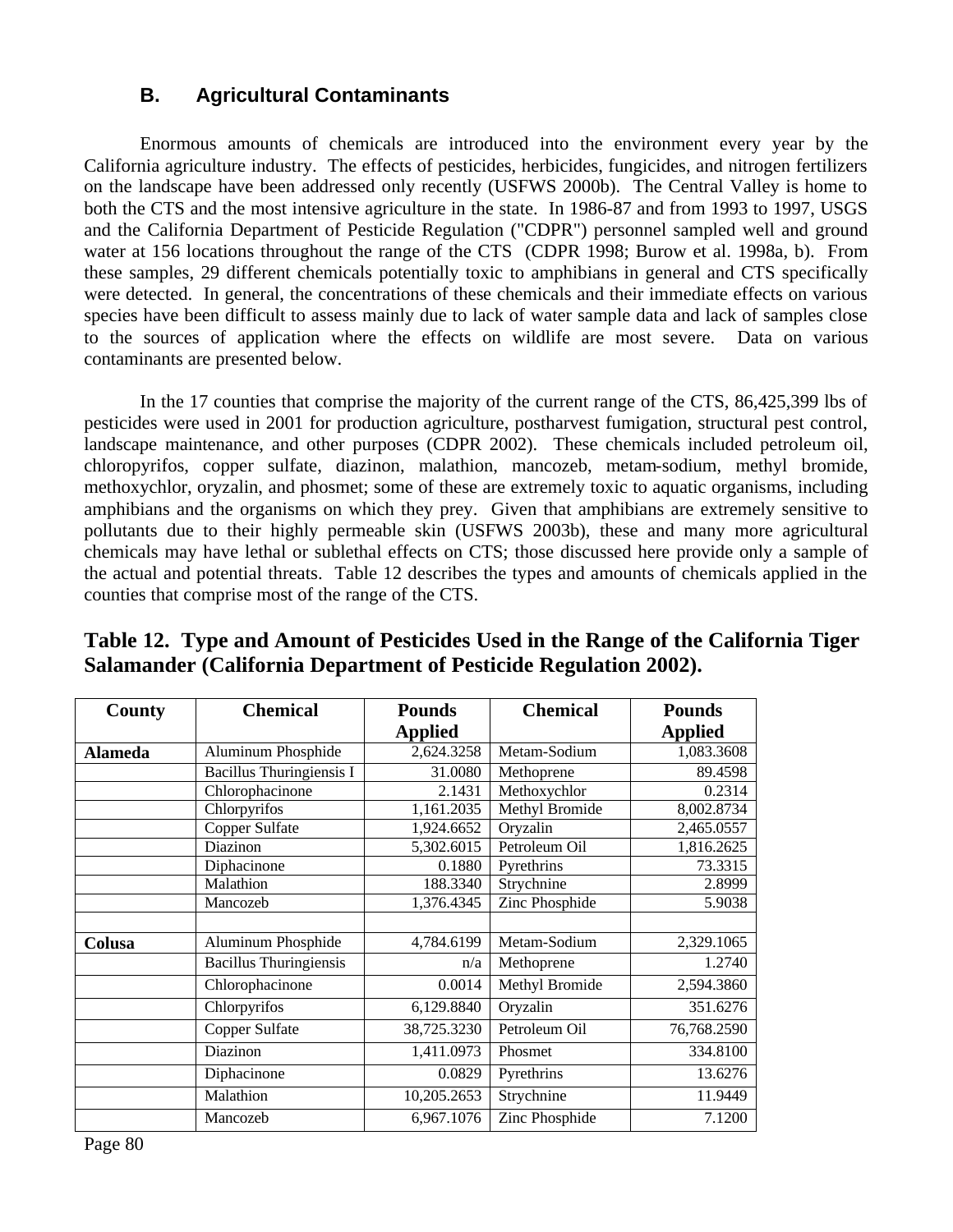| <b>Contra Costa</b> | Aluminum Phosphide                             | 684.8994             | Metam-Sodium                        | 3.9946                   |
|---------------------|------------------------------------------------|----------------------|-------------------------------------|--------------------------|
|                     | <b>Bacillus Thuringiensis I</b>                | 25.5959              | Methoprene                          | 21.7719                  |
|                     | Chlorophacinone                                | 1.2333               | Methyl Bromide                      | 3,785.6600               |
|                     | Chlorpyrifos                                   | 12,246.1952          | Oryzalin                            | 2,936.3840               |
|                     | <b>Copper Sulfate</b>                          | 1,056.1401           | Petroleum Oil                       | 10,532.6950              |
|                     | Diazinon                                       | 15,592.7866          | Phosmet                             | 5,431.1460               |
|                     | Diphacinone                                    | 0.7287               | Pyrethrins                          | 54.9588                  |
|                     | Malathion                                      | 196.0264             | Strychnine                          | 6.6349                   |
|                     | Mancozeb                                       | 2,307.4055           | Zinc Phosphide                      | 10.1332                  |
|                     |                                                |                      |                                     |                          |
| <b>Fresno</b>       | Aluminum Phosphide                             | 15,080.9830          | Metam-Sodium                        | 1,981,875.2816           |
|                     | <b>Bacillus Thuringiensis I</b>                | 1,690.3241           | Methoprene                          | 15.6594                  |
|                     | Chlorophacinone                                | 0.1511               | Methyl Bromide                      | 417,510.3194             |
|                     | Chlorpyrifos                                   | 321,888.9509         | Oryzalin                            | 11,850.1164              |
|                     | Copper Sulfate                                 | 115,084.1100         | Petroleum Oil                       | 2,329,338.9000           |
|                     | Diazinon                                       | 70,289.4242          | Phosmet                             | 95,969.6584              |
|                     | Diphacinone                                    | 0.7339               | Pyrethrins                          | 162.6464                 |
|                     | Malathion                                      | 43,158.9558          | Strychnine                          | 40.7266                  |
|                     | Mancozeb                                       | 37,528.9088          | <b>Zinc Phosphide</b>               | 35.7129                  |
|                     |                                                |                      |                                     |                          |
| <b>Madera</b>       | <b>Aluminum Phosphide</b>                      | 4,126.3020           | Metam-Sodium                        | 3,866.4429               |
|                     | <b>Bacillus Thuringiensis I</b>                | 176.4242             | Methoprene                          | 34.8343                  |
|                     | Chlorophacinone                                | 0.3018               | Methoxychlor                        | 37.5000                  |
|                     | Chlorpyrifos                                   | 40,472.0829          | <b>Methyl Bromide</b>               | 19,645.1344              |
|                     | <b>Copper Sulfate</b>                          | 113,566.37           | Oryzalin                            | 2,654.9017               |
|                     | Diazinon                                       | 23,110.9872          | Petroleum Oil                       | 892,336.3300             |
|                     | Diphacinone                                    | 0.4290               | Phosmet                             | 16,407.1311              |
|                     | Malathion                                      | 5,020.4948           | Pyrethrins                          | 191.1342                 |
|                     | Mancozeb                                       | 14,925.6298          | Strychnine                          | 62.1703                  |
|                     |                                                |                      | Zinc Phosphide                      | 64.6660                  |
|                     |                                                |                      |                                     |                          |
| <b>Merced</b>       | Aluminum Phosphide                             | 2,971.6662           | Metam-Sodium                        | 422,398.3113             |
|                     | <b>Bacillus Thuringiensis I</b>                |                      | Methoprene                          | 157.8358                 |
|                     | Chlorophacinone                                | 1.1929               | Methyl Bromide                      | 131,116.9563             |
|                     | Chlorpyrifos                                   | 61,795.4767          | Oryzalin                            | 2,594.6929               |
|                     | <b>Copper Sulfate</b>                          | 105,569.4900         | Petroleum Oil                       | 569,390.7400             |
|                     | Diazinon                                       | 23,995.9920          | Phosmet                             | 9,044.3520               |
|                     | Diphacinone                                    | 0.8929               | Pyrethrins                          | 590.9544                 |
|                     | Malathion                                      | 17,868.8865          | Strychnine                          | 89.1223                  |
|                     | Mancozeb                                       | 8,991.6591           | Zinc Phosphide                      | 265.5314                 |
|                     |                                                |                      |                                     |                          |
| <b>Monterey</b>     | Aluminum Phosphide<br>Bacillus Thuringiensis I | 2,165.5667           | Metam-Sodium                        | 120,904.0166<br>260.3458 |
|                     |                                                | 1,067.8972<br>1.4321 | Methoprene<br><b>Methyl Bromide</b> |                          |
|                     | Chlorophacinone                                |                      |                                     | 1,503,912.3558           |
|                     | Chlorpyrifos                                   | 54,923.8630          | Oryzalin                            | 2,906.2096               |
|                     | Copper Sulfate                                 | 7,805.5607           | Petroleum Oil                       | 16,275.0936              |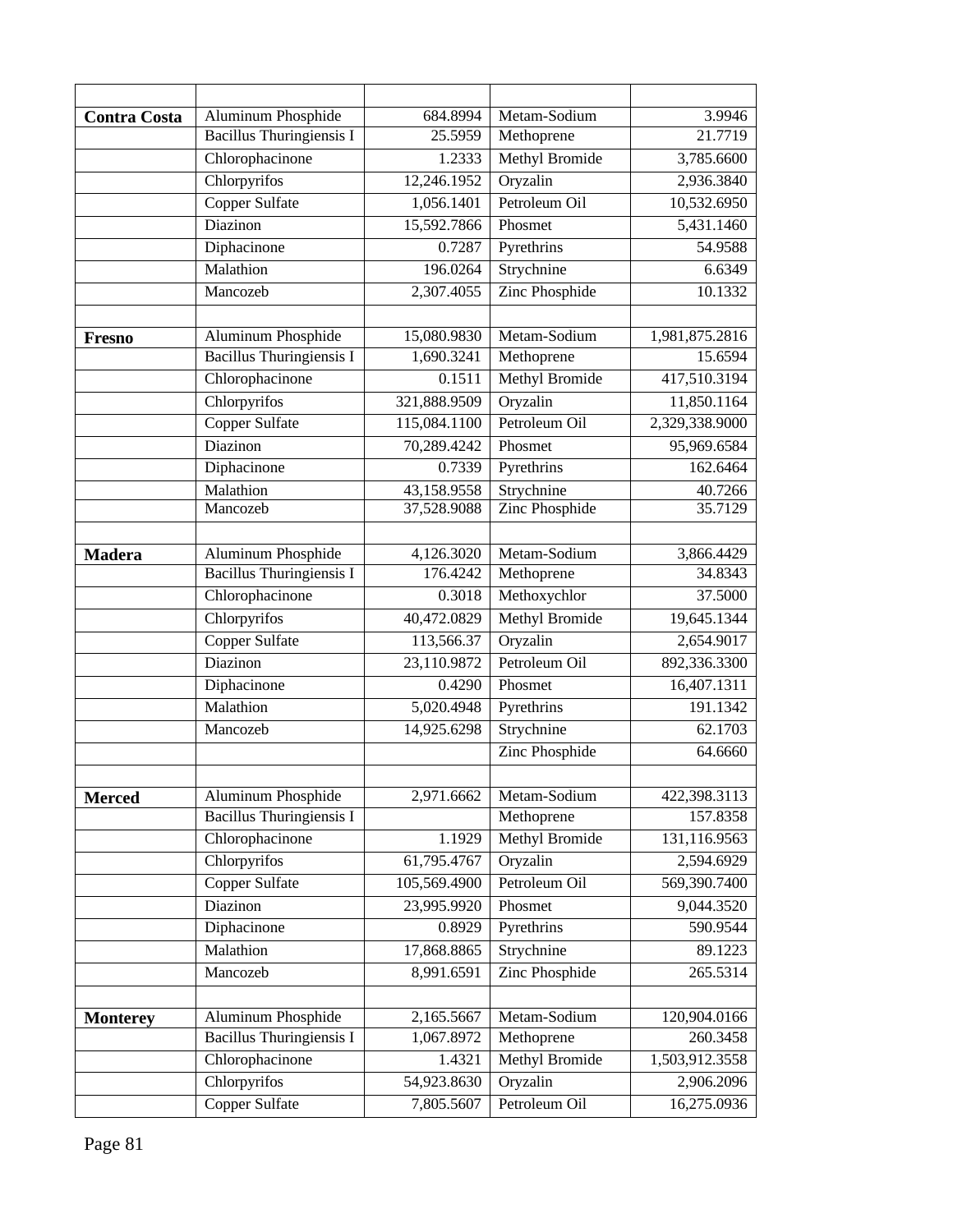|                   | Diazinon                        | 135,138.1360 | Phosmet               | 1,400.3640   |
|-------------------|---------------------------------|--------------|-----------------------|--------------|
|                   | Diphacinone                     | 0.1130       | Pyrethrins            | 119.6247     |
|                   | Malathion                       | 78,985.5191  | Strychnine            | 102.6127     |
|                   | Mancozeb                        | 19,533.5630  | Zinc Phosphide        | 66.6738      |
|                   |                                 |              |                       |              |
| <b>Sacramento</b> | Aluminum Phosphide              | 1,957.8636   | Metam-Sodium          | 34,853.1512  |
|                   | <b>Bacillus Thuringiensis I</b> | 77.9603      | Methoprene            | 278.8712     |
|                   | Chlorophacinone                 | 0.1346       | Methyl Bromide        | 9,339.2350   |
|                   | Chlorpyrifos                    | 29,307.3649  | Oryzalin              | 6,544.5375   |
|                   | <b>Copper Sulfate</b>           | 49,294.402   | Petroleum Oil         | 223,652.1400 |
|                   | Diazinon                        | 14,780.1577  | Phosmet               | 8,031.6110   |
|                   | Diphacinone                     | 0.3048       | Pyrethrins            | 71.4711      |
|                   | Malathion                       | 2,852.0994   | Strychnine            | 0.8122       |
|                   | Mancozeb                        | 11,154.9237  | Zinc Phosphide        | 60.1408      |
|                   |                                 |              |                       |              |
| <b>San Benito</b> | <b>Aluminum Phosphide</b>       | 439.5781     | Metam-Sodium          | 5,887.3664   |
|                   | <b>Bacillus Thuringiensis I</b> | 0.0580       | Methoprene            | 0.0022       |
|                   | Chlorophacinone                 | 0.9814       | <b>Methyl Bromide</b> | 33,258.4600  |
|                   | Chlorpyrifos                    | 4,124.4439   | Oryzalin              | 1,399.1613   |
|                   | <b>Copper Sulfate</b>           | 4,164.3716   | Petroleum Oil         | 7,025.7242   |
|                   | Diazinon                        | 19,721.8091  | Phosmet               | 651.7000     |
|                   | Diphacinone                     | 0.0160       | Pyrethrins            | 10.2670      |
|                   | Malathion                       | 403.5151     | Strychnine            | 2.1574       |
|                   | Mancozeb                        | 1,875.2705   | Zinc Phosphide        | 6.9000       |
|                   |                                 |              |                       |              |
| San Joaquin       | <b>Aluminum Phosphide</b>       | 2,362.2914   | Metam-Sodium          | 10,122.7993  |
|                   | <b>Bacillus Thuringiensis I</b> | 562.7223     | Methoprene            | 95.2427      |
|                   | Chlorophacinone                 | 0.1439       | <b>Methyl Bromide</b> | 176,519.4093 |
|                   | Chlorpyrifos                    | 52,076.1370  | Oryzalin              | 6,757.1516   |
|                   | <b>Copper Sulfate</b>           | 100,613.6600 | Petroleum Oil         | 534,153.4400 |
|                   | Diazinon                        | 17,664.0315  | Phosmet               | 10,195.7060  |
|                   | Diphacinone                     | 0.3140       | Pyrethrins            | 260.5963     |
|                   | Malathion                       | 11,265.6954  | Strychnine            | 35.1823      |
|                   | Mancozeb                        | 23,385.1615  | Zinc Phosphide        | 12.6028      |
|                   |                                 |              |                       |              |
| San Luis Obispo   | Aluminum Phosphide              | 440.4561     | Metam-Sodium          | 274,996.3865 |
|                   | Bacillus Thuringiensis I        | 4.0849       | Methoprene            | 0.0086       |
|                   | Chlorophacinone                 | 0.5446       | <b>Methyl Bromide</b> | 77,262.2230  |
|                   | Chlorpyrifos                    | 13,002.1472  | Oryzalin              | 3,833.8102   |
|                   | Copper Sulfate                  | 5,824.0145   | Petroleum Oil         | 62,387.3620  |
|                   | Diazinon                        | 10,329.1198  | Phosmet               | 1,246.6300   |
|                   | Diphacinone                     | 0.8330       | Pyrethrins            | 37.4172      |
|                   | Malathion                       | 19,818.5193  | Strychnine            | 86.8519      |
|                   | Mancozeb                        | 5,563.1753   | Zinc Phosphide        | 19.0063      |
|                   |                                 |              |                       |              |
| Santa Barbara     | Aluminum Phosphide              | 311.2289     | Metam-Sodium          | 570,007.8455 |
|                   | <b>Bacillus Thuringiensis I</b> | 9.3376       | Methoprene            | 19.1871      |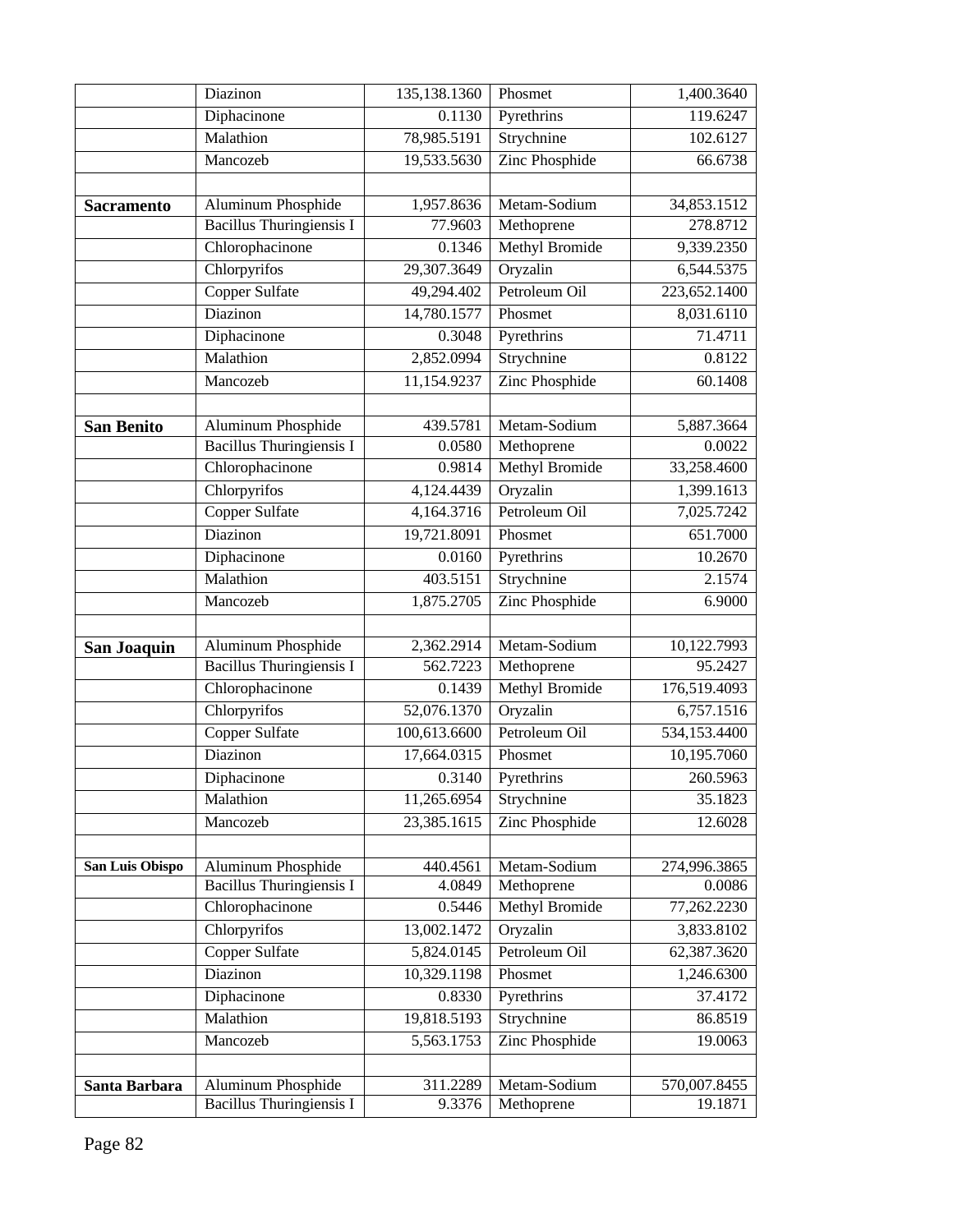|                   | Chlorophacinone                 | 0.1806       | Methyl Bromide        | 430,571.1694             |
|-------------------|---------------------------------|--------------|-----------------------|--------------------------|
|                   | Chlorpyrifos                    | 28,583.0420  | Oryzalin              | 1,598.6012               |
|                   | <b>Copper Sulfate</b>           | 4,196.5090   | Petroleum Oil         | 157,564.7900             |
|                   | Diazinon                        | 3,438.7671   | Phosmet               | 1,040.7938               |
|                   | Diphacinone                     | 0.9994       | Pyrethrins            | 65.1676                  |
|                   | Malathion                       | 30,561.1262  | Strychnine            | 61.5117                  |
|                   | Mancozeb                        | 9,407.9657   | Zinc Phosphide        | 13.5338                  |
|                   |                                 |              |                       |                          |
| Santa Clara       | Aluminum Phosphide              | 1,499.1398   | Metam-Sodium          | 13,388.4056              |
|                   | Bacillus Thuringiensis I        | 96.5555      | Methoprene            | 79.7050                  |
|                   | Chlorophacinone                 | .2724        | <b>Methyl Bromide</b> | 40,104.9202              |
|                   | Chlorpyrifos                    | 4,981.3183   | Oryzalin              | 5,162.2419               |
|                   | <b>Copper Sulfate</b>           | 424.3015     | Petroleum Oil         | 37,874.2485              |
|                   | Diazinon                        | 29,191.5328  | Phosmet               | 63.9800                  |
|                   | Diphacinone                     | .1774        | Pyrethrins            | 61.5555                  |
|                   | Malathion                       | 1,324.0293   | Strychnine            | 14.1609                  |
|                   | Mancozeb                        | 1,834.6767   | Zinc Phosphide        | 8.5264                   |
|                   |                                 |              |                       |                          |
| Sonoma            | <b>Aluminum Phosphide</b>       | 24.5603      | Metam-Sodium          | 7,284.1627               |
|                   | Bacillus Thuringiensis I        | 891.7145     | Methoprene            | 37.3837                  |
|                   | Chlorophacinone                 | 0.0299       | Methoxychlor          | 0.1104                   |
|                   | Chlorpyrifos                    | 3,346.9246   | <b>Methyl Bromide</b> | 32,386.2400              |
|                   | <b>Copper Sulfate</b>           | 2,119.9628   | Oryzalin              | 3,632.0700               |
|                   | Diazinon                        | 4,650.6452   | Petroleum Oil         | $\overline{51,474.3180}$ |
|                   | Diphacinone                     | 0.0689       | Phosmet               | 11,682.1661              |
|                   | Malathion                       | 154.5378     | Pyrethrins            | 39.0810                  |
|                   | Mancozeb                        | 22,955.6278  | Strychnine            | 128.6815                 |
|                   |                                 |              | Zinc Phosphide        | 6.3592                   |
|                   |                                 |              |                       |                          |
| <b>Stanislaus</b> | <b>Aluminum Phosphide</b>       | 6,014.6019   | Metam-Sodium          | 191,629.6357             |
|                   | Bacillus Thuringiensis I        | 433.3752     | Methoprene            | 13.4703                  |
|                   | Chlorophacinone                 |              | 4.0721 Methyl Bromide | 77,934.8838              |
|                   | Chlorpyrifos                    | 84,146.3019  | Oryzalin              | 1,933.4528               |
|                   | Copper Sulfate                  | 41,255.97    | Petroleum Oil         | 377,394.51               |
|                   | Diazinon                        | 61,714.1984  | Phosmet               | 20,861.3910              |
|                   | Diphacinone                     | 1.2160       | Pyrethrins            | 81.1222                  |
|                   | Malathion                       | 7,368.4370   | Strychnine            | 30.8595                  |
|                   | Mancozeb                        | 8,381.2268   | Zinc Phosphide        | 12.8574                  |
|                   |                                 |              |                       |                          |
| <b>Tulare</b>     | Aluminum Phosphide              | 2,786.4064   | Metam-Sodium          | 117,861.9303             |
|                   | <b>Bacillus Thuringiensis I</b> | 198.8293     | Methoprene            | 0.6954                   |
|                   | Chlorophacinone                 | 0.2265       | Methyl Bromide        | 123,817.5579             |
|                   | Chlorpyrifos                    | 202,428.6137 | Oryzalin              | 6,219.4719               |
|                   | Copper Sulfate                  | 267,978.4700 | Petroleum Oil         | 2,978,688.3000           |
|                   | Diazinon                        | 43,560.2082  | Phosmet               | $\overline{81,}260.5161$ |
|                   | Diphacinone                     | 1.1976       | Pyrethrins            | 46.7505                  |
|                   | Malathion                       | 25,292.3724  | Strychnine            | 57.4777                  |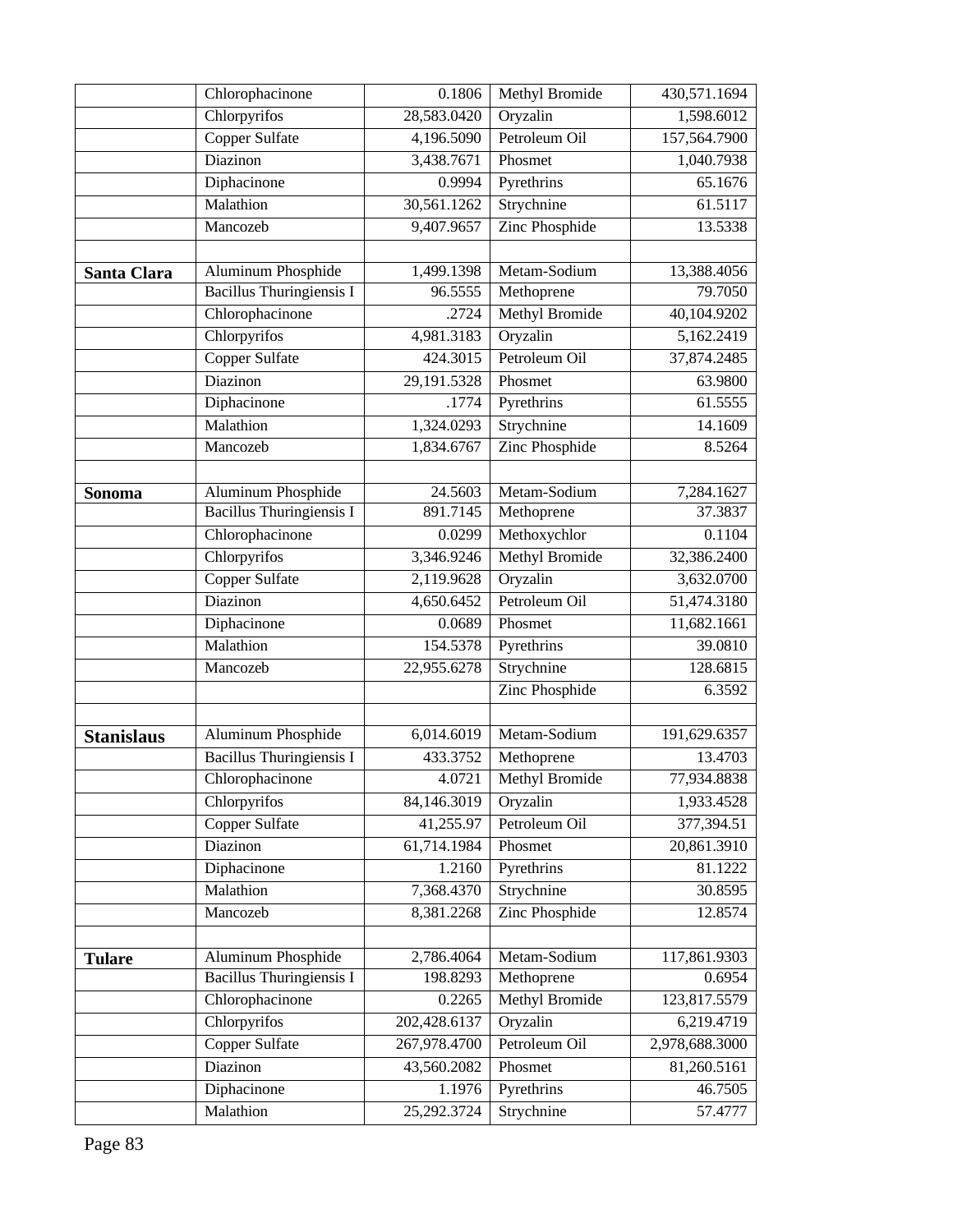| cozeb<br>M<br>чnс. | 'n<br>$\mathsf{r}$<br>$\sqrt{4}$<br>U. | $\sim$<br>Phosphide<br>.1nc | .600C |
|--------------------|----------------------------------------|-----------------------------|-------|
|--------------------|----------------------------------------|-----------------------------|-------|

Over the range of the CTS, 8,326,673.11 lbs of petroleum oil were applied as a pesticide over 1,100,792.55 acres in 2001 (CDPR 2002). The potential effect of oil on salamanders is discussed above in the section on road run-off.

Malathion, chylorpyrifos, and diazinon are organophosphorus pesticides that bind with cholinesterase in animals and disrupt neural functioning (Sparling et al. 2001). Chlorpyrifos is a highly toxic organophosphate insecticide applied as granules, wettable powder, dustable powder, or emulsifiable concentrate (EXTOXNET 2003).The compound is absorbed through the skin of mammals (EXTOXNET 2003); amphibians, with their more permeable skins, absorb the chemical even more readily. General agricultural use of chlorpyrifos is considered to pose a serious threat to wildlife (EXTOXNET 2003). Sublethal concentrations of chlorpyrifos were found to decrease temperature tolerance in western toads at 30 and 60 ppb, estimated by heating water at 1c/3min and using onset of spasms in frogs as the endpoint (Johnson and Prine 1976). About 114,121.71 lbs of chlorpyrifos, 244,458.5485 lbs of malathion, and 479,891.49 lbs of diazinon was used in the range of the CTS in 2001 (CDPR 2002).

Copper sulfate is a fungicide used to control bacterial and fungal diseases, it is used as a protective fungicide, and it is also used as an algacide and herbicide (EXTOXNET 2003). It is available as a dust, wettable powder, or liquid concentrate. More than 859,603.32 pounds of copper sulfate were used throughout the range of the CTS in 2001 (CDPR 2002). Copper sulfate is highly toxic to fish (Pimentel 1971). Even at recommended rates of application, this material may be poisonous to trout (*Salmo* spp. and *Oncohynchus* spp.) and other fish, especially in soft or acid waters. Its toxicity to fish generally decreases as water hardness increases. Fish eggs are more resistant than young fish fry to the toxic effects of copper sulfate (Gangstad 1986). Copper sulfate is toxic to aquatic invertebrates, such as crab, shrimp, and oysters. The 96-hour LC50 of copper sulfate to pond snails is 0.39 mg/L at 20 C. Higher concentrations of the material caused some behavioral changes, such as secretion of mucous, and discharge of eggs and embryos (USNLM 1995b; EXTOXNET 2003).Although no test data are available for amphibians, the effects are likely to be similar.

Mancozeb is used to protect many fruit, vegetable, nut and field crops against a wide spectrum of fungal diseases, including potato blight, leaf spot, and scab (EXTOXNET 2003). Mancozeb is available as dusts, liquids, water-dispersible granules, wettable powders, and as ready-to-use formulations. More than 192,456.35 lbs of Mancozeb were applied to over 150,667.67 acres in the range of the CTS in 2001 (CDPR 2002). Mancozeb is moderately to highly toxic to fish and aquatic organisms (USNLM 1995a; EXTOXNET 2003). Although no test data are available for amphibians, the effects are likely to be similar.

More than 3,758,492.20 lbs of Metam-sodium, a broad-spectrum carbamate used for soil sterilization, was applied to land in the range of the CTS in 2001 (CDPR 2002). Metam-sodium is extremely toxic to fish. Although no test data are available for amphibians, the effects are likely to be similar.

Although test data for amphibian species could not be found, methyl bromide is extremely toxic and is used to kill weeds, insects, nematodes, and rodents, (Salmon and Schmidt 1984), although according to the California Department of Food and Agriculture Integrated Pest Control Branch it was discontinued for ground squirrel control in the mid-1980s. Methyl bromide is moderately toxic to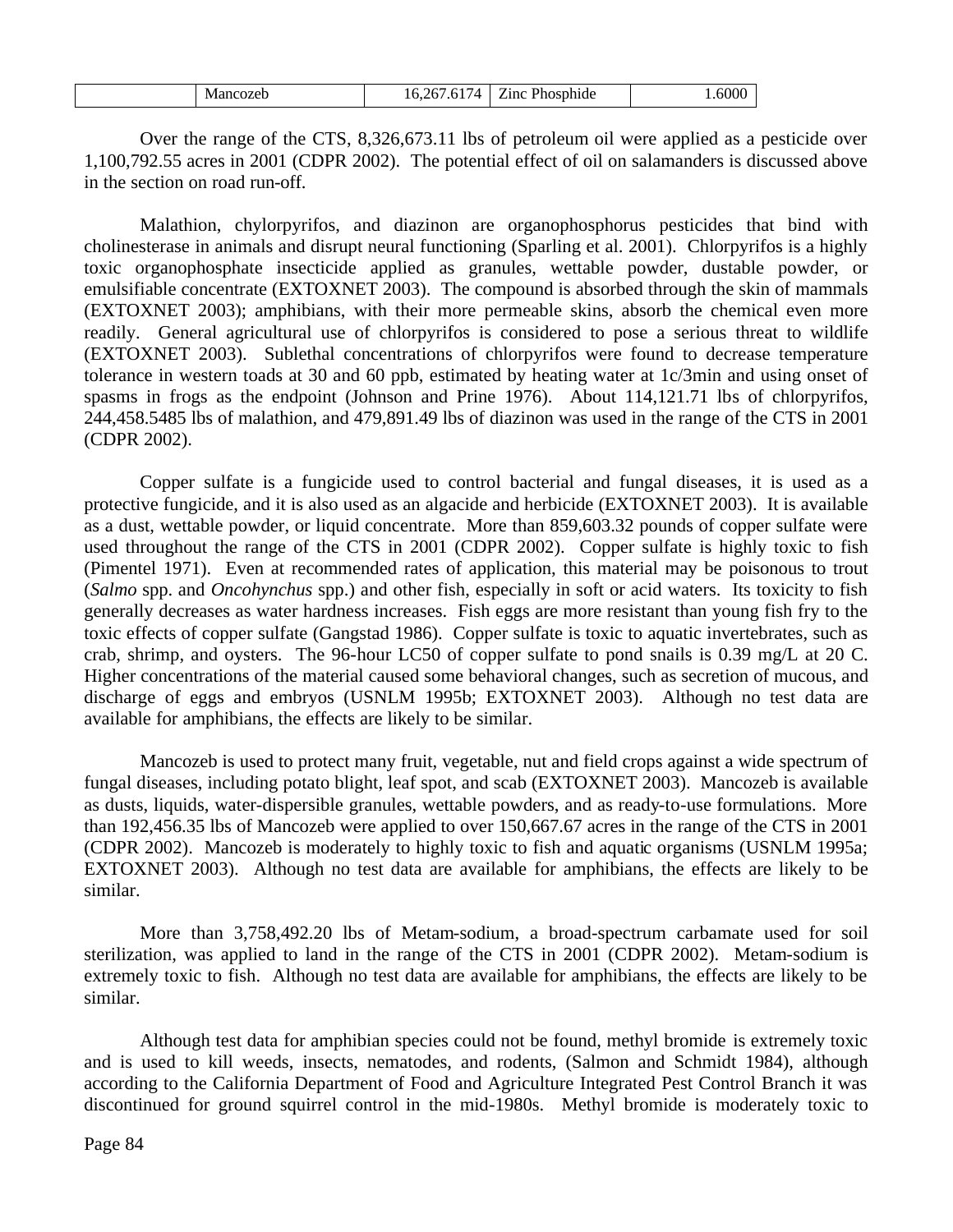aquatic organisms. Acute toxicity in freshwater fish (bluegill sunfish) occurs at concentrations of 11 mg/L and in saltwater fish (tidewater silversides) at about 12 mg/L (USNLM 1995a). Methyl bromide is used primarily on grapes in Sonoma County.More than 3,087,760.86 lbs of methyl bromide were used in the range of the CTS in 2001 (CDPR 2002).

Methoxychlor is an organochlorine insecticide that is very highly toxic to fish and aquatic invertebrates (EXTOXNET 2003). Reported 96-hour LC50 values (for the technical grade material, ca. 90% pure) are less than 20 ug/L for cutthroat trout, atlantic salmon (*Salmo salar*), brook trout (*Salvelinus fontanalis*), lake trout (*Salvelinus nomecush*), northern pike (*Esox lucius*), and largemouth bass (Johnson and Finley 1980). Reported LC50 values are between 20 and 65 ug/L in rainbow trout, goldfish, fathead minnow, channel catfish, bluegill, and yellow perch (Johnson and Finley 1980). Aquatic invertebrates with 96- or 48-hour LC50 values of less than 0.1 mg/L include Daphnia, scuds, sideswimmers, and stoneflies (Johnson and Finley 1980). Methoxychlor likely accumulates in aquatic organisms that do not rapidly metabolize the compound. Methoxychlor was found to decrease mean days to hatching, larval startle response, and mean larval body weight of long-toed salamanders (*Ambystoma macrodactylum*) (Ingermann et al. 1997). A total of 37.8418 lbs of methoxychlor was applied in the range of the CTS in 2001 (CDPR 2002).

Oryzalin is a selective pre-emergence surface-applied herbicide used for control of annual grasses and broadleaf weeds (EXTOXNET 2003). It is available in aqueous suspension, dry flowable, and wettable powder formulations. More than 62,839.49 lbs of oryzalin were applied in the range of the CTS in 2001 (CDPR 2002). Oryzalin is highly toxic to fish, with reported 96-hour LC50 values of 2.88 mg/L in bluegill sunfish, 3.26 mg/L in rainbow trout, and greater than 1.4 mg/L in goldfish fingerlings (USNLM 1995b; EXTOXNET 2003). Although no test data are available for amphibians, the effects are likely to be similar.

Phosmet is a non-systemic, organophosphate insecticide used on both plants and animals. It is mainly used on apple trees for control of coddling moth, though it is also used on a wide range of fruit crops, ornamentals, and vines for the control of aphids, suckers, mites, and fruit flies (EXTOXNET 2003). More than 263,621 lbs of phosmet were applied to agricultural lands in the range of the CTS in 2001 (CDPR 2002). Phosmet's toxicity to aquatic organisms is species-specific, varying from highly to very highly toxic. The reported 96-hour LC50 values in aquatic invertebrates and crustaceans such as *Daphnia* spp., scuds, and sideswimmers indicate very high toxicity (Johnson and Finley 1980; EXTOXNET 2003).

There is a growing body of evidence that wind-blown pesticides play a role in the decline of amphibians (Sparling et al. 2001). Depressed levels of cholinesterase resulting from such chemicals as chlorpyrifos, malathion, and diazinon are associated with reduced activity, uncoordinated swimming, increased vulnerability to predators, depressed growth rates, and greater mortality in tadpoles (Sparling et al. 2001). While experimental data are not available for some of these pesticides, CTS (like all amphibians) are likely to be extremely sensitive to these chemicals due to their highly permeable skin.

## **C. Rodenticides**

Widespread ground squirrel control programs were begun as early as 1910, and as of 1987 were carried out on more than 4 million ha (9.9 million ac) in California (Marsh 1987). Several of the chemicals currently and/or previously used can be toxic to CTS.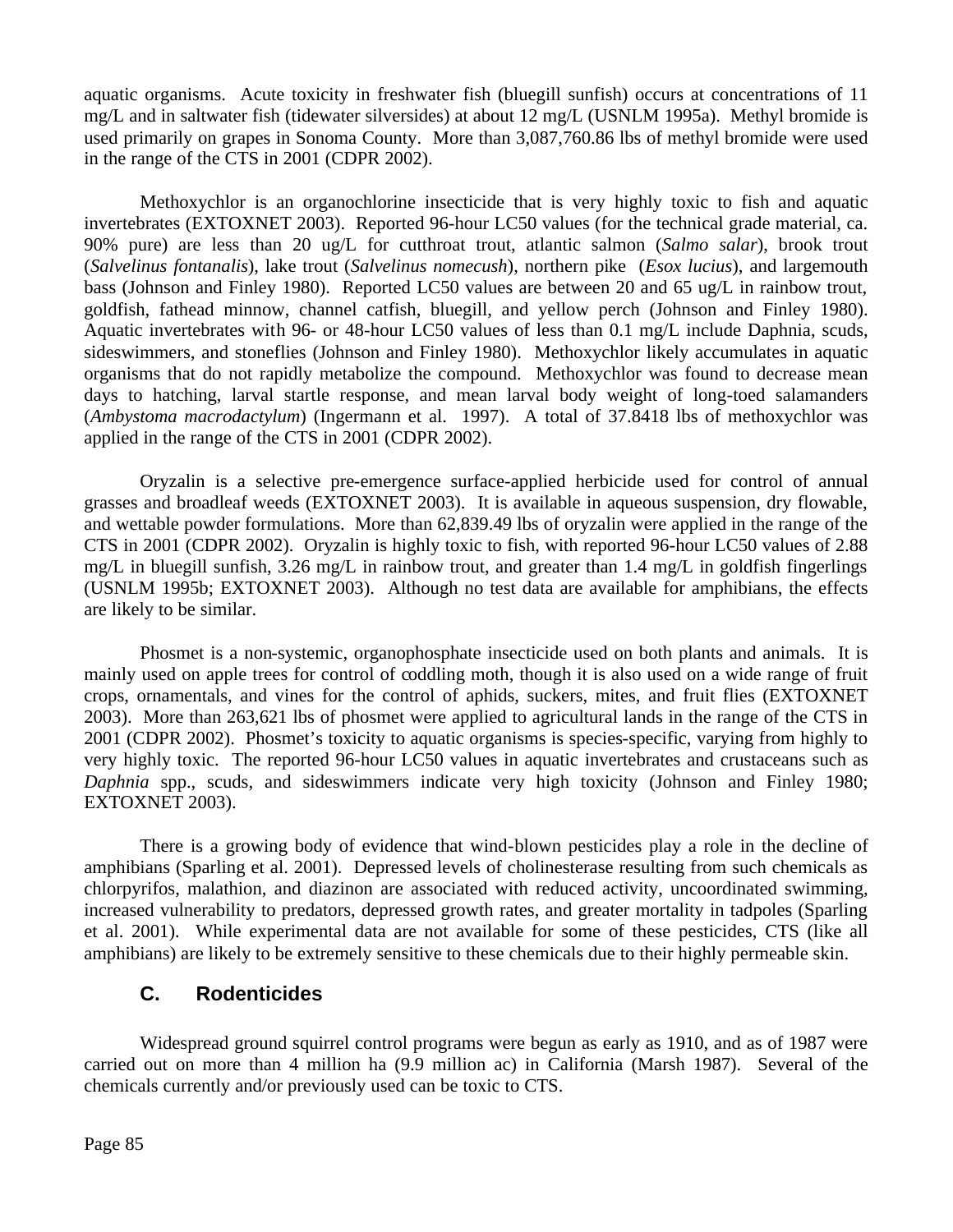One such chemical compound is Compound 1080 (sodium fluoroacetate), which is extremely toxic to nontarget fish, birds, and mammals. Compound 1080 is no longer registered or used in California for controlling ground squirrels, but may have contributed to reductions in salamander populations in the areas where it was used previously used. Poisoned grains were the most common method used to control ground squirrels on rangelands. While there was little risk of ingestion by CTS, the use of these grains may have impacted the CTS indirectly if washed into burrows or ponds used by the species.

Currently, two of the most commonly used rodenticides, chlorophacinone and diphacinone, are anticoagulants that cause animals to bleed to death. They can be absorbed through the skin and are considered toxic to fish and wildlife (EXTOXNET 2003). A total of 13 lbs of chlorophacinone and 7.1831 lbs of diphacinone were used in the range of the CTS in 2001 (CDPR 2002). Zinc phosphide is an acute rodenticide and a restricted material, which turns into a toxic gas once ingested; a total of 597 lbs of this chemical were used in 2001 in the range of the CTS (CDPR 2002). Strychnine is an acute toxicant rodenticide used below ground; the California Department of Pesticide Regulation reported a total of 733 lbs of strychnine used in the range of the CTS in 2001. Gases, including aluminum phosphide, can be introduced into burrows either by using cartridges or by pumping. When such fumigants are used, all animals inhabiting the burrow are killed (Salmon and Schmidt 1984). Since CTS spend most of their lives estivating in ground squirrel burrows, this can be a significant source of mortality.

Although the effects of these poisons on CTS have not been assessed, use may result in contamination of salamander breeding ponds, with undetermined effects. In addition, most of the rodenticides can be absorbed through the skin; any CTS coming into contact with, for example, an uneaten poisoned bait pellet would be likely to absorb some of the toxic compounds they contain (Sweet 2003).

Other methods of rodent control and their impacts on the species are discussed below.

## **D. Chemicals used for Mosquito Abatement**

Besides the introduction of mosquitofish, a variety of chemicals are used by mosquito abatement districts. The most toxic compounds, such as DDT, Chlordane, and Organophosphate and Carbamate insecticides were used extensively in the past and may have contributed to the historic decline of the CTS. These compounds are no longer used and increasing governmental regulation and the spreading resistance of many vector species to existing pesticides has changed the patterns of use of chemical control agents. However, various chemicals that are potentially harmful to the CTS are still in use, as detailed below.

One technique, used primarily for treehole mosquito control, is known as ultra-low volume (ULV) spray. A small quantity of pesticide is atomized into micron size particles and broadcast in a fog that drifts into sites where the adult mosquitoes hide. In recent years the use of vehicle-mounted units has decreased in favor of small, hand-carried dispersal units. This allows a more precise application of the pesticide. The pesticide used for ULV spraying is pyrethrum (sold as Pyrocide®); a naturally occurring substance harvested from two species of Old World chrysanthemums, or pyrethrum flowers. This material is the least toxic available for mosquito control, and it degrades into non-toxic by-products within 4 to 6 hours after spraying.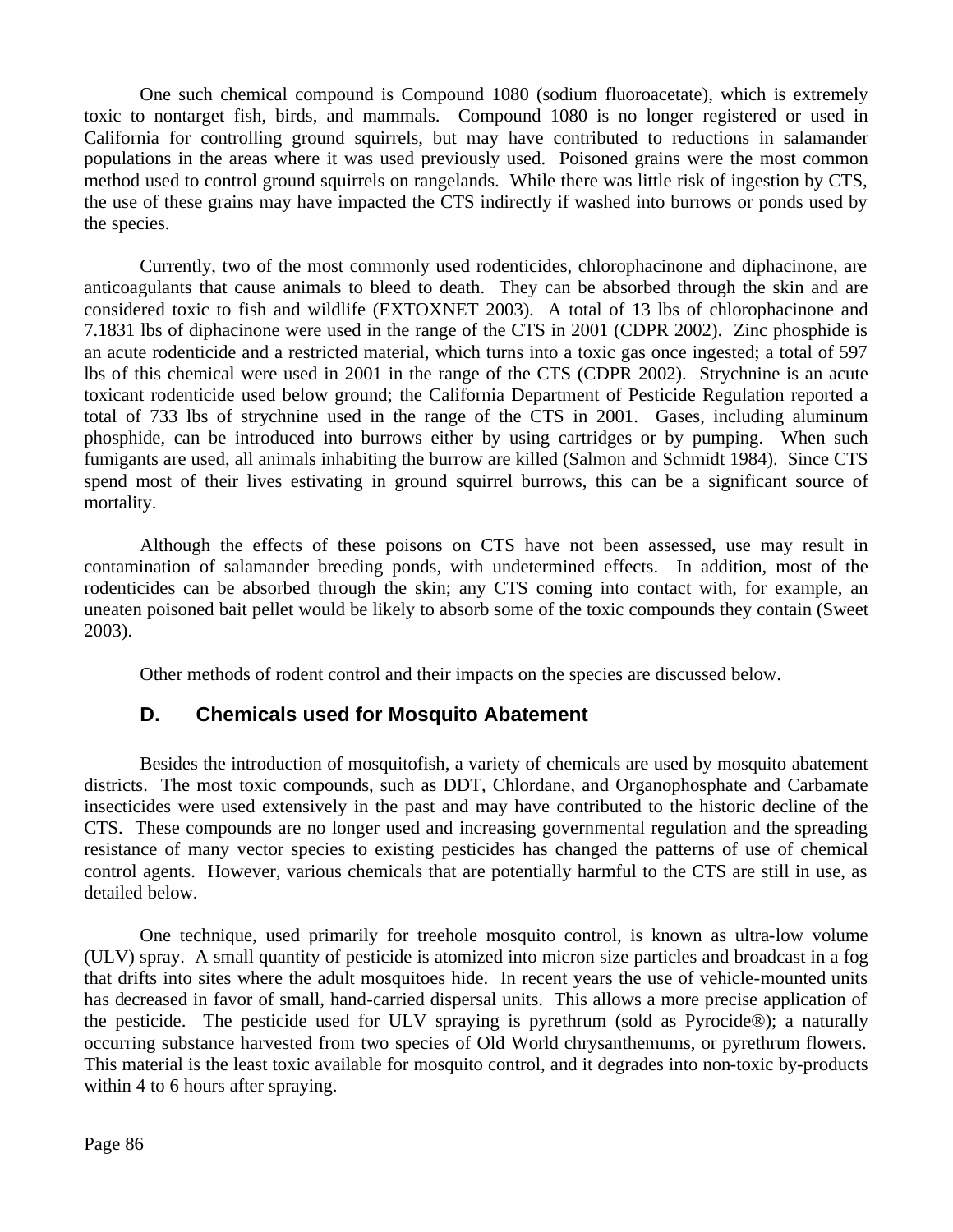Larvicidal oils have been used for mosquito control for more than a century. The Marin/Sonoma district uses Golden Bear 1111®, a light viscosity oil that spreads quickly and evenly over the water surface, preventing larvae and pupae from obtaining oxygen through the surface film. The effects of oil applications on the salamander prey base have not been quantified.

A commonly used method to control mosquitoes, including in Sonoma County is the application of methoprene (sold under the name Altosid®), which increases the level of juvenile hormone in insect larvae and disrupts the molting process (USFWS 2002a). Lawrenz (1985) found that methoprene (Altosid SR- 10) retarded the development of selected crustacea that had the same molting hormones (i.e., juvenile hormone) as insects and anticipated that the same hormone may control metamorphosis in other arthropods (Lawrenz 1985). Because the success of many aquatic vertebrates relies on an abundance of invertebrates in temporary wetlands, any delay in insect growth could reduce the numbers and density of prey available (Lawrenz 1985). The use of methoprene thus could have an indirect adverse effect on the CTS by reducing the availability of prey (Lawrenz 1985). A total of 1105 lbs of methoprene were used in the range of the CTS in 2001 (CDPR 2002).

In more recent studies, although methoprene did not cause increased mortality of gray treefrog (*Hyla versicolor*) tadpoles (Sparling and Lowe 1998), it caused reduced survival rates and increased malformations in northern leopard frogs (*R. pipiens*) (Ankley et al. 1998) and increased malformations in southern leopard frogs (*R*. *utricularia*) (Sparling 1998; USFWS 2002a). Blumberg et al. (1998) also correlated exposure to methoprene with delayed metamorphosis and high mortality rates in northern leopard and mink (*R*. *septentrionalis*) frogs (Blumberg et al. 1998). Methoprene appears to have both direct and indirect effects on the growth and survival of larval amphibians. Other insecticides, for example temephos, have caused reductions in the growth rates of gray treefrog tadpoles, increased mortality rates in green frog (*R*. *clamitans*) tadpoles (Sparling and Lowe 1998), and increased mortality rates in southern leopard frogs (Sparling 1998). Few data are available on the effects of most insecticides on salamanders.

Another agent used for bacterium *Bacillus thuringensis israeli* (Bti) is used for mosquito control. When the bacteria Bti encysts, it produces a protein crystal toxic to mosquito and midge larvae. Once the bacteria have been ingested, the toxin disrupts the lining of the larvae's intestine. Bti strains are sold under the names Bactimos®, Teknar® and Vectobac®. It has no effect on a vast array of other aquatic organisms except midges in the same habitat, but its effects on the salamander prey base have not been quantified. A total of 4197.99 lbs of this agent were used in the range of the CTS in 2001 (CDPR 2002).

## **E. Urban and Suburban Landscaping Contamination**

Fertilizers and pesticides used for urban and suburban landscaping can also harm CTS. These chemicals run off into streams and ponds and can affect whatever CTS habitat may remain in such areas. Golf courses are often suggested by development interests as ideal solutions to open-space mitigation for animals, since they are open space, often have ponds, and are free from automobile traffic. However, golf courses have enormous loads of fertilizers and pesticides, and burrowing rodent populations are normally completely removed.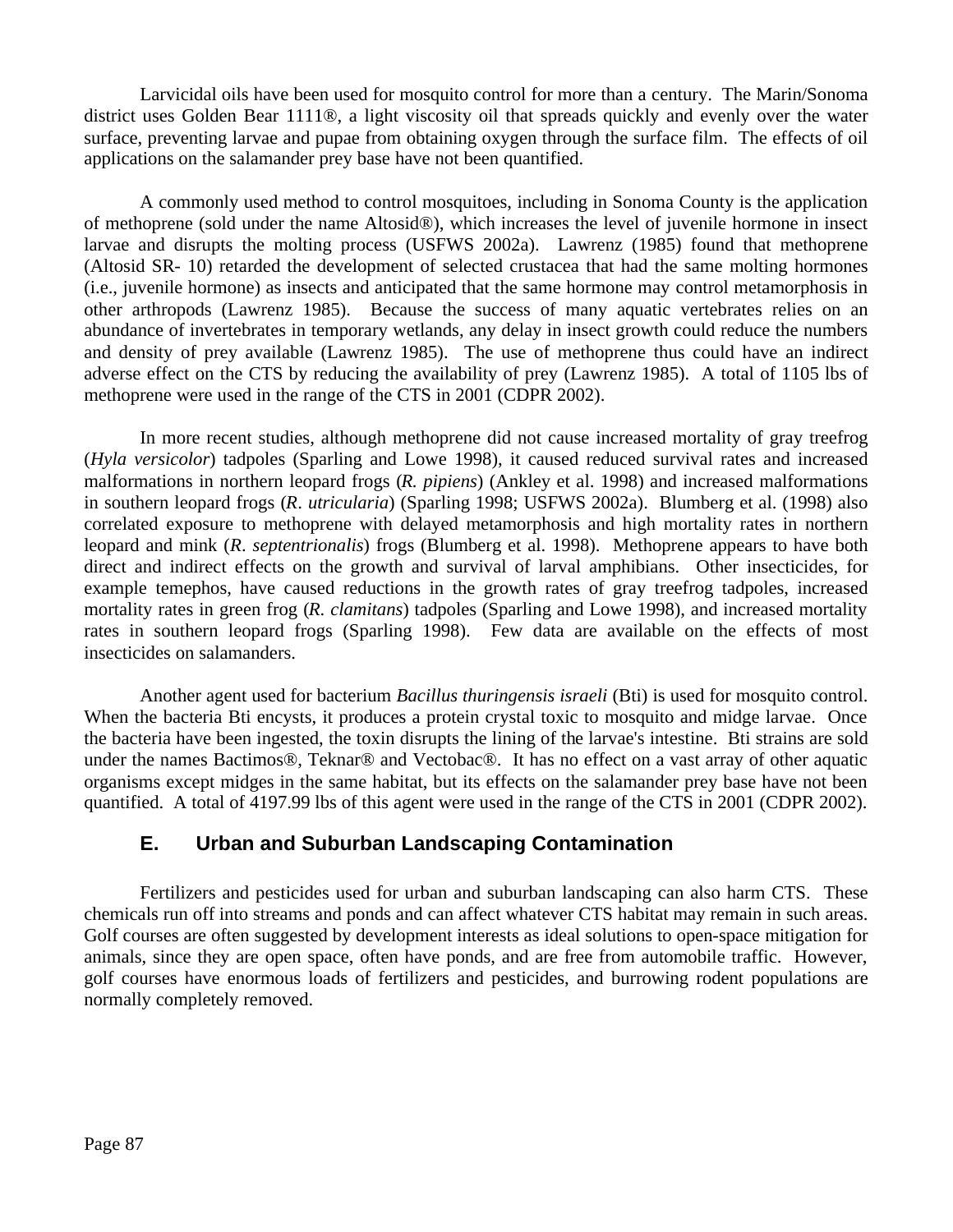## **V. Rodent Control**

California tiger salamanders spend much of their lives in underground retreats, typically in the burrows of ground squirrels and gophers (Loredo et al. 1996; Trenham 1998). Because CTS have poor burrowing abilities, burrowing rodent populations are an essential component of CTS habitat. Active ground squirrel colonies probably are needed to sustain tiger salamanders because inactive burrow systems become progressively unsuitable over time. Loredo et al. (1996) found that burrow systems collapsed within 18 months following abandonment by or loss of the ground squirrels. Although the researchers found that CTS used both occupied and unoccupied burrows, they did not indicate that the salamanders used collapsed burrows.

Widespread ground squirrel control programs were begun as early as 1910 and are as of 1987 were carried out on more than 4 million ha (9.9 million ac) in California (Marsh 1987). In some primarily agricultural counties, the ground squirrel population has been reduced and maintained at perhaps 10 to 20 percent of the carrying capacity. Recommended eradication methods for California grounds squirrels are fumigation, toxic anticoagulant baits, shooting, trapping, and elimination of burrows by deep-ripping to at least 20 inches (UCIPM 2002). According to the California Department of Pesticide Regulation, 121,487 acres of rangeland and 30,801 acres of uncultivated agricultural lands were treated with chlorophacinone, 1,232 acres of rangeland and 3,365 acres of uncultivated agricultural lands were treated with diphacinone, and 4,502 acres of rangeland and 104 acres of uncultivated agricultural lands were treated with zinc phosphide in 2001. Petitioners report these figures based on the assumption that rangelands and uncultivated agricultural lands represent potential habitat for CTS. Individual landowners and managers on vineyard, and crop production lands also conduct rodent control programs (USFWS 2000b).

In addition to possible direct effects of rodent control chemicals, discussed *supra*, control programs probably have an adverse indirect effect on CTS populations. Control of ground squirrels could significantly reduce the number of burrows available for use by the species (USFWS 2000b). Because the burrow density required to support CTS in an area is not known, the loss of burrows as a result of control programs and its affect on salamanders cannot be quantified at this time. However, Shaffer et al. (1993) believe that rodent control programs may be responsible for the lack of CTS in some areas, such as Altamont Pass.

## **VI. Livestock Grazing**

Page 88 Livestock grazing by domestic cattle, sheep, and horses has occurred within the range of the CTS since Europeans first arrived in the 1770s in Monterey, California. Because lands used for grazing constitute some of the largest remaining areas of habitat for the CTS, the USFWS has advanced the proposition that livestock grazing in some cases may have positive, or at least neutral, effects on the CTS (USFWS 2003b). On the one hand, some livestock grazing does appear to be compatible with the persistence of CTS populations. Under some circumstances, and in the absence of native ungulates, which have been eliminated from large areas of the states by domestic livestock ranching, grazing does crop vegetation, improving habitat for ground squirrels and other native species, and may maintain a disturbance regime under which California's vernal pool systems and rangelands have evolved. CTS appear able to withstand mortality sustained due to trampling of individuals and burrows by livestock. Additionally, while elimination or alteration of natural vernal pool systems has reduced breeding sites for the salamander and other species, in many areas CTS now breed in developed stock ponds. The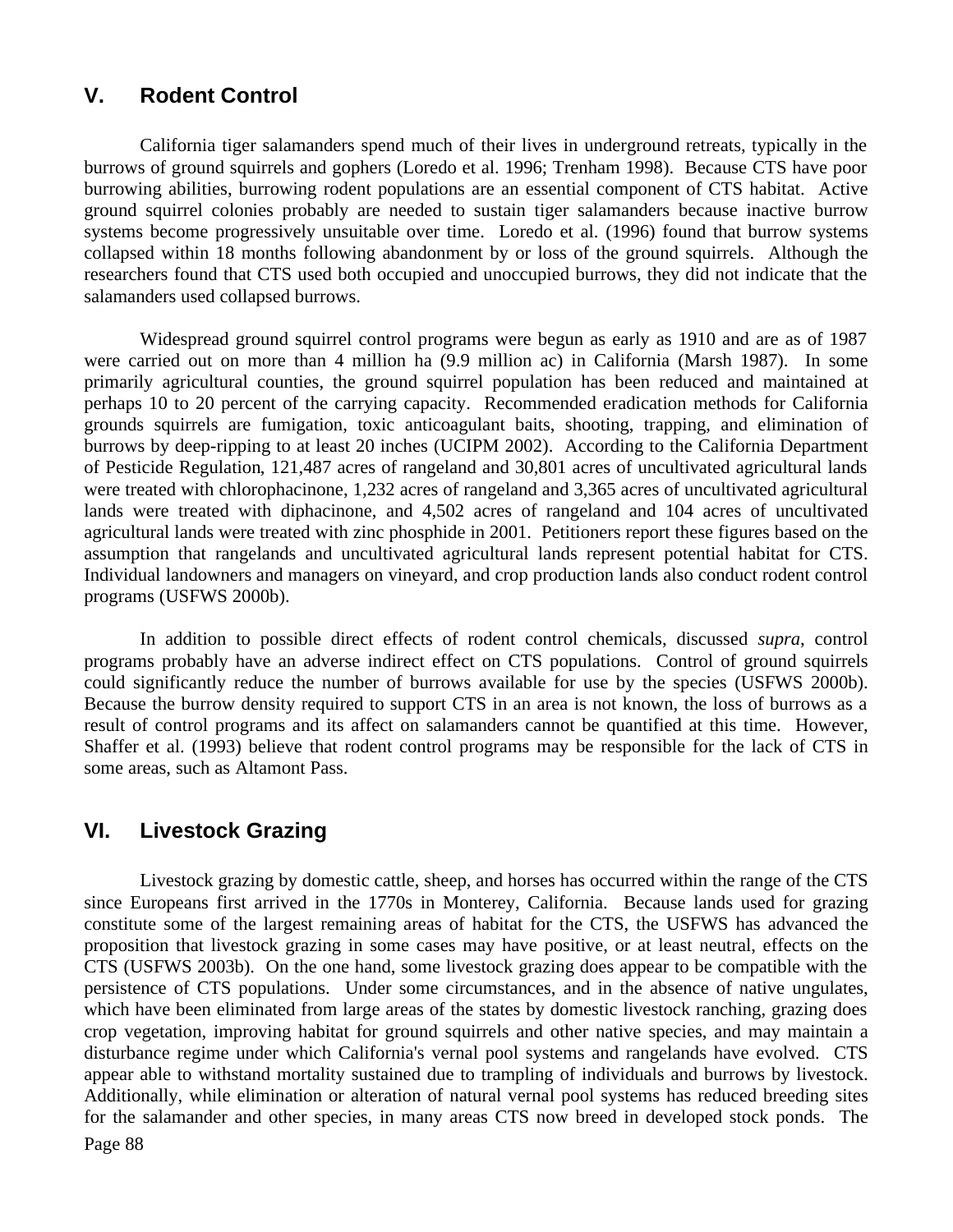EBRPD, whose lands constitute much of the "core" CTS population, has documented 69 CTS breeding ponds on their lands, all of which are stockponds grazed by livestock. The EBRPD noted that "the development of artificial ponds for livestock water has created highly suitable reproductive habitat which has supported the California tiger salamanders populations in the East Bay. On District lands California tiger salamanders breed exclusively in seasonal and perennial stock ponds. Due to the limited amount of vernal pool habitat in the Alameda and Contra Costa Counties, stock ponds are essential for reproduction and the long- term survival of the California tiger salamander populations," (Bobzien 2003). These stock ponds now provide the only remaining breeding habitat in some portions of the species' range.

Historical livestock grazing has advanced the invasion of non-native annual grasses throughout the habitat of the CTS. Proliferation of these grasses, such as medusa-head (*Taeniathrum caputmedusae*) and Italian ryegrass (*Lolium multiflorum*), can result in the accumulation of thatch, thereby depriving native flora of light and space (Robins and Vollmar 2001). Although there are no experimental data documenting the effect of thatch on CTS, some biologists have postulated that thick thatch may slow down migrating juveniles, rendering them more vulnerable to predation and dessication (Robins and Vollmar 2001). The CNDDB cites thatch as a possible threat to some breeding pools in Sonoma County. Grazing has been put forth as a possible tool to reduce thatch in both vernal pools and upland habitat. The EBRPD uses livestock grazing for vegetation management on their lands (Bobzien 2003). Uplands that have been seasonally grazed to retain 4 to 6 inches of standing vegetation or 700 to 1000 pounds of Residual Dry Matter (RDM) have provided suitable habitat for CTS on park district lands; there was a positive correlation between stock ponds within grazed grasslands, and the presence of breeding CTS with this grazing regime (EBRPD 2003; S. Bobzien, EBRPD 2003, pers. comm.).

Domestic livestock can cause significant trampling of vernal pool systems. Robins and Vollmar (2001) have suggested that such trampling may benefit vernal pools by increasing soil compaction, creating micro-topography, destroying standing biomass, and mixing pool sediments. Livestock grazing may increase water turbidity, thereby decreasing predation on CTS larvae and metamorphs (Robins and Vollmar 2001). A study of 275 freshwater ponds in the East Bay, including 61 distinct CTS breeding ponds all grazed by cattle, concluded that CTS are most reproductively successful in ponds with relatively low aquatic biodiversity (Bobzien 2003), possibly a result of reduced inter-specific competition for food (S. Bobzien, EBRPD, pers. comm.). In contrast, intensive livestock grazing alters natural hydrological patterns by extensively terracing hillsides, compacting the soil, and stripping the vegetative cover. Some researchers have proposed that soil compaction from cattle trampling can decrease infiltration and increase the period of inundation (see references in Robins and Vollmar 2001). A 3-year experimental grazing exclosure study at 36 vernal pools in the Central Valley found dramatic reductions in the average period pf pool inundation associated with changes in soil compaction and grass cover (Pyke and Marty in prep.). As a result, removal of cattle grazing could reduce the suitability of vernal pools for CTS breeding. Other researchers have noted that soil disturbance in naturally occurring vernal pools, in particular the puncturing or altering of caliche hardpan, could increase percolation rates and shorten the duration of pool life enough so that CTS could no longer metamorphose successfully in those pools (Jennings and Hayes 1994). Under a November to April grazing regime, CTS were either absent or diminished in numbers in areas of vernal pools heavily trampled by cattle (Melanson *in litt*. 1993).

The creation of micro-topography may negatively impact CTS. Deep hoof prints can attract and trap newly metamorphosed salamanders: it is possible that metamorphs are crushed when cattle retrample those areas (Sweet 2003). In addition, domestic cattle tend to linger around water sources, often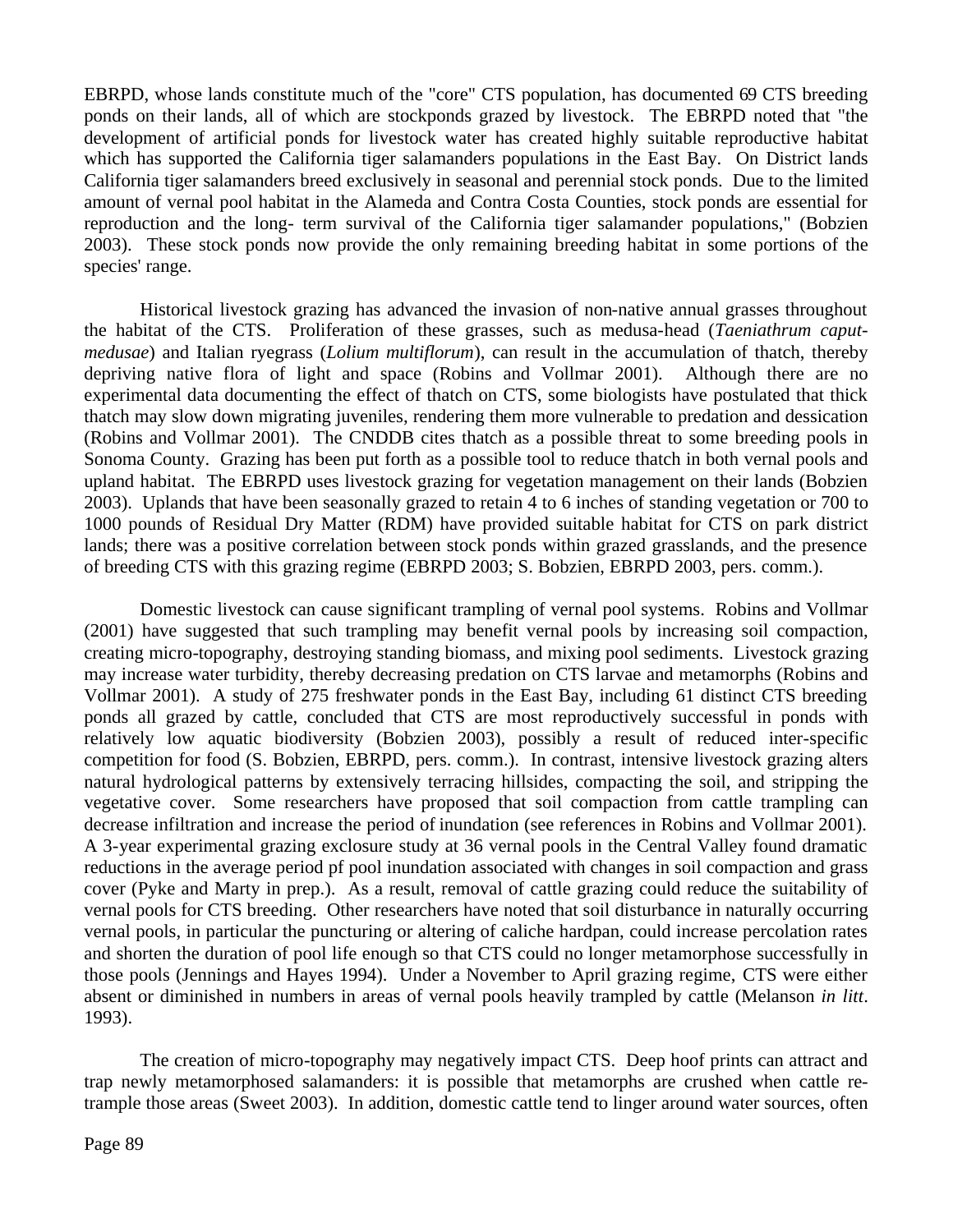removing all vegetation and compacting the soil for tens of meters around the pond margin (Sweet 2003). This phenomenon creates a dead zone through which juvenile salamanders must travel during migration after pond draw-down, exposing them to increased predation and forcing them to travel longer distances to suitable refugia (Sweet 2003).

Some studies have documented CTS to be either absent or found in low numbers in portions of pools that were heavily trampled by cattle (USFWS 2000b, 2003b). Continued trampling of a pond's edge by cattle can increase the surface area of a pond, increase water temperature, and speed up the rate of evaporation, and thereby reduce the amount of time the pond contains enough water for metamorphosis (see discussion in USFWS 2000b, 2003b). However, there is observational evidence that even some heavily grazed ponds can sustain breeding CTS (S. Bobzien, EBRPD, pers. comm.).

Cattle excrement may reduce water quality, mainly by increasing potentially detrimental nitrogen levels, which could negatively impact salamanders. High nitrogen levels have been associated with blooms of deadly bacteria, and silt has been associated with fatal fungal infections (USFWS 2000b, 2003b). Worthylake and Hovingh (1989) reported on repeated die-offs of tiger salamanders in Desolation Lake in the Wasatch Mountains of Utah. Affected salamanders had red, swollen hind legs and vents, and widespread hemorrhage of the skin and internal organs. The researchers determined that the die-offs were due to infection with the bacterium *Acinetobacter*. The number of bacteria in the lake increased with increasing nitrogen levels as the lake dried. The nitrogen was believed to come from both atmospheric deposition and waste from sheep grazing in the watershed (Worthylake and Hovingh 1989).

The loss of natural vernal pools for a variety of reasons has led to CTS utilizing stockponds and other man-made water sources for breeding purposes. Researchers have noted that "in areas where most vernal pools have been eliminated...stock ponds can provide the only remaining suitable breeding habitat for California tiger salamanders," (Robins and Vollmer 2001). Past loss of natural vernal pools might be attributable in some part to the creation of stock ponds themselves, although this has not been quantified. Seasonal stock ponds often are created by berming up intermittent drainages or by diverting water from a perennial stream, which have undoubtedly created new breeding ponds for the CTS. However, some stock ponds are actually created by altering natural ponds, which comprised historical CTS breeding habitat. Biologists reporting CTS locations to the CNDDB describe habitat in which CTS were located, typically noted as a stock pond, man-made pond, or vernal pool, without further speculation as to how the pond was created. Yet, a closer look at some of the more detailed descriptions suggests that a number of the man-made ponds were actually natural ponds that had been altered. The following are examples of some of these altered ponds:

CNDDB 8: "Habitat consists of a large natural pond which has been modified by the excavation of a deep pit in the center and introduction of non-native fish..."

CNDDB 452: USFWS discovered CTS in a multiple-pool complex on property in Merced County; pools had been selectively disced and a V trench had been dug through several of the larger pools. This information was obtained from the original CNDDB data form, not the database.

Many man-made ponds support significant CTS breeding populations, however, the long-term value of these water sources can be questionable. Some routine management practices, including introduction of fish species to control aquatic vegetation and pests and chemical control of aquatic vegetation, particularly in deeper pools, can be harmful to CTS as described *supra*. Small, shallow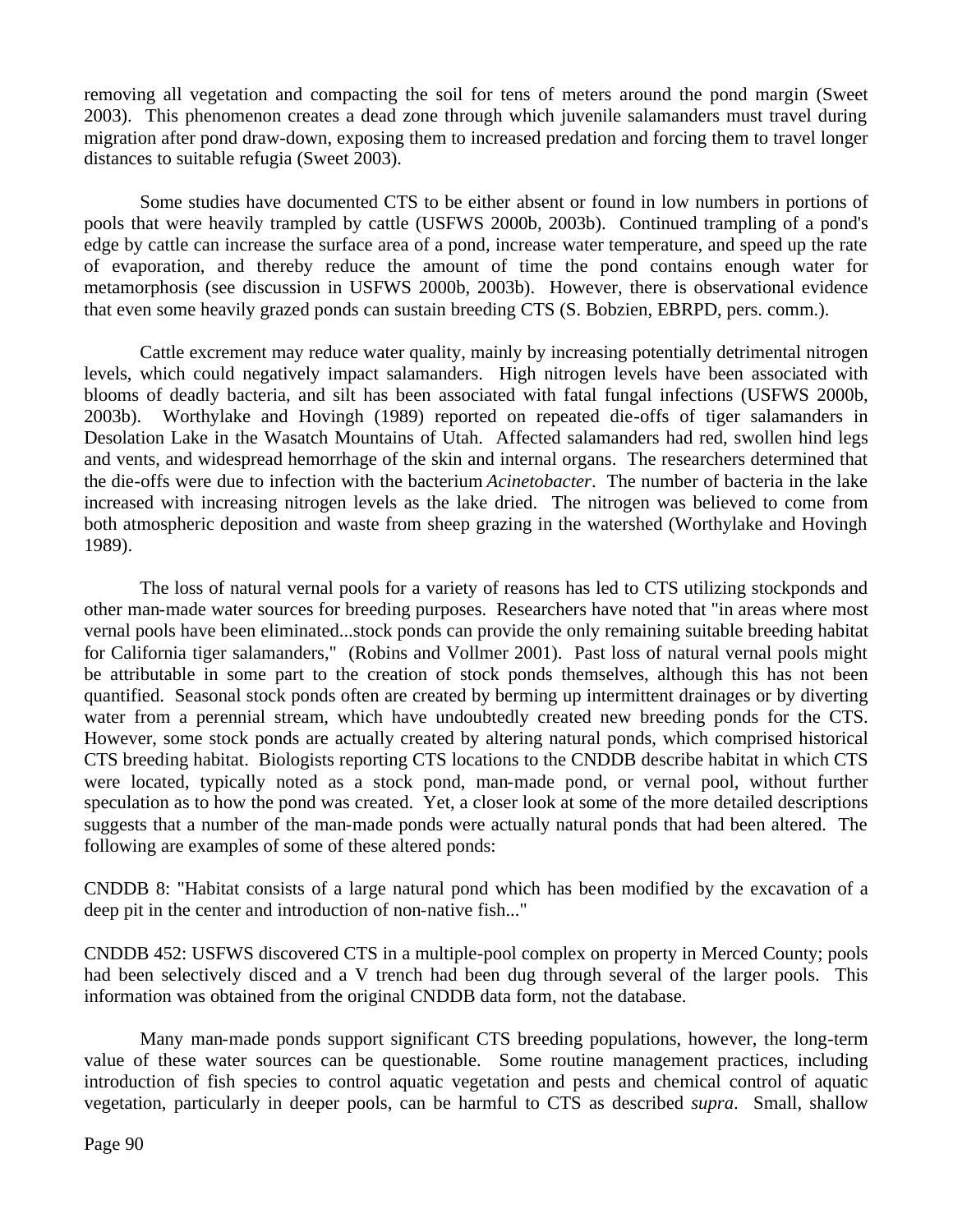livestock ponds are like natural vernal pools in that they are the only ponds likely to remain predatorfree, but these small livestock ponds are more vulnerable to siltation or erosion during major precipitation events than natural vernal pools. Livestock excrement can reduce water quality, and trampling of pond edges by heavy livestock use also can increase the surface area of pond, increasing water temperature and evaporation rates and rendering the pond unsuitable for CTS breeding (USFWS 2003b). The CNDDB lists overgrazing as a threat to 75 documented CTS sites.

Robins and Vollmar (2001) note that undergrazing can lead to the build up of thatch around pool margins and surrounding uplands. CTS were most reproductively successful in ponds with little or no emergent or submerged vegetation in the Bay Area (EBRPD 2003), suggesting that grazing that reduces this vegetation can maintain suitability of stockponds for breeding (S. Bobzien, EBRPD, 2003). Thatch could also impede overland migration of juveniles and adults leading to increased predation and dessication (Robins and Vollmar 2001). While grazing can be beneficial to CTS by reducing thick thatch, and the creation of stock ponds has undoubtedly provided breeding habitat for the species in areas where natural vernal pools had been eliminated, it is important to recognize that some routine rangeland practices can have negative effects on the species. Discing and indiscriminate rodent control that often accompanies livestock grazing negatively impacts the CTS by reducing suitable habitat for aestivation and potentially directly poisoning the salamanders, as described *supra*. In addition, impacts of livestock grazing on CTS may vary by season. Robins and Vollmar (2001) have concluded that "some researchers believe that excessive use by cattle can negatively affect larval and juvenile amphibians through direct trampling both in the pools and in the uplands during overland migration. This might be especially true since the trampling and grazing pressure on the larger pools preferred by these species could increase in the late spring and early summer when larvae are transforming and juveniles begin migration." The authors then cautiously suggest that moderate grazing from late fall through mid spring might benefit CTS.

To the extent that the USFWS has hypothesized that livestock grazing is a beneficial or neutral impact to the CTS, such a general, sweeping statement is not necessarily borne out by the best available science or the literature. Available data on the effects of livestock grazing on CTS are equivocal. While some authors have cautiously suggested that there could be benefits under some conditions, some grazing regimes and routine rangeland practices can have negative impacts as well. The most accurate characterization of the interaction between livestock grazing and the CTS is that healthy CTS populations may be compatible with livestock grazing under certain seasonal and intensity regimes and without detrimental practices such as introduction of exotic predators, discing, and rodent control.

Alternative methods to reduce non-native grasses and create beneficial disturbances to vernal pool ecosystems can be used to improve CTS habitat, such as prescribed burning, mowing, handremoval, and even re-introduction of native ungulates into some areas. We could not find any experimental studies comparing the effectiveness of these different methods and their subsequent effects on CTS. However, research on the effectiveness of these alternative tools for managing CTS and vernal pool systems would be extremely valuable.

#### **VII. Water Draw Downs**

Many ponds that are used or could be used by CTS are subject to drawdowns for various uses including irrigation, frost control, and flood control. Draining of these water bodies can have a two-fold effect on CTS inhabiting these ponds: (1) Salamander larvae and adults may be sucked into the pump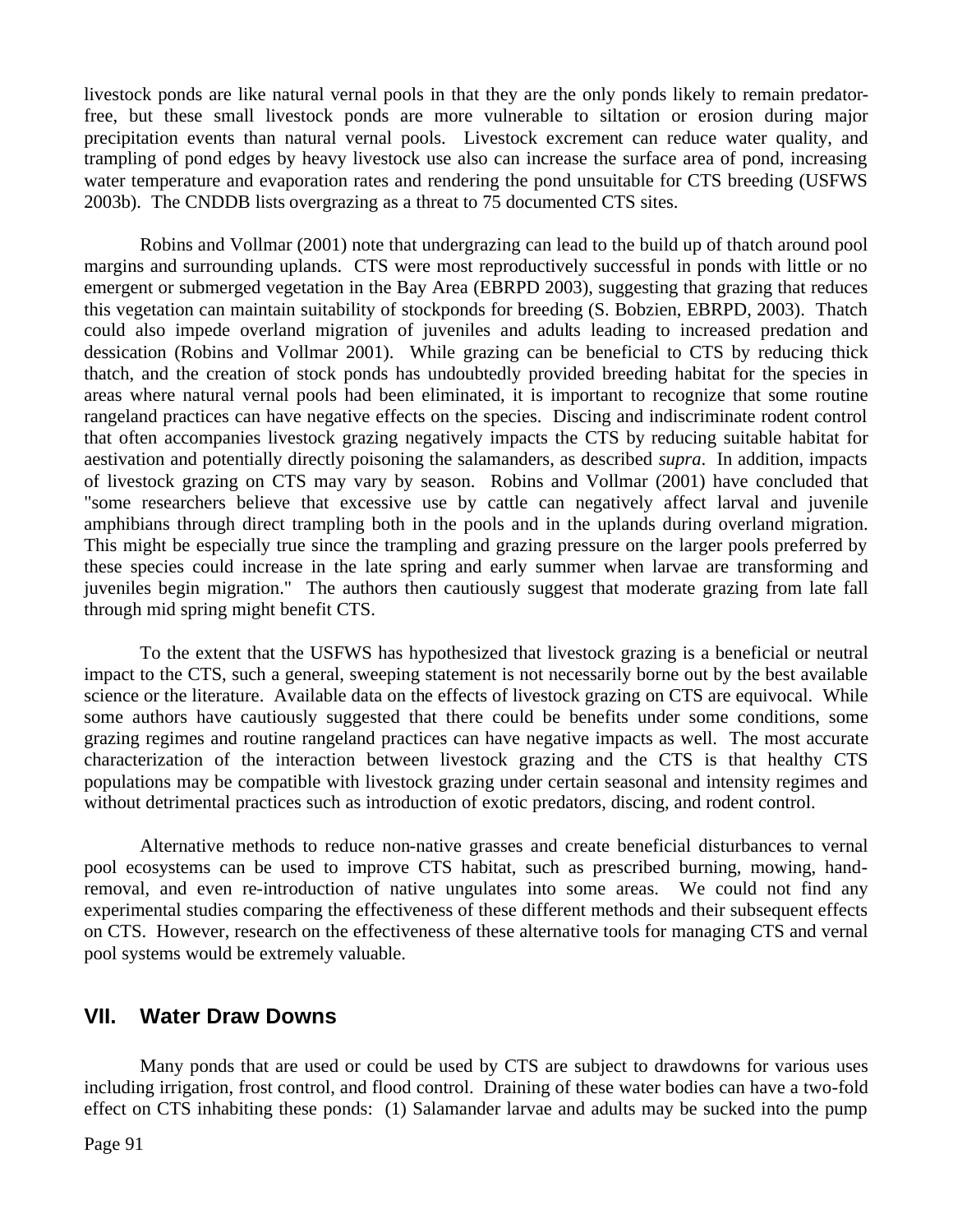mechanism during drawdowns for frost control, killing them in the process, and (2) ponds may be subject to premature drying in the spring and summer, resulting in the stranding of larvae before they are able to metamorphose (Barry and Shaffer 1994; USFWS 2000b). This two-fold problem was documented for the Lagunitas population by Barry and Shaffer (1994) but it undoubtedly affects other populations as well.

## **VIII. Vandalism**

The CTS exists primarily in areas that are heavily populated and becoming more so every day. Vandalism and other human impacts must be considered a serious threat to the species. A few known incidences of vandalism are listed below. Most are never reported or discovered.

#### *Incidences of Vandalism in Sonoma County*

#### (1) South Sonoma Business Park Site

During studies conducted under CEQA, CTS larvae were discovered and translocated. The EIR claimed that the project area was unsuitable habitat and could not support the species. Development of the 35-acre site was approved contingent on the preservation of one of the on-site vernal pools supporting CTS until mitigation land was acquired and preserved. The preserved pool was vandalized and drained in the winter of 2001-2002 before the mitigation land was provided.

#### (2) Larsen Property Site

Between May 15 and May 30, 2002, a known CTS breeding pond on the Larsen property at the corner of Hwy 116 and Stony Point Road was drained and graded. Despite the commencement of an investigation by the Regional Water Quality Control Board, neither the Regional Board, Army Corps, Department of Fish and Game, U.S. Fish and Wildlife Service or Sonoma County took any enforcement action.

(3) Dutton Meadow Drive Site

In July 2002 a ditch was graded on a property at Dutton Meadow Drive for the apparent purpose of draining wetlands that could support the CTS. While the property is apparently the subject of or adjacent to the subject of a pending Clean Water Act Section 404 Permit and an ESA Section 7 consultation, neither these nor any other regulatory agencies took any enforcement action based on the illegal grading.

#### (4) Southwest Community Park Site

In late 2001 the City of Santa Rosa bulldozed berms surrounding the vernal pool at the Southwest Community Park, killing a high proportion of the CTS population at that site.

In 2001 an elementary school student killed an adult CTS (D. Cook, pers. com.).

*Incidences of Vandalism in the Central California Population Segment*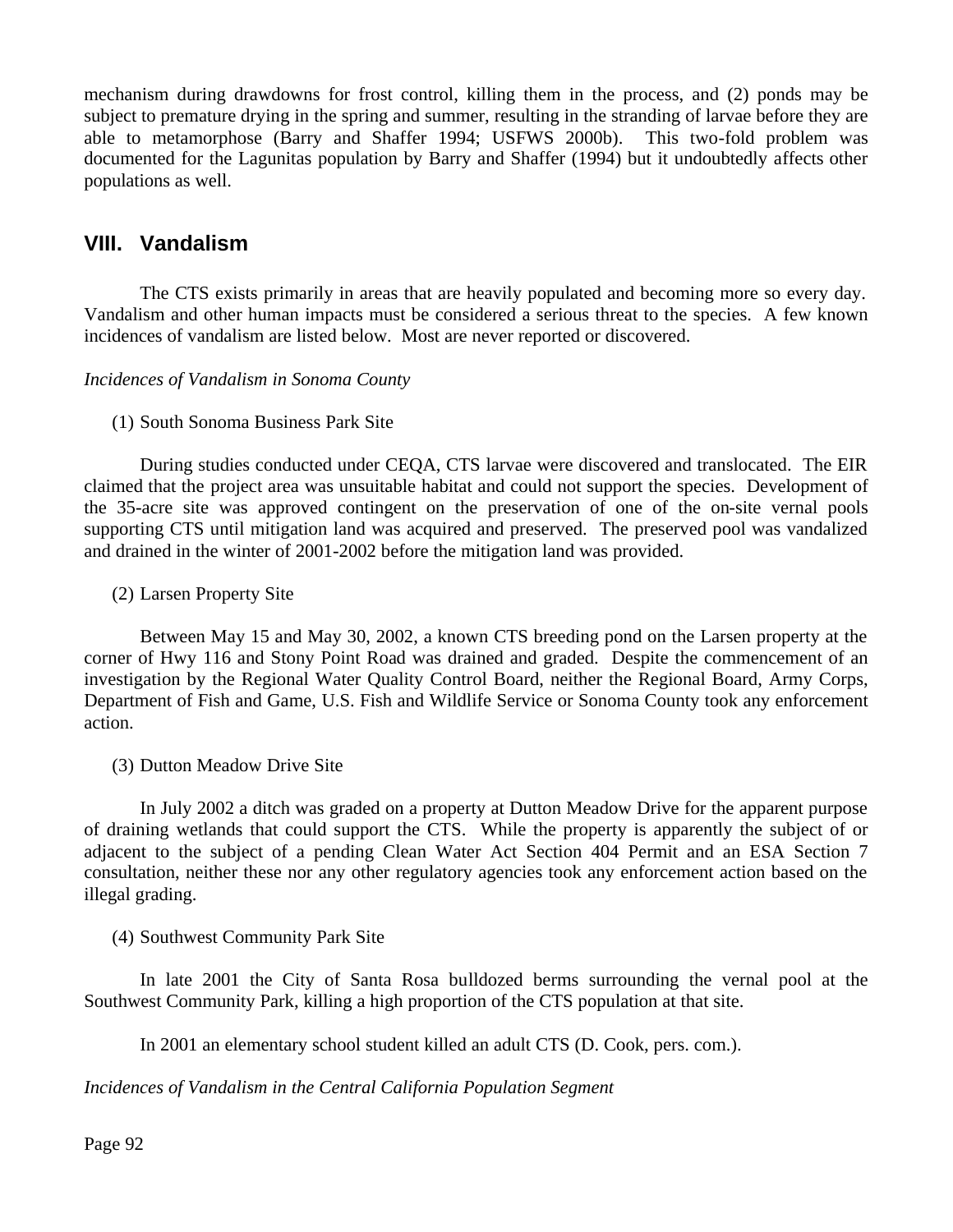Brewer (2000) reported the illegal bulldozing of one CTS breeding pond in the Livermore area.

In Santa Clara County, the district attorney investigated allegations that Cinnabar Hills Golf Course developer Lee Brandenburg had bulldozed ponds near Calero Reservoir which biologists believed contained the rare species, but charges were never filed.

At Lake Lagunita on the Stanford Campus, students have been reported to violate the ban against bonfires enacted to protect the CTS (Stair 1999).

Table 12 below describes unpermitted conversions of wetlands and endangered species habitat in 5 counties in the San Joaquin Valley, as of September 23, 1999.

## **Table 13. Unpermitted Conversion of Wetlands/Endangered Species Habitat in Five Counties in the San Joaquin Valley, California (from USFWS 2002b)**

| County        | <b>Location</b>                                                                                    |
|---------------|----------------------------------------------------------------------------------------------------|
| Fresno        | Whites Bridge Lane Site - 200 acres - T14S R16E Section 15 (Jamesan Quad)*                         |
| Kern          | Adams Site - 160 acres - T25S R24E NE 1/4 of Section 4 (Allensworth Quad)*                         |
|               | Burgess Site - 5 acres - T28S R25 E SW 1/4 of Section 34 (Rio Bravo Quad)*                         |
|               | Rio Bravo Site - 320 acres - T29S R25E N 1/2 of Section 19 (Rio Bravo Quad)*                       |
|               | Valov Site - 640 acres - T25S R23E Section 36 (NW Wasco Quad)*                                     |
|               | Unnamed Kern Site #5 - 200 acres - T25S R24E E 1/3 of Section 2 (Delano West Quad)                 |
| <b>Madera</b> | Chowchilla Water District Site - 580 acres - T9S R16E S 1/2of Section 14, SW 1/4 of Section 13, NW |
|               | 1/8 of Section 23 (LeGrand Quad)                                                                   |
|               | Costa View Dairy Site - 1,520 acres - T11S R15E Sections 12 and 13, T11S R16E Sections 7 and 18    |
|               | (Firebaugh NE Quad)                                                                                |
|               | Richard Iest Site - 1,280 acres - T12S R15E Sections 17 and 18 (Firebaugh NE/Poso Farm Quads)      |
|               | Roland Smith Farms Site - 1,500 acres - T10S R19E Sections 30,31, and 32 (Daulton Quad)            |
|               | Unnamed Madera Site $#4 - 160$ acres $- T12S$ R14E NE 1/4 of Section 24                            |
| <b>Merced</b> | Anguiano Site - 160 acres - T8S R13E SE 1/4 of Section 24 (El Nido Quad)                           |
|               | Ingomar Packing Site - 20 acres - T9S R9E SE 1/4 of Section 15 (Ingomar Quad)                      |
|               | Unnamed Merced Site #3 - 3,000 acres - T9S R16E Sections 2,3,4, N 1/2 of Sections 9,10,11, adn NW  |
|               | 1/4 of Section 12 (Le Grand Quad)                                                                  |
| <b>Tulare</b> | Chroman Site - 70 acres - T24S R24E E 1/2 of SE 1/4 of Section 27 (Delano West Quad)               |
|               | Cochran Site - 5 acres - T23S R24E Section 25 (Pixley Quad)*                                       |

\* These sites provided habitat for endangered species, but were not mapped by Holland (1998) as "vernal pool grasslands."

As a practical matter, the habitat of the CTS has very little protection. Breeding pools can be filled or graded, and upland habitat can be disked and plowed quite easily by landowners who are hostile to the endangered species on their property. The solution to the threat is a prompt listing of the CTS, coupled with a concerted public education campaign.

## **IX. Translocation**

Translocation of CTS from areas slated for development either into areas already occupied by CTS or into newly created, unoccupied habitat does not ensure their survival. First, translocation into occupied habitat subjects the re-located individuals to competition from residents, often resulting in mortality of re-located animals (Northen 2002). Second, newly created, artificial habitat is likely to be less optimal for the species than the original habitat. For example, artificial vernal pools often are not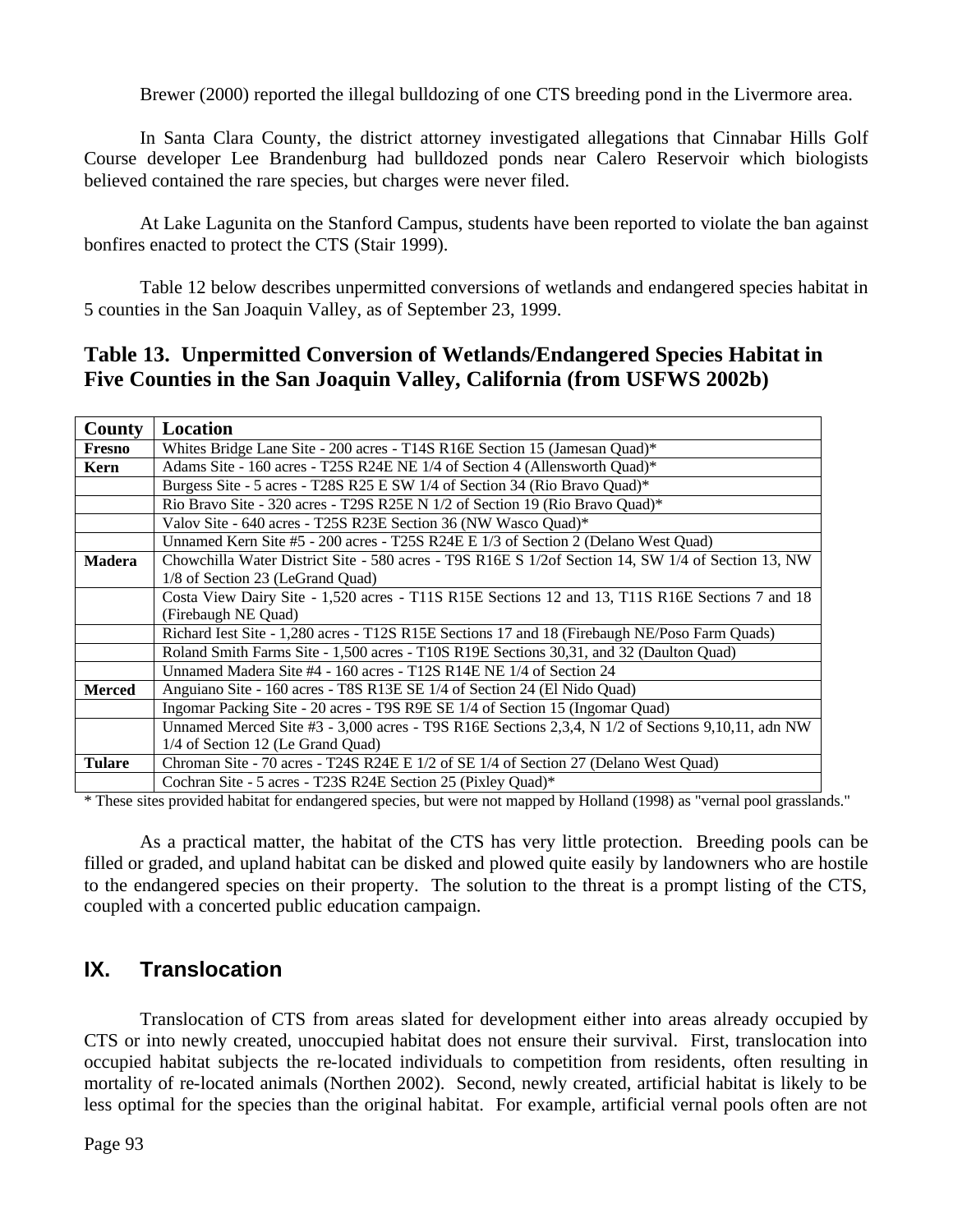placed in areas with appropriate amounts and quality of upland habitat (i.e., with ground squirrel activity). Also, creating artificial vernal pools within the range of the CTS as mitigation for destroying natural pools reduces the amount of available upland habitat, as pointed out by Northen (2002).

Scientific studies have identified general patterns suggesting that translocation of endangered species such as the CTS is not a viable conservation strategy. The majority of translocations that are used as a management tool to solve human-animal conflicts are unsuccessful -- particularly for threatened, endangered, or sensitive species, for translocations into fair or poor habitat conditions, and/or for when the initial cause of decline has not been eliminated (Griffith et al. 1989; Fischer and Lindenmayer 2000). In addition, due to the potential for transmitting diseases such as the lethal chytridiomycosis, scientists are advising against translocation of any amphibian species at this time (Padgett-Flohr 2003). While creation of habitat with translocations may be the only avenue left to save some populations that will become extinct if left alone (M. Jennings, pers. comm.), translocation should not be considered an initial conservation strategy for CTS to resolve salamander-human conflicts due to the reasons listed above.

## **X. Drought and Climate Change**

Drought and global warming are ecological phenomena likely to impact CTS currently and in the future. The quality of vernal pool environments is correlated with timing and amount of precipitation, and with water temperature (Graham 1997). Successful metamorphosis of CTS occurs in larger pools with longer periods of inundation (Jennings and Hayes 1994). Pond duration is the most important factor to consider in relation to persistence and survival; for pools to support successful CTS breeding, the period of inundation must last at least 10 weeks (see "Reproduction and Growth," *supra*). Variation in annual rainfall causes is one of the most significant factors determining CTS annual reproductive success. Bobzien (2003) cites loss of reproductive ponds due to prolonged drought as a factor in the loss of local populations. Some stockponds on park district lands were unable to maintain CTS breeding during drought in the early 1990s, and many of the ponds did not support breeding CTS for several years, suggesting a possible lag effect of drought (S. Bobzien, EBRPD, pers. comm.). At least 3 of the ponds no longer support CTS breeding at all, because extended drought had cracked the hardpan and reduced the ponds' capability to support water (S. Bobzien, EBRPD, pers. comm.).

Climate studies indicate that California is likely to see average annual temperatures rise by 3–4 degrees Fahrenheit over the next century, with winters 5–6 degrees and summers 1–2 degrees warmer (Field et al. 1999). A small change in average temperature due to global climate change may alter vernal pool longevity enough to impact the ability of CTS larvae to metamorphose. Field et al. (1999) noted that "the seasonally filled vernal pools of the Central Valley...are especially sensitive to even slight increases in evaporation or reductions in rainfall because of their shallowness and seasonality." Because of their sensitivity to alterations in precipitation and temperature, vernal pools may be a good indicator system of how global climate change is affecting Mediterranean climates (Graham 1997).

As a result of climate change, winter precipitation in California is predicted to increase, particularly in the mountains, and more will fall as rain rather than snow; increased drought is also projected (Field et al. 1999). Greater winter precipitation is projected to lengthen periods of vernal pool inundation during the breeding season for CTS, a positive benefit (Pyke and Marty in prep.). However, El Niño conditions may occur more frequently, bringing more extreme weather events (Field et al. 1999). Thus, climate change is expected to result in greater frequency and intensity of severe storms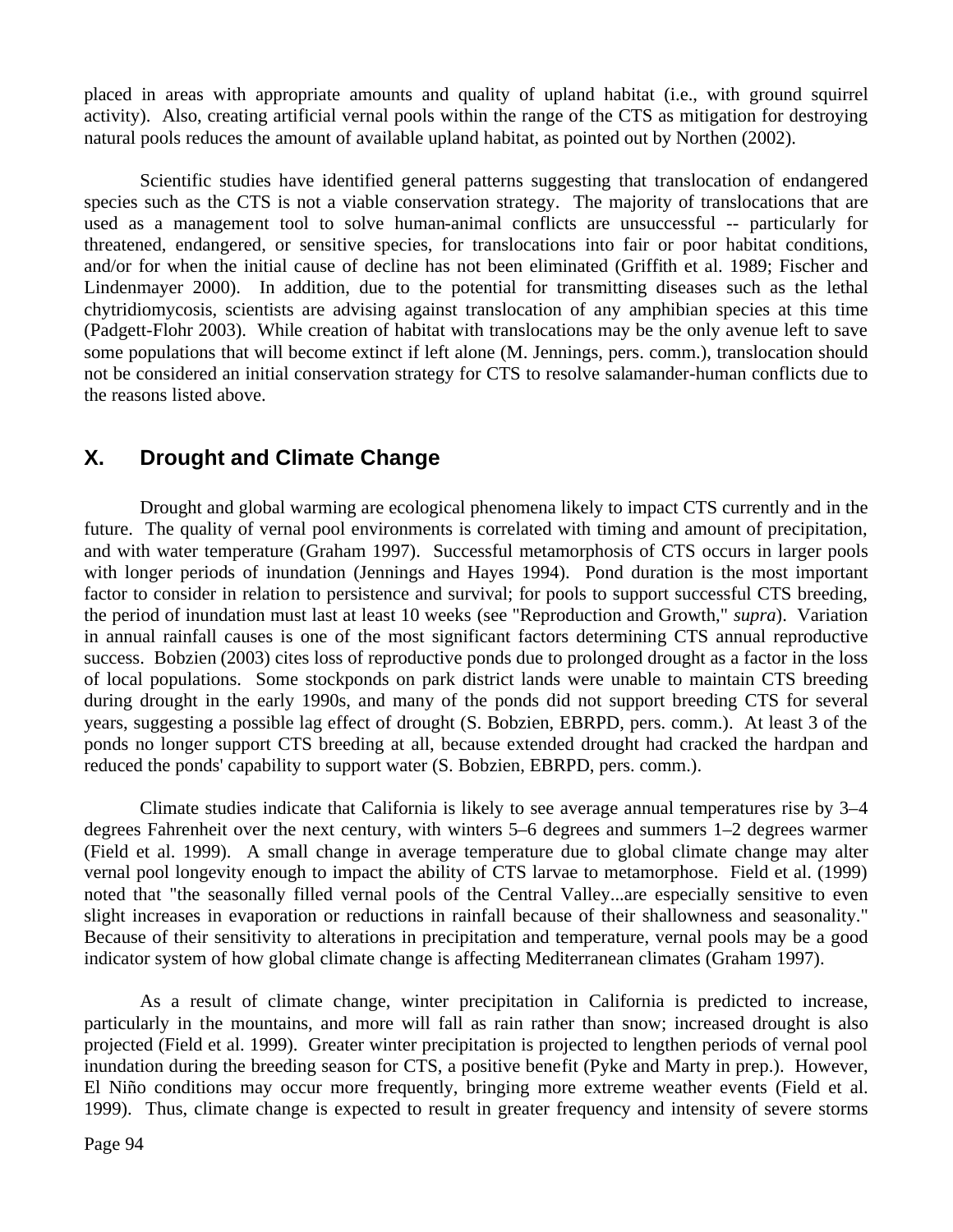and droughts, which in turn could impact CTS breeding habitat. Artificial stockponds require ongoing maintenance and are often temporary structures because natural soil erosion can cause them to silt in after just a few decades (USFWS 2003b). Stockponds dry out easily during drought, and flooding may destroy downstream impoundments or cause siltation (USFWS 2003b). Because stockponds are more vulnerable to siltation during major precipitation events, and because stockponds are now important breeding sites for CTS throughout its range due to loss of natural vernal pools (see "Livestock Grazing," *supra*), climate change may seriously compromise much of the remaining CTS breeding habitat without additional, extensive maintenance of stockponds.

In the long term, global climate change is causing alterations in timing of events such as breeding or blooming, and resulting in significant range shifts of many species (Root et al. 2003; Parmesan and Yohe 2003). Naturally isolated patches of vernal pools in the Central Valley are now so poorly connected with other patches due to urban development and intensive agriculture that migrations required by climate change (or natural recolonization after disturbance) may be difficult or impossible without human intervention (Field et al. 1999).

# **CURRENT MANAGEMENT**

As the USFWS has recognized in each proposed, emergency, and final rule to list a CTS DPS, federal, state, and local laws have been insufficient to prevent past and ongoing losses of the limited habitat for the CTS, and are unlikely to prevent further declines of the species (*See, e.g*. USFWS 2003b). As discussed further below, current federal, state and local management has been and will continue to be inadequate to ensure the survival and recovery of the CTS.

## **I. Federal Management Provides Insufficient Protection**

At present, the Sonoma and Santa Barbara DPSs are listed as endangered while the Central California DPS (defined by the USFWS as including the Bay Area, Central Valley, southern San Joaquin Valley, and central Coast Range populations) is proposed for threatened status (USFWS 2003b). In the same notice proposing to list the Central California DPS as threatened, the USFWS also proposed to downlist the Sonoma and Santa Barbara DPSs to threatened (USFWS 2003b). Under federal law, proposing to list a species as threatened and endangered confers little official protection to the species. Because the species throughout the majority of its geographic range has little protection, and because the listing of the Sonoma and Santa Barbara populations (particularly if they are downlisted to threatened) may prove inadequate to protect them, the Commission should promptly designate the CTS as an endangered species throughout its range under CESA.

## **A. Proposed Listing as Threatened under the Federal ESA Provides Inadequate Protection for the Central California DPS**

The Central California DPS, as a proposed threatened species, receives little formal protection under the Federal ESA. The protections of Section 9 of the ESA (prohibiting "take" of the species) do not apply to species for which a listing determination has not been finalized. Under Section Section 7 of the ESA (requiring all federal agencies to insure that their activities do not jeopardize the continued existence of the species) federal agencies whose actions are likely to jeopardize the continued existence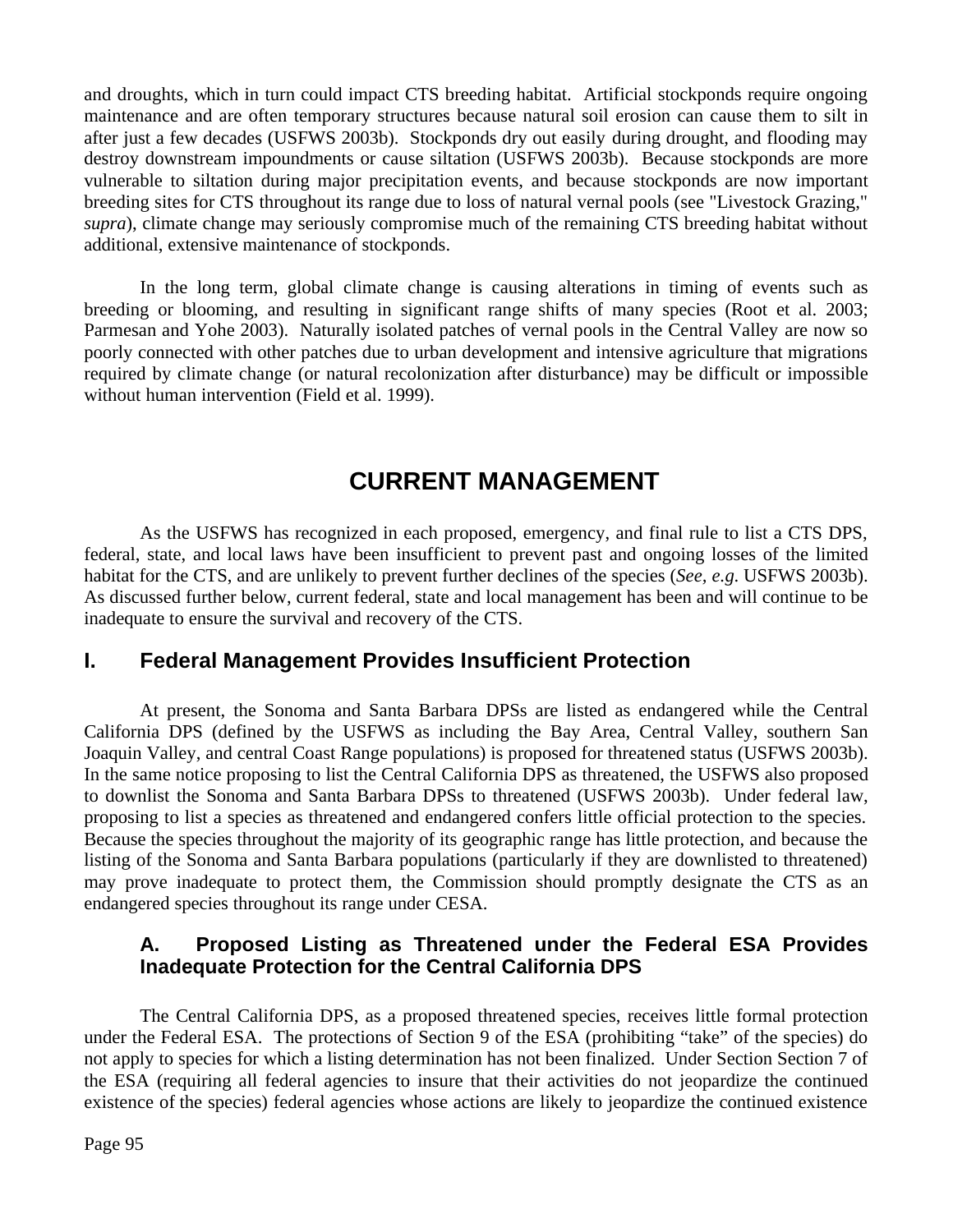of a species proposed for listing or adversely modify its critical habitat must conduct a "conference" with the USFWS. 50 C.F.R. 402.10. The stated purpose of the conference regulation is to assist federal agencies and project applicants in identifying and resolving potential conflicts with endangered species as early as possible in the process. The USFWS, however, only has the power to make advisory recommendations, during the conference process, unless the federal action agency requests that the conference be conducted in accordance with the procedures for formal consultation for listed species (Id*).*

In addition, some Habitat Conservation Plans, completed under Section 10 of the ESA by project proponents in order to obtain a permit for take of species that would otherwise be prohibited under Section 9, may consider species proposed for listing and provide some mitigation for these species in return for a permit to take the species. However, any protection afforded a proposed species under Section 10 of the ESA would be implemented only at the discretion of the landowner or project applicant.

Species proposed for listing also lack the vital protections of critical habitat until the time or after the listing is finalized. Similarly, recovery plans are not prepared for proposed species until after the listing is finalized. The very limited and discretionary protections afforded proposed species are inadequate to protect the Central California DPS of the CTS, as confirmed by the ongoing threats to the species described in this Petition.

While the USFWS must make a final determination on the listing proposal by May 15, 2004, there is no guarantee that the species will be listed at that time, despite the overwhelming evidence of the need to do so, as the USFWS is under intense political pressure not to list the species. To date, the USFWS under the Bush Administration has not listed a single species nor designated critical habitat for a single species without a petition or lawsuit to compel it to do so. This refusal to protect species is unprecedented in the history of the ESA.

## **B. Final Listing as Federally Threatened Would Provide Inadequate Protection for the Species Throughout its Range**

The USFWS currently proposes to list the Central California DPS as threatened and downlist the Sonoma and Santa Barbara DPSs from endangered to threatened (USFWS 2003b). The primary regulatory significance of listing as threatened as opposed to endangered is that the USFWS may promulgate exceptions to the take prohibitions for threatened, but not for endangered, species (USFWS 2003b). The USFWS has proposed to exempt the following activities by non-Federal entities on private and Tribal lands via the issuance of a regulation pursuant to Section 4(d) of the ESA ("4(d) Rule"):

- (1) Livestock grazing according to normally acceptable and established levels of intensity in terms of the number of head of livestock per acre of rangeland;
- (2) Control of ground-burrowing rodents using poisonous grain according to the labeled directions and local, State and Federal regulations and guidelines (the use of toxic or suffocating gases is not exempted);
- (3) Control and management of burrow complexes using discing and grading to destroy burrows and fill openings. The exemption applies to discing or grading of up to 10 ac. within any one-quarter section of a single township and range for burrow control and management;
- (4) Routine management and maintenance of stock ponds and berms to maintain livestock water supplies at levels present at the time of the listing of the Central California DPS (the introduction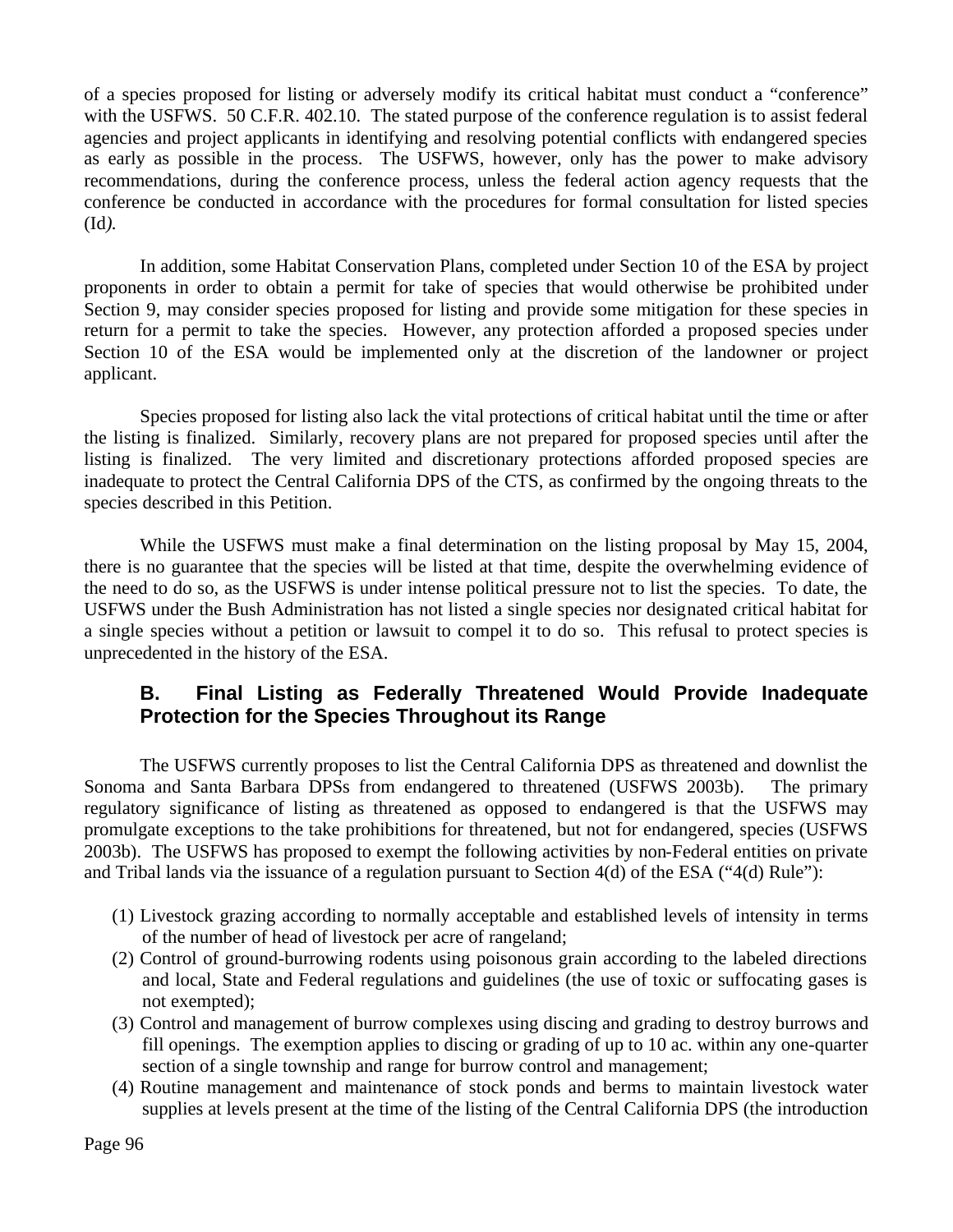of species into the stock ponds that may prey on CTS and the introduction of chemicals into the stock ponds that would result in take of the CTS is not exempted);

(5) Control and management of "noxious" weeds.

The proposed 4(d) Rule would undermine the protections of the federal ESA for the species throughout its range and would render the federal listing inadequate to ensure its long-term survival and recovery in the wild. The FWS estimates that the exemptions will apply to approximately 49% of the range of the Central California DPS. Estimates were not provided for Sonoma and Santa Barbara Counties. The proposed rule, however, states "[I]n Santa Barbara County, the only remaining sites with large amounts of suitable salamander habitat (eight ponds at five sites) are currently being grazed (USFWS 2003b at 28668). It therefore appears that the proposed 4(d) Rule would affect close to 100% of the species' range in Santa Barbara County.

Another major problem with the proposed rule is that "Livestock grazing according to normally acceptable and established levels of intensity in terms of the number of head of livestock per acre of rangeland," is a vague and undefined concept that appears designed to allow harmful overgrazing practices to continue. If grazing is beneficial or neutral to the CTS as the FWS postulates, then there is no need to exempt livestock grazing from the ordinary take prohibitions that apply to threatened species. Ranchers who are not causing take of the CTS will not be sued for take. To our knowledge, there has not been a single enforcement action taken against ranchers for take since the Santa Barbara and Sonoma County populations were listed, demonstrating that there is no need for a take exemption. If, on the other hand, livestock grazing (or overgrazing) does harm the CTS, then the activity should not be exempted. Exempting grazing at "normally acceptable and established levels of intensity" does nothing to address the overgrazing cited as a threat to the species in the CNDDB. "Established levels" could be interpreted to allow the continuation even of gross levels of overgrazing. The use of the term "normally acceptable" does nothing to address this problem as the FWS has failed to define "normally acceptable." An intense level of use may be "normally acceptable" to some may not be biologically acceptable for the survival and recovery of the CTS. As discussed *supra*, our review of the CNDDB found that 75 localities included a notation that the site was threatened by overgrazing.

The most fundamental flaw of the proposed 4(d) Rule is that it could be interpreted to allow the extinction of the CTS. While the FWS estimates that the rule will apply to 49% of the Central California populations range, we believe this percentage could be higher as the proposed rule purports to apply to private and Tribal land "currently in or that may become subject to ranching practices, such as grazing, rodent control, stock pond management, and noxious weed control," (USFWS 2003b at 28665). Thus, the 4(d) Rule could be interpreted as allowing any party to begin grazing previously ungrazed private or Tribal lands and enjoy the exemption from the normal take prohibitions of the ESA.

As demonstrated in this Petition and the literature, healthy rodent populations and an abundant supply of rodent burrows are essential components of high quality CTS habitat. As discussed *supra*, eliminating rodent populations from an area degrades the quality of the habitat for CTS and is incompatible with the survival and recovery of the species.

The proposed rule would allow virtually unlimited rodent killing with poisons, as well as the discing of up to 10 acres in each quarter section. The proposed rule allows landowners to completely extirpate native rodent populations on their property. The poisoning of rodent populations could also harm CTS, and the allowed disking would obviously kill any CTS present in their burrows. The activities allowed with regard to stockponds could also result in take of CTS via the grading, collapse,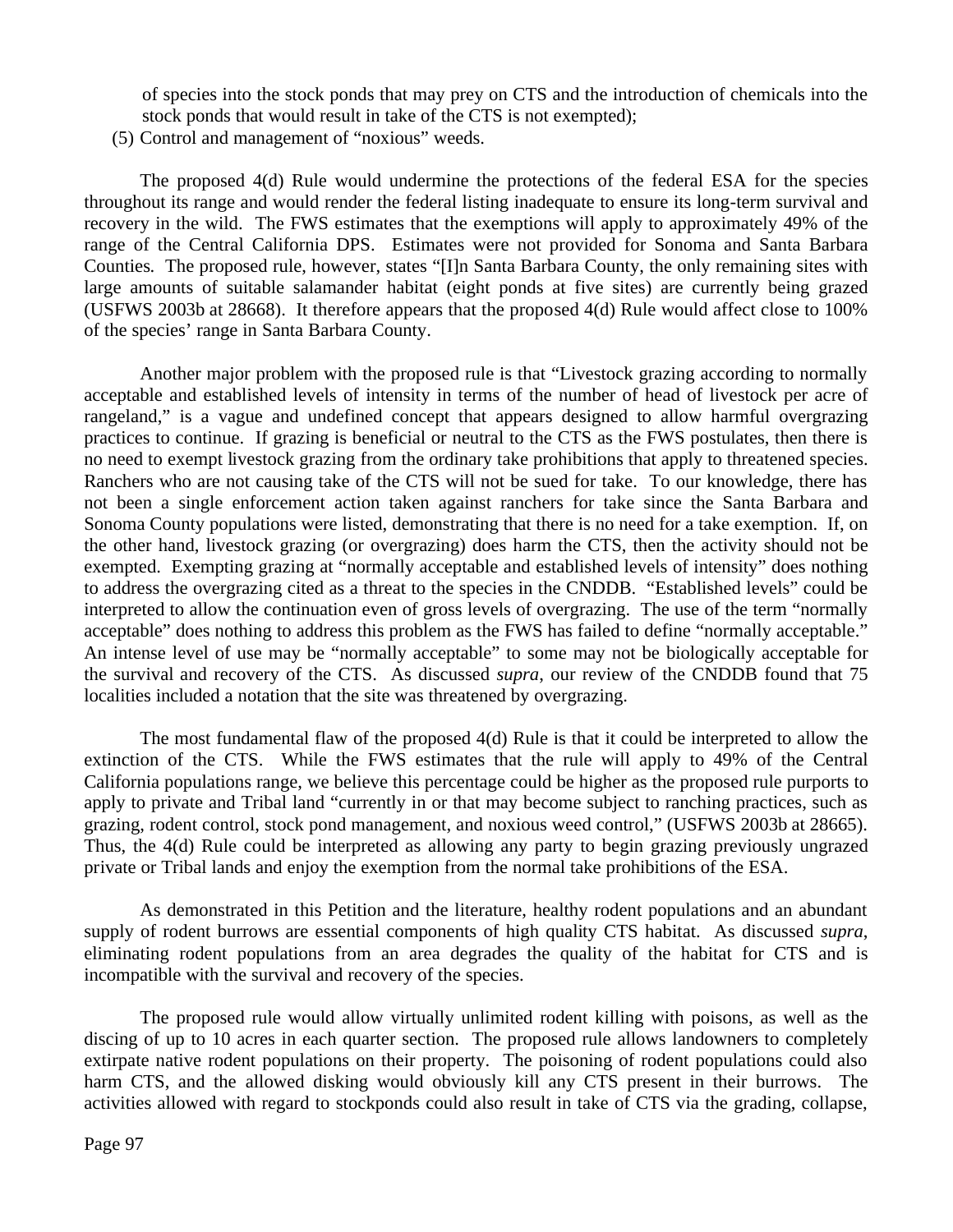and crushing of burrows. Over time, landowners could completely eliminate the CTS from their property with a campaign of overgrazing, discing, poisoning, and bulldozing of stockponds and surrounding areas. Therefore, the proposed 4(d) Rule could lead directly to the extinction of the species. At a minimum, the 4(d) Rule is incompatible with the recovery of the species and its removal from the list of threatened and endangered species. The species already faces too high a degree of risk to sustain the amount of habitat loss and direct harm proposed by the FWS. We do not impugn the integrity of rural landowners in general, but the fact remains that there are many documented incidences of vandalism and the proposed 4(d) rule simply represents to great a threat to the species.

An additional problem with the proposed 4(d) Rule is that it would undercut the ability of the FWS and private parties to enforce Section 9's take prohibitions because an additional distinction between exempted and non-exempted activities would need to be made for successful enforcement. For example, in the absence of the 4(d) Rule discing of occupied CTS habitat would clearly be illegal take subject to agency or citizen enforcement. With the 4(d) Rule in place, would-be enforcers would also have to show that the discing occurred over an area of greater than 10 acres or was not for the purpose of rodent control, creating a higher bar for enforcement action. The FWS has repeatedly cited vandalism and intentional habitat destruction by landowners as threats to the continued survival of the CTS. The adoption of the 4(d) Rule would decrease the ability of the FWS and others to prevent intentional habitat destruction, and its adoption would therefore be arbitrary, capricious, and contrary to law.

We concur that the preservation of open space, including lands that are currently grazed, is beneficial to the CTS and is in fact necessary to its survival and recovery in the wild. However, the FWS has not made the link between the proposed 4(d) rule and achieving that goal. We support a proactive recovery program that includes many large acquisitions of and the placement of conservation easements on salamander habitat. Paying landowners fair market value for a conservation easement or fee title is one very effective way that the FWS can encourage the preservation of open space and conserve the CTS. Exempting some of the very activities that are driving the species to extinction, including discing and large scale rodent eradication, as currently written in the proposed 4(d) rule is not an effective way to preserve open space, and represents an additional threat to the species.

## **C. Final Listing as Federally Endangered Does Not Remove the Need for Listing Under CESA**

Even assuming that the Sonoma and Santa Barbara federal endangered listings remain in place, and the Central California DPS is ultimately listed as federally endangered as well, this does not preclude the need for listing under CESA. The current management of the species is only one of many factors to be included in a petition and considered by the Department and the Commission. The decision to designate a species a candidate and to the decision to list a species are based primary on the "NATURE AND DEGREE OF THREAT" section, and only secondarily on other factors including Current Management, Habitat Requirements, etc. Basing a decision not to accept a petition or list a species on the existence of a federal ESA listing would violate the plain language of CESA and legislative intent.

Many species already listed under the federal ESA have been listed under CESA, including eighteen animals (the Delta smelt, Mohave tui chub, Colorado pikeminnow, Owens pupfish, unarmored threespine stickleback, Santa Cruz long-toed salamander, Coachella Valley fringe-toed lizard, bluntnosed leopard lizard, California brown pelican, California condor, California clapper rail, light footed clapper rail, Yuma clapper rail, California least tern, Morro Bay kangaroo rat, Tipton kangaroo rat, Salt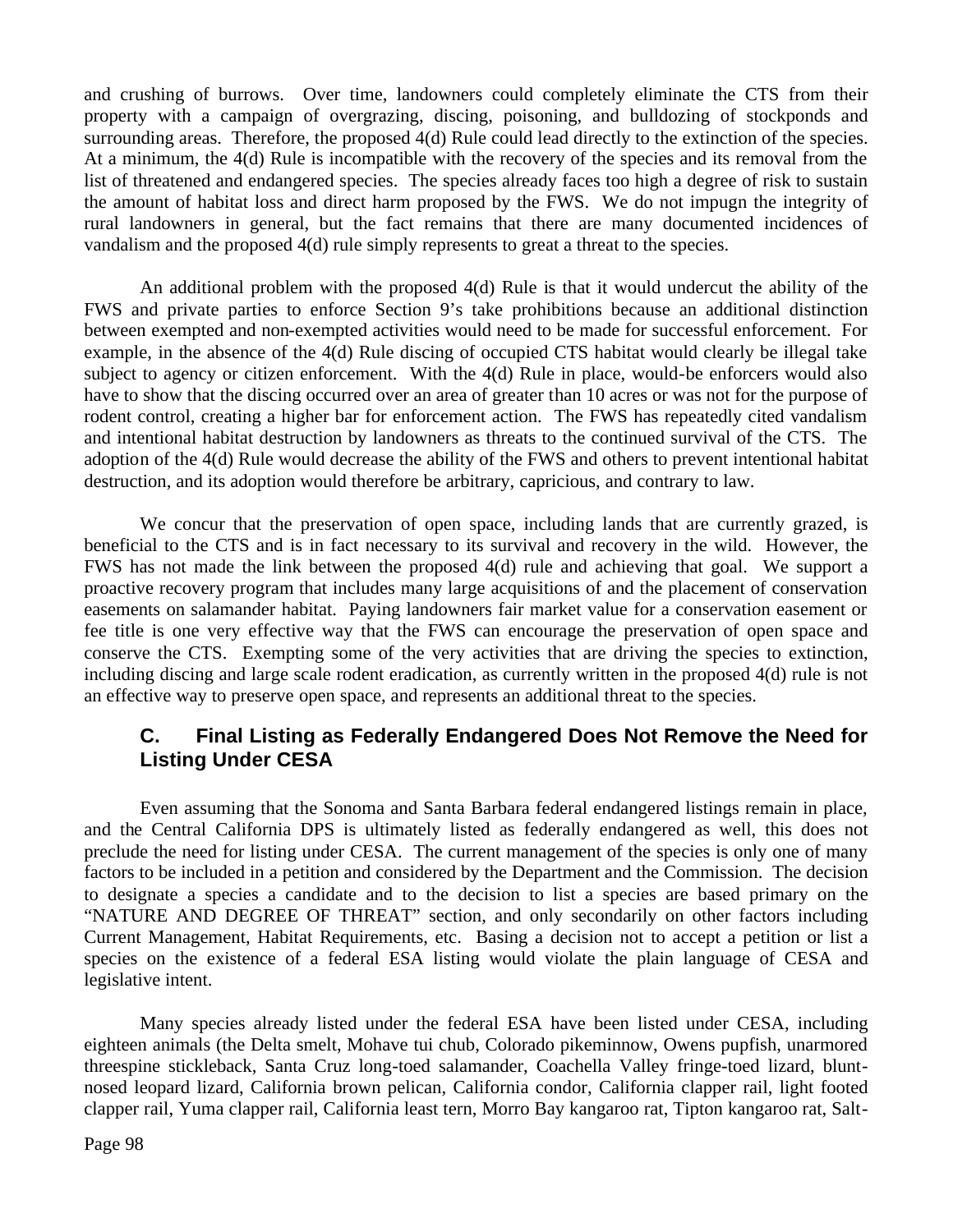marsh harvest mouse and San Joaquin kit fox) and eleven plants (the McDonald's rock cress, Sonoma sunshine, San Clemente Island Indian paintbrush, Loch Lomond button-celery, Contra Costa wallflower, San Clemente Island lotus, San Clemente Island bush mallow, Eureka Dunes evening-primrose, Antioch Dunes evening-primrose, Scott's Valley polygonum, and Eureka Valley dune grass. Clearly, previous federal listing is not a basis for denying a species protection under CESA.

### **D. Federal Listing of Other Species Within the Range of the California Tiger Salamander Provides Inadequate Protection**

Listing under the federal ESA for other species that overlap with the CTS in habitat and range could provide some protection to the species. There are 16 species (1 beetle, 4 species of freshwater shrimp, and 11 species of plants) listed under the federal ESA within the range of the Central California DPS of the CTS and occur in association with vernal pools (USFWS 2003b). In some instances, for example proposed critical habitat for the 4 freshwater shrimp and 11 plant species, protections overlap with areas occupied by the CTS. However, such overlap is limited, and where it does occur the protections generally apply only to the wetlands areas (USFWS 2003b). Other federal listings are wholly insufficient to protect the uplands habitat of the CTS, in which it spends approximately 80 percent of its lifecycle (USFWS 2003b). In addition to this problem, there is no evidence that the federal listing of other species is adequate to protect them, as in many cases they continue to decline.

### **E. Section 404 of the Clean Water Act Does Not Provide Adequate Protection**

Under Section 404 of the Clean Water Act, 33 U.S.C. §§ 1251 et seq. ("CWA"), discharge of pollutants, including dredged or fill material, into "Waters of the U.S." is prohibited absent a permit from the U.S. Army Corps of Engineers ("ACOE"). The definition of "Waters of the U.S." includes vernal pools. 33 CFR 328.3. However, in *Solid Waste Association of Northern Cook Counties v. United States Corps of Engineers*, 531 U.S. 159 (2001) ("*SWANCC*"), the U.S. Supreme Court invalidated one small piece of the CWA implementing regulations known as the "migratory bird rule." Subsequently, the Bush Administration has cited the *SWANCC* case as a justification for further narrowing the ACOE's jurisdiction under the CWA. In many instances since the *SWANCC* decision the ACOE has failed to assert jurisdiction over vernal pools. Destruction of CTS habitat that would previously have received review and permitting under the CWA has occurred without any such review. For example, in March, 2002, the ACOE refused to take jurisdiction over seasonal wetlands within the range of the Central California CTS, citing the *SWANCC* decision for the proposition that the wetlands were not "Waters of the U.S." (USFWS 2003b, citing ACOE File Number 19736N). The ACOE also cited the *SWANCC* decision for their failure to assert jurisdiction over fill of wetlands at the site of the South Sonoma Business Park in Sonoma County (USFWS 2003b, citing ACOE File Numbers 23540N, 249420N). Therefore, it appears that at present few, if any, vernal pools within the range of the CTS will, as a practical matter, receive protection under the CWA. Even assuming that the ACOE were to change its interpretation of the law following a court decision or change in administration, as discussed below the CWA would still prove inadequate to ensure the survival and recovery of the CTS.

In general, the implementation of the CWA regulatory scheme and the Section 404 program in particular have fallen far short of Congress's intent to protect wetlands and water quality. The loss of wetlands in the United States and in California to development and agriculture is a national tragedy. The National Research Council's report entitled "Compensating for Wetland Losses Under the Clean Water Act" concludes that the goal of no net loss has not been achieved through the ACOE regulatory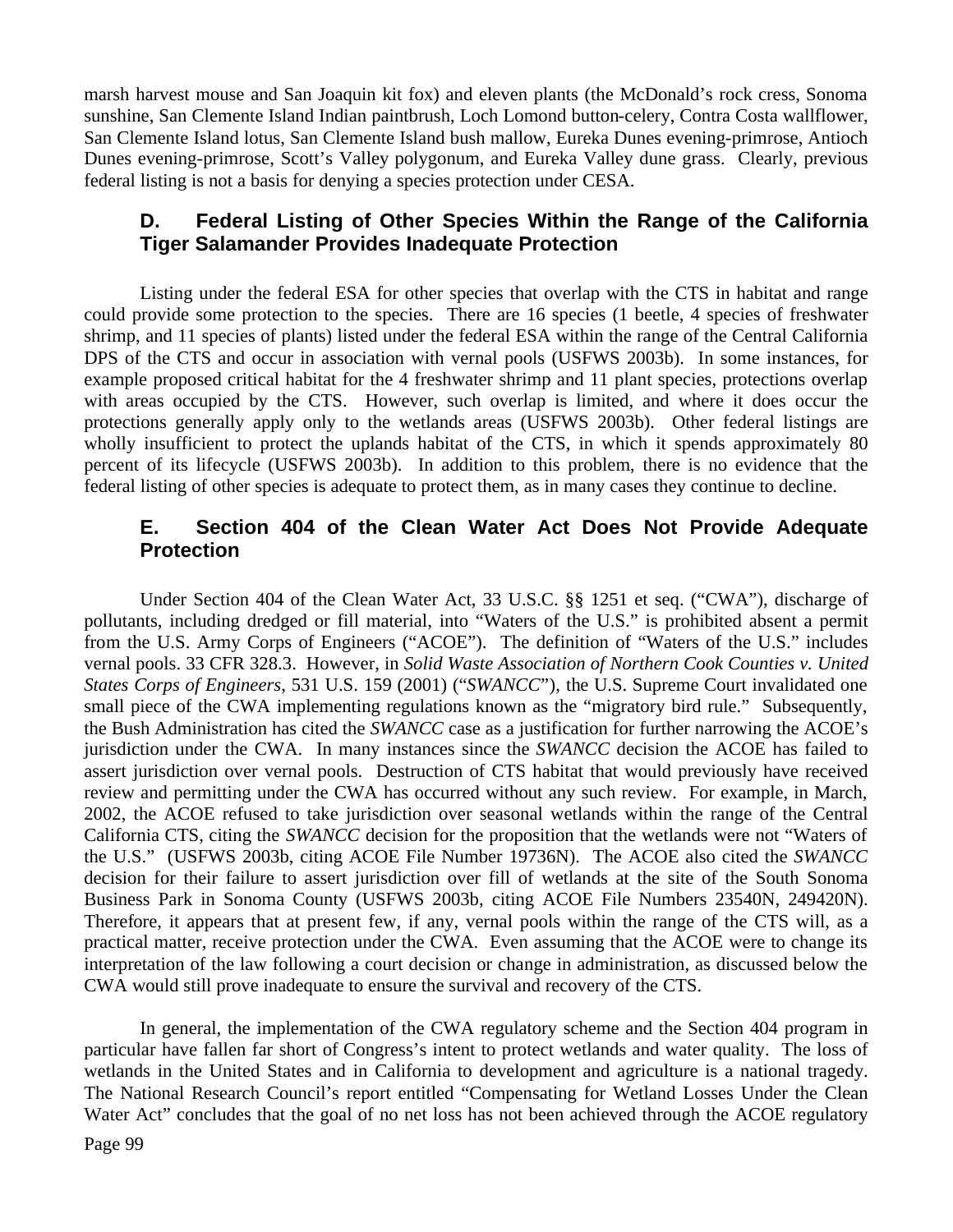program, and that Applicants often do not follow through on promised mitigation packages (National Research Council 2001). The study also concludes that in some circumstances, third party mitigation efforts (e.g. mitigation banking) have advantages over Applicant-directed mitigation. The study also recommends that mitigation lands be managed over the long term, not for the relatively short term horizons (e.g. 5-10 years) typically required (National Research Council 2001).

The failure of the ACOE regulatory scheme is due in part because the ACOE's implementation of the individual permitting process has simply permitted too much development while requiring too little avoidance and mitigation. The ACOE's Nationwide Permitting Program is designed such that it routinely allows the destruction of small pools that support or could support CTS.

Under the Nationwide Permit 26, in effect until July 6, 2000, all projects that destroyed less than 10 acres of isolated or headwater wetlands (e.g. vernal pools) were processed through a separate, much less stringent process. Under this permitting scheme, destruction of less than one acre of wetlands was essentially considered automatically permitted. For permits that would destroy between one and ten acres of wetlands, the ACOE would circulate a "predischarge notification" to the USFWS and other interested parties to determine whether an individual permit should be required or whether the project should be automatically permitted. While the ACOE retained discretion to require an individual permit if the resources involved were particularly important, in practice the ACOE virtually never required an individual permit for any project covered under Nationwide Permit 26 unless a federally listed species was involved. 59 Fed. Reg. 48150. In addition, the discontinuous distribution of vernal pools has allowed landowners to intentionally subdivide projects so as to obtain automatic permitting under Nationwide Permit 26. 59 Fed. Reg. 48150.

A 1992 USFWS report found that the Sacramento District ACOE office authorized the fill of 487 acres of wetlands between 1987 and 1992 under Nationwide Permit 26. This is an under-estimate because under Nationwide Permit 26, notification is not required for projects that destroy less than 1 acre of wetlands (Under this scheme, over 85 temporary pools with a surface area of 500 square feet could be destroyed without any notification). The USFWS estimates that the majority of wetlands destroyed in the Sacramento District were vernal pools. In addition, the USFWS (at 48143) identified 10 unauthorized projects in Sacramento and Butte Counties that destroyed or damaged between 21 and 37 acres of wetland habitat (The projects were not authorized because the landowners were either not required or failed to comply with the provisions of Section 404).

On March 6, 2000, in response to a lawsuit by the Natural Resources Defense Council, the ACOE published in the Federal Register a final rule that replaced Nationwide Permit 26. The final rule purported to increase environmental protections for wetlands by decreasing the amount of wetlands that can be destroyed with an automatic permit to ½ acre (over 43 pools with a surface area of 500 square feet could fit within ½ acre), and by adding additional restrictions on the new Nationwide Permits for activities in the 100-year floodplain, impaired waters, and critical resource waters. The new scheme took effect July 6, 2000. 65 Fed. Reg. 12818.

The new and modified  $NWPs^{16}$  authorize many of the same activities that NWP 26 authorized, but are activity-specific. The maximum acreage limit of most of the new and modified NWPs is 0.2 ha (0.5 ac). Most of the new and modified NWPs require notification to the District Engineer for activities

<u>.</u>

Page 100 <sup>16</sup> New NWPs 39, 41, 42, and 43, and modifications to NWPs 3, 7, 12, 14, 27, and 40 replace NWP 26 (65 FR 12817).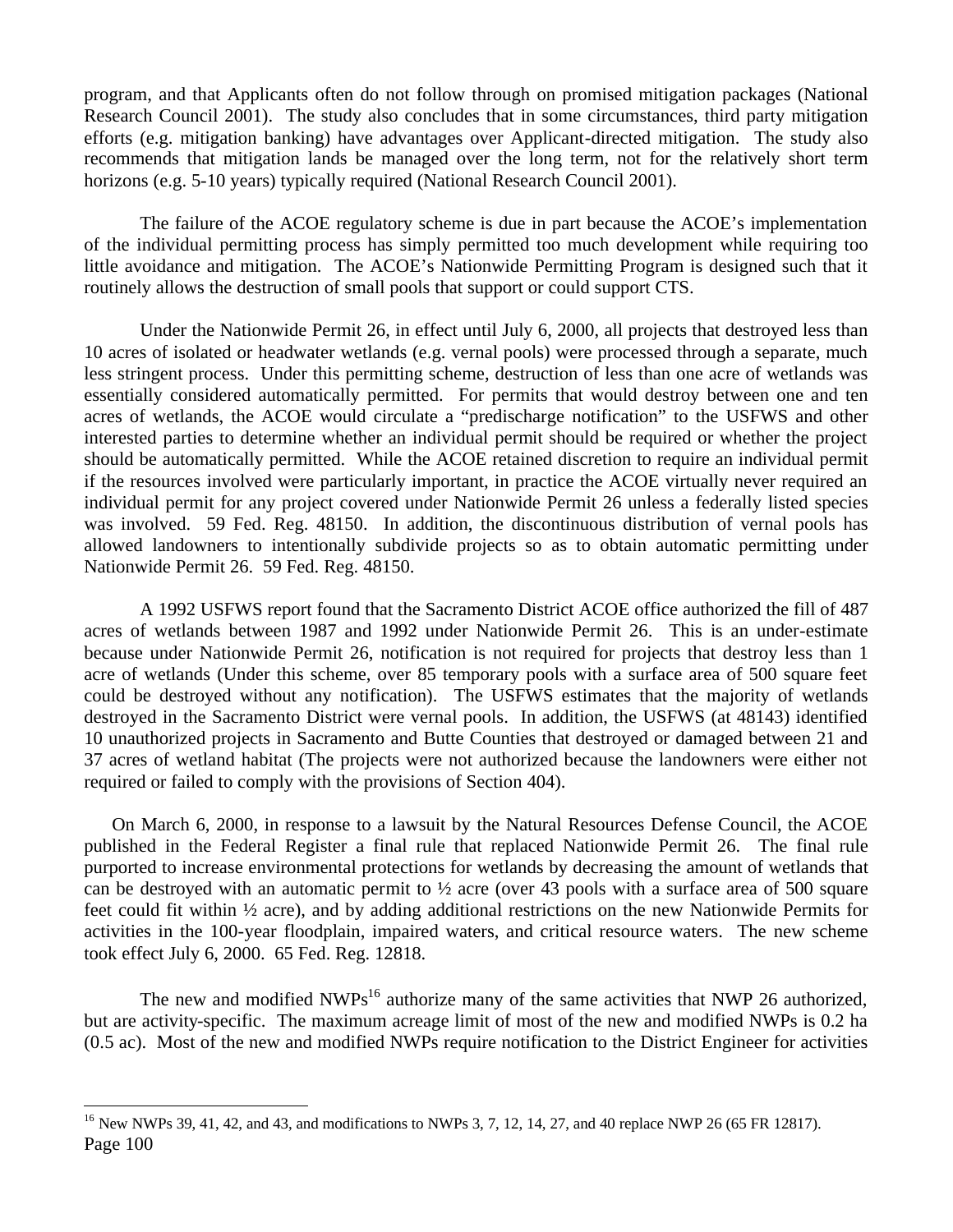that result in the loss of greater than 0.04 ha (0.1 ac). These permits thus authorize less fill than the previous NWP 26.

Under several of the NWPs that authorize activities that might impact CTS, the filling of less than 0.04 ha (0.1 ac) of isolated waters can be undertaken without notifying the Corps of the proposed activity unless a listed species or designated critical habitat might be affected or is in the vicinity of the project (NWP General Condition 11). However, the determination of the potential presence of and/or impacts to listed species or designated critical habitat is left to the applicant, who may not have sufficient expertise to make such a determination and in almost all instances has a strong incentive to claim that no listed species or critical habitat will be impacted.

Under several NWPs, if the activity will affect between 0.04 and 0.2 ha (0.1 and 0.5 ac) of wetlands, an applicant is required to notify the Corps, but the Corps is not required to notify resource agencies unless the project may affect a listed species or designated critical habitat. Because vernal pools are often small and scattered across the landscape, even very large development projects that fill hundreds of vernal pools, can be authorized under NWPs. Numerous small projects in a given area also could be authorized, cumulatively resulting in the loss of significant amounts of wetland and associated upland habitats, with significant negative effects on local and regional biodiversity (Semlitsch and Brodie 1998).

Projects affecting more than 0.2 ha (0.5 ac) of isolated waters also can be authorized under NWPs after the Corps circulates a pre-construction notification (PCN) to the USFWS and other resource agencies for review and comments. For such projects, the Corps can place special conditions requiring minimization of impacts and/or compensatory mitigation on authorizations granted under NWPs. The Corps must require an individual permit for these projects if it determines the project will have more than minimal individual or cumulative effects. However, the Corps generally is reluctant to withhold authorization under NWPs unless a listed threatened or endangered species is known to be present.

An individual permit is required for projects that do not qualify under the terms of a General Permit, and for projects that are determined by the Corps to have greater than minimal impacts or to be contrary to the public interest. Individual permits are subject to review by the USFWS, other resource agencies, and the public. When the USFWS reviews the permit, they may recommend measures to avoid, minimize, or mitigate losses. In some cases, compensatory mitigation (e.g., the creation of artificial wetlands) is incorporated in the Corps permit as a Special Condition. However, problems associated with such compensatory measures often decrease or eliminate the habitat value for CTS at the sites, as described below (DeWeese 1994).

The creation of artificial wetlands and ponds as breeding habitat for tiger salamanders has been used as a compensatory mechanism for the loss of natural wetlands and pools. However, the long term viability and suitability of artificially created wetlands has not been established. In 1994, the USFWS completed a report evaluating 30 wetland creation projects authorized through the Corps of Engineers section 404 program (DeWeese 1994). Twenty-two projects ranged in age from 3 to 5 years old, and 8 projects were greater than 5 years old at the time of the study. The USFWS found that, although it appeared the goal of "no net loss of acreage" was being met or exceeded, the value of the habitat created, which included the local wildlife species that would be expected to use the habitat, was low. This was especially the case for vernal pools and seasonal wetlands that had a value of only 20 and 40 percent (respectively) of what existed previously. Particular problems were noted for these habitat types, which often were inundated (flooded) for longer or more frequently than natural systems. The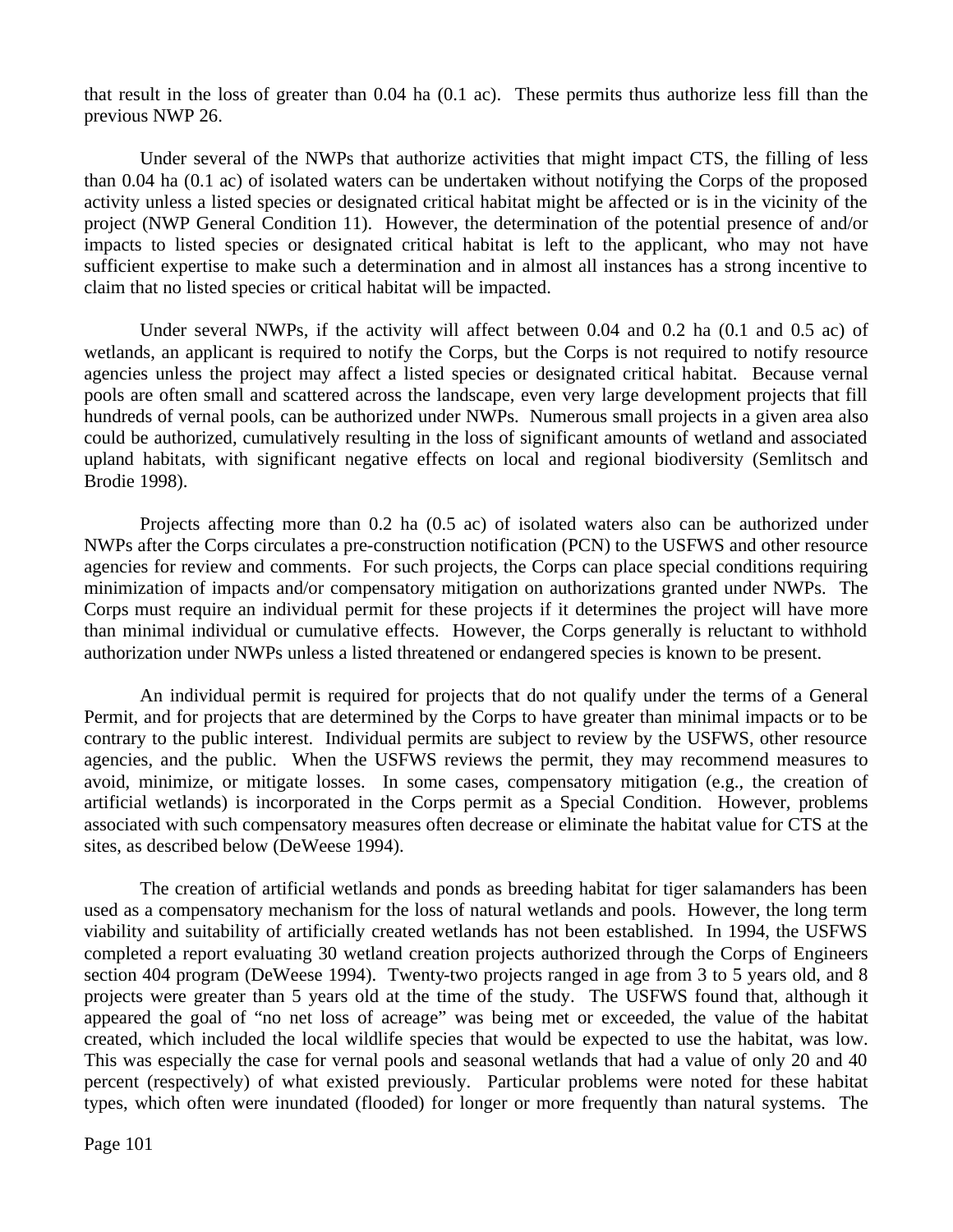study concluded that, of the 600 ac (243 ha) of proposed mitigation, half were meeting less than 75 percent of the mitigation conditions. Mitigation and compensation for impacts to larger wetlands under Section 404 have failed to reduce threats to the CTS. The USFWS has recently reiterated that there is a "low probability" that habitat functions needed by CTS will be adequately recreated via Section 404 mitigation requirements.

Another obstacle to protecting the CTS is that the ACOE typically confines its evaluation of impacts to the actual wetlands themselves, and ignores impacts to upland areas. Preservation of existing pools without protection of large blocks of suitable uplands is unlikely to result in the persistence of viable salamander populations because the salamanders require both aquatic and upland habitats during their life cycle. CTS spend as much as 95% of their lives in uplands. Thus, even with the new limits on filling of wetlands, section 404 is unlikely to provide sufficient protection of small isolated wetlands and the surrounding watersheds. One review of Ambystomatid salamander studies reported that 100 percent of post-breeding adults and newly metamorphosed juveniles were found outside the federally delineated wetland boundary (Semlitsch 1998). Thus, the ACOE CWA permitting usually is per se inadequate to protect the CTS.

In addition to the problems discussed above, many agricultural and farming practices such as overgrazing and disking destroy vernal pools within the range of the CTS. These activities, however, are exempt from the provisions of Section 404 of the Clean Water  $Act^{17}$ . Projects that involve only the excavation of pools whereby the discharge is limited to "incidental fallback" of fill material, and projects that alter the watershed and hydrological regime of the pool but do not involve "discharge" into the pool, may also be considered exempt (Coe 1988).

For all the reasons discussed above, the Clean Water Act has been and will continue to be inadequate to insure the continued survival of the CTS.

## **II. State and Local Management Provides Insufficient Protection**

The State of California recognizes the CTS as a Species of Special Concern ("CSC") under the California Endangered Species Act (CESA). The protections of the CSC designation are implemented primarily through the environmental review process under the California Environmental Quality Act ("CEQA"). Under CEQA, discretionary actions of state and local agencies that may have a significant impact on the environment (such as the approval of a residential subdivision) are subject to environmental review. For projects that may affect a rare, threatened, or endangered species, the proper level of review is an EIR. 14 Cal. Code Regs. § 15065. In an EIR, the lead agency must fully disclose all significant environmental impacts of the proposed project and must adopt all feasible mitigation measures and alternatives to reduce those impacts. However, if significant impacts remain after all mitigation measures and alternatives deemed feasible by the lead agency have been adopted, the lead

 $17$ <sup>17</sup> However, deep-ripping of lands formerly used for ranching (i.e., grazing) or dry-land farming (e.g., non-irrigated hay production) represents a "change in use" of the lands and is not considered a normal and ongoing farming activity. As such, the practice triggers section 404(f)(2) of the CWA, and requires review by and a permit from the ACOE (R. H. Wayland III, EPA, and D. R. Burns, ACOE, in litt. 1996). However, as discussed previously, the Corps typically asserts jurisdiction only over the actual wetlands, not over the surrounding uplands. In some cases, the ACOE does not assert jurisdiction over actual wetlands, either. For example, repeated deep-ripping of a pond known to be breeding habitat for CTS occurred up until 2000 on the Lin/North Livermore property in Livermore, California. The ACOE had federally delineated the damaged wetland, but the ACOE (and the California Department of Fish and Game) failed to assert jurisdiction or take any action (C. Wilcox, pers. com., 2001).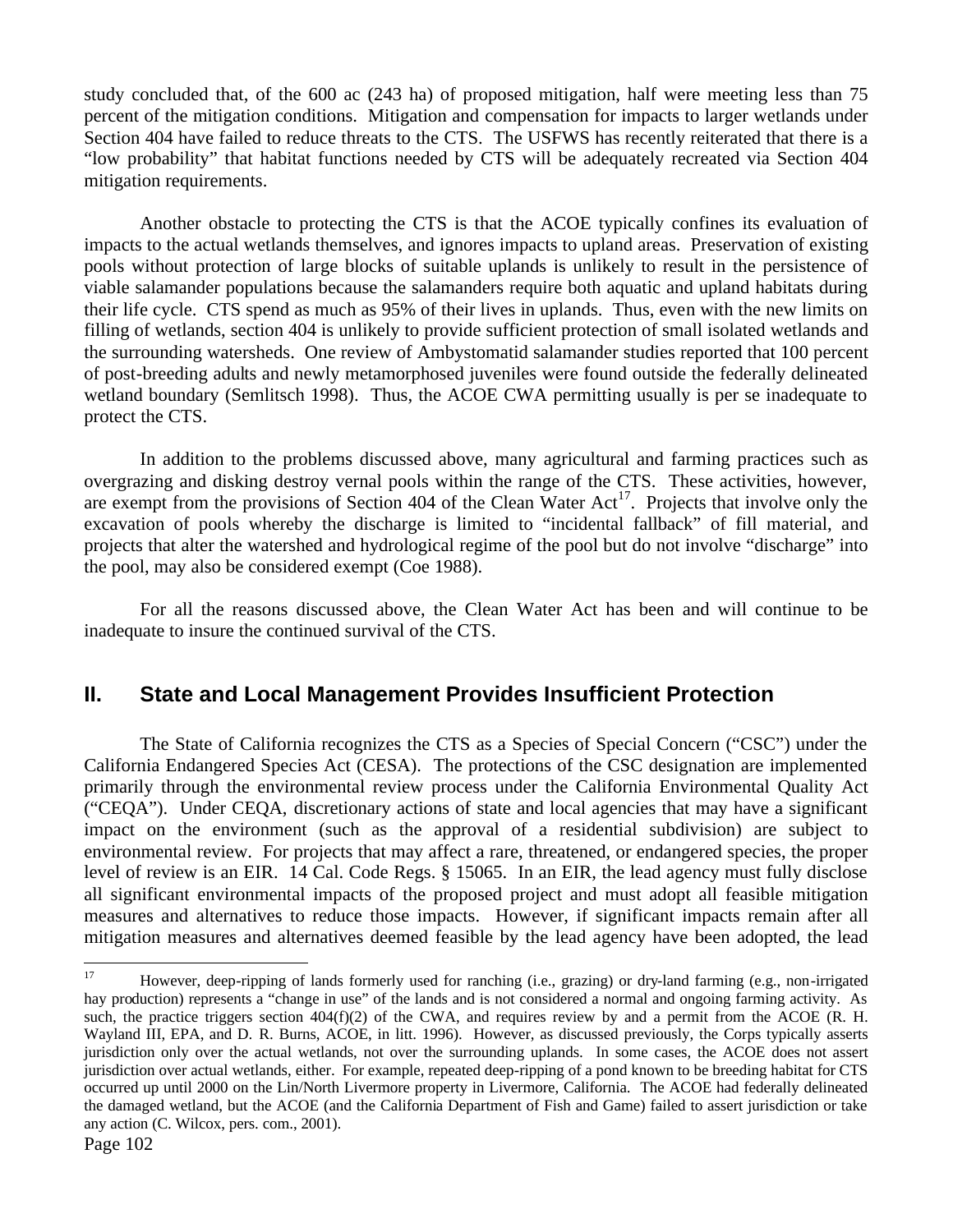agency is still free to approve the project despite those impacts if it finds that social or economic factors outweigh the environmental costs.

The benefit of the CSC designation and CEQA review to the CTS has been minimal. Lead agencies often do not assure that surveys for CTS are conducted to the Department's protocol, and survey results are commonly negative, even in apparently high-quality habitat. The destruction of purportedly unoccupied habitat is almost never considered a significant impact, despite the fact that habitat destruction and fragmentation are major factors driving the species towards extinction. Even when CTS are located, this may not be deemed a significant impact, as impacts to CSC species are often improperly deemed insignificant. Even if impacts to CTS and their habitat are deemed significant, the Department and lead agencies do not require more than a 1:1 mitigation ratio (C. Wilcox, CDFG, pers. comm.). "CEQA has proven to be a variable, and often inadequate, regulatory mechanism for providing protection to the CTS and its habitat." (USFWS 2003b). Moreover, neither CEQA nor any other state or local regulatory mechanism provides protection from other factors adversely impacting the CTS including fish stocking, mosquitofish stocking, rodent control, and hybridization with non-native tiger salamanders (USFWS 2003b).

Cook and Northen (2001) addressed the protection afforded the CTS by the CSC designation:

CTS legal status as a CDFG Species of Special Concern has been inadequate to protect this species. The most recent and significant example is the proposed loss of two CTS breeding sites and surrounding upland habitat in western Cotati from an approved business park. CDFG approved the relocation of 37 CTS larvae found on-site to a constructed vernal pool at the Yuba Drive Preserve. Our surveys of the relocation pool in 2001 prior to the relocation efforts found no CTS larvae. Our negative finding suggests that this pool may not be suitable CTS habitat and relocated larvae may not have survived. Also, the observation of 37 larvae is greater than the cumulative observations of CTS larvae in 2001 at the eight preserves with CTS breeding sites! Clearly, there is insufficient protection of CTS habitat and highly productive breeding sites are being eliminated under the current status of Species of Special Concern (Cook and Northen 2001).

The CTS has also been placed on the list of protected amphibians, which means that it may not be taken without a special (i.e., scientific collecting) permit (CRC, Title 14, Section 41). However, this protection applies only to actual possession or intentional killing of individual animals, and affords no protection to habitat. Activities that destroy habitat and kill salamanders in the process are not regulated.

We have been unable to discover any local ordinances or regulations designed for the protection of the CTS. Local regulatory schemes for activities such as grading provide varying degrees of incidental protection to the CTS and its habitat. Sonoma County is an example of a jurisdiction with grading ordinances that provide absolutely no protection for the CTS or other species. A 2002 Memorandum from the County of Sonoma County Counsel and other parties (County of Sonoma 2002) summarized the many weaknesses of Sonoma County's grading ordinances including the following:

(1) Grading permits are ministerial approvals and are not subject to environmental review under CEQA unless associated with larger discretionary projects. The environmental impacts of the ministerial projects, including potential effects upon listed fish species, are not evaluated through the County's permit process;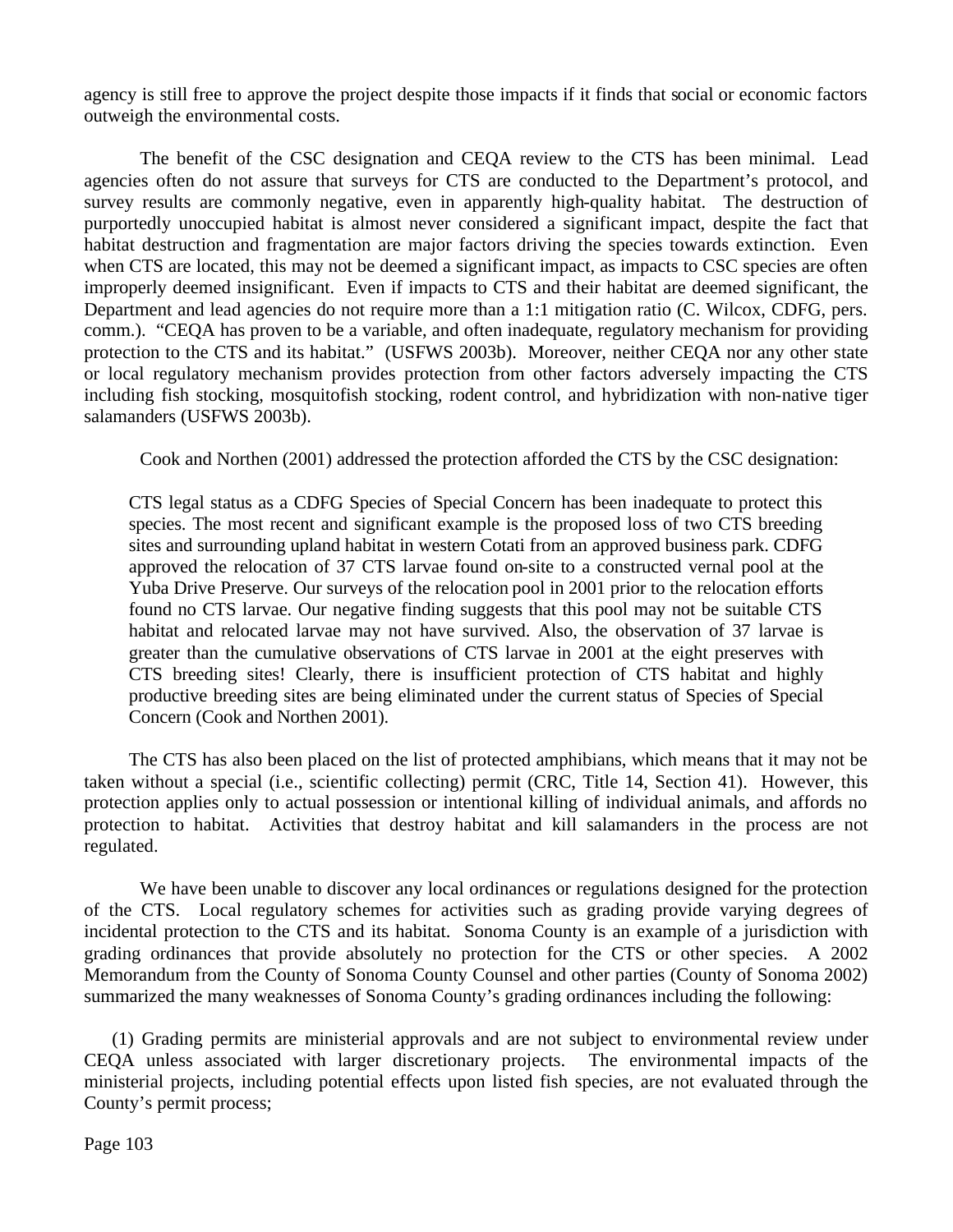(2) The County Code has no adopted standards for erosion and sediment control plans required for grading permits, and no clear enforcement authority regarding these plans;

(3) Grading permits are not required for public projects. Therefore, public projects are not reviewed by the County for conformance with Uniform Building Code grading standards, nor are they subject to review for specific erosion and sediment control measures;

(4) Code provisions relating to grading are not well organized or user friendly. Often the applicants for vineyards will bypass the County grading permit requirements all together, without any repercussions or enforcement.

County of Sonoma 2002.

Despite requests from the North Coast Regional Water Quality Control Board to adopt a grading ordinance to better address erosion and sediment control, additional riparian corridor protection, and time-of-year restrictions on grading, to our knowledge Sonoma County has yet to address the shortcomings of its grading ordinances. The lack of protection provided to the CTS (or any other species) is a probably contributing cause to the severe endangerment of the Sonoma County population segment.

## **RECOMMENDED MANAGEMENT AND RECOVERY ACTIONS**

Although a comprehensive recovery strategy has not been developed for the CTS, available research does point to some management actions are needed with great urgency. These actions should focus on preventing further loss of populations and metapopulations, and on preserving the remaining genetic and ecological diversity found within the range of the species. Recommended management actions are discussed in turn below.

## **I. Preserve, Protect, and Restore Aquatic and Terrestrial Habitat**

Clearly the most pressing management action is to preserve remaining habitat areas. There is substantial evidence that any remaining habitat loss in Sonoma County could preclude the continued survival of the CTS in Sonoma County. The Department has been permitting the destruction of large amounts of CTS habitat and has required insufficient mitigation requirements to protect the species. Therefore, the Department should not issue any take permits for this species in Sonoma County until the status of the species has been fully evaluated and potential mitigation strategies have been fully evaluated. If the Department does issue future take permits for the species, the mitigation ratio must be increased dramatically from the current 1:1 maximum ratio.

Throughout the range of the CTS, priority should be given to vernal pool complexes, large vernal pools, and surrounding terrestrial habitat. Research has clearly demonstrated that vernal pool complexes are essential to the long-term survival of the species, due to its population dynamics (Shaffer et al. 1993; USFWS 2000b). Within vernal pool complexes, larger pools also appear to be more important habitat. Shaffer et al. (1993) hypothesized that this is because larger pools harbor a greater number of individuals, thereby increasing the chances that at least some individuals will successfully reproduce each year. Smaller pools are subject to more frequent extirpations and are therefore more dependent on re-colonization from other areas.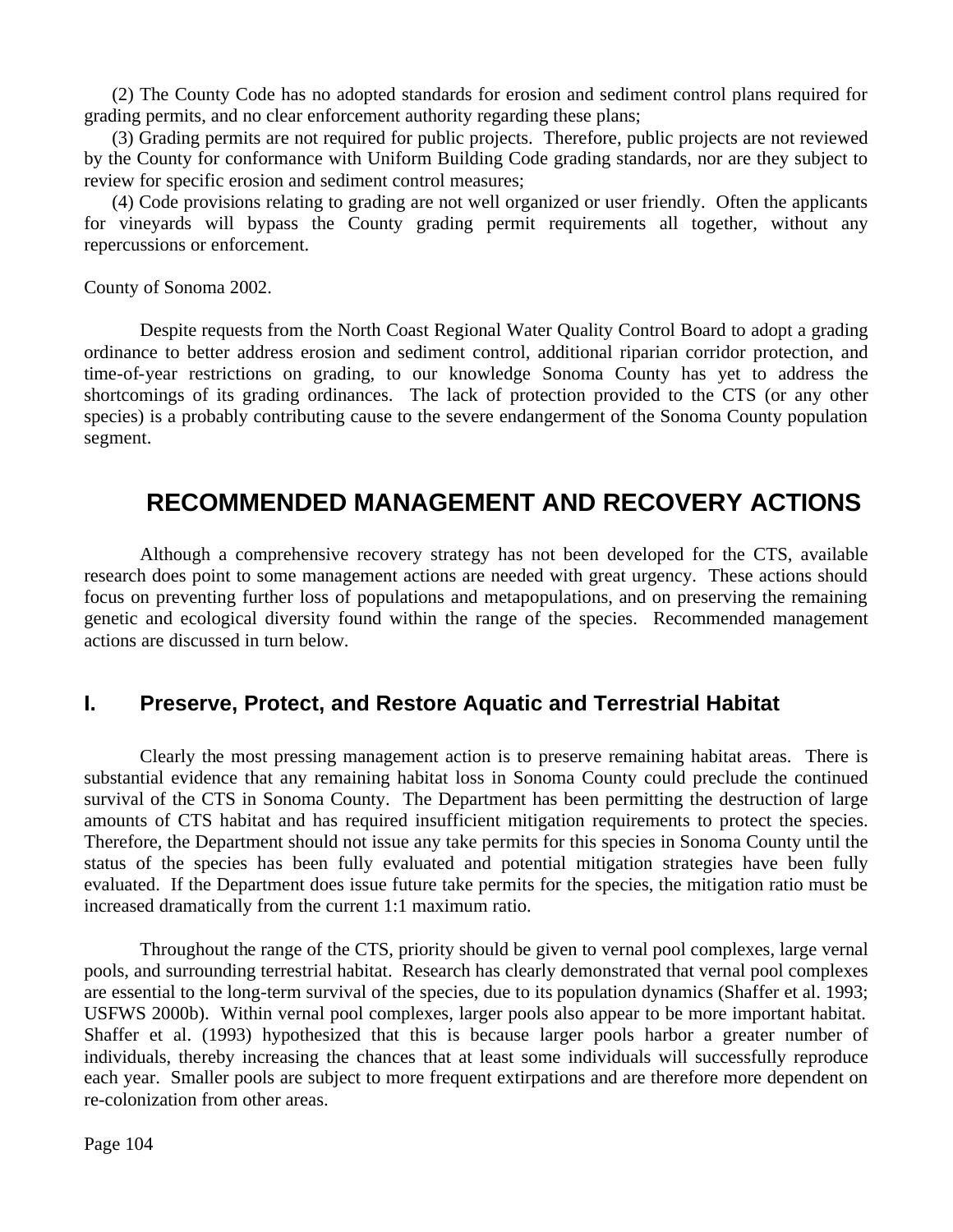Disturbance to aquatic habitats should be minimized during the breeding season to minimize disturbance to the CTS's more sensitive life stages and to reduce sedimentation and erosion into water bodies. Aquatic habitats should be protected from contamination by chemicals such as those used for agricultural purposes. Operators should use best management practices to avoid contaminating wetlands, and ranchers should avoid placing salt licks for livestock adjacent to CTS breeding ponds.

Terrestrial habitat of sufficient quality must also be preserved. While uplands habitat need not necessarily be pristine in order for CTS to survive, the presence of burrowing rodents does appear to be necessary (Shaffer et al. 1993). Small mammal populations should not be eliminated. To insure that a set of populations can survive into the future, Shaffer et al. (1993) recommend that the minimum preserve should be a complex of a dozen pools surrounded by 1,000 acres of suitable uplands habitat. Jones and Stokes (1990) suggest that vernal pool complexes of at least 200 acres are necessary to provide basic protection of the ecosystem. Shaffer et al. (1993) states that this number is too low for the CTS, due to the distance the species may migrate from its breeding pools.

Lowland valley habitat is the most critically endangered of all CTS habitats (Shaffer et al. 1993). For this reason, it is particularly important that protection of this habitat type be prioritized (Shaffer et al. 1993). Jepson Prairie, which supports a population of CTS, is perhaps the only block of high quality lowland valley habitat that is protected.

Within each genetically defined population, at least two major vernal pool complexes should be preserved. This includes, at a minimum, Sonoma County, the East Bay and Livermore Valley, the Sacramento region, Santa Barbara County, the southern east side of the Central Valley, the Hickman Vernal Pool Complex, the Diablo Range, and the Inner Coast Range (Shaffer et al. 1993). Remaining habitat is particularly scarce in Sonoma County.

Restoration efforts, particularly the removal of non-native species, are also necessary to increase available habitat for CTS and improve marginal habitat. Aquatic habitats should be free of non-native and introduced predators. Fish and bullfrog removal programs should be undertaken at appropriate locations. Human-made stockponds should be managed to prevent colonization by these predators. The stocking of non-native fish for mosquito abatement, fishing, or other purposes should be prohibited in all areas inhabited or potentially inhabited by CTS. Water drawdowns, wherever possible, should be timed so as to allow CTS to metamorphosize prior to draining of the ponds. Protections should be installed around drains and the draining should be conducted at a slow enough rate so that any remaining CTS larvae are not sucked down the drains and killed (Barry and Shaffer 1994).

Restoration efforts should prioritize areas necessary to create habitat areas large enough to meet the minimum requirements for sustainable populations, that is, areas of at least one dozen pools surrounded by 1,000 acres or more of uplands habitat. Wherever possible, habitat fragmentation should be reduced and migration corridors between populations and subpopulations should be established. One way of accomplishing this is by providing strategic tunnels under roads, along with drift fences to connect habitat (Shaffer et al. 1993). Road closures should be implemented during migration season on roads that are located particularly close to known breeding sites.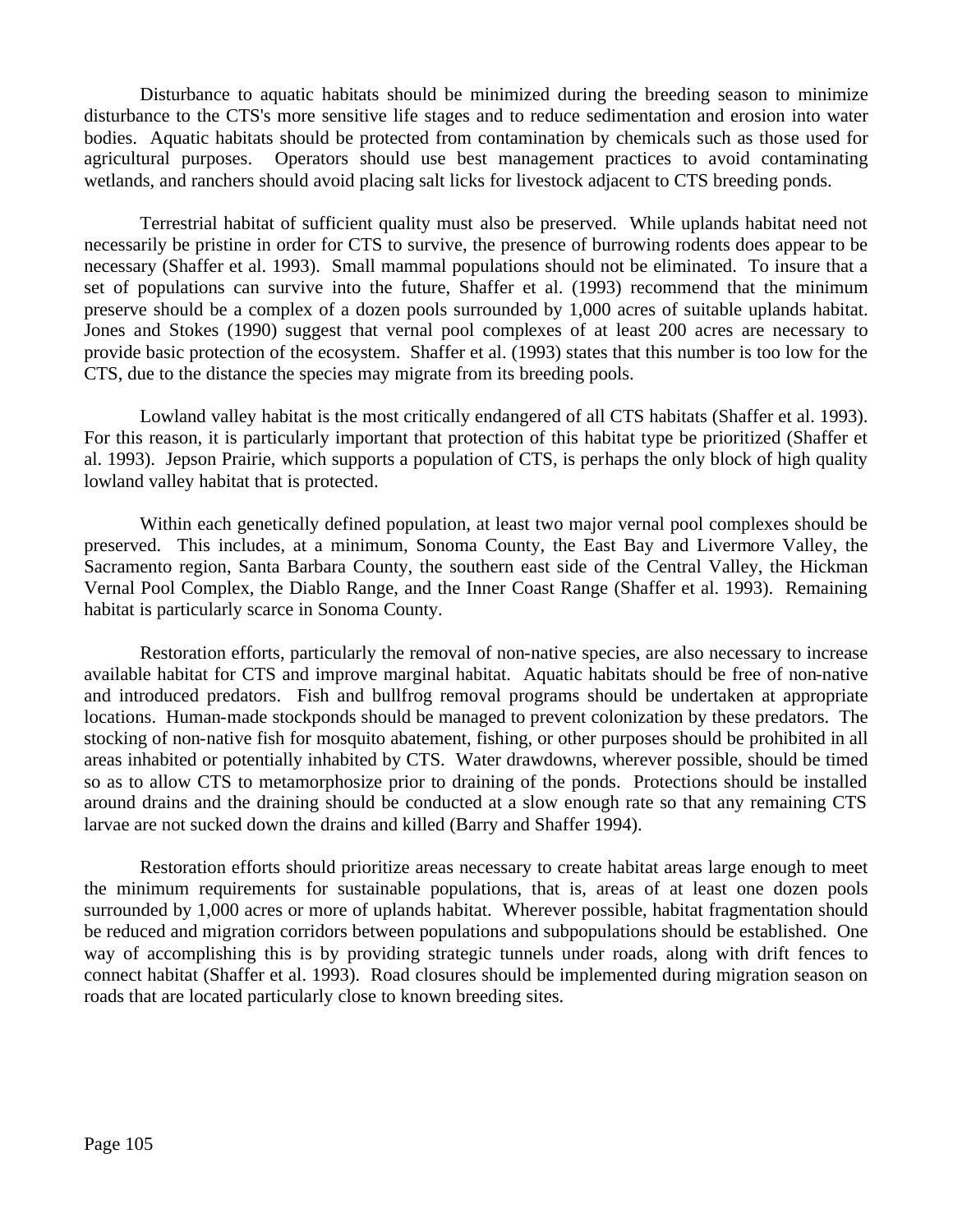### **II. Provide for Monitoring and Potentially Moving Individuals Between Appropriate Populations**

All genetic data indicates that migration over large areas is probably quite limited, at least by females (Shaffer et al. 1993). Adult CTS move across the landscape as they use the terrestrial habitat, but do not seem to routinely migrate large distances (Shaffer et al. 1993). This means that when a population is lost, it is gone for good (Shaffer et al. 1993). In some areas, the only solution for any type of protection will be the on-site protection of small, isolated ponds that may have a high probability of local extinction in the future (Shaffer et al. 1993). To protect against this, tissue samples should be obtained and analyzed at the allozyme and mtDNA levels from all such populations while they are still relatively intact (Shaffer et al. 1993). Monitoring is also critical, so that if a population becomes extinct animals from the appropriate genetic stocks can be reintroduced (Shaffer et al. 1993). This type of strategy mimics the natural processes of recolonization that occurs under pristine conditions but cannot happen when populations are physically isolated and restricted in size (Shaffer et al. 1993).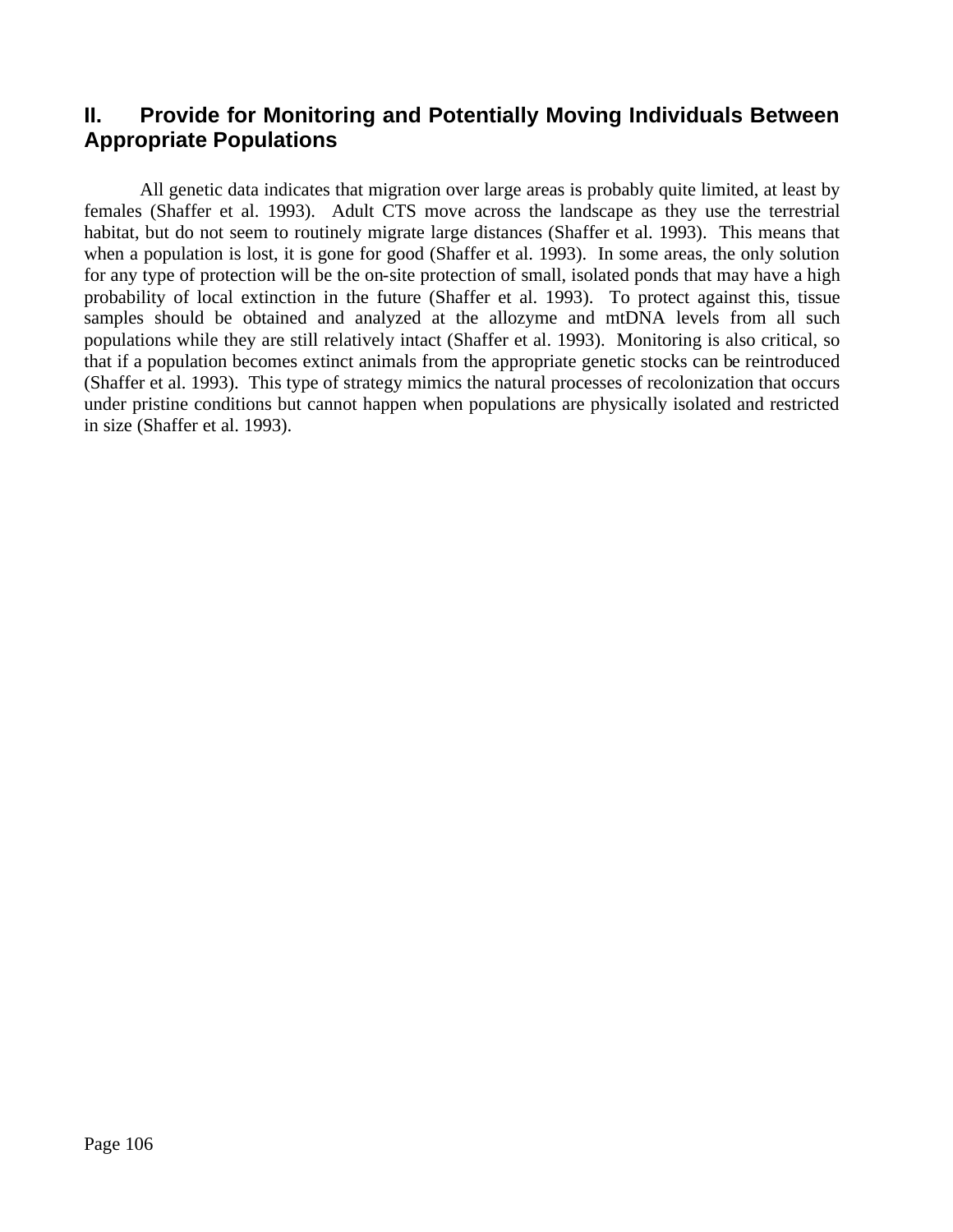## **SIGNATURE PAGE**

Submitted this 28th day of January, 2004

Vamilbegel

Kassie Siegel Karen Kraus P.O. Box 493 906 Garden Street Idyllwild, CA 92549 Santa Barbara, CA 93101 (909) 659-6053 (805) 963-1622

Kim Delfino Carol Witham Defenders of Wildlife VernalPools.Org 926 J Street, Suite 522 P.O. Box 2022 Sacramento, CA 95814 Davis, CA 95617 (916) 313-5809 (916) 452-5440

B. Vlamas

Barbara Vlamis Peter Ashcroft Butte Environmental Council Sierra Club, Sonoma Group

 $9v = V9$  area

Iva Jones Florence LaRiviere P.O. Box 7233 453 Tennessee Lane Cotati, CA 94931 Palo Alto, CA 94306

Jarent Verne

Center for Biological Diversity Environmental Defense Center

an

116 W. Second St. #3 404A Mendocino Ave/P.O. Box 466 Chico, CA 95928 Santa Rosa, CA 95401/95402

Ilorence M La Rivière

Citizens for a Sustainable Cotati Citizen's Committee to Complete the Refuge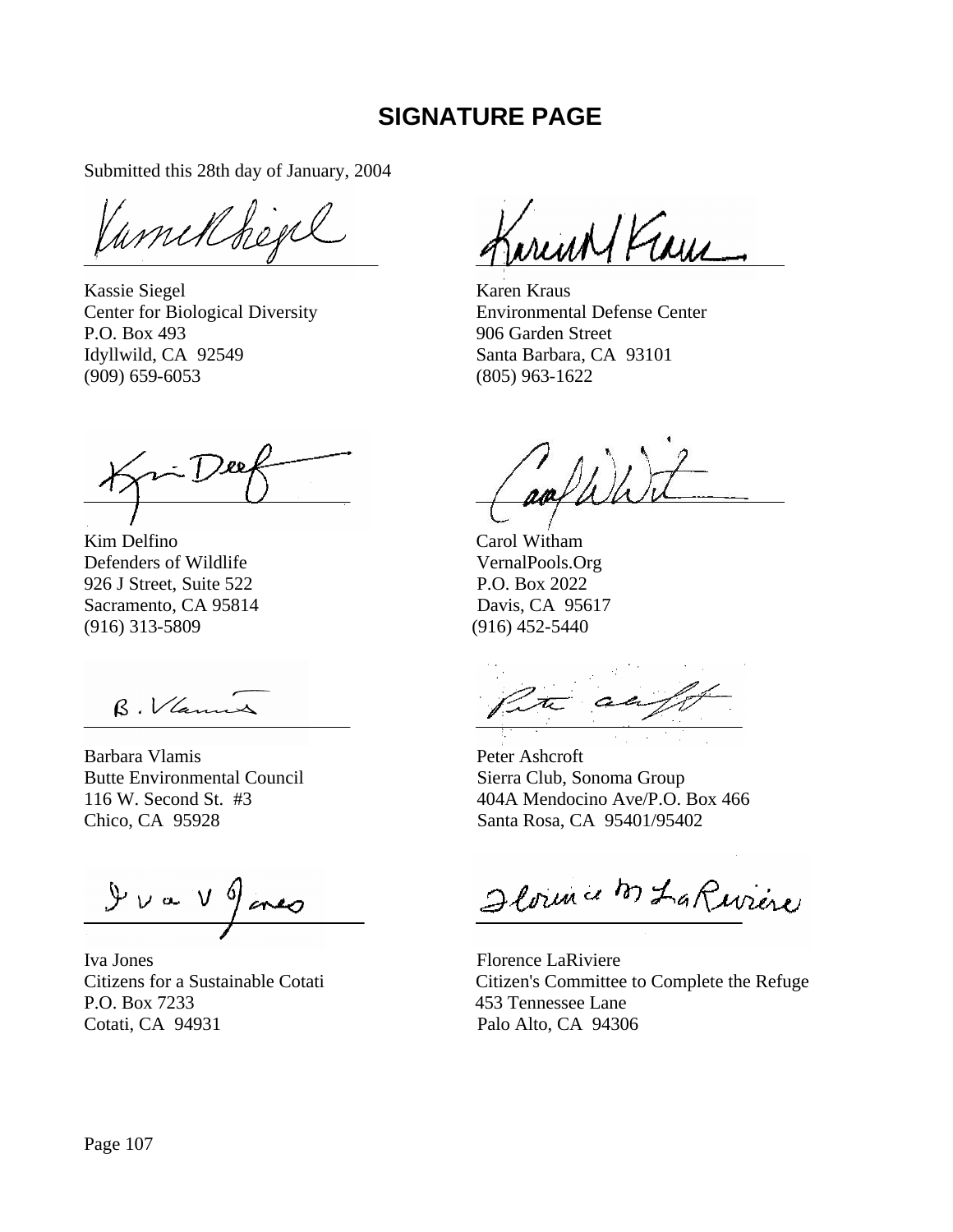Evelyn M. Cornier

Evelyn Cormier Ohlone Audubon Society 1922 Hillsdale St. Hayward, CA 94541

The Center is a non-profit environmental organization dedicated to the protection of native species and their habitats through science, policy, and environmental law. The Center has over 9,000 members throughout California and the western United States.

Environmental Defense Center is a grassroots, public interest law firm working to advance environmental protection throughout the Tri-Counties of Ventura, Santa Barbara, and San Luis Obispo. Since 1977, EDC has provided advocacy, public education, and legal services to community groups on California's South Central Coast.

Defenders of Wildlife is a nonprofit organization dedicated to the protection of all native wild animals and plants in their natural communities. Defenders programs encourage protection of entire ecosystems and interconnected habitats while protecting predators that serve as indicator species for ecosystem health.

VernalPools.Org is a grassroots organization dedicated to saving California's vernal pool landscapes and the organisms that make them unique.

Butte Environmental Council is a non-profit organization with a twenty-eight year history as the leading voice for environmental conservation in the northern Sacramento Valley and foothill ecoregion. We educate and advocate for California's land, air, and water speaking for sustainable communities, healthy ecosystems, and the preservation of wild and agricultural land.

Sonoma Group of the Sierra Club represents a membership of 5,000 people living in Sonoma County. This membership base and a core of dedicated volunteers make the Sierra Club the largest and most influential environmental organization in the County.

Citizens for a Sustainable Cotati is an association of citizens concerned with the protection of habitat and environmental quality in and around the Cotati area in Sonoma County.

The mission of the Citizen's Committee to Complete the Refuge is to save the Bay's remaining wetlands by working to place them under the protection of the Don Edwards San Francisco Bay National Wildlife Refuge, and to foster worldwide education regarding the value of all wetlands. The 2,000 members have worked since 1985 to protect the Bay, its wetlands and the surrounding wetlands.

The purpose and objective of the Ohlone Audubon Society is to engage in any such educational, scientific, investigative, literary, historical, philanthropic and charitable pursuits as may be part of the stated purposes of the National Audubon Society, of which Ohlone Audubon Society shall function as a chapter.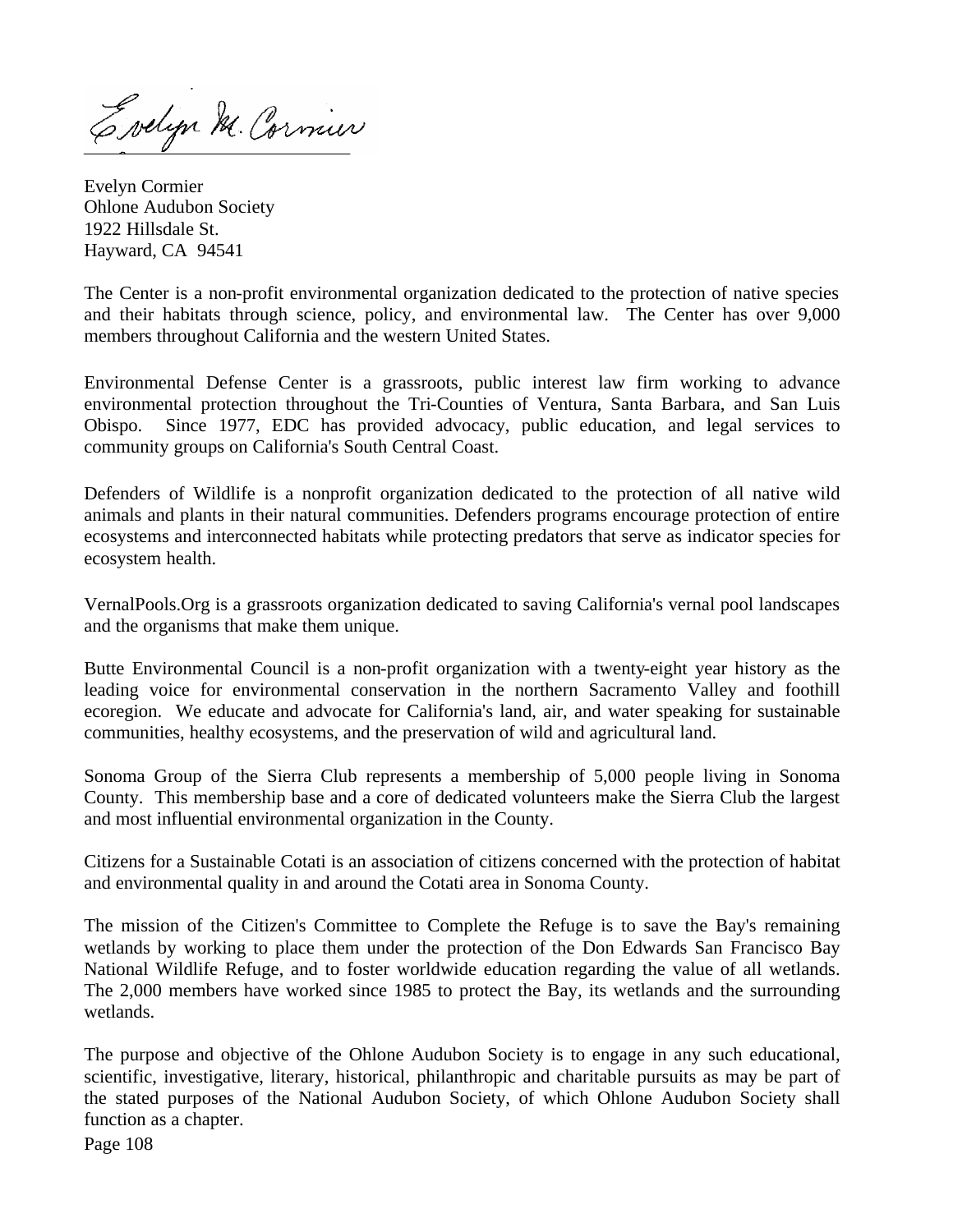# **INFORMATION SOURCES**

#### **I. Individuals Supporting Petitioned Action**

Mr. Jeff Alvarez Wildlife Project P.O. Box 579805 Modesto, CA 95357

Mr. Don Ashton Biological Consultant EartHerp 1867 Park Street Manila, CA 95521

Mr. Gary A. Beeman Biological Consultant 777 Morago Road Lafayette, CA 94549

Mr. Jamie Bettaso Herpetologist EartHerp 1867 Park Street Manila, CA 95521

Mr. Steve Bobzien Ecological Services Coordinator East Bay Regional Parks District 2950 Peralta Oaks Court Oakland, CA 94605

Mr. David Cook Wildlife Biologist 833 Richardson Lane Cotati, CA 94931

Mr. Joseph E. DiDonato Wildlife Program Manager East Bay Regional Parks District 2950 Peralta Oaks Court Oakland, CA 94605

Dr. Dan C. Holland Herpetologist 334A East Fallbrook Fallbrook, CA 92028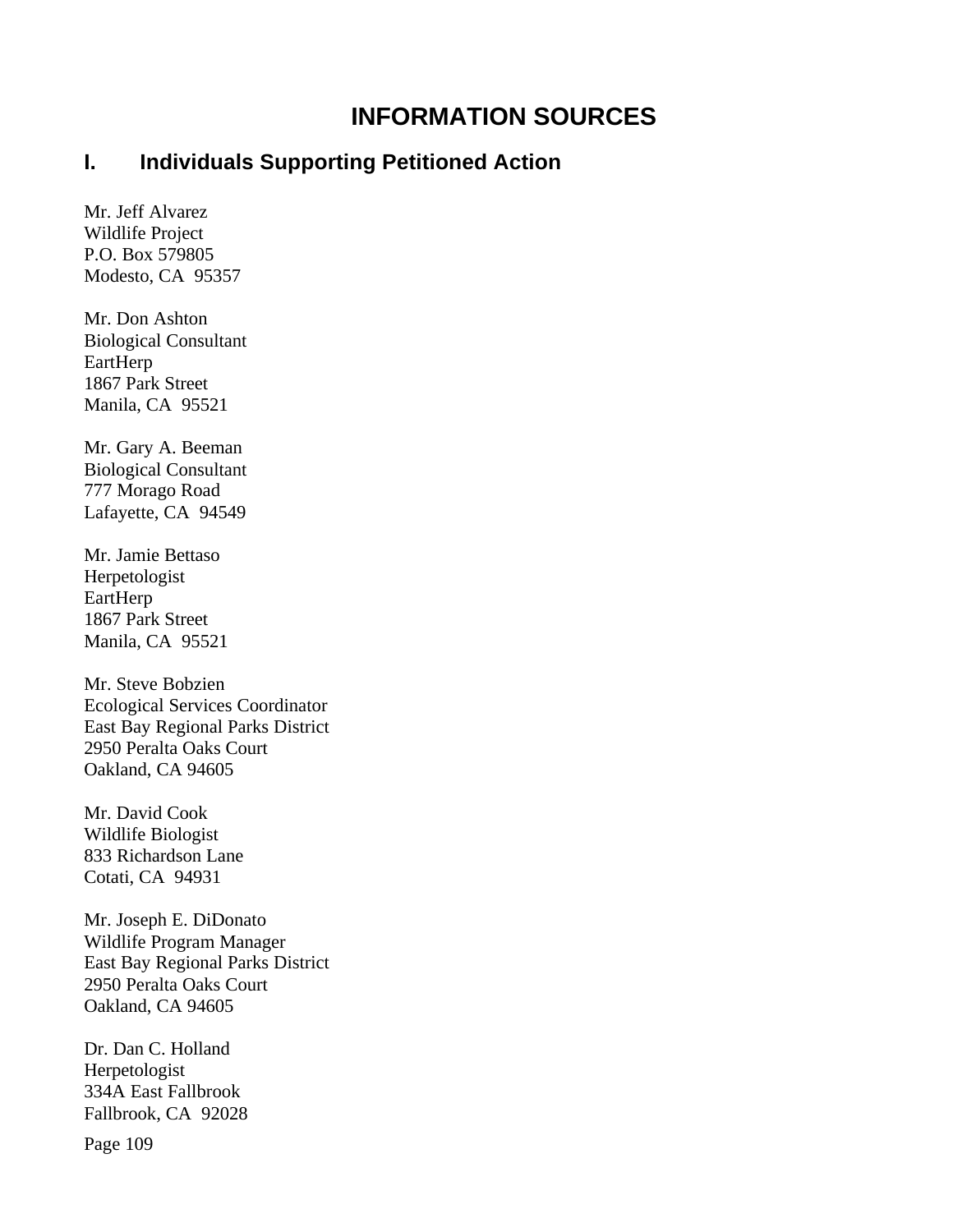Mr. Lawrence E. Hunt Hunt and Associates Biological Consulting Services 5290 Overpass Road, Suite 108 Santa Barbara, CA 93111

Dr. Mark R. Jennings (supports threatened status for Central California) Herpetologist/Fisheries Biologist Rana Resources 39913 Sharon Ave. Davis, CA 95616

Ms. Michelle Koo California Academy of Sciences Herpetology Department 55 Concourse Drive Golden Gate Park San Francisco, CA 94118-4599

Dr. Philip T. Northen Professor and Chair, Department of Biology Sonoma State University 1801 E. Cotati Ave. Rohnert Park, CA 94928-3609

Mr. Jeff Oliver Department of Entomology University of Arizona, Tucson Tucson, AZ 85721

Mr. Greg Pauly Section of Integrative Biology University of Texas, Austin Austin, TX 78712

Dr. H. Bradley Shaffer Section of Evolution and Ecology, and Center for Population Biology University of California, Davis Davis, CA 95616

Dr. Robert C. Stebbins Emeritus Professor of Zoology University of California, Berkeley Emeritus Curator of Herpetology University of California Museum of Vertebrate Zoology Berkeley, CA 94720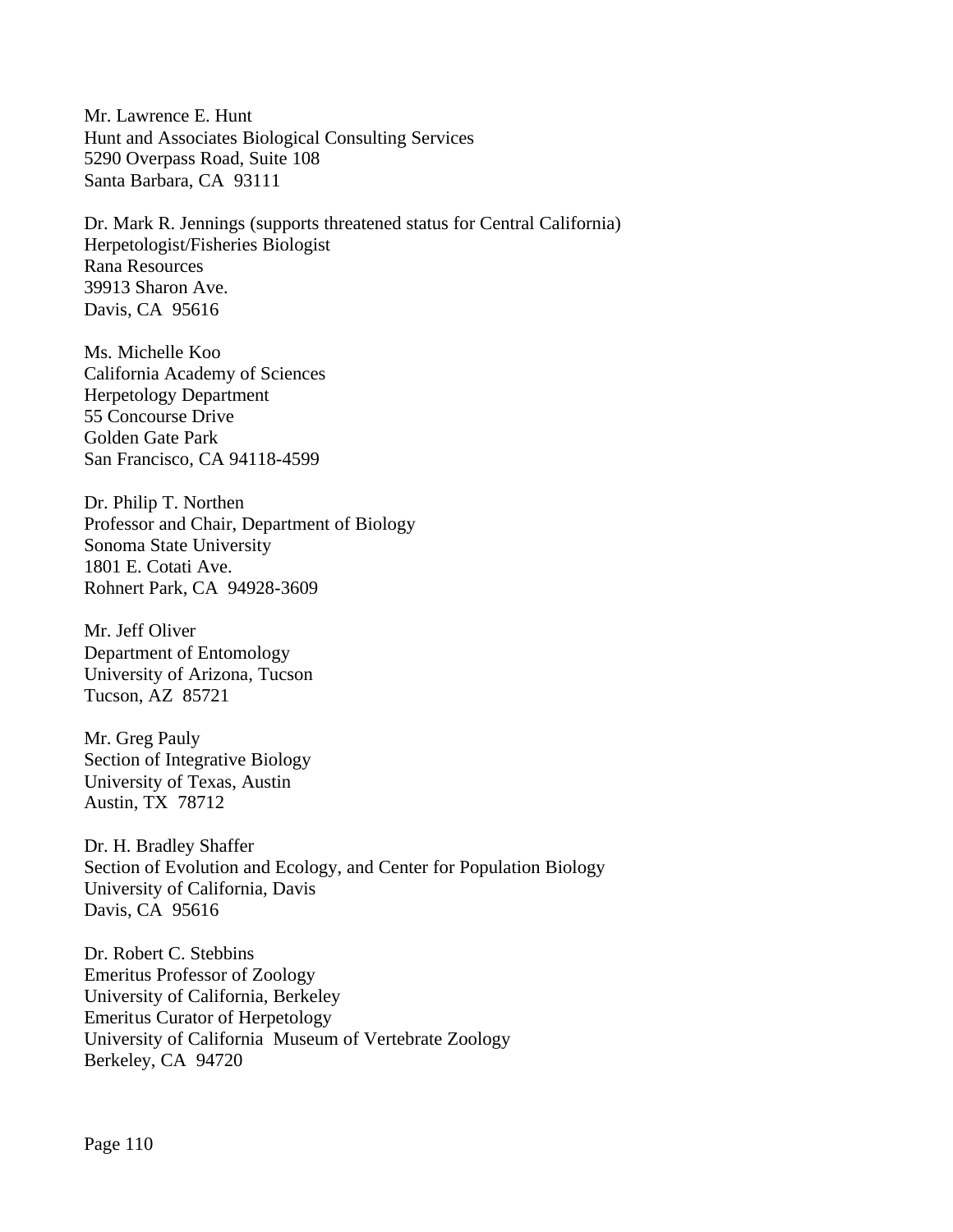Dr. Glenn R. Stewart Professor of Zoology and Environmental Science California State Polytechnic University, Pomona 3801 West Temple Ave. Pomona, CA 91768-2557

Mr. Steve Sykes Department of Ecology, Evolution, and Marine Biology University of California, Santa Barbara Santa Barbara, CA 93106

Dr. Samuel S. Sweet Department of Ecology, Evolution, and Marine Biology University of California, Santa Barbara Santa Barbara, CA 93106

Ms. Trish Tatarian Wildlife Research Associates 1010 Lakeville St. Suite 3A Petaluma, CA 94952

Dr. Vance Vredenburg Museum of Vertebrate Zoology and Department of Integrative Biology University of California, Berkeley Berkeley, CA 94720

Dr. David Wake Professor of Integrative Biology Curator of Herpetology Museum of Vertebrate Zoology University of California, Berkeley Berkeley, CA 94720

Dr. Hartwell H. Welsh, Jr. Redwood Sciences Lab 1700 Bayview Drive Arcata, CA 95521

Ms. Carol W. Witham Environmental Consultant 1028 Cypress Lane Davis, CA 95616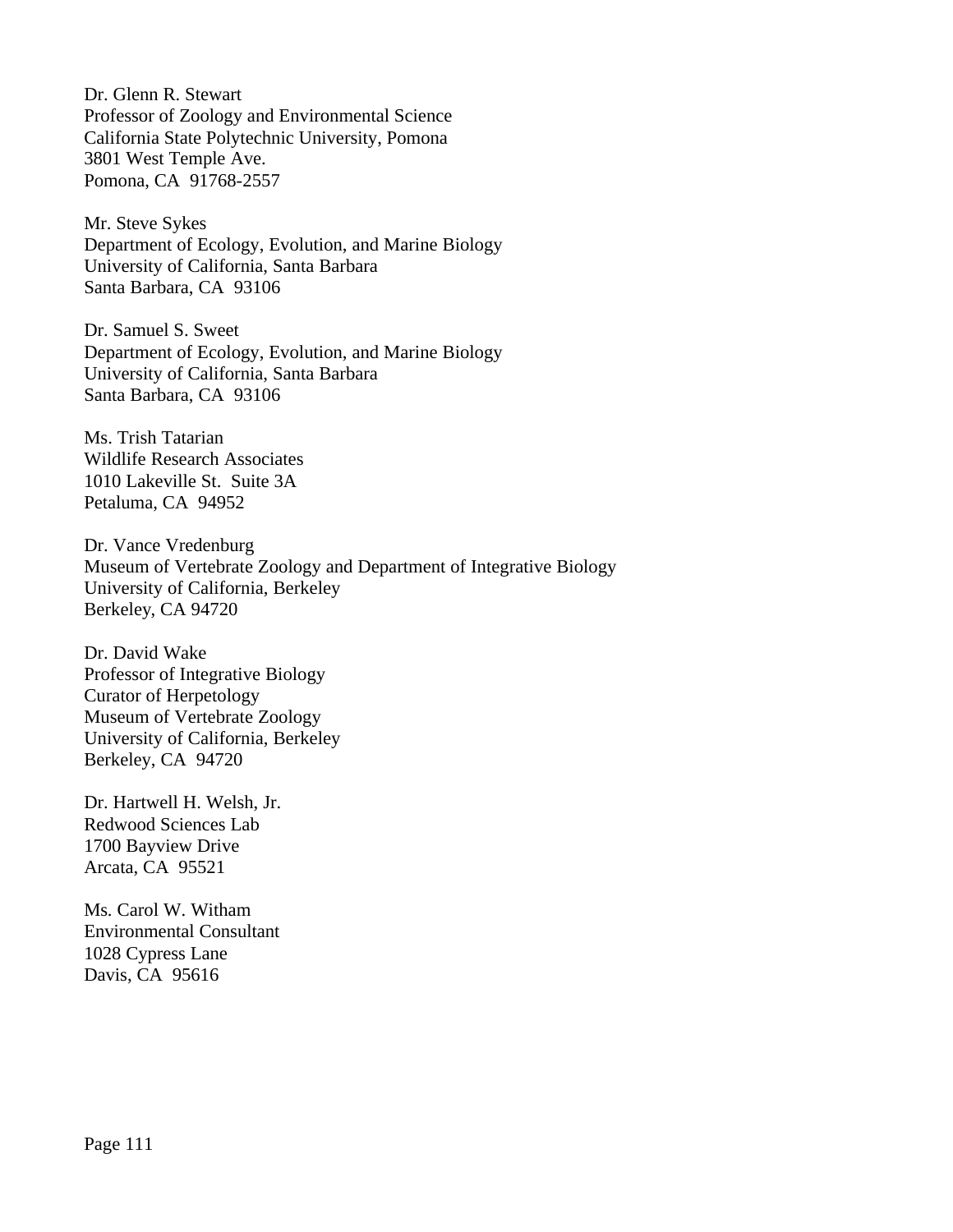### **II. Bibliography of Literature Cited**

Anderson, J. D. 1968. *Rhyacotriton*, and *R. olympicus*. Catalogue of American Amphibians and Reptiles: 68.1-68.2

Anderson, P. R. 1968. The reproductive and developmental history of the California tiger salamander. Unpublished MA Thesis, Fresno State College, Fresno, California.

Ankley, G. T., J. E. Tietge, D. L. DeFoe, K. M. Jensen, G. W. Holcombe, E. J. Durhan, and S. A. Diamond. 1998. Effects of methoprene and ultraviolet light on survival and development of *Rana pipens*. Environmental Toxicology and Chemistry 17:2530-2542.

Association of Bay Area Governments ("ABAG"). 1999. Projections 2000. Forecasts for the San Francisco Bay Area to 2020 and beyond. December, 1999.

Austin, C. C. and H. B. Shaffer. 1992. Short-, medium-, and long-term repeatability of locomotor performance in the tiger salamander, *Ambystoma californiense*. Functional Ecology 6(2):145-153.

Barry, S. J. and H. B. Shaffer. 1994. The status of the California tiger salamander (*Ambystoma californiense*) at Lagunita: A 50-year update. Journal of Herpetology 28(2):159-164.

Bishop, S. C. 1943. Handbook of salamanders: The salamanders of the United States, of Canada, and of lower California. Comstock Publishing Company, Inc., Ithaca, New York.

Bobzien, S. 2003. Comments for the listing of the Central California Distinct Population Segment of the California tiger salamander (*Ambystoma californiense*), Proposed Rule.

Brewer, B. Biologist says salamander pond ruined. Contra Costa Times. July 29, 2000.

Blumberg, B., D. M. Gardiner, D. Hoppe, and R. M. Evans. 1998. Field and laboratory evidence for the role of retinoids in producing frog malformities. Abstract, Midwest Declining Amphibians Conference, March 20-21. Joint meeting of Great Lakes and Central Division working groups of the Declining Amphibian Populations Task Force. http://www.mpm.edu/collect/vertzo/herp/daptf/mwabst.html

Borland, J.N. 1857. List of reptiles collected in California by Mr. E. Samuals. Proc. Boston Soc. Nat Hist., 6, 192-194.

Ken Boyce, California Mosquito and Vector Control Association, *in litt*. 1994

Burow, K. R., J. L. Shelton, and N. M. Dubrovsky. 1998a. Occurrence of nitrate and pesticides in ground water beneath three agricultural settings in the eastern San Joaquin Valley, California, 1993- 1995. U. S. Geological Survey, Water-Resources Investigations Report 97-4284. 51 pp.

Burow, K. R., S. V. Stork, and N. M. Dubrovsky. 1998b. Nitrate and pesticides in ground water in the eastern San Joaquin Valley, California: occurrence and trends. U. S. Geological Survey, Water-Resources Investigations Report 98-4040. 33 pp.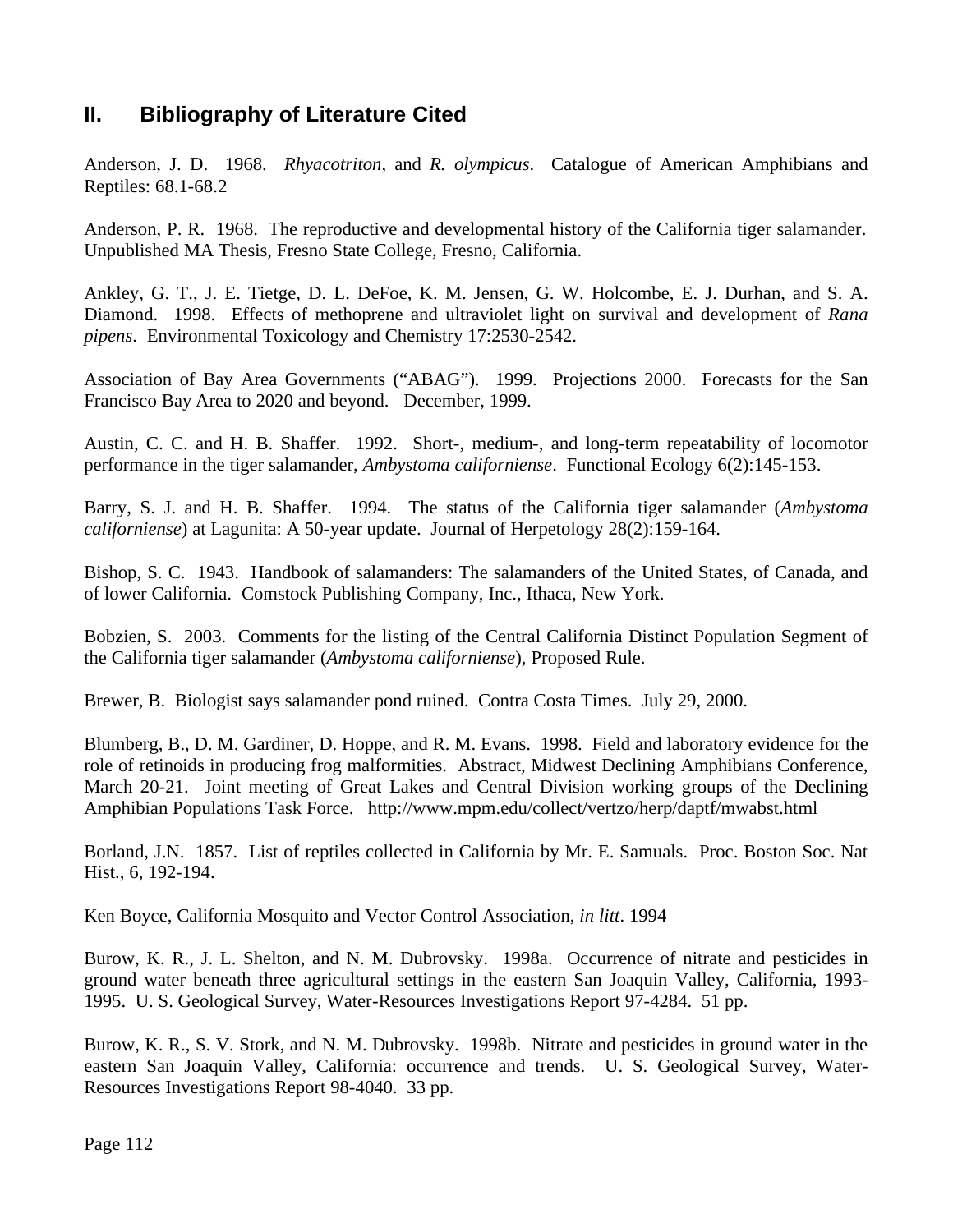Bury, R. B. 1972. Status report on California's threatened amphibians and teptiles. California Department of Fish and Game, Inland Fisheies Administrative Report (72-2):1-31.

CALFED. 2003. Los Vaqueros Reservoir Expansion Studies. May 20, 2003.

California Department of Conservation (CDC). 2000. Farmland Conversion Reports 1990–2000. Farmland Mapping and Monitoring Program.

California Department of Fish and Game (CDFG). 2002. A catalogue of conservation banks in California.

http://www.dfg.ca.gov/hcpb/conplan/mitbank/catalogue/catalogue.shtml

CDFG. 2001a. Evaluation of petition: Request of the Center for Biological Diversity to list California tiger salamander (*Ambystoma californiense*) as endangered.

CDFG. 2001b. Draft Special Order Relating to Incidental Take of California Tiger Salamander (*Ambystoma californiense*) During Candidacy.

California Department of Pesticide Regulation (CDPR). 1998. Sampling for pesticide residues in California well water: 1997 update of well inventory database. Environmental Monitoring and Pest Management Branch, Sacramento, California.

California Department of Pesticide Regulation (CDPR). 2002. CDPR web site data.

California Natural Diversity Database (CNDDB). 2003. California Department of Fish and Game, Wildlife and Habitat Data Analysis Branch, Sacramento, CA.

Center for Biological Diversity. 2001. Petition to list the Sonoma County population of the California tiger salamander as endangered under the Endangered Species Act on an emergency basis. June 11, 2001. 65 pp.

CH2M Hill. 1995. Santa Rosa Plain Vernal Pool Ecosystem Preservation Plan. Phase 1 Final Report. Prepared for the Santa Rosa Plain Vernal Pool Task Force, June 30, 1995.

City of Sacramento, Sutter County, and the Natomas Basin Conservancy. 2002. Draft Natomas Basin Habitat Conservation Plan: Sacramento and Sutter Counties, California.

Paul Collins, Santa Barbara Museum of Natural History, *in litt*. 1998, 2000a,b

Coe, T. 1988. The application of section 404 of the Clean Water Act to vernal pools. Pp. 356-358 *in*: J. A. Kuslen, S. Daly, and G. Brooks, eds. Urban Wetlands. Proceedings of the National Wetlands Symposium, June 26-29, 1988.

Cook, D. 2003. Peer Review of the Proposed Rule to List the California Tiger Salamander as a Threatened Species.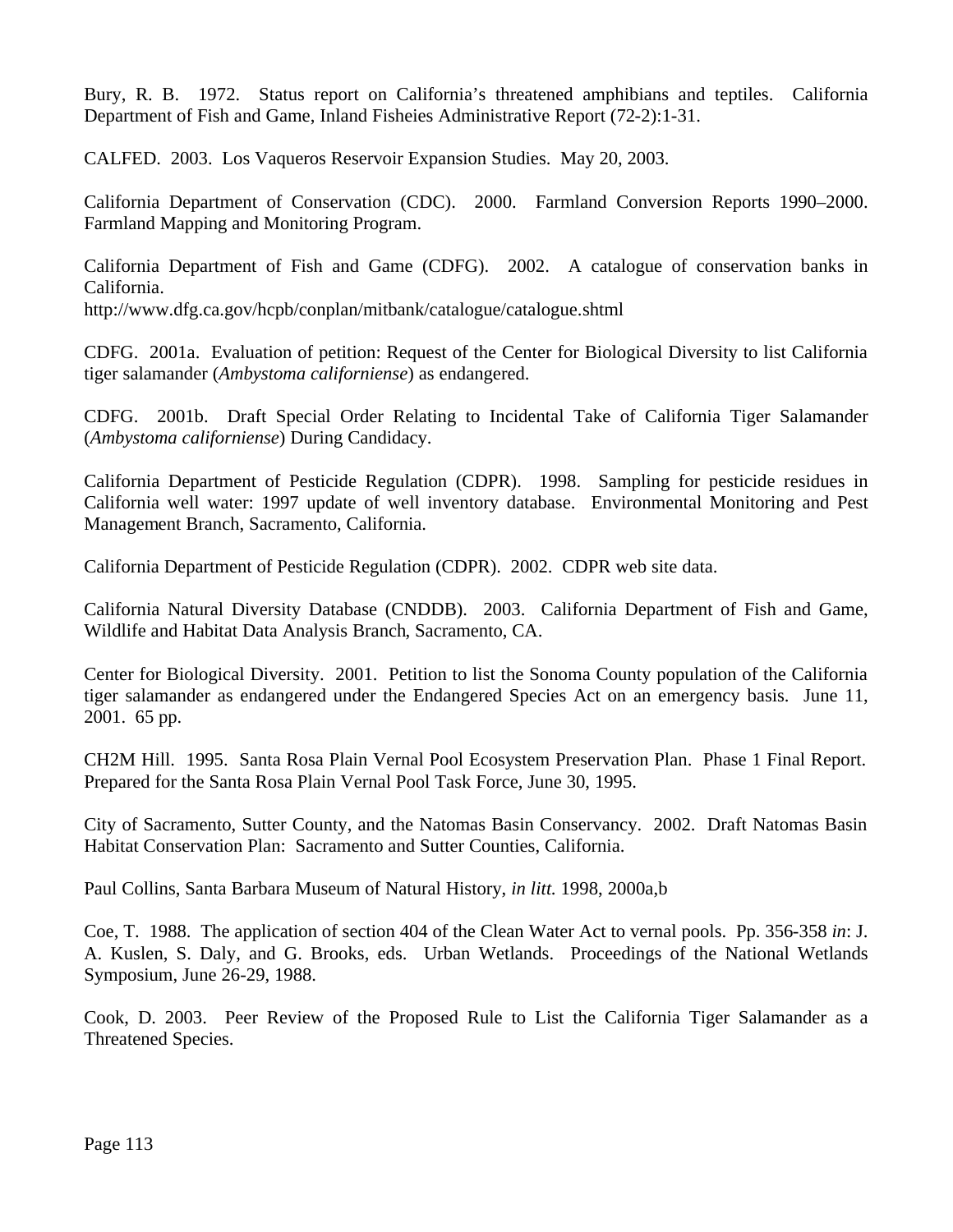Cook, D. 2002. Comments on the Proposed Listing of the Sonoma County Population of the California Tiger Salamander. Submitted to Wayne S. White of the Sacramento Fish and Wildlife Office of the U. S. Fish and Wildlife Service by David Cook, October 1, 2002.

Cook, D. and P. Northen. 2001. Draft. Status of California tiger salamander in Sonoma County. May 13.

Committee for Green Foothills. 2001. http://www.greenfoothills.org/carnegie.htm

County of Sonoma. 2002. Sonoma County Permit and Resource Management Department, County Counsel, Agricultural Commissioner's Office, and County Administrator. Staff Report for June 17, 2002 Grading Ordinance Workshop.

Davidson, C., H.B. Shaffer, and M.R. Jennings. 2002. Spatial tests of the pesticide drift, habitat destruction, UV-B and climate change hypotheses for California amphibian declines. Cons. Biology

DeWeese, J. 1994. An evaluation of selected wetland creation projects authorized through the Corps of Engineers section 404 program. U. S. Fish and Wildlife Service, Sacramento, California. 90 pp. plus appendices.

Dunn, E. R. 1940. The races of *Ambystoma tigrinum*. Copeia 1940(3):154-162.

EIP Associates. 2000c. UC Merced/University of Community Planning Area California Tiger Salamander Year 2000 Standard Aquatic Survey Report.

EIP Associates. 1999a. University Community Concept Planning Update. Volume 3 February 1999.

EIP Associates 1999b. UC Merced/University Community Planning Area, Federally-Listed Vernal Pool Crustaceans 1998/1999 Wet Season Survey Report. Unpublished report prepared for the University of California and Merced County. 46 pp. + appendices.

EXTOXNET (The Extension Toxicology Network, U. C. Davis). 2001. EXTOXNET web site data.

Feaver, P. E. 1971. Breeding pool selection and larval mortality of three California amphibians: *Ambystoma tigrinum californiense* Gray, *Hyla regilla* Baird and Girard, and *Scaphiopus hammondii* Girard. MA Thesis, Fresno State College, Fresno, California.

Field, C. B., G. C. Daily, F. W. Davis, S. Gaines, P. A. Matson, J. Melack, and N. I. Miller. 1999. Confronting Climate Change in California: Ecological Impacts on the Golden State. Union of Concerned Scientists, Cambridge MA and Ecological Society of America, Washington, D.C.

Findlay, C. S., and J. Houlahan. 1996. Anthropogenic correlates of species richness in southeastern Ontario wetlands. Conservation Biology 11(4): 1000-1009.

Fisher, J., and D.B. Lindenmayer. 2000. An Assessment of the Published Results of Animal Relocations. Biological Conseravation. 96 (2000), 1-11.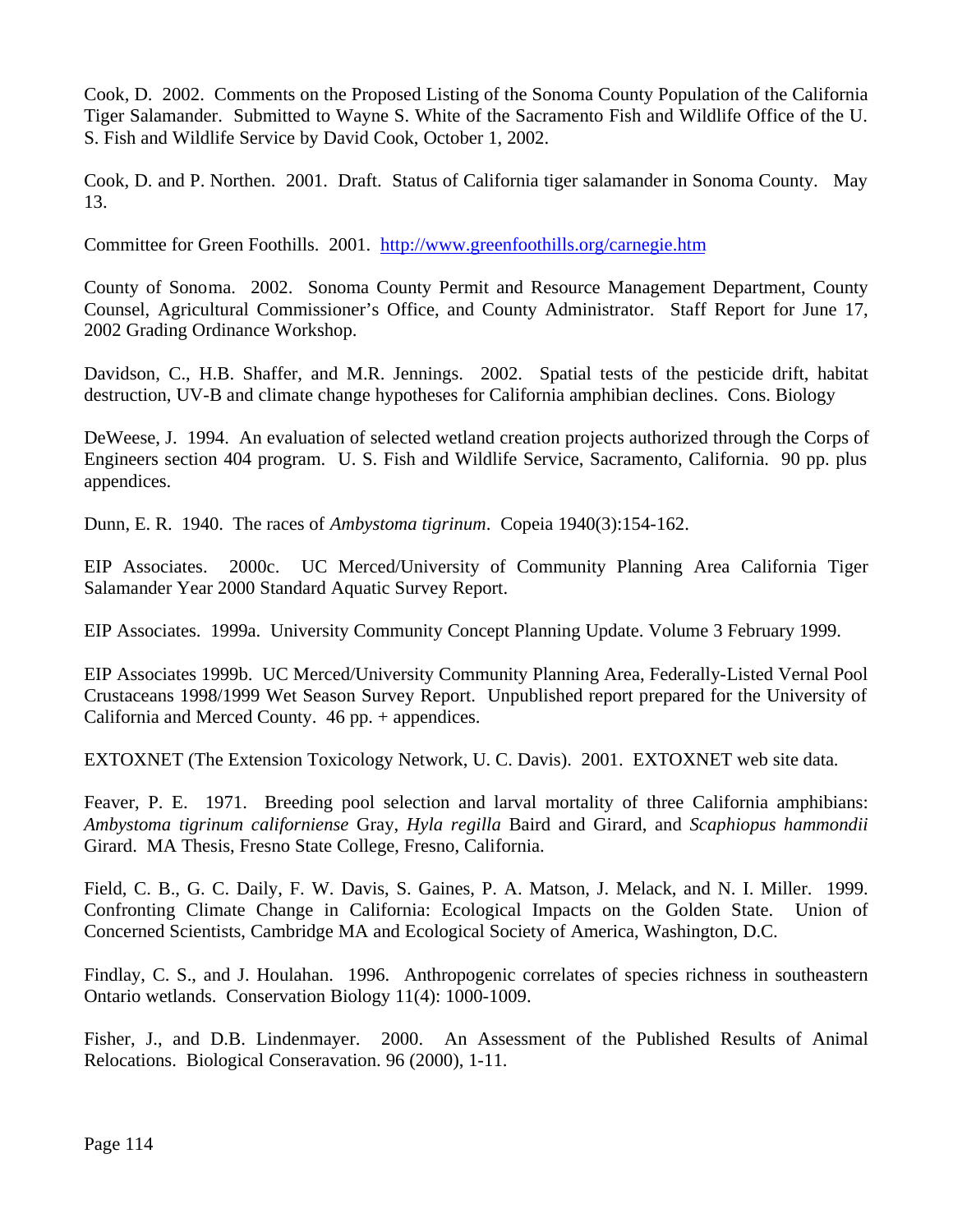Fisher, R. N., and Shaffer, H. B. 1996. The decline of amphibians in California's Great Central Valley. Conservation Biology 10(5), 1387-1397.

Forman, R. T. T., and R. D. Deblinger. 2000. The ecological road-effect zone of a Massachusetts (U.S.A.) suburban highway. Conservation Biology 14(1):36-46.

Ford, T. 1992. Letter from Tim Ford, Stanislaus Natural Heritage Project, to Interested Parties, dated 29 March 1992.

Frost, D. R. (ed). 1985. Amphibian species of the world: A taxonomic and geographical reference. Allen Press, and the Association of Systematics Collections, Lawrence, Kansas. 732 p.

Gamradt, S. C. and L. B. Kats. 1996. Effect of introduced crayfish and mosquitofish on California newts. Conservation Biology 10(4), 1155-1162.

Gangstad, E. O. 1986. Freshwater vegetation management. Thomson Publication, Fresno, California, 1986.

Geer, K. 1994. Notes from phone conversation with Steve Morey 2/3/1994.

Gehlbach, F. R. 1967. *Ambystoma tigrinum*. Catalogue of American Amphibians and Reptiles:52.1- 52.4.

Gibbs, J. P. 1998. Amphibian movements in response to forest edges, roads, and streambeds in southern New England. Journal of Wildlife Management 62(2), 584-589.

Graham, T. B. 1997. Climate change and ephemeral pool ecosystems: Potholes and vernal pools as potential indicator systems. Impact of Climate Change on Life and Ecosystems. U. S. Geological Survey.

Available at: http://geochange.er.usgs.gov/sw/impacts/biology/vernal/

Griffith, B., J.M. Scott, J.W. Carpenter, and C.Reed. 1989. Translocation as a Species Conservation Tool: Status and Strategy. Science. Vol. 245 pp. 477-480.

Grinnell, J. and C. L. Camp. 1917. A distributional list of the amphibians and reptiles of California. University of California Publications in Zoology 17: 127-208.

Hansen, R. W., and R. L. Tremper. 1993. Amphibians and reptiles of central California. California Natural History Guides. University of California Press, Berkeley. 11 pp.

Hatch, A. C., and G. A. Burton, Jr. 1998. Effects of photoinduced toxicity of fluoranthene on amphibian embryos and larvae. Environmental Toxicology and Chemistry 17: 1777-1785.

Heady, H.F. 1977. Valley Grassland. Pp. 491-514 in M.G. Barbour and J. Major, eds. Terrestrial Vegetation of California. California Native Plant Society, Special Pulbication #9.

Hickman, J. C. and W. L. Jepson. 1993. The Jepson Manual: Higher Plants of California. University of California Press, Berkeley, CA.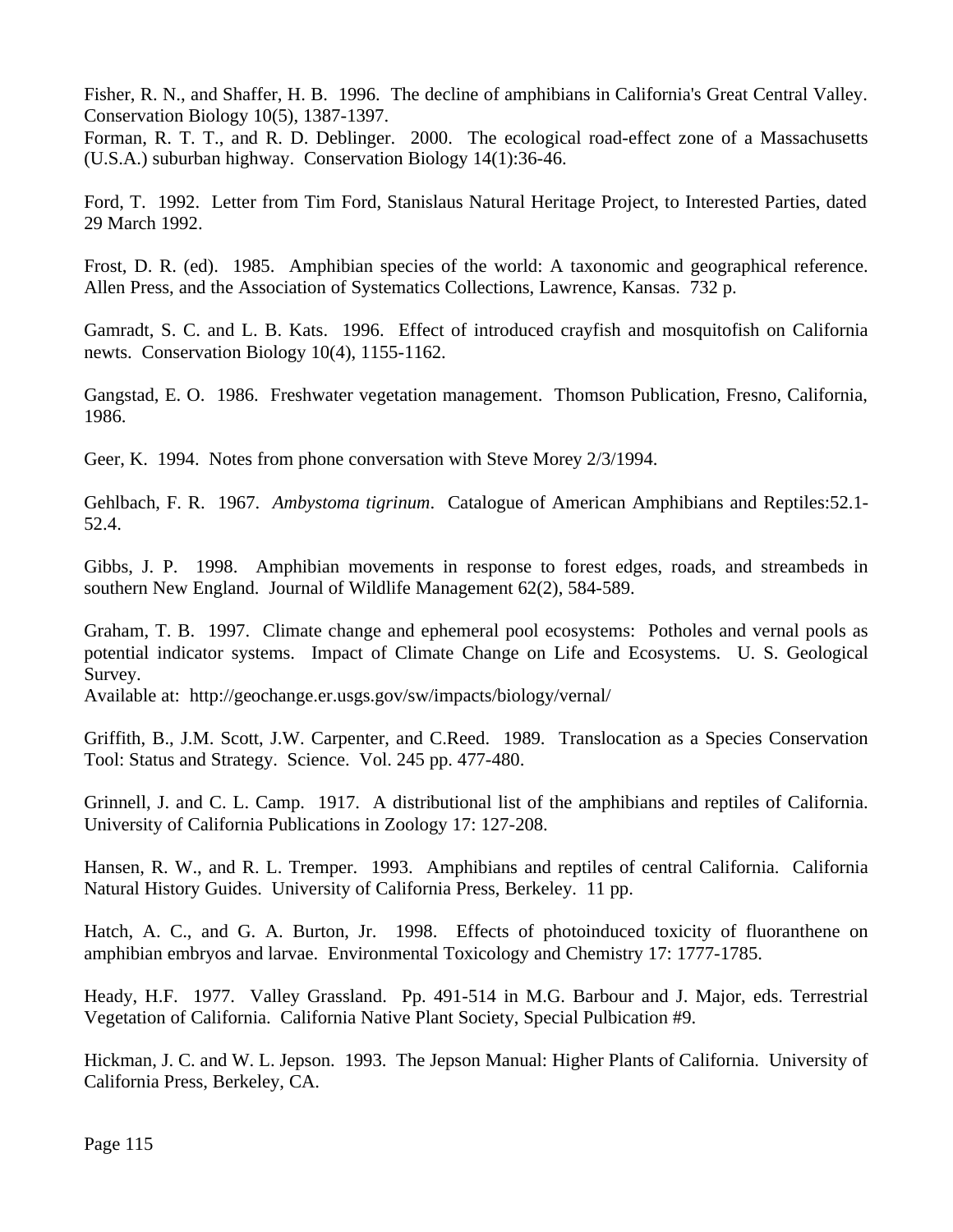Holland, R. F. 1998a. No net loss? Changes in Great Valley vernal pool distribution from 1989 to 1997. Prepared for the California Department of Fish and Game, Natural Heritage Division, Sacramento, California.

Holland, R.F. 1998b. Great Valley vernal pool distribution, photorevised 1996. Pp. 71-75 *in* C.W. Withan, E.T. Bauder, D. Belk, W.R. Ferrent Jr., and R. Ornduff, Eds. Ecology, conservation, and management of vernal pool ecosystems – Proceedings of a 1996 Conference. California Native Plant Society, Sacramento, CA. 1998.

Lawrence Hunt, Biological Consultant, *in litt*. 1998.

Ingermann, R. L., D. C. Bencic and V. P. Eroschenko. 1997. Methoxychlor alters hatching and larval startle response in the salamander Ambystoma macrodactylum. Bulletin of Environmental Contaminants and Toxicology 59:815-821.

Irschick, D. J., and H. B. Shaffer. 1997. The polytypic species revisited: morphological differentiation among tiger salamanders (*Ambystoma tigrinum*) (*Amphibia: Caudata*). Herpetologica 53(1): 30-49.

Jennings, M. R. 1996. Geographic distribution: *Ambystoma californiense* (California tiger salamander). Herpetological Review, 27(3):147.

Jennings, M. R. 2000. California tiger salamander, *Ambystoma californiense*. Pages 193-196 In: P. R. Olofson (editor). Baylands Ecosystem Species and Community Profiles: Life Histories and Environmental Requirements of Key Plants, Fish and Wildlife. San Francisco Bay Area Wetland Goals Project, San Francisco Bay Regional Water Quality Control Board, Oakland, California. xvi+408 p.

Jennings, M. R., and M. P. Hayes. 1994. Amphibian and reptile species of special concern in California. Final Report #8023 Submitted to the California Department of Fish and Game.

Jennings, M. R. and G. E. Padgett-Flohr. 2003. Letter to the CTS Fund II regarding the Sonoma County California Tiger Salamander distribution map.

Johnson, W. W. and Finley, M. T. 1980. Handbook of acute toxicity of chemicals to fish and aquatic invertebrates. Resource Publication 137. U.S. Department of Interior, Fish and Wildlife Service, Washington, DC, 1980. 5-17.

Johnson, C. R. and J. E. Prine. 1976. The effects of sublethal concentrations of organophosphorus insecticides and an insect growth regulator on temperature tolerance in hydrated and dehydrated juvenile western toads, Bufo boreas. Comparative Biochemical Physiology 53:147-149.

Jones and Stokes Associates. 2003. Preliminary Impact Analysis of the East Contra Costa County HCPA.

Jones and Stokes Associates. 2002. Eastern Contra Costa County HCP/NCCP.

Jones and Stokes Associates. 1990. Sacramento County vernal pools: Their distribution, classification, ecology, and management. Prepared for County of Sacramento, California.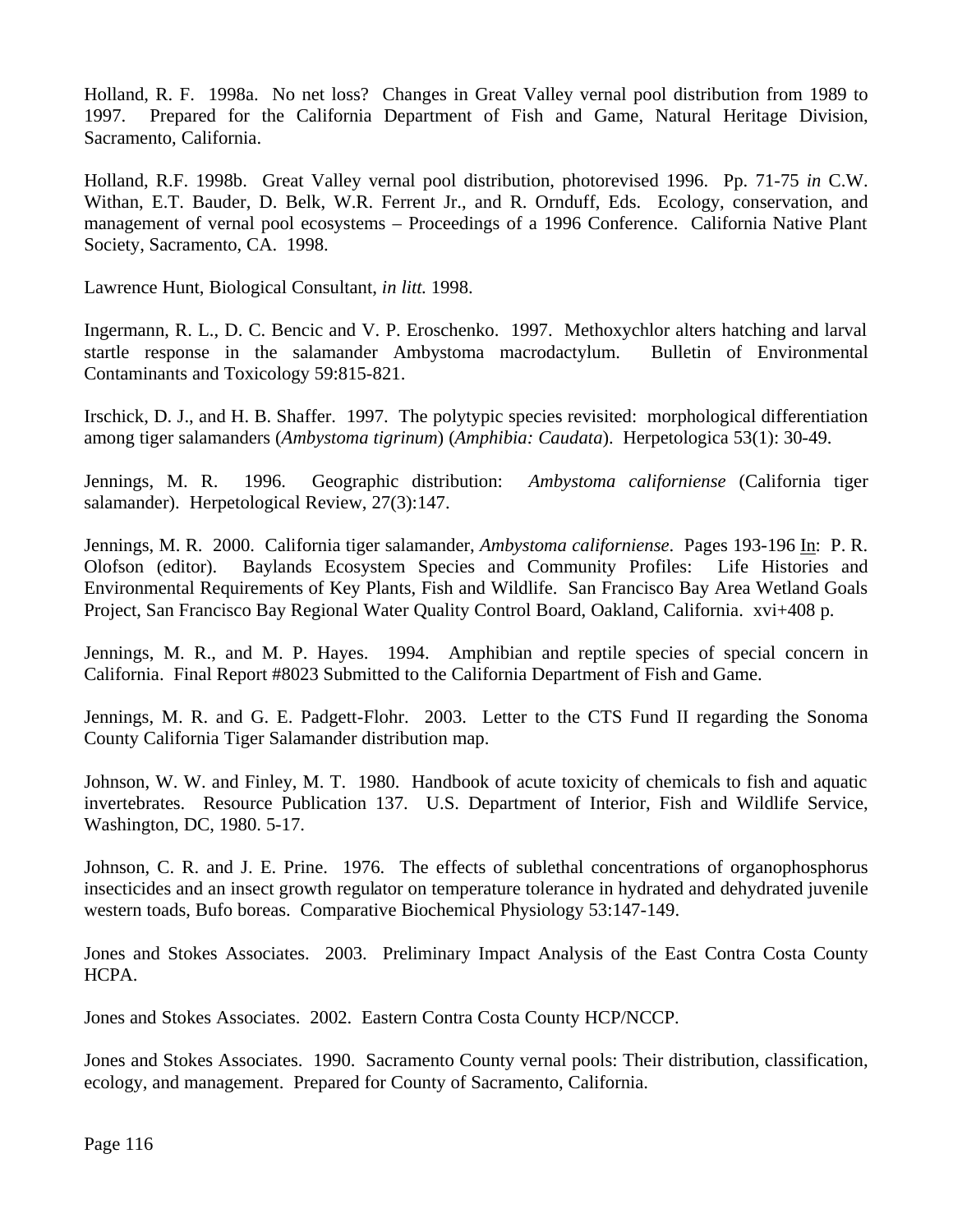Jones and Stokes Associates. 1987. Sliding toward extinction: The state of California's natural heritage. Privately produced.

Thomas R. Jones, Museum of Zoology, University of Michigan, *in litt*. 1993.

Keeler-Wolf, T., D.R. Elam, K. Lweis, and S.A. Flint. 1998. California Vernal Pool Assessment Preliminary Report. California Department of Fish and Game, May 1998.

Kiesecker, J. M., and Blaustein, A. R. 1997. Influences of egg laying behavior on pathogenic infection of amphibian eggs. Conservation Biology 11(1), 214-220.

Laabs, D.M., S.g. Orloff, and M.L. Allaback. 2001. Pond and Stream-Breeding Amphibians pp. 191- 230 *in* Vollmer, J. E., Ed. Wildlife and Rare Plant Ecology of Eastern Merced's Vernal Pool Grasslands http://www.mercednccp-hcp.net/vollmar/.

Launer, A., and C. Fee. 1996. Biological research on California tiger salamanders at Stanford University. 25 pp. plus figures, tables, and appendix.

Lawler, S. P., D. Dritz, T. Strange, and M. Holyoak. 1999. Effects of introduced mosquitofish and bullfrogs on the threatened California red-legged frog. Conservation Biology 13(3): 613-622.

Lawrenz, R. W. 1985. The response of invertebrates in temporary vernal wetlands to Altosid® SR-10 as used in mosquito abatement programs. Journal of the Minnesota Academy of Science 50: 31-34.

Lefcort, H., Hancock, K. A., Maur, K. M., and Rostal, D. C. 1997. The effects of used motor oil, silt, and the water mold Saprolegnia parasitica on the growth and survival of mole salamanders (Genus *Ambystoma*). Archives of Environmental Contamination and Toxicology 32(4), 383-388.

Leyse, K. and S. P. Lawler. 2000. Effects of mosquitofish (*Gambusia affinis*) on California tiger salamander (*Ambystoma californiense*) larvae in permanent ponds. Mosquito Control Research Annual Report 2000. University of California, Division of Agriculture and Natural Resources.

Loredo-Prendeville, I., D. Van Vuren, A. J. Kuenzi, and M. L. Morrison. 1994. California ground squirrels at Concord Naval Weapons Station: alternatives for control and the ecological consequences. Pp. 72-77 in: W. S. Halverson and A. C. Crabb, eds. Proceedings, 16<sup>th</sup> Vertebrate Pest Conference. University of California Pulications.

Loredo, I. and D. Van Vuren. 1996. Reproductive ecology of a population of the California tiger salamander. Copeia 1996:895-901.

Loredo, I., D. Van Vuren, and M. L. Morrison. 1996. Habitat use and migration behavior of the California tiger salamander. Journal of Herpetology 30:282-285.

LSA Associates. 1994. Distribution of the California Tiger Salamander. List of Localities. Presented to the U. S. Fish and Wildlife Service. Originally prepared in 1993 and revised in 1994.

LSA Associates. 2001. Review of the Petition to List the California Tiger Salamander Under the California Endangered Species Act. Submitted to the California Farm Bureau Federation.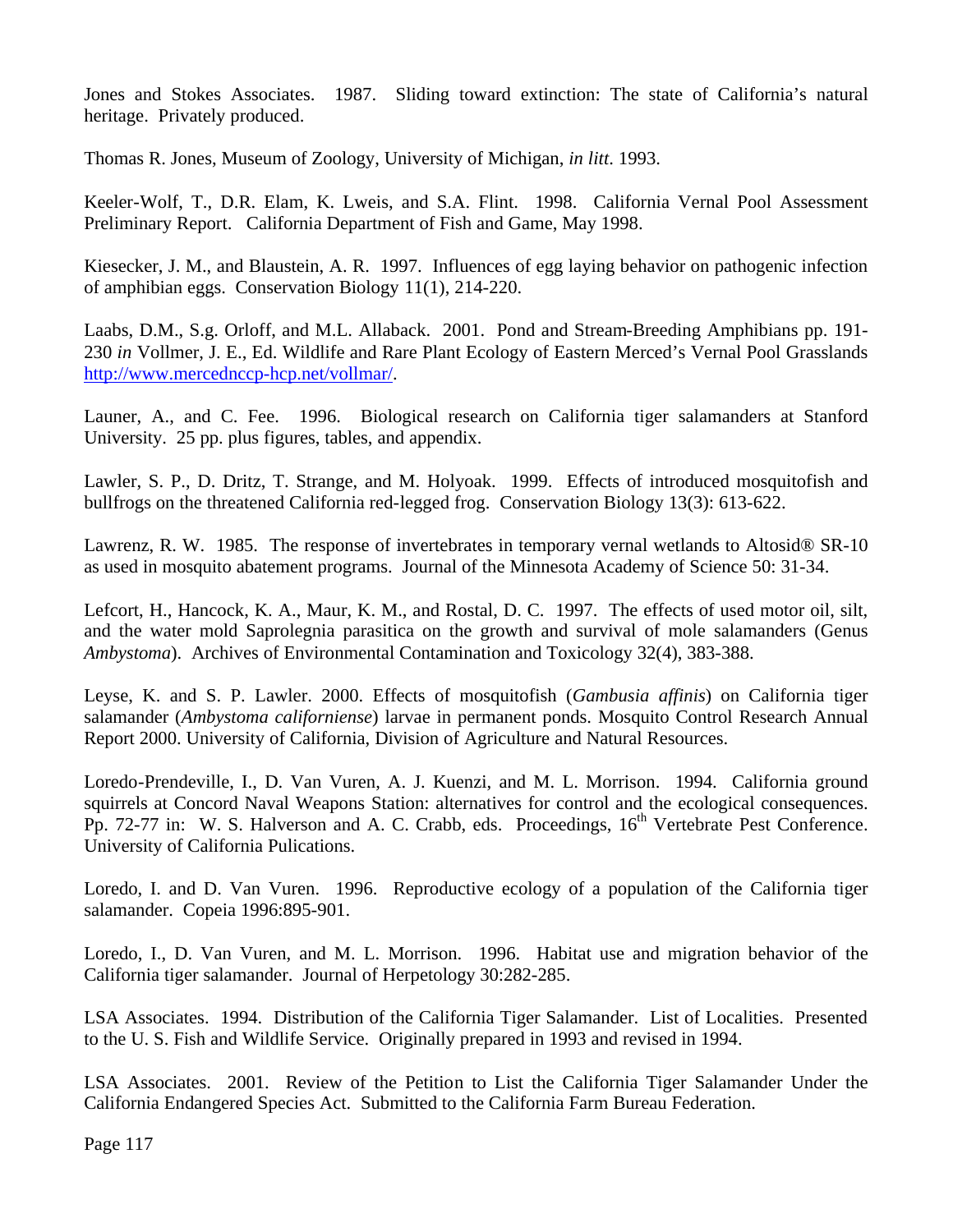Mader, H. J., 1984. Animal habitat isolation by roads and agricultural fields. Biological Conservation 29: 81-96.

Mallette, R. D., and S. J. Nicola (editors). 1980. At the crossroads; a report on the status of California's endangered and rare fish and wildlife. State of California Resources Agency, Fish and Game Commission and Department of Fish and Game, Sacramento, California.

Marsh, R. E. 1987. Ground squirrel control strategies in Californian agriculture. Pp. 261-277 *in*: C.G.J. Richards and T.Y. Ku, eds. Control of mammal pests. Taylor and Francis, London, New York and Philadelphia.

Mazzoni, R., A. A. Cunningham, P. Daszak, A. Apolo, E. Perdomo, and G. Speranza. 2003. Emerging pathogen of wild amphibians in frogs (Rana catesbeiana) farmed for international trade. Emerging Infectious Diseases. Volume 9 Number 8.

McKnight, M. L., and Shaffer, H. B. 1997. Large, Rapidly Evolving Intergenic Spacers in the Mitochondrial DNA of the Salamander Family Ambystomatidae (Amphibia: Caudata).

McLean, B. 1998. Wildlife health alert no. 98-02. Virus associated with tiger salamander mortality on Utah lake. National Wildlife Health Center, Madison, Wisconsin. 1 pg.

Sheri Melanson, U. S. Fish and Wildlife Service, *in litt*. 1993

Monson, P. D., D. J. Call, D. A. Cox, K. Liber, and G. T. Ankley. 1999. Photoinduced toxicity of fluoranthene to northern leopard frogs (*Rana pipiens*). Environmental Toxicology and Chemistry 18:308-312.

Morey, S. R. and D. A. Guinn. 1992. Activity patterns, food habits, and changing abundance in a community of vernal pool amphibians. pp. 149-158 *In*: D. F. Williams, S. Byrne, and T. A. Rado (editors), Endangered and sensitive species of the San Joaquin Valley, California: Their biology, management, and conservation. The California Energy Commission, Sacramento, California, and the Western Section of the Wildlife Society.

Morey, S. R. 1998. Pool duration influences age and body mass at metamorphosis in the western spadefoot toad: implications for vernal pool conservation. pp. 86-91 in: C.W. Witham, E.T. Bauder, D. Belk, W.R. Ferren Jr., and R. Ornduff (Editors). Ecology, Conservation, and Management of Vernal Pool Ecosystems - Proceedings from a 1996 Conference. California Native Plant Society, Sacramento, CA. 1998.

Myers, G. S. MS. Amphibians and reptiles of the urban area of Palo Alto and Stanford, California. Unpublished manuscript in the Smithsonian Institution Archives, Record Unit 7317, George Sprague Myer Papers, 1903-1986, and undated, Box 45, File2.

National Research Council. 2001. Compensating for wetlands under the Clean Water Act. National Academy Press. http://www.nap.edu/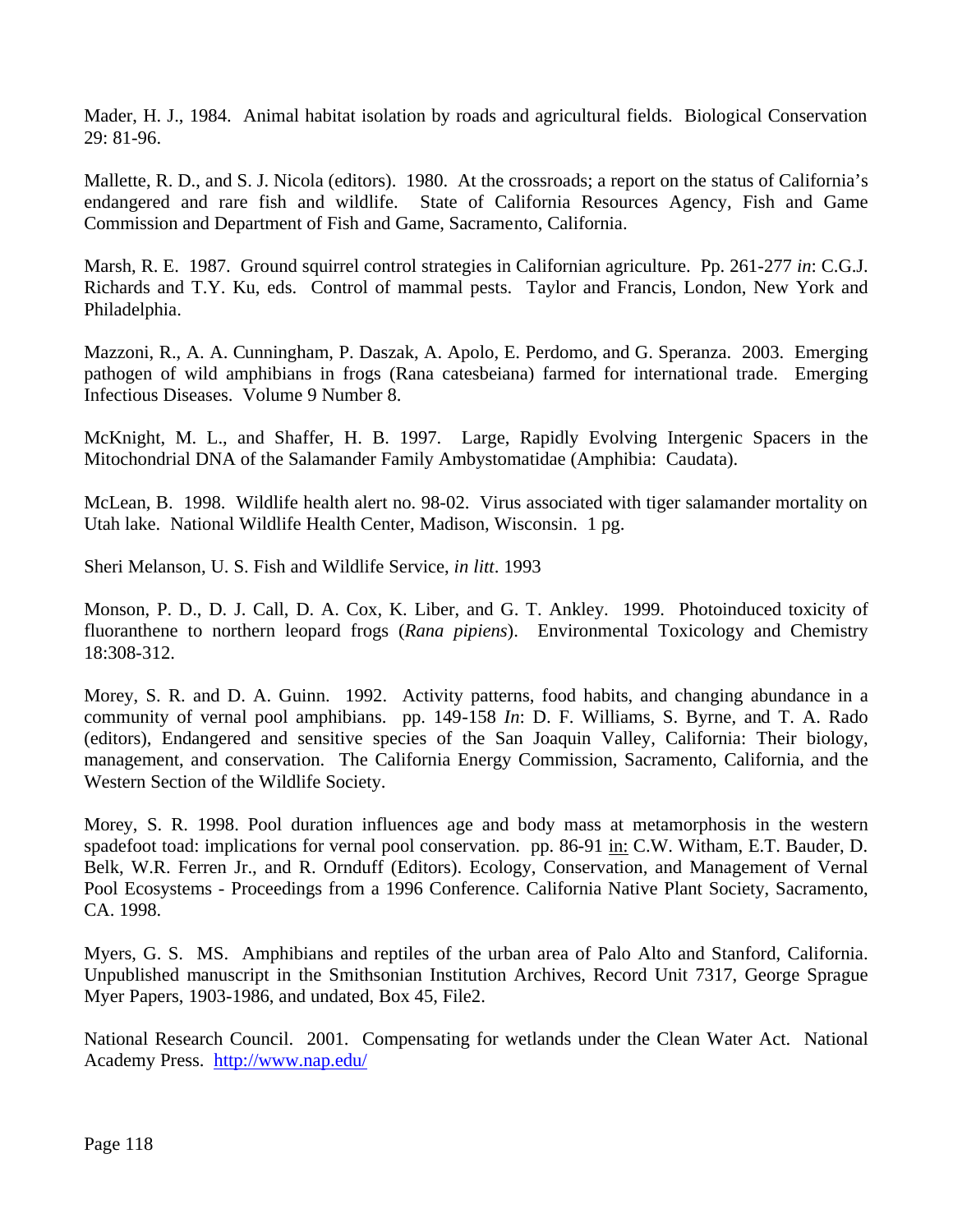Northen, Dr. P. T. 2002. Comments on the Proposed Listing of the Sonoma County Population of the California Tiger Salamander (CTS). Submitted to Wayne S. White of the Sacramento Fish and Wildlife Office of the U. S. Fish and Wildlife Service by Dr. Phillip T. Northern, Professor of Biology, Sonoma State University, October 15, 2002.

Padgett-Flohr, G. E. 2003. Chytridiomycosis: an informational brochure. Email: RanaResources@aol.com.

Parmesan, C. and G. Yohe. 2003. A globally coherent fingerprint of climate change impacts across natural systems. Nature 421:37-42.

Pechmann, J. H. K., D. E. Scott, J. W. Gibbons, and R. D. Semlitsch. 1988. Influence of wetland hydroperiod on diversity and abundance of metamorphosing juvenile amphibians. Wetlands Ecology and Management 1:1-9.

Pimentel, D. 1971. Ecological effects of pesticides on nontarget species. Executive Office of the President's Office of Science and Technology, U.S. Government Printing Office, Washington, DC, 1971.

Pyke, C. R. and J. Marty. In prep. Cows confound climate change.

Robins, J.D. and J.E. Vollmar. 2001. Livestock Grazing and Vernal Pools pp. 401- 430 *in* Vollmar, J. E., Ed. Wildlife and Rare Plant Ecology of Eastern Merced's Vernal Pool Grasslands http://www.mercednccp-hcp.net/vollmar/.

Root, T. L., J. T. Price, K. R. Hall, S. H. Schneider, C. Rosenzweig, and J. A. Pounds. 2003. Fingerprints of global warming on wild animals and plants. Nature 421:57-60/

Salmon, T. P., and R. H. Schmidt. 1984. An introductory overview to California ground squirrel control. Pp. 32-37 *in*: D. O. Clark, editor. Proceedings Eleventh Vertebrate Pest Conference, March 6- 8, 1984, Sacramento, California.

San Joaquin Council of Governments. 2003. San Joaquin County Multi-Species Habitat Conservation and Open Space Plan. http://www.sjcog.org/sections/habitat/sjmscp.php

San Joaquin Valley Drainage Program. 1990. Unpublished report.

Santa Barbara County Planning and Development. 2002. Santa Barbara County 2030, The Open Lands, Agriculture and Open Space, November 2002 ("The Open Lands"). http://www.countyofsb.org/plandev/comp/programs/Newsletters/openlands/default.html

Santa Barbara County Planning & Development, Agricultural Commissioner, and UC Cooperative Extension. 1999. The Status of Agriculture in Santa Barbara County, April 1999.

Santa Barbara County Agricultural Commission (SBCAC). 1996. Crop Report.

SBCAC. 2001. Crop Report.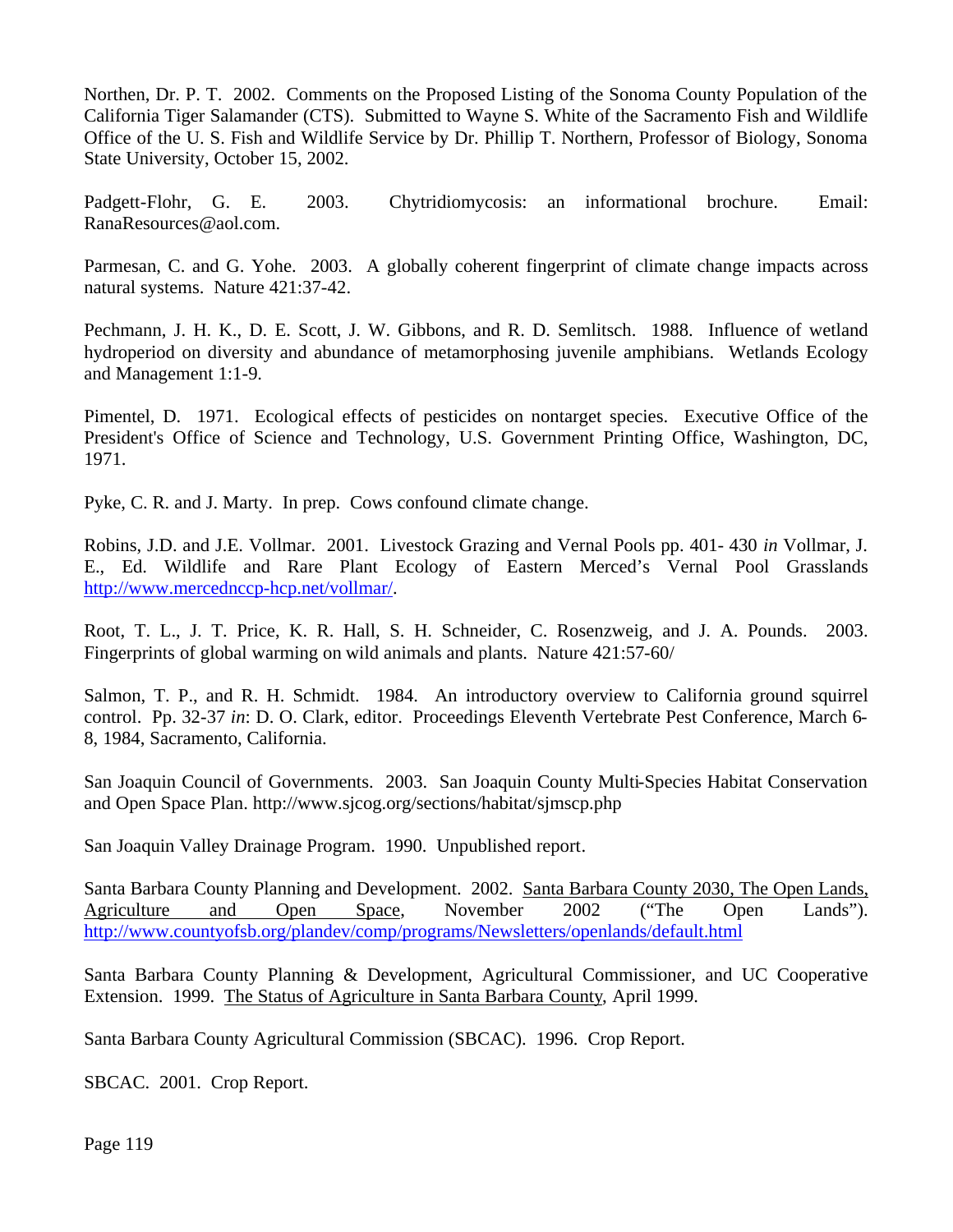SBCAC. 2002. Crop Report.

Saunders, D. A., R. J. Hobbs, and C. R. Margules. 1991. Biological consequences of ecosystem fragmentation: a review. Conservation Biology 5(1): 18-32.

Schmieder, R. R. and R. S. Nauman. 1994. Effects of non-native aquatic predators on premetamorphic California red-legged frogs (*Rana aurora draytonii*). University of California, Santa Cruz. 12 pp.

Semlitsch, R. D. 1983. Burrowing ability and behavior of salamanders of the genus *Ambystoma*. Canadian Journal of Zoology 61(3):616-620.

Semlitsch, R. D., D. E. Scott, and J. H. K. Pechmann. 1988. Time and size at metamorphosis related to adult fitness in *Ambystoma talpoideum*. Ecology 69:184-192.

Semlitsch, R. D. and J. R. Brodie. 1998. Are small isolated wetlands expendable? Conservation Biology 12(5): 1129-1133.

Seymour, R., and M. Westphal. 1994. Final Report - Status and habitat correlates of California tiger salamanders in the eastern San Joaquin Valley: results of the 1994 survey. Prepared by Coyote Creek Riparian Station for U.S. Fish and Wildlife Service, Sacramento Office. 33 pp.

Seymour, R. and M. Westphal. 1995. Final report on 1995 surveys for California tiger salamander, *Ambystoma californiense*. Prepared by the Coyote Creek Riparian Station for the U. S. Fish and Wildlife Service, Fish and Wildlife Enhancement, Sacramento Field Office.

Shaffer, H. B. 1992. Petition to list the California Tiger Salamander (Ambystoma californiense) as an endangered species under Section 4 of the Endangered Species Act of 1973, as amended. 20 February 1992.

Shaffer, H. B. and S. Stanley. 1991. Final report to California Department of Fish and Game; California tiger salamander surveys, 1991 - Contract FG9422. California Department of Fish and Game, Inland Fisheries Division, Rancho Cordova, California.

Shaffer, H. B. and S. Stanley. 1992. Final report to California Department of Fish and Game; California tiger salamander surveys, 1991 - Contract FG9422. California Department of Fish and Game, Inland Fisheries Division, Rancho Cordova, California.

Shaffer, H. B., R. N. Fisher, and S. E. Stanley. 1993. Status Report: The California Tiger Salamander (*Ambystoma californiense*). Final report for the California Department of Fish and Game. 1993. Unpublished report.

Shaffer, H. B., and M. L. McKnight. 1996. The polytypic species revisited: differentiation and molecular phylogenetics of the tiger salamander *Ambystoma tigrinum* (Amphibia: Caudata) complex. Evolution 50: 417-433.

Shaffer, H. B., and P. C. Trenham. 2002. Distinct Population Segments of the California Tiger Salamander. Report to the U. S. Fish and Wildlife Service. Section of Evolution and Ecology, and Center for Population Biology, University of California.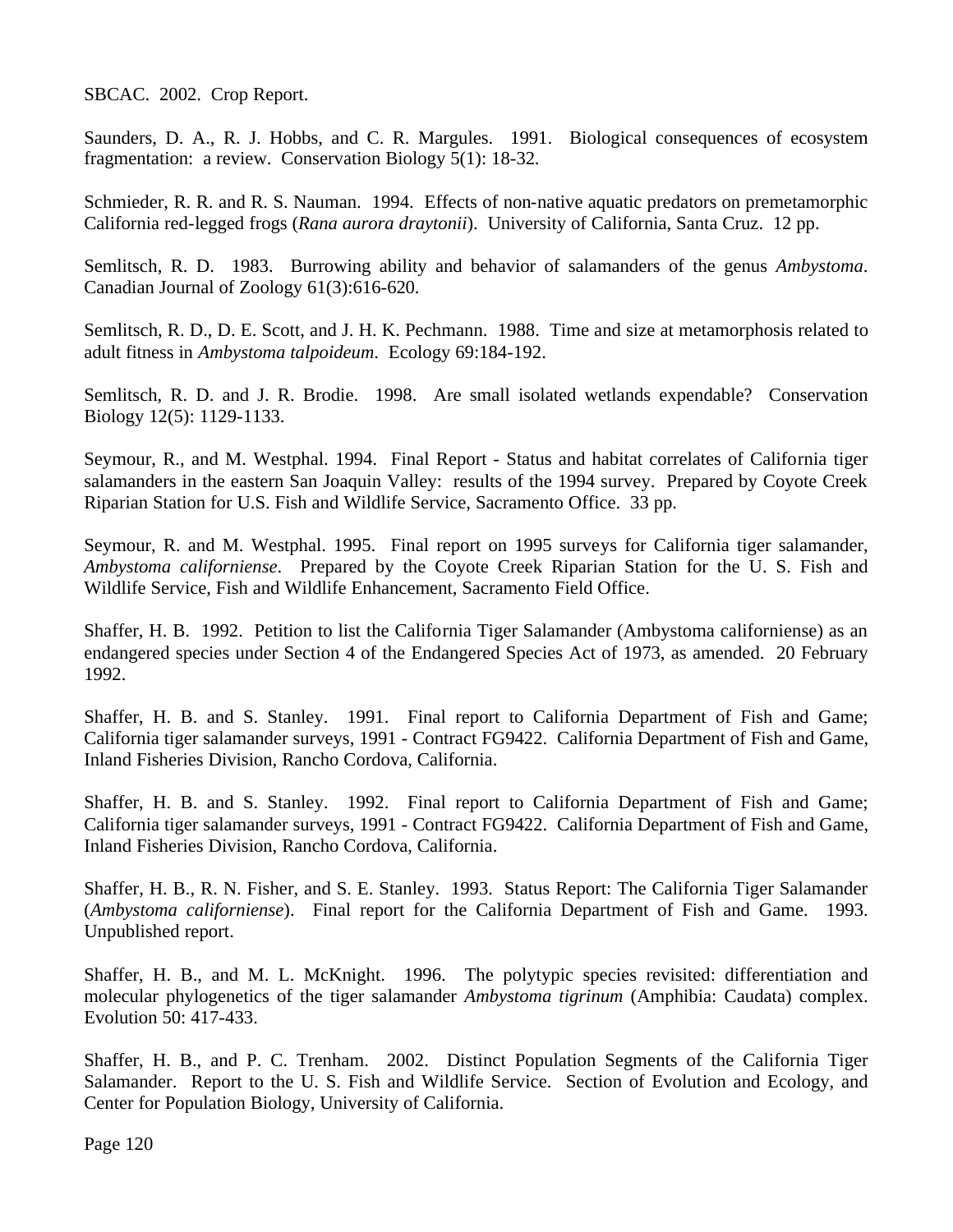Shaffer, H. B., and P. C. Trenham. 2003. *Ambystoma californiense*. Pp. 1093-1102. In Lannoo, M.J. (Ed.), Status and Conservation of U.S. Amphibians. Volume 2: Species Accounts. University of California Press, Berkeley, California.

H. Bradley Shaffer, University of California, Davis, *in litt*. 1999, 2000a,b.

Skelly, D. K, K. L, Yurewicz, E. E. Werner, and R. A. Relyea. 2003. Estimating decline and distributional change in amphibians. Conservation Biology 17(3):744-751.

Sparling, D. W. 1998. Field evidence for linking Altosid® applications with increased amphibian deformities in southern leopard frogs. Abstract, Midwest Declining Amphibians Conference, March 20- 21. Joint meeting of Great Lakes and Central Division working groups of the Declining Amphibian Populations Task Force. http://www.mpm.edu/collect/vertzo/herp/daptf/ mwabst.html.

Sparling, D. W. and P. T. Lowe. 1998. Chemicals used to control mosquitoes on refuges differ in toxicity to tadpoles. Patuxent Wildlife Research Center, U.S. Geological Survey, Biological Resources. http://www.pwrc.nbs.gov/tadnew.htm (4/29/98).

Sparling, D. W., G. M. Fellers, and L. L. McConnell. 2001. Pesticides and Amphibian Population Declines in California, USA. Environmental Toxicology and Chemistry, Vol. 20:1591-1595.

Stair, P. 1999. Police will not press charges - Lagunita bonfire breaks regulations. Stanford Daily. Novemeber 18, 1999.

Stebbins, R. C. 1951. Amphibians of western North America. University of California Press, Berkeley, California.

Stebbins, R. C. 1989. Unpublished report.

Stebbins, R. C. 2003. A field guide to western reptiles and amphibians. Third edition, revised. Houghton Mifflin Company, Boston, Massachusetts.

Stitt, E. W. and G. T. Downard. 2000. Status of the California red-legged frog and California tiger salamander at Concord Naval Weapons Station, California. Transactions of the Western Section of the Wildlife Society 36: 32-39.

Storer, T. I. 1925. A synopsis of the amphibia of California. University of California Publications in Zoology 27:1-342.

Sam Sweet. 1993. U.C. Santa Barbara, *in litt.,* 1993

Sweet, S. S. 1998. Vineyard development posing an imminent threat to Ambystoma californiense in Santa Barbara County, California. Department of Ecology and Evolutionary Biology, University of California, Santa Barbara. 26 August 1998.

Sweet, S. S. 2003. Comments on the proposal to reclassify the Santa Barbara and Sonoma DPS's from endangered to threatened. Letter to USFWS Sacramento Fish & Wildlife Office, September 16, 2003.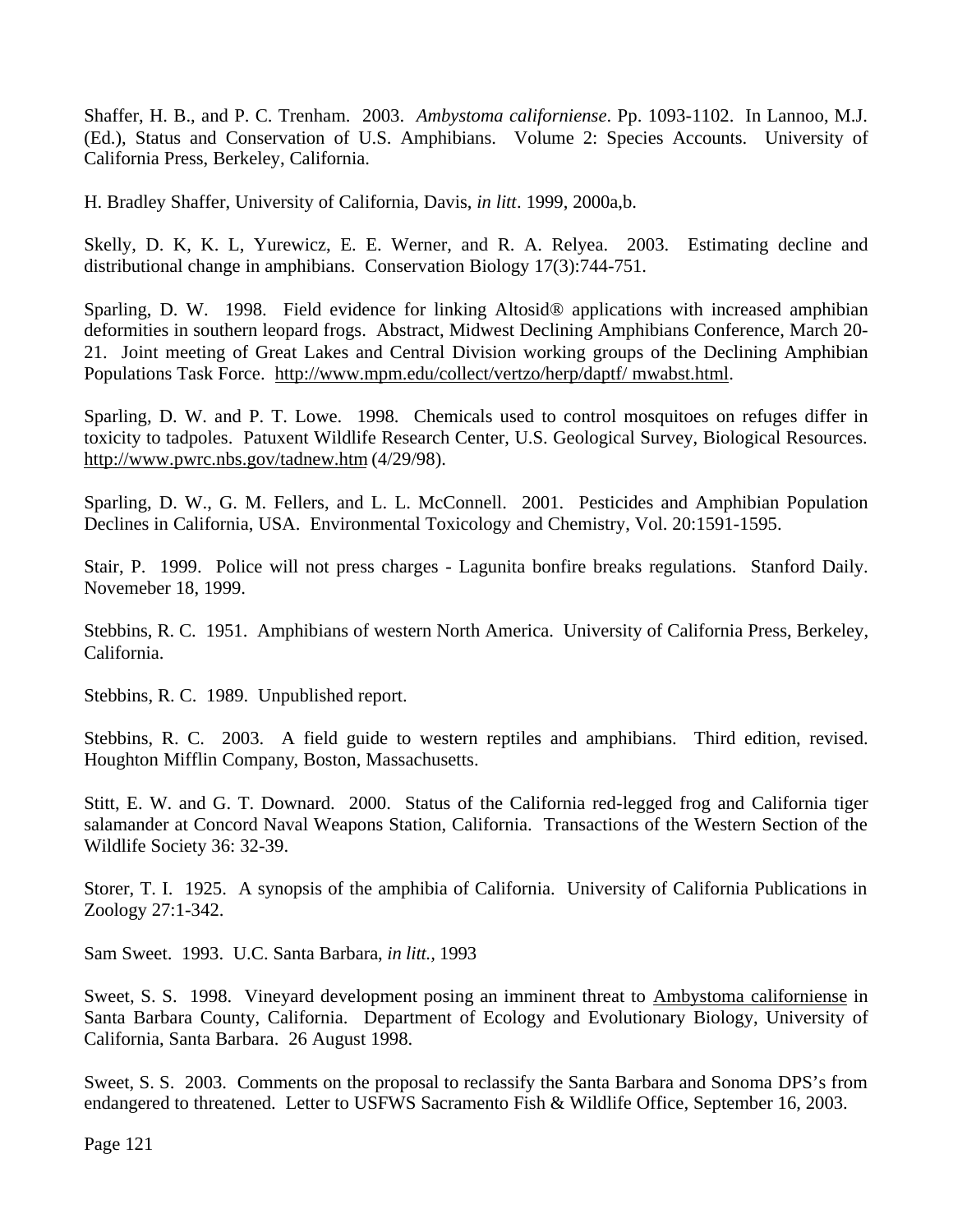Treanor, R. R. 2002. California Fish and Game Commission Notice of Findings.

Trenham, P. C., Jr. 1998. Demography, migration, and metapopulation structure of pond breeding salamanders. Unpublished Ph.D. dissertation, University of California, Davis, 96 p.

Trenham, P.C., H. B. Shaffer, W. D. Koenig and M. R. Stromberg. 2000. Life history and demographic variation in the California Tiger Salamander. Copeia 2000:365-377.

Trombulak, S. C. and C. A. Frissell. 2000. Review of ecological effects of roads on terrestrial and aquatic communities. Conservation Biology 14(2)18-30.

Tucker-Mohl, J. 1999. Student group faces uphill battle - Open Space Alliance rallies against Land Use Plan. Stanford Daily. November 18, 1999.

Twitty, V. C. 1941. Data on the life history of *Ambystoma tigrinum californiense* Gray. Copeia 1941:1-4.

UCIPM (U.C. Integrated Pest Management Program). 2002. California ground squirrel. UC Pest Management guidelines, January, 2002.

U.S. Army Corps of Engineers. 2002. Public Notice Number 26342N, September 6, 2002.

United States Fish and Wildlife Service (USFWS). 2003a. Final Rule to List the Sonoma County Distinct Population Segment of the California Tiger Salamander as Endangered. Federal Register, Vol. 68, Page 13497, March 19, 2003.

USFWS. 2003b. Proposed Rule to list the Central California distinct population segment of the California tiger salamander as threatened. Federal Register, Vol. 68, Page 28648, May 23, 2003.

USFWS. 2003c. Sacramento Fish and Wildlife Service Guide to Conservation Banks. http://sacramento.fws.gov/es/bank\_list.htm.

USFWS. 2003d. Memorandum to Record: Explain methods and results of GIS model to evaluate threats, habitat, and protected lands for the Proposed Rule to list the California tiger salamander, *Ambystoma californiense*, as threatened, excluding the Santa Barbara and Sonoma sub-population. March 7, 2003.

USFWS 2003e. 2003. Matrix of Santa Barbara California Tiger Salamander Breeding Ponds in Santa Barbara County. September 5, 2003. Ventural Fish and Wildlife Office.

USFWS. 2002a. Emergency Rule to list the Sonoma County Distinct Population Segment of the California Tiger Salamander as Endangered. Federal Register, Vol. 67, Page 47726, July 22, 2002.

USFWS 2002b. Final Biological Opinion on the Proposed University of California Merced Campus, Phase I and Campus Buildout (Corps # 199900203) and Infrastructure Project (Corps # 200100570).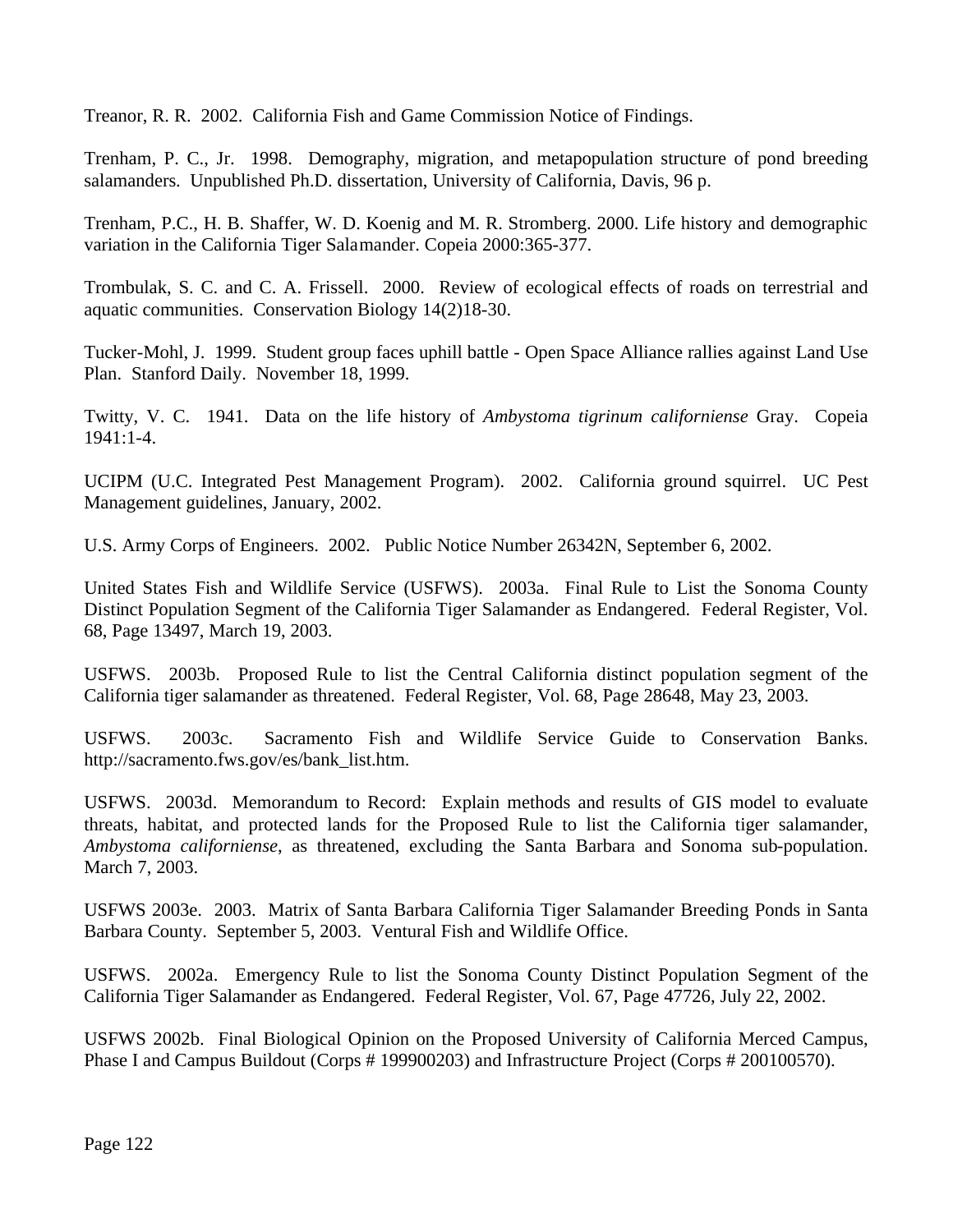USFWS. 2000a. Emergency Rule to list the Santa Barbara County Distinct Population of the California tiger salamander as Endangered. Federal Register, Vol. 65, Page 3096, January 19, 2000.

USFWS. 2000b. Final Rule to list the Santa Barbara County Distinct Population of the California tiger salamander as Endangered. Federal Register, Vol. 65, Page 57242, September 21, 2000.

USFWS. 1994. 12-Month Petition Finding for the California Tiger Salamander. Federal Register, Vol. 59, Page 18353, April 18, 1994.

USFWS. 1993. Los Vaqueros Reservoir Project. Division of Ecological Services, Sacramento, California. September 1993.

USFWS. 1992. 90-Day Finding and Commencement of Status Review for a Petition to List the California Tiger Salamander. Federal Register, Vol. 57, Page 54545, November 19, 1992.

U.S. National Library of Medicine (USNLM). 1995a. Hazardous Substances Data Bank. Bethesda, Maryland, 1995. 4-5.

U.S. National Library of Medicine (USNLM). 1995b. Hazardous Substances Databank. Bethesda, Maryland, 1995. 10-9.

Vollmar, J.E. 2001a. Introduction pp. 1-6 *in* Vollmer, J. E., Ed. Wildlife and Rare Plant Ecology of Eastern Merced's Vernal Pool Grasslands http://www.mercednccp-hcp.net/vollmar/.

Vollmar, J.E. 2001b. Landscape Setting pp. 7-54 *in* Vollmer, J. E., Ed. Wildlife and Rare Plant Ecology of Eastern Merced's Vernal Pool Grasslands http://www.mercednccp-hcp.net/vollmar/.

Wayland, R.H. III, U.S. Environmental Protection Agency, and D.R. Burns, U.S. Army Corps of Engineers, *in litt*. 1996

Wilbur, H. M. and J. P. Collins. 1973. Ecological aspects of amphibian metamorphosis. Science 182:1305-1314.

Wise, D. 1995. Winter kill in channel catfish. Mississippi State University Extension Service Newsletter For Fish Farmers. http://ext.msstate.edu/newsletters/forfishfarmers/fff95d2.html

Worthylake, K. M. and P. Hovingh. 1989. Mass mortality of salamanders (*Ambystoma tigrinum*) by bacteria (*Acinetobacter*) in an oligotrophic seepage mountain lake. The Great Basin Naturalist 49:364- 372.

Zander Associates. 2003. Biological Resource Assessment, Laguna Vista Site, Sebastapol, California. June 17, 2003.

Zeiner, D. C., W. F. Laudenslayer, Jr., and K. E. Mayer (compiling editors). 1988. California's wildlife. Volume I. Amphibians and reptiles. California Statewide Wildlife Habitat Relationships System, California Department of Fish and Game, Sacramento, California.